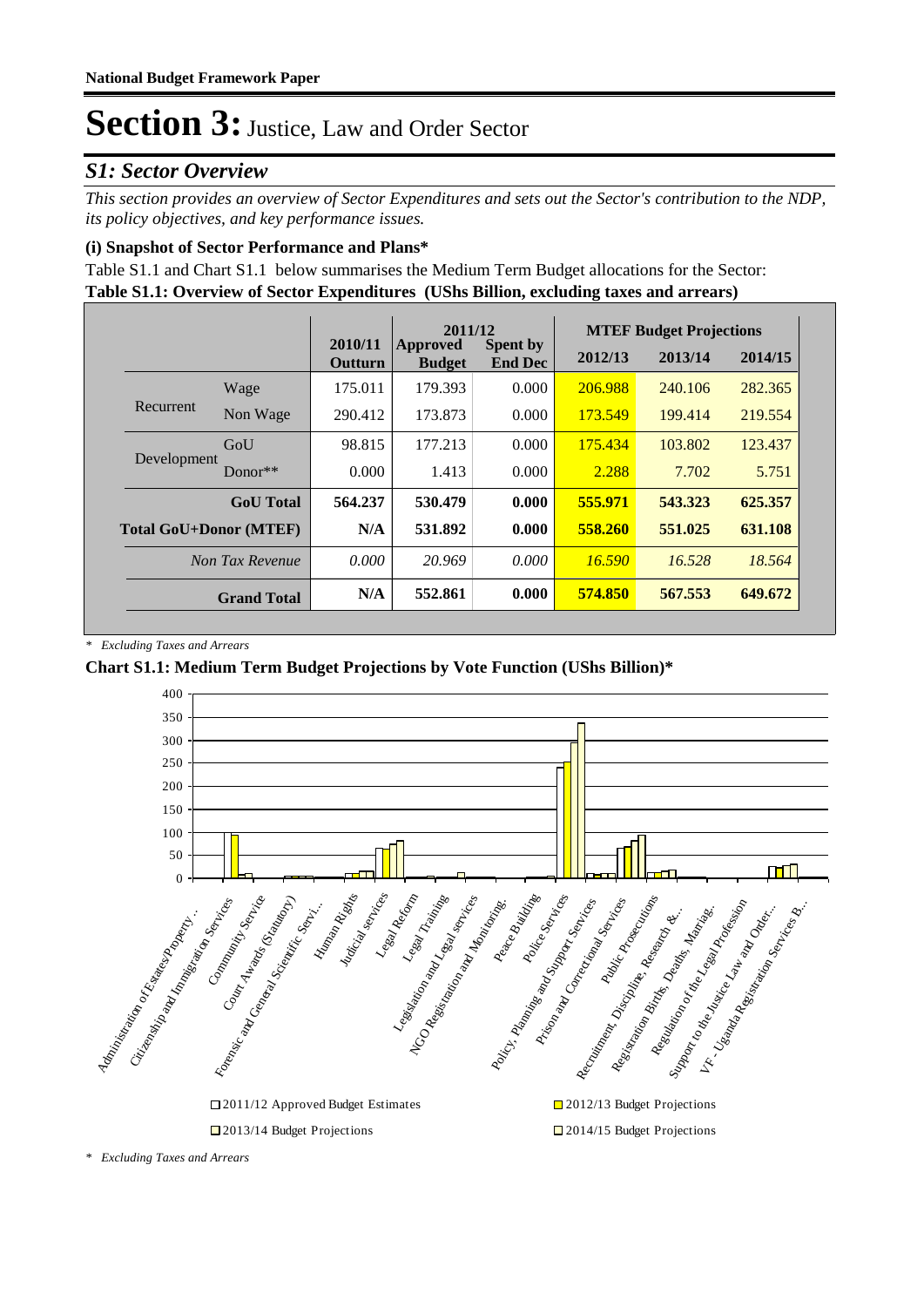#### **(ii) Sector Contributions to the National Development Plan**

The theme of the NDP, "Growth, Employment and Prosperity," captures the strategic priorities of the Justice, Law and Order Sector. Since the development of the first JLOS Strategic Investment Plan in 2001, the Sector has directed its attention largely towards promotion of rule the rule of law; fostering adherence to human rights; promoting access to justice particularly for the poor and the marginalized; increasing personal safety and security of property and contributing to national efforts towards economic development.

JLOS"s third SIP will focus on promoting a sector wide approach in line with the National Development Plan Objective 7 which provides for strengthening good governance, defence and security. Drawing from the collection of institutional mandates, JLOS will enhance: (i) the Policy, Legal and Regulatory Framework (through reform, harmonization and dissemination of priority laws, policies, procedures and standards; and enhancing public participation in reform processes); ii) enhance access to JLOS services for all particularly the poor and marginalized groups and iii) promotion of the respect and observance of human rights and institutional accountability for service delivery.

#### -Strengthening policy and legal frameworks;

JLOS has prioritized strengthening the rule of law and due process and focused on enacting and enforcing key laws, improvements in access to the law as well as public confidence in the justice system. This will be achieved through strategies including simplification of laws and policies and translating them into local languages; ensuring quick passage of policies and laws to address emerging issues; encouraging alternatives to dispute resolution (ADR) and alternative sentences; rehabilitation and reintegration of offenders and juveniles; integration and harmonization of JLOS information and case management systems; and review and rationalization of JLOS service delivery standards, processes and fees.

#### -Enhancing access to justice;

The poor and marginalised groups still bear unreasonable burdens taking the form of physical distance to JLOS institutions, cost of access, language and attitudinal barriers and existence of conflict situations. JLOS also recognizes that the people"s needs and aspirations of the justice system are closely intertwined with their livelihood opportunities. Obtaining a speedy and fair remedy in a land dispute, a safe and value free forum to be heard in a domestic violence case, being informed and consulted as a victim in a criminal case, and settlement of contractual disputes all happen in people"s daily lives and JLOS failure to adequately respond negates the economic and social development efforts undertaken in other sectors. Thus JLOS will focus on enhancing the knowledge and information on laws, rights, obligations and duties by the users to demand for the services; ensuring rationalised physical presence of JLOS institutions and services; minimization of the costs of justice ( fees, other costs, distance); ensuring quality services are delivered by JLOS institutions; enhancing the JLOS capacity to prevent and respond to crime; and eliminating discrimination and bias in access to justice.

#### - Promoting of the observance of human rights and accountability.

The sector seeks to ensure a culture of respect and promotion of human rights for offenders, the public and victims of legal and human rights infractions. The sector also recognizes that justice systems are hinged on human rights principles which are enshrined in the Constitution, national laws, international and regional treaties. The focus here is enhancing human rights awareness; instilling measures to reduce human rights violations by state agencies; strengthen measures to reduce incidences of corruption; ensure Open Government and access to information; and affirmative action for the disabled and vulnerable persons.

The National Development Plan puts into operations the intentions of the Constitution of Uganda in a phased manner. JLOS SIP III helps the country raise its levels of compliance with the constitutional obligations and particularly the Bill of Rights. The importance of the JLOS sector to constitutionalism and rule of law is a central theme underlying the design of JLOS SIP III. It is recognized that the Sector takes the lead in translating the constitutional principles into law; and is also a means of recourse in redressing threats to constitutionalism in the country.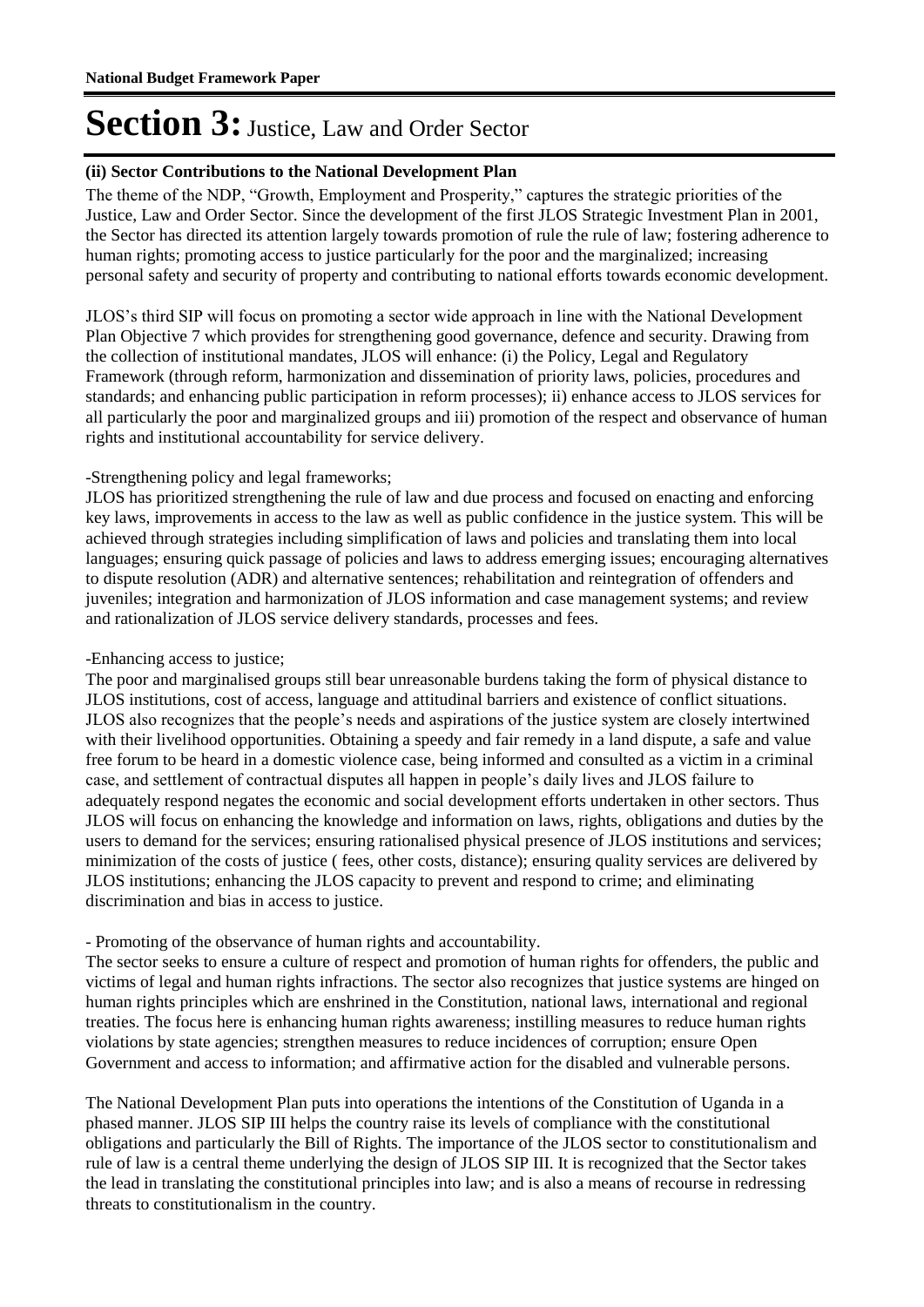JLOS SIP III also contributes to the goals and principles of several regional and international rights treaties and conventions. Key among these are the following: JLOS SIP III will improve Uganda"s fit in the East African Community Strategy, responding to government commitments to the East African Community, COMESA and African Union commitments. JLOS SIP III will contribute towards positioning the country to take advantage of the benefits of the integration while ensuring protection of national interests.

Lastly JLOS seeks to integrate latest innovations in ICT to establish a strong technology platform to enable joint workflow across JLOS institutions at national and district levels, support M&E structures and knowledge management, and use ICTs to deliver real time information to system users, implementers and decision makers. These are premised in internationally recognized service excellence standards including the Global Justice Indicators for Justice for Children; the International Judicial Service Excellence Standards; International Standards for Policing and Correction Services as adapted to the national context.

#### **(iii) Medium Term Sector Policy Objectives**

The sector objectives which guide medium term outputs and resource allocations are:

*i.To promote rule of law and due process; ii.To foster a human rights culture across the JLOS institutions; iii.To enhance access to justice for all especially the marginalised and the poor; iv.To reduce incidence of crime, to promote safety of the person and security of property; and v.To enhance JLOS contribution to economic development;*

#### **(iv) Summary of Sector Performance**

The status of the sector in terms of its three priority sector outcomes is set out below:

#### Outcome 1: Rule of law and due process promoted;

Performance of the JLOS Sector in the recent years yielded positive results3. Improvements in the legal, policy and regulatory framework in the previous SIPs have seen the enactment of over 30 bills into law; formulation of regulations and creation of semi autonomous and one stop units for business- dispute resolution, business registration services and management of borders, i.e. Centre for Arbitration and Dispute Resolution (CADER); the Uganda Registration Services Bureau (URSB) and for Directorate of Immigration and Citizenship Control (DCIC).

As a result, the ease of enforcing contracts ranking improved to 113 in 20114. Ease of starting a business in Uganda improved to 143 in 20115. Starting a limited liability company in Uganda now takes 45 minutes to conduct a search in the registries; less than 12 hours to register a limited liability company and equally less time to register patents, trademarks and other business instruments. Uganda"s overall Doing Business 2011 ranking is 122, recording a 7-point increase from last year. The most significant increase was recorded in the Getting Credit Indicator, where the country jumped 63 spots from 109th to 46th globally. There were also notable improvements in resolving of disputes and in closing a business where Uganda is now ranked 56th. By strengthening the operations of the judiciary, the Sector has been able to register an improvement in overall judicial independence as reflected in the improved ranking by the Global Competitiveness Index. Uganda is now ranked 70th out of 139 countries in the World and 15th in Africa in Judicial independence and scored 3.8 out of a possible

Tariff barriers have been eased, although non-tariff barriers still constrain overall trade freedom. Uganda continues to attract more foreign direct investment than many other countries in the region. It is diversifying its productive base, and manufacturing has become more substantial. Investments towards a strong and efficient justice system along with elimination of corruption will accelerate the countries" standing in doing business and attraction of investments.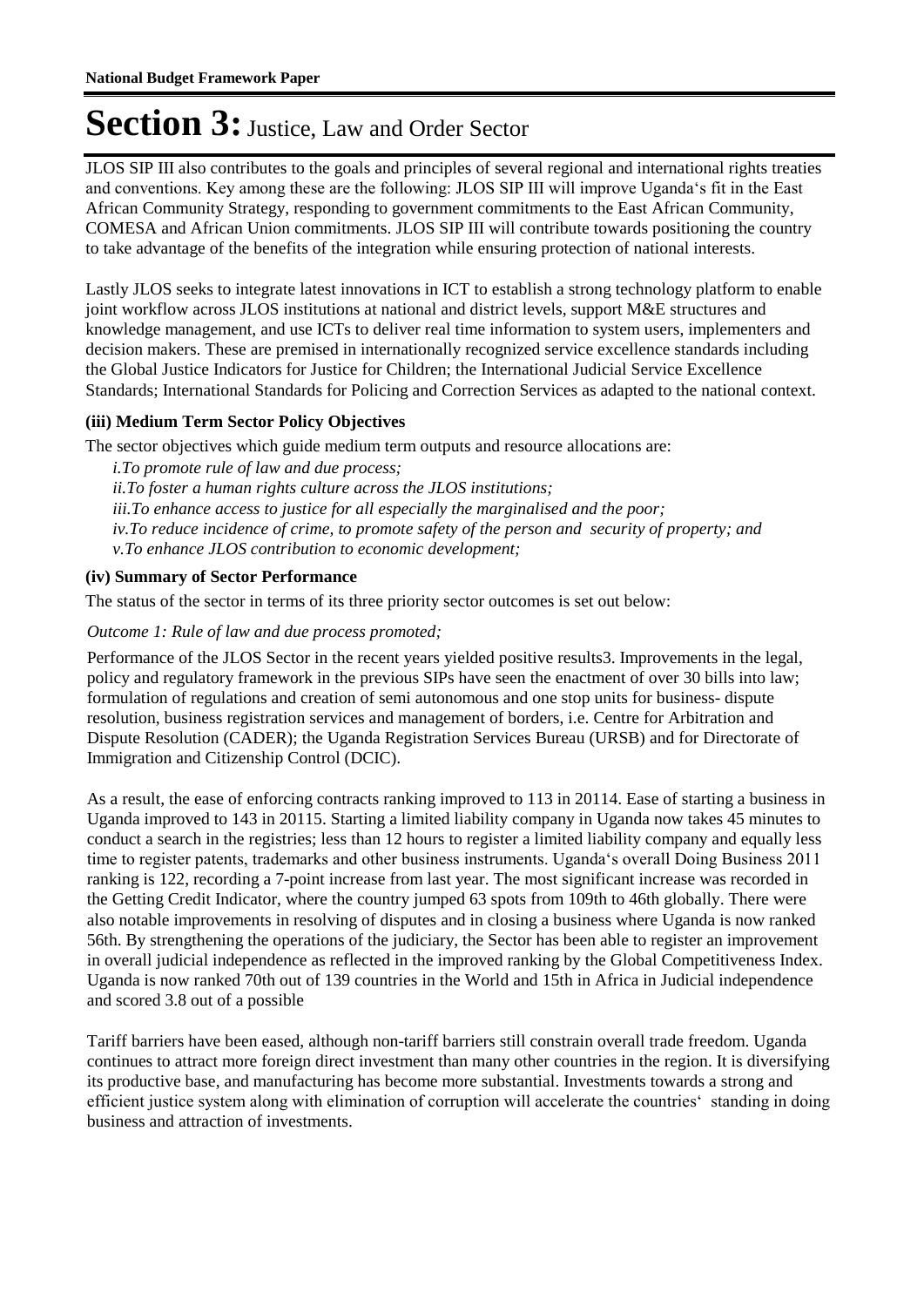Outcome 2: Access to justice for all especially the marginalised and the poor;

Access to JLOS services increased exponentially. Unified JLOS services are now available in more districts than was the case in 2000. The latter is in spite of the five-fold increase in the total number of districts in the country. In effect, 70% of the Ugandan population that lives in rural areas can now traverse shorter distances and access JLOS services in close proximity to each other unlike the situation in 2000.

There is a reduction in lead times for conducting business searches to fewer than 30 minutes, registration of documents in less than 24 hours and registration of companies is done within a day. URSB is currently understudying the possibility of providing services on line. New firms and companies create jobs and foster economic development. Formally registered businesses grow larger and are more productive that informal ones. Similarly the ease of accessing travel permits has improved from 34 days in 2000 to 10 days in 2010 for passports and from 3 months to 21 days for work permits. The Governmental Analytical Laboratory under the Ministry of Internal Affairs improved its service time from an average of 6 months in 2005/6 to 3 months 2010/11.

JLOS has also registered improvements in speed of access to services to JLOS services offered by participating institutions like Tax Appeals Tribunal, Government Analytical Laboratory Services; Uganda Human Rights Commission; Directorate of Public Prosecutions; Criminal Investigation Department of the Uganda Police Force and its special units of family and child protection units and NGO registration.

With JLOS emphasis on the promotion of alternative dispute resolution mechanism, the cost of accessing JLOS services has reduced. In the Commercial division of the High court, a mediation registry was established and coupled with all ongoing reforms in the Division, case backlog reduced from 44% in 2009 to 34% in 2010. Specialized services in the Commercial, Anti Corruption; International Crimes; Land and Family divisions at the High Court have enabled JLOS to increase its case disposal rates from 30.7% for commercial cases in 2007/8 to 48.8% in 2009/10.

The adjudication of Corruption Cases has improved. Successful prosecution of corruption cases has happened in the newly created Anti Corruption Division leading to an increased number of convictions. The Sector has accorded support to development of the legal framework- particularly with the enactment of the Prevention of Corruption Act and The Whistleblowers Protection Act 2010. There remain gaps in the legal framework that should be accorded priority by the Sector. These include creation of a legal framework for administrative funds recovery and the plugging of legislative gaps that continuously result into loss of court cases by Anti corruption institutions. The Sector has developed and will implement an anti-corruption strategy to augment its ongoing interventions.

The observance of human rights in the provision of JLOS services too has greatly improved. Through JLOS interventions, Uganda Prisons Services for the first time in 10 years reversed the proportion of remand to convict population from 62:38 in 2003 to 55:45 in 2010. The average stay on remand for capital offences reduced from 30 months in 2007/8 to 15 months in 2010/11 while average for minor offences reduced from 15months in 2005/6 to 3 months in 2009/10.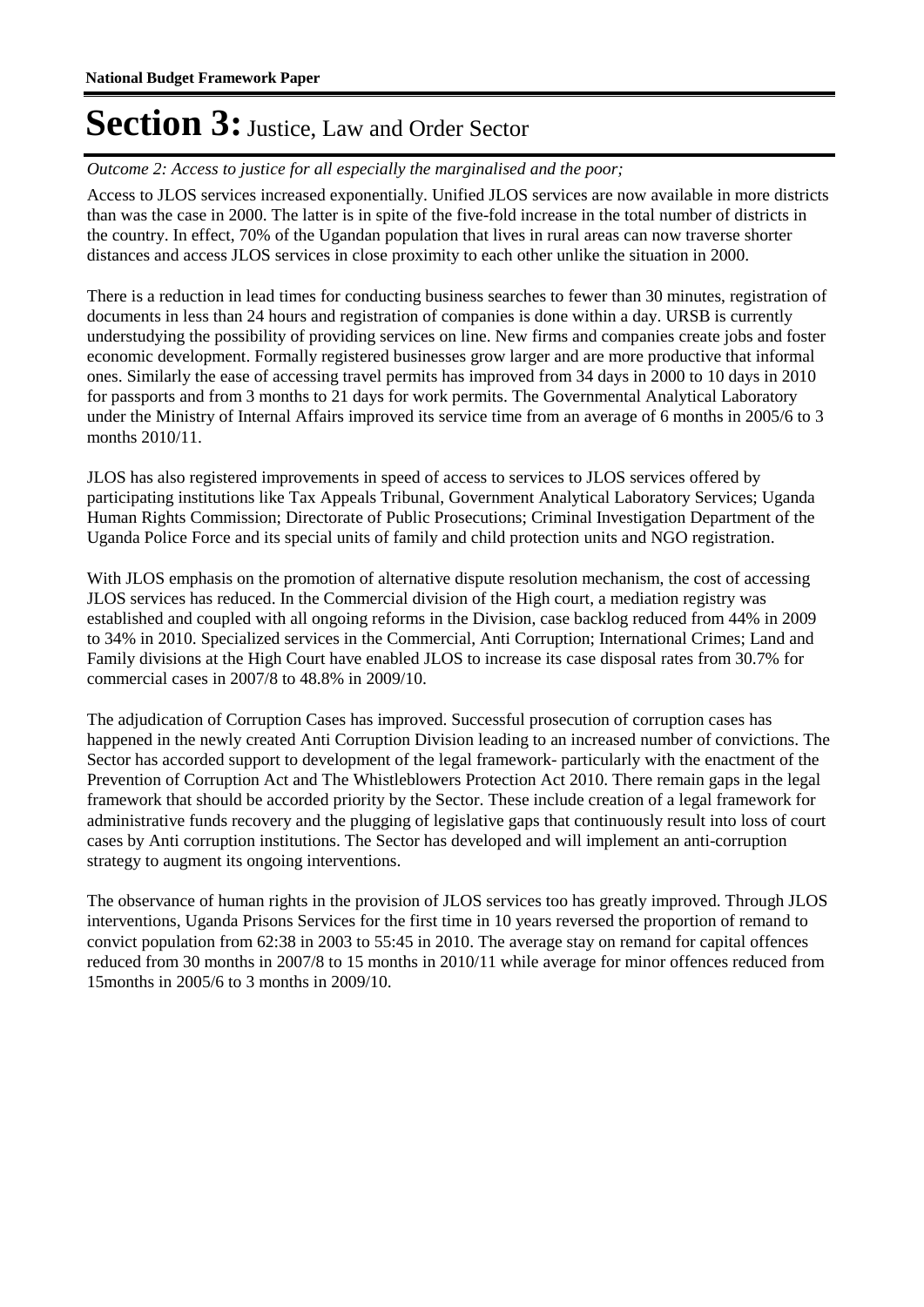#### Outcome 3: Incidence of crime reduced

Globally, crime ranks with corruption and uncertainty of policy and judicial behaviour as serious problems that increase the cost of doing business in a country and aggravates levels of poverty.

In situations of lawlessness and inadequate protection from theft, violence and other acts of predation, markets cannot develop and property rights are least effective. In Uganda, crime annually results in loss of billions of shillings, loss of lives, and destruction of property and is a deterrent to investment.

The sector has to some extent tried to address the challenge crime in the country. However given the increasing population, the relatively reducing but still high crime rate as well as the relatively high reoffending rate at 28% there is need for more effort. In the last 5 years, the incidence of crime has been reducing but is still high at 30 crimes per 10,000 people. Crime statistics in report over 100,000 crimes and in 2009 and crime is estimated to have cost the economy over Shs. 39 billion. CID reports that the offences of corruption, ritual murders are on the increase.

Cross border crimes including white collar crimes, drug trafficking, terrorism are also on the increase. These may generate a climate of fear and deter investments. Reducing the incidence of crime is critical for economic development and enhancing prosperity. To complement national efforts to enhance the credibility and competitiveness of the nation as a hub of investment and economic growth the sector has prioritised reducing incidence of crime and promoting security of persons and safety of persons as a key outcome.

#### *S2: Sector Performance and Plans to Improve Sector Outcomes*

*This section describes past performance and plans to improve sector outcomes. For each outcome it sets out outcome indicators, key sector outputs and actions to improve sector performance. It then sets out analysis of the efficiency of sector allocations and major capital investments.*

#### **(i) Outcome 1: Rule of law and due process promoted;**

#### *Status of Sector Outcomes*

The table below sets out the status of sector outcomes in terms of key sector outcome indicators.

#### **Table S2.1: Sector Outcome Indicators**

| Outcome 1: Rule of law and due process promoted;         |                 |                 |                             |  |  |  |
|----------------------------------------------------------|-----------------|-----------------|-----------------------------|--|--|--|
| <b>Outcome and Outcome Indicator</b>                     | <b>Baseline</b> | 2012/13 Target  | <b>Medium Term Forecast</b> |  |  |  |
| Time taken to issue work permits (working days)          | 21 (2010)       | $\overline{21}$ | 14(2015)                    |  |  |  |
| Time taken to issue passports (working days)             | 10(2010)        | 10              | 7(2015)                     |  |  |  |
| Time taken to clear travellers through borders           | 5(2010)         |                 | 2(2015)                     |  |  |  |
| Number of key laws enacted and enforced by the<br>sector | 12 (2009)       | 6               | 11(2010)                    |  |  |  |
| % of target population with access to laws               | 65 (2008)       | 65              | 68(2015)                    |  |  |  |
| % of public confidence in the Justice system             | 45 (2008)       | 55              | 65(2015)                    |  |  |  |

*Performance for the first half of the 2011/12 financial year*

A strong, harmonized and consistent legal, regulatory and policy environment is conducive for national development and is a core public good under the mandate of the Justice, Law and Order Sector. This plays a critical role in enhancing productivity growth; improving country competitiveness and is a basis for socioeconomic transformation.

The Attorney General"s chambers under the Directorate of First Parliamentary Counsel drafted and monitored the passage through parliament of several laws. Six Bills were drafted and published 12 Acts; 38 Statutory Instruments, 9 Ordinances, 9 Bye Laws and issued 4 Legal Notices. In addition, the Attorney General provided Legal Advise to MDA"S, and also drafted several contracts. The Law Council was relocated from the Ministry headquarter offices to more spacious offices on Georgian Houset. Under its Disciplinary Committee the Law Council concluded 67 cases in 31 sittings in the first half of FY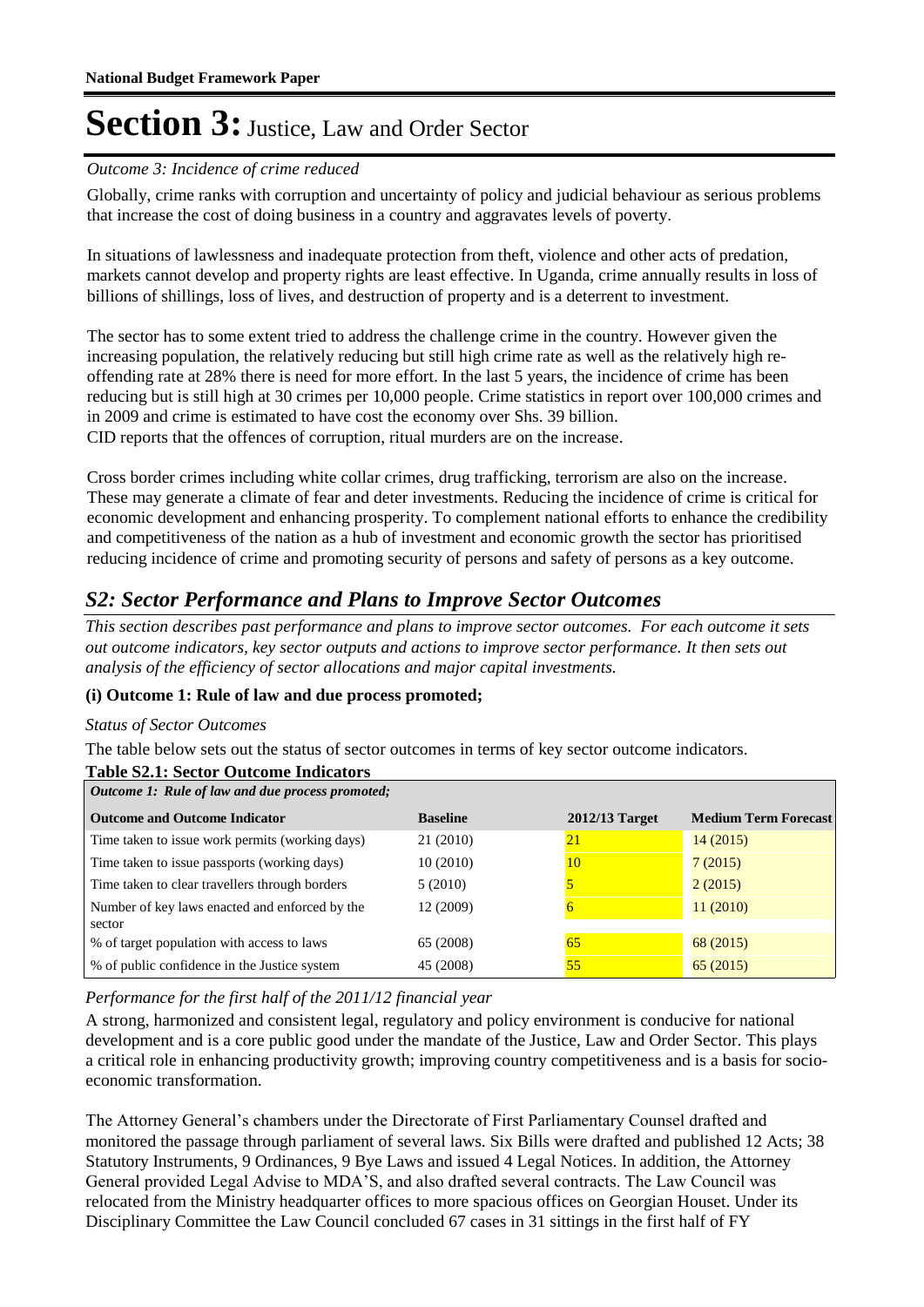2011/2012. A total of 820 Cases are still pending as at 31st December 2011. In the same period, 39 chambers /Law firms were inspected. Also, the Law Council inspected 34 Legal Aid service providers; and 5 universities, of which 3 were approved and 2 rejected

Due to inadequate policy, legal and institutional framework in Ministry of Internal Affairs to support improved implementation of Ministerial functions and operations, MIS undertook to reviewed draft Bills and policies to guide on appropriate actions. MIA also held a workshop to sensitize staff on code of conduct.

National Policy on firearms ammunition and incidental matterswas produced and launched. 2000 copies of the National policy on firearms, ammunitions and incidental maters were also printed and distributed. The process to review legislations on fire arms was also initiated and a legal drafting committee formed. The first draft on the review of legislations on fire arms was produced as a basis for public consultations. The process for the review of the National Action Plan (NAP) of the National Focal Point on Small Arms (NFP/SALW) is ongoing. Also developed the zero draft principles for amendment of the Community Service Act and regulations; the NGO Policy was approved as well as harmonization of NGO policy and Local Government Act. Directorate of Government Analytical Laboratory finalized the principles of the D/GAL enabling law; and held consultations with ULRC towards support to the development of the D/GAL law.

Consultation workshops and meetings with stakeholders to produce the Conflict Early warning and Early Response (CEWERU) operational guidelines were conducted and 270 copies of the CEWERU guidelines were printed and launched in Karamoja cluster (Moroto) attended by all the District peace committees (DPCs).

The NGO Board registered 310 NGOs; 318 renewed; 142 incorporated and 142 were given permits. First phase of data entry in the departmental database commenced, recruited 4 M&E staff; monitored 54 NGOs on compliance to the law and their stated mandates; developed draft internal NGO board strategic plan; and assigned focal persons to key MDAs (ministries of OPM, MFED, UBOS).

The Law Development Center conducted a right sizing exercise in the FY 2011/12, however no funds have been provided for paying retirement benefits. Ushs.1.5bn is required to meet the right size costs. Law Reports for 2006 and 2009 ready for publishing. 425 Bar Course students trained, 350 Diploma in Law students trained, 1000 Administrative Officers trained.

The draft and principals of the DPP Enabling law are before the Attorney General. The inspection unit of DPP conducted 2 nationwide & 90 adhoc inspections. Consultations towards development of performance standards are ongoing. The DPP held 3 DPP/CID coordination meetings and one workshop, acted upon 13,030 public complaints, kick started consultations for review and formulation of internal policies, regulations and performance standards, carried out nationwide inspections of offices for performance checks.

Over 3,800 offenders undergoing industrial and agricultural skill training; 1,500 prisoners received rehabilitative guidance and counseling services; all inmates received guidance and counseling; inmates skills training manuals have been developed; Service delivery standards enforced in 226 prisons units,14 regional offices, 52 districts & 21 sections; 4 prisons Farms inspected; A total of 2,618 assets engraved ; 4 prisons stations renovated; 6 prisons stations' land surveyed.

To further enhance civic education, 18 Radio talk shows were conducted, 76 Spot messages were produced and run in various Districts in Uganda. One Performance Management workshop targeting Registrars and Chief Magistrates in the Kampala area was held. 4,000 brochures on Land Law, Succession Law and Resolution of Land disputes were printed. 950 Copies of the English version, 420 copies of the Luganda version and 500 copies of the Runyakitara version of the Citizens' Handbook were printed. 39 Complaints investigations were conducted in 12 districts. 42 Suggestion boxes were procured and installed across the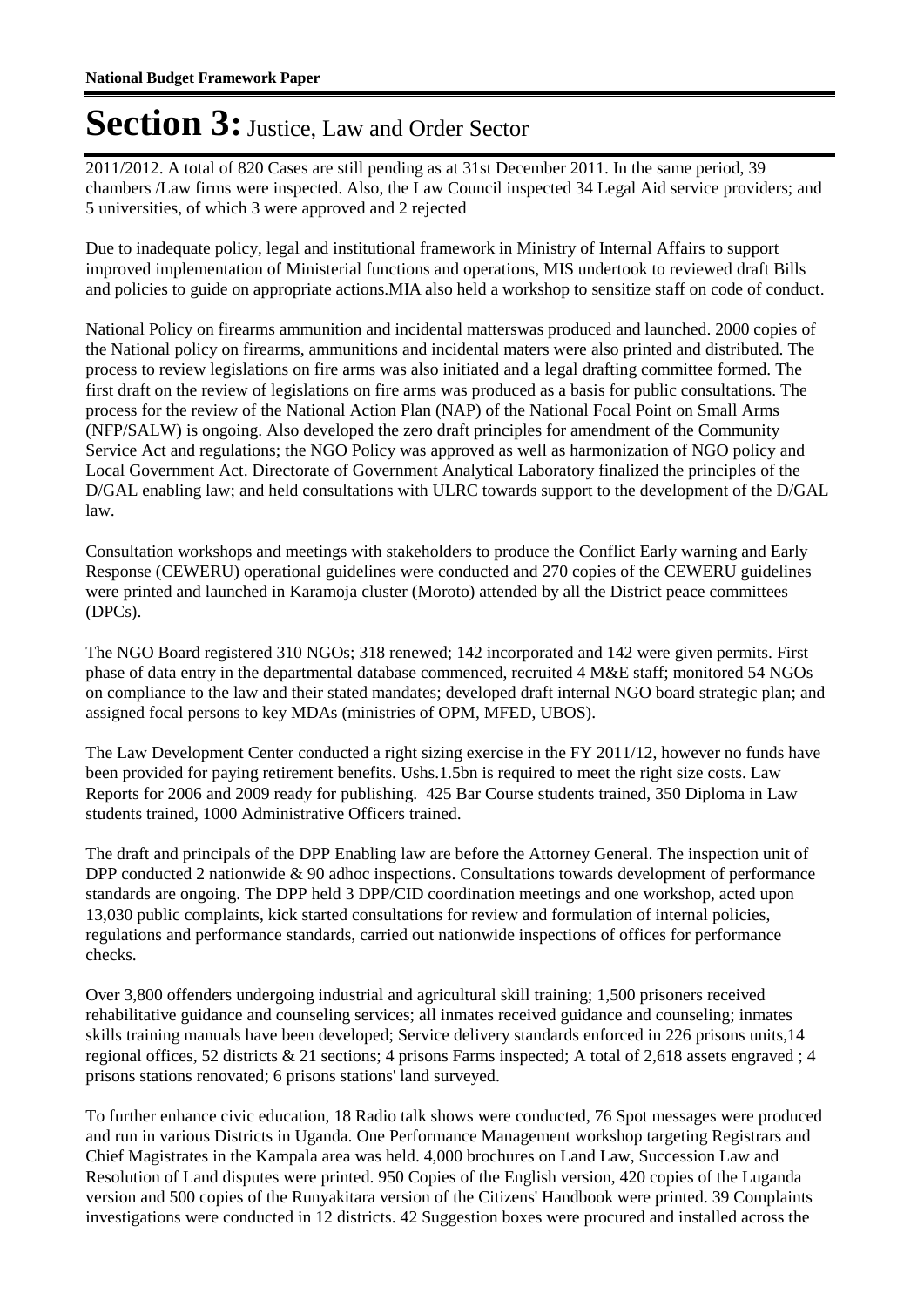country.

#### **Table S2.2: Key 2012/13 Outputs Contributing to the Sector Outcome\***

*Outcome 1: Rule of law and due process promoted;*

|                                                          | 2011/12                                                                                                                                                                                   |                                                                                                                                                                                                                                                                                   | 2012/13                                                                                                                                                                      |
|----------------------------------------------------------|-------------------------------------------------------------------------------------------------------------------------------------------------------------------------------------------|-----------------------------------------------------------------------------------------------------------------------------------------------------------------------------------------------------------------------------------------------------------------------------------|------------------------------------------------------------------------------------------------------------------------------------------------------------------------------|
| <i>Vote, Vote Function</i><br><b>Key Output</b>          | <b>Approved Budget and</b><br><b>Planned outputs</b>                                                                                                                                      | <b>Spending and Outputs</b><br><b>Achieved by End Dec</b>                                                                                                                                                                                                                         | <b>Proposed Budget and</b><br><b>Planned Outputs</b>                                                                                                                         |
| Vote: 007 Ministry of Justice and Constitutional Affairs |                                                                                                                                                                                           |                                                                                                                                                                                                                                                                                   |                                                                                                                                                                              |
| Vote Function: 1201 Legislation and Legal services       |                                                                                                                                                                                           |                                                                                                                                                                                                                                                                                   |                                                                                                                                                                              |
| <b>Output: 120101</b>                                    | Bills, Acts, Statutory Instruments, Ordinances, Bye Laws                                                                                                                                  |                                                                                                                                                                                                                                                                                   |                                                                                                                                                                              |
| Description of Outputs:                                  | 40 Bills to be drafted and<br>published; 30 Acts to<br>Published; 82 Statutory<br>Instruments; 5 Ordinances; 01<br>Bye Laws published; 10 Legal<br>notices                                | -Drafted and published 6 Bills<br>and 12 Acts.<br>-Drafted 38 statutory<br>instruments.<br>-Drafted 9 Ordinances, 9 Bye<br>Laws and 4 Legal Notices.                                                                                                                              | 25 Bills to be drafted and<br>published; 28 Acts to<br><b>Published; 50 Statutory</b><br><b>Instruments</b> ; 12 Ordinances; 07<br>Bye Laws published; 10 Legal<br>notices   |
| Performance Indicators:                                  |                                                                                                                                                                                           |                                                                                                                                                                                                                                                                                   |                                                                                                                                                                              |
| No. of bills drafted and<br>Published                    | 40                                                                                                                                                                                        | 6                                                                                                                                                                                                                                                                                 | 25                                                                                                                                                                           |
| Output Cost (UShs bn):                                   | 0.671                                                                                                                                                                                     | 0.000                                                                                                                                                                                                                                                                             | 0.671                                                                                                                                                                        |
| <b>Output: 120103</b>                                    | <b>Civil Suits defended in Court</b>                                                                                                                                                      |                                                                                                                                                                                                                                                                                   |                                                                                                                                                                              |
| Description of Outputs:                                  | Effective representation of<br>Government in Court; Effective<br>supervision of State Attorneys<br>to defend Government in<br>Courts; Effective negotiation of<br>out of court settlement | The Attorney General<br>concluded 21 cases, of which<br>the 9 cases were won saving<br>government 1,064,810,000/=; & to defend Government in<br>lost 12 cases worthy<br>2,875,106,308/ $=$ . These cases<br>are inclusive of the cases<br>concluded from our Regional<br>Offices. | <b>Effective representation of</b><br><b>Government in Court; Effective</b><br>supervision of State Attorneys<br>Courts; Effective negotiation of<br>out of court settlement |
| Performance Indicators:                                  |                                                                                                                                                                                           |                                                                                                                                                                                                                                                                                   |                                                                                                                                                                              |
| Proportion of civil suits won 100%                       |                                                                                                                                                                                           | 41.6                                                                                                                                                                                                                                                                              | 100%                                                                                                                                                                         |
| Output Cost (UShs bn):                                   | 0.889                                                                                                                                                                                     | 0.000                                                                                                                                                                                                                                                                             | 0.888                                                                                                                                                                        |
| Vote Function: 1204 Regulation of the Legal Profession   |                                                                                                                                                                                           |                                                                                                                                                                                                                                                                                   |                                                                                                                                                                              |
| <b>Output: 120401</b>                                    | <b>Conclusion of disciplinary cases</b>                                                                                                                                                   |                                                                                                                                                                                                                                                                                   |                                                                                                                                                                              |
| Description of Outputs:                                  | 200 cases to be concluded 75<br>sittings be convened                                                                                                                                      | 67 cases concluded in 60<br>sittings convened                                                                                                                                                                                                                                     | -Hold disciplinary committee<br>meetings and conclude at least<br>150 cases in 40 sittings.<br>-Carrying out research and<br>consultations                                   |
| Performance Indicators:                                  |                                                                                                                                                                                           |                                                                                                                                                                                                                                                                                   |                                                                                                                                                                              |
| Disposal rate of diciplinary<br>cases                    | 50                                                                                                                                                                                        | 90                                                                                                                                                                                                                                                                                | 55                                                                                                                                                                           |
| Output Cost (UShs bn):                                   | 0.145                                                                                                                                                                                     | 0.000                                                                                                                                                                                                                                                                             | 0.145                                                                                                                                                                        |
|                                                          | Vote Function: 1205 Support to the Justice Law and Order Sector                                                                                                                           |                                                                                                                                                                                                                                                                                   |                                                                                                                                                                              |
| <b>Output: 120501</b>                                    | Ministry of Justice and Constitutional Affairs-JLOS                                                                                                                                       |                                                                                                                                                                                                                                                                                   |                                                                                                                                                                              |
| Description of Outputs:                                  | Office; Legislation and legal<br>services, regulation of legal<br>professionals, administration of<br>estates; enhanced service<br>delivery. Construction of JLOS<br>house                | Construction of Mbale Regional -Construction of the Mini JLOS<br>House in Moroto was<br>commenced<br>- Procurement process for the<br>construction of Moroto Staff<br>Quarters is ongoing<br>-Procurement process for the<br>construction of Mbale Regional<br>Office is ongoing  | <b>Construction of Moroto Staff</b><br>quarters and Mbale Regional<br><b>Offices</b>                                                                                         |
| Performance Indicators:                                  |                                                                                                                                                                                           |                                                                                                                                                                                                                                                                                   |                                                                                                                                                                              |
| Key laws initiated by JLOS<br>and enacted                | 12                                                                                                                                                                                        | 12                                                                                                                                                                                                                                                                                | 12                                                                                                                                                                           |
| Output Cost (UShs bn):                                   | 1.736                                                                                                                                                                                     | 0.000                                                                                                                                                                                                                                                                             | 1.826                                                                                                                                                                        |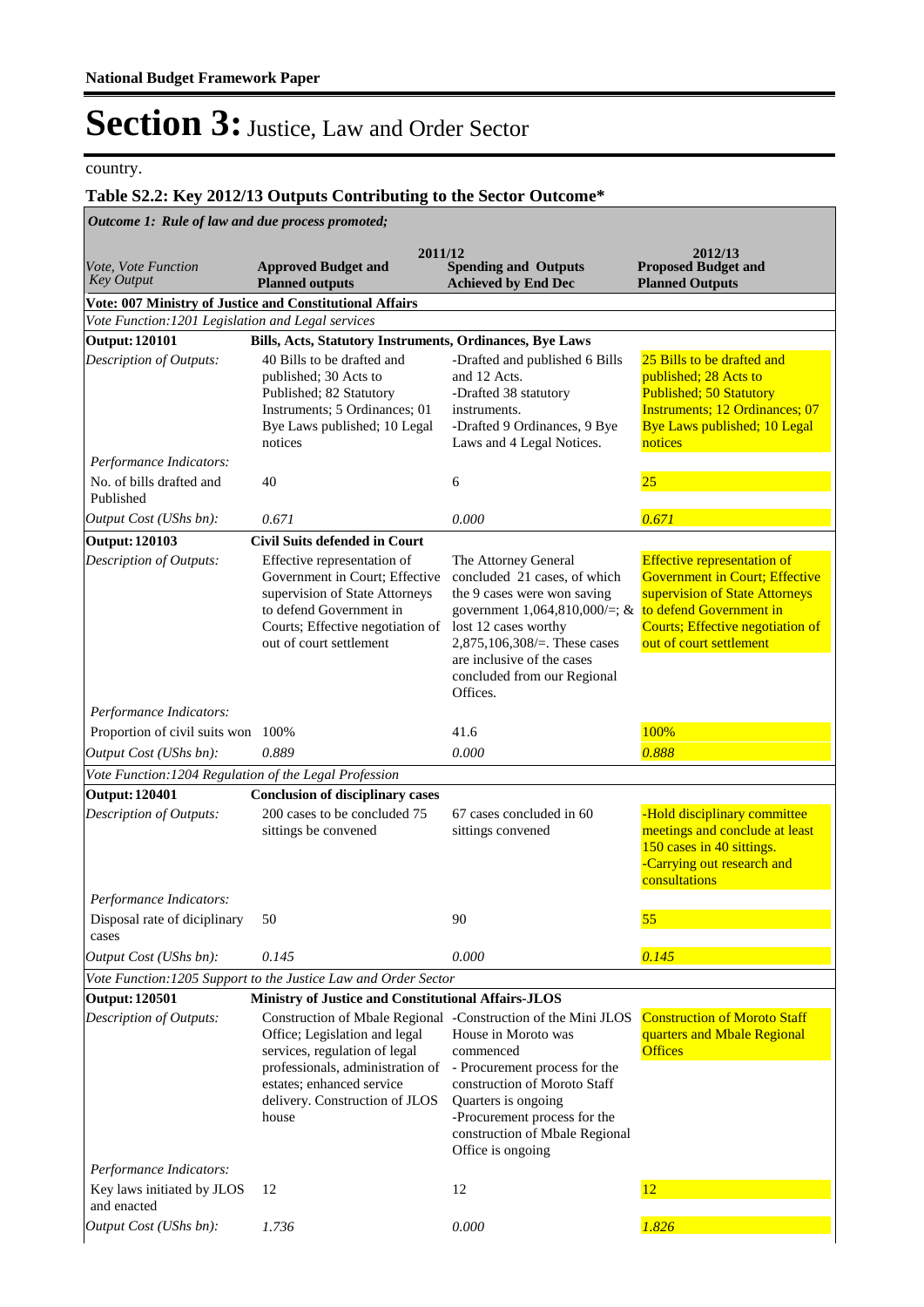| Vote, Vote Function                                                    |                                                                                                                                                                                                                                                                                                                         |                                                                                                                                                                                                                                                                            |                                                                                                                                                                                                                                                                                                              |
|------------------------------------------------------------------------|-------------------------------------------------------------------------------------------------------------------------------------------------------------------------------------------------------------------------------------------------------------------------------------------------------------------------|----------------------------------------------------------------------------------------------------------------------------------------------------------------------------------------------------------------------------------------------------------------------------|--------------------------------------------------------------------------------------------------------------------------------------------------------------------------------------------------------------------------------------------------------------------------------------------------------------|
| <b>Key Output</b>                                                      | <b>Approved Budget and</b><br><b>Planned outputs</b>                                                                                                                                                                                                                                                                    | 2011/12<br><b>Spending and Outputs</b><br><b>Achieved by End Dec</b>                                                                                                                                                                                                       | 2012/13<br><b>Proposed Budget and</b><br><b>Planned Outputs</b>                                                                                                                                                                                                                                              |
| <b>Vote: 105 Law Reform Commission</b>                                 |                                                                                                                                                                                                                                                                                                                         |                                                                                                                                                                                                                                                                            |                                                                                                                                                                                                                                                                                                              |
| Vote Function: 1252 Legal Reform                                       |                                                                                                                                                                                                                                                                                                                         |                                                                                                                                                                                                                                                                            |                                                                                                                                                                                                                                                                                                              |
| <b>Output: 125201</b><br><b>Description of Outputs:</b>                | <b>Reform and simplification of laws</b><br>3 bills enacted into law, 5 bills<br>tabled in Parliament, 5 bills<br>submitted to Cabinet for<br>approval, research undertaken<br>to reform 4 laws, 4 study reports attended.<br>and principlas of draft bills<br>submitted to line ministries, 4<br>EAC meetings attended | Research undertaken to reform<br>3 laws, 3 study reports<br>published, 1 bill submitted to<br>Cabinet, 3 EAC meetings                                                                                                                                                      | Research undertaken to reform<br>the following:- Financial<br><b>Leasing law, National</b><br>Citizenship & Immigration<br>Control, the Registration of<br>Titles Act, the Employment Act,<br><b>Legislation on the Government</b><br><b>Analytical Labaratory, law to</b><br>regulate the construction indu |
| Performance Indicators:<br>No. of Principles and bills                 | $\overline{4}$                                                                                                                                                                                                                                                                                                          | 1                                                                                                                                                                                                                                                                          |                                                                                                                                                                                                                                                                                                              |
| approved by cabinet<br>No of bills tabled Parliament 5                 |                                                                                                                                                                                                                                                                                                                         | 1                                                                                                                                                                                                                                                                          | 5                                                                                                                                                                                                                                                                                                            |
| Output Cost (UShs bn):                                                 | 0.454                                                                                                                                                                                                                                                                                                                   | 0.000                                                                                                                                                                                                                                                                      | 0.454                                                                                                                                                                                                                                                                                                        |
| <b>Output: 125202</b>                                                  | <b>Revision of laws</b>                                                                                                                                                                                                                                                                                                 |                                                                                                                                                                                                                                                                            |                                                                                                                                                                                                                                                                                                              |
| Description of Outputs:                                                | Compendium of tax laws<br>completed, reprint of the Land<br>Act and regulations completed,<br>major revision of the laws of<br>Uganda undertaken,<br>minutes/study reports produced                                                                                                                                     | 120 Principal laws revised,<br>enabling law for major revision<br>prepared, drafting manual<br>prepared, study tour to UK<br>undertaken, 2 taskforce<br>meetings held, 4 sub committee<br>meetings held, Miscelleneous<br>Act for laws recommended for<br>removal prepared | Drafting manual prepared,<br>enabling law for major revision,<br>revision of principal laws,<br>revision of subsidiary laws,<br>revision of the cumulative<br>supplement as at 2011, revision<br>of laws affected by court<br>decisions and distribution of<br><b>Commission publications.</b>               |
| Performance Indicators:                                                |                                                                                                                                                                                                                                                                                                                         |                                                                                                                                                                                                                                                                            |                                                                                                                                                                                                                                                                                                              |
| Revised and Published laws<br>(Years)                                  | 3                                                                                                                                                                                                                                                                                                                       | 1                                                                                                                                                                                                                                                                          |                                                                                                                                                                                                                                                                                                              |
| No. of laws revised and<br>published                                   | 4                                                                                                                                                                                                                                                                                                                       | $\overline{2}$                                                                                                                                                                                                                                                             |                                                                                                                                                                                                                                                                                                              |
| Output Cost (UShs bn):                                                 | 0.425                                                                                                                                                                                                                                                                                                                   | 0.000                                                                                                                                                                                                                                                                      | 0.425                                                                                                                                                                                                                                                                                                        |
| <b>Output: 125203</b>                                                  | <b>Publication and translation of laws</b>                                                                                                                                                                                                                                                                              |                                                                                                                                                                                                                                                                            |                                                                                                                                                                                                                                                                                                              |
| Description of Outputs:                                                | Minutes/study reports produced, Local Governments Act, Cap.<br>compendium of electoral laws<br>printed, translated version of the translated into Luganda,<br>constitution published,<br>publication of the compendium<br>of tax laws, draft of the revised<br>laws of Uganda produced                                  | 243 simplified, constitution<br>reprinted the local Governments<br>Act, reprinted the constitution,<br>Land Act being printed, Local<br>Council Courts Act translated.                                                                                                     | <b>Translation of the constitution</b><br>into Runyakitara,<br><b>Ngakarimojong and Ateso,</b><br>translation of the simplified<br>LCC Act into Runyakitara,<br>translation of the simplified<br>Local governments Act into<br>Luganda, publication of the<br>Land Act, publication of study<br>reports      |
| Performance Indicators:                                                |                                                                                                                                                                                                                                                                                                                         |                                                                                                                                                                                                                                                                            |                                                                                                                                                                                                                                                                                                              |
| No. of laws translated into<br>local languages                         | 3                                                                                                                                                                                                                                                                                                                       | 2                                                                                                                                                                                                                                                                          |                                                                                                                                                                                                                                                                                                              |
| No. of laws simplified                                                 | 3                                                                                                                                                                                                                                                                                                                       | 1                                                                                                                                                                                                                                                                          | 3                                                                                                                                                                                                                                                                                                            |
| Translation of laws into local 3<br>languages (number of<br>languages) |                                                                                                                                                                                                                                                                                                                         | 1                                                                                                                                                                                                                                                                          | $\overline{4}$                                                                                                                                                                                                                                                                                               |
| Output Cost (UShs bn):                                                 | 0.393                                                                                                                                                                                                                                                                                                                   | 0.000                                                                                                                                                                                                                                                                      | 0.393                                                                                                                                                                                                                                                                                                        |
| <b>Vote: 109 Law Development Centre</b>                                |                                                                                                                                                                                                                                                                                                                         |                                                                                                                                                                                                                                                                            |                                                                                                                                                                                                                                                                                                              |
| Vote Function: 1254 Legal Training<br><b>Output: 125401</b>            |                                                                                                                                                                                                                                                                                                                         |                                                                                                                                                                                                                                                                            |                                                                                                                                                                                                                                                                                                              |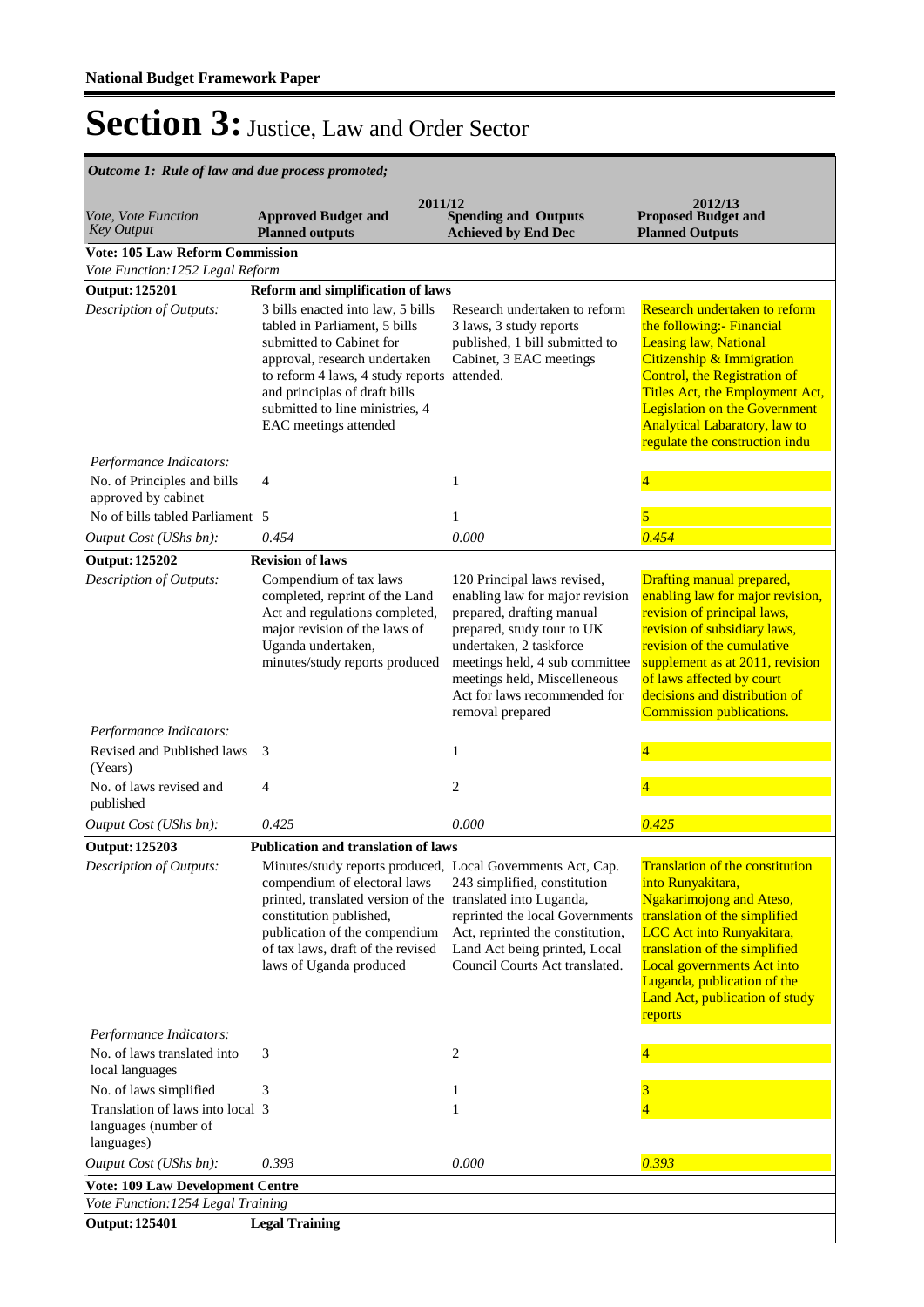| Outcome 1: Rule of law and due process promoted;                             |                                                                                          |                                                                                                         |                                                                                                                    |  |  |  |
|------------------------------------------------------------------------------|------------------------------------------------------------------------------------------|---------------------------------------------------------------------------------------------------------|--------------------------------------------------------------------------------------------------------------------|--|--|--|
| <i>Vote, Vote Function</i><br><b>Key Output</b>                              | 2011/12<br><b>Approved Budget and</b><br><b>Planned outputs</b>                          | <b>Spending and Outputs</b><br><b>Achieved by End Dec</b>                                               | 2012/13<br><b>Proposed Budget and</b><br><b>Planned Outputs</b>                                                    |  |  |  |
| Description of Outputs:                                                      | 500 Bar Course students, 300<br>diploma in Law students, 1000<br>Administrative officers | 425 Bar Course students, 350<br>Diploma in Law students and<br>1000 Administrative officers<br>trained. | <b>Train 500 Bar Course</b><br>students, 350 Diploma in Law<br>students and 1200<br><b>Administrative officers</b> |  |  |  |
| Performance Indicators:                                                      |                                                                                          |                                                                                                         |                                                                                                                    |  |  |  |
| No of students trained on<br>Diploma in Law                                  | 300                                                                                      | 300                                                                                                     | 350                                                                                                                |  |  |  |
| No of students trained on<br><b>Bar Course</b>                               | 323                                                                                      | 423                                                                                                     | 500                                                                                                                |  |  |  |
| No of students trained in<br>Administrative Law Course                       | 600                                                                                      | 500                                                                                                     | 1200                                                                                                               |  |  |  |
| % of students who qualify on 83<br><b>Bar Course</b>                         |                                                                                          | 83                                                                                                      | 83                                                                                                                 |  |  |  |
| % of students who pass<br>diploma in Law as a<br>proportion of those trained | 82                                                                                       | 82                                                                                                      | 82                                                                                                                 |  |  |  |
| Output Cost (UShs bn):                                                       | 1.791                                                                                    | 0.000                                                                                                   | 1.393                                                                                                              |  |  |  |

*\* Excludes taxes and arrears*

#### *2012/13 Planned Outputs*

The sector plans to undertake the following key actions to promote the rule of law and due process. Strengthen key laws, lobby for their enactment prioritize the simplification of laws including their translation as well as simplify procedures and ensure access to case precedents in both hard and electronic versions. This is expected to result into 6 new laws enacted and 65% of the targeted population accessing updated laws. The above will partly be achieved through strengthening the capacity of law drafting institutions to undertake law revision, and simplification of laws.

Train judicial officers, secure legal materials from other jurisdiction and prioritize timely delivery of judgments. At the same time there will be enhanced supervision of court brokers/ bailiffs and strengthened enforcement of decisions and judgments in Courts, UHRC tribunals, government departments. Enhance capacity of JLOS institutions to deliver services to ensure improved service delivery and reduction in lead times. Sensitize government agencies on breach of contractual obligations. Strengthen institutional disciplinary mechanisms including those for paralegals and lawyers;

Develop performance standards with set targets and implement the JLOS M&E framework; Develop and disseminate client charters or user guides to enhance staff accountability, promote zero tolerance to corruption and enhance public awareness. Develop and implement strategies to enhance staff awareness and application of key human rights laws and principles and systematically integrate human rights principles in all induction and training programmes for staff, and operational procedures.

Develop a change management strategy and human development plan to inculcate a positive approach of social responsibility among staff, improve customer service and minimise the strong law and order orientation; and monitor the compliance to human rights principles in practice and enforcement of codes of conduct. Implement measures to realise minimum conditions in facilities of detention; roll out the construction of model police stations to promote victims and accused persons rights; institutionalise complaints mechanisms and develop systems of strengthening institutional and individual accountability.

#### *Medium Term Plans*

In the medium term, the sector will implement SIP III replacing the outcome of Rule of Law and Due process with Strengthening Legal and Policy Framework. Nevertheless, the two outcomes are related in that in order to promote the rule of law which is the overall goal of the sector, it is important that a strong policy and legal regime exists to provide the foundation for all other sector interventions. The sector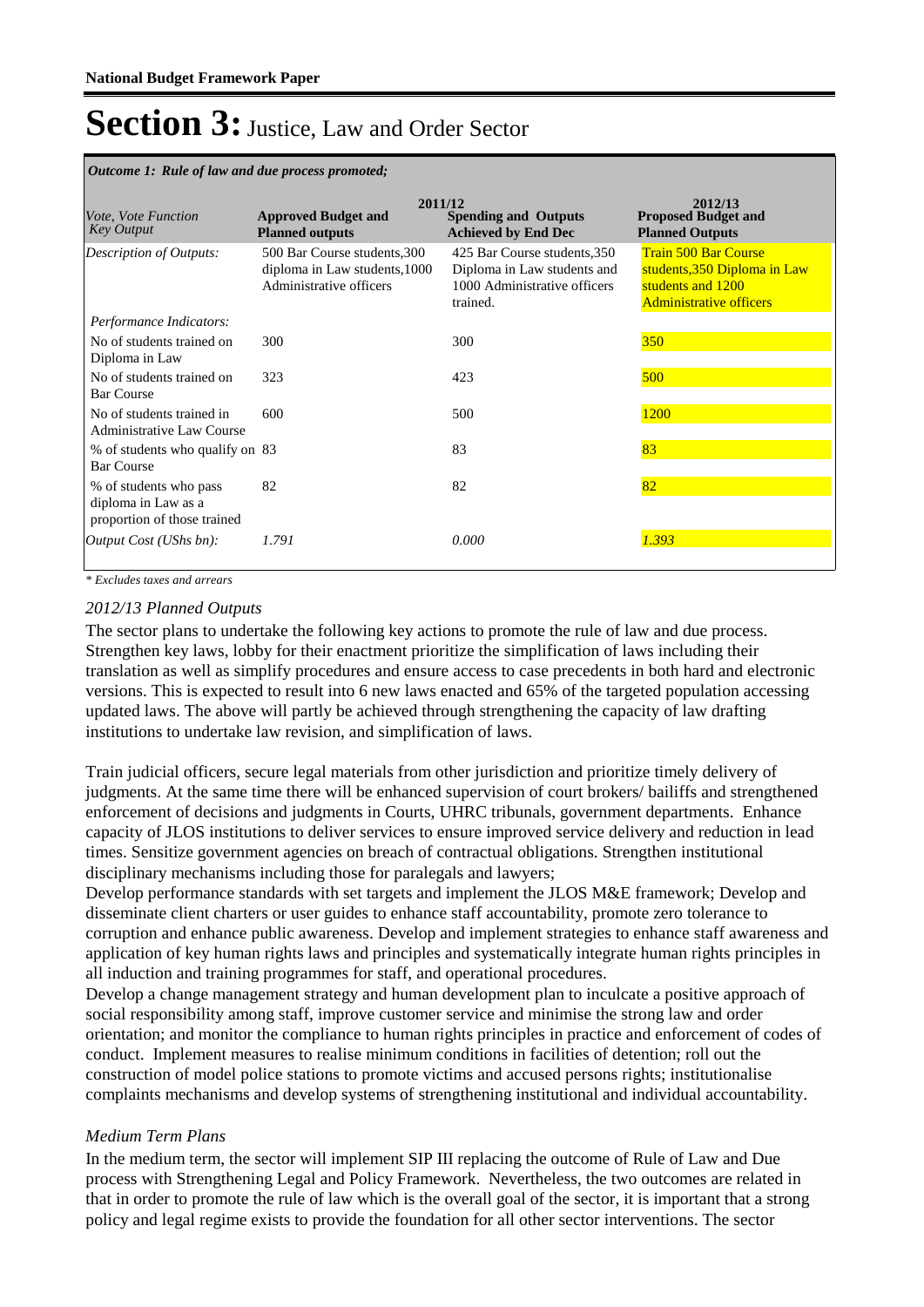reorganizes that the is still a wide gap between the people and the law, there are inherent gaps in existing legislation some of which is obsolete, come of the current laws make access to services uncertain, at the same time the law is written in a language that not all can understand, and there also exist inherent technicalities that make service delivery a challenge. These among many other challenges is what the sector plans to address by :–

- Simplify laws, procedures, regulations and policies and translate them into local languages;
- Ensure quick passage of policies and laws to address emerging issues;
- New laws developed, enacted and implemented timely and obsolete laws reformed
- Restorative justice principles and practices integrated into formal justice systems
- Encourage alternatives to dispute resolution and alternative sentences;
- Rehabilitate and reintegrate offenders and juveniles;
- Integrate and harmonize JLOS information and case management systems;
- Review and rationalize service delivery standards, processes and fees;
- Functional performance standards in all JLOS institutions;
- Client charter disseminated;
- Compliance with Codes of conduct;
- Effective and efficient public complaints systems;
- Strong inspectorates and disciplinary mechanisms;
- Reduced technicalities in access to justice;

#### *Actions to Improve Outcome Performance*

-Enhance capacity of district chain linked committees;

-Restructuring of key departments in the sector;

- -Enhance staff welfare especially in hard to reach areas;
- -Ensuring implementation of all enacted laws;
- -Develop and implement an integrated MIS as well as case management systems;
- -Development of standards and enforcement of performance measurement;
- -Fast tracking all ongoing construction projects;
- -Implementing the sector anti-corruption strategy;

#### **Table S2.3: Actions and Medium Term Strategy to Improve Sector Outcome**

| Sector Outcome 1: Rule of law and due process promoted;                                                                                           |                                                                                                                                                          |                                                                                                                                                 |                                                                                                                                                    |  |  |
|---------------------------------------------------------------------------------------------------------------------------------------------------|----------------------------------------------------------------------------------------------------------------------------------------------------------|-------------------------------------------------------------------------------------------------------------------------------------------------|----------------------------------------------------------------------------------------------------------------------------------------------------|--|--|
| 2011/12 Planned Actions:                                                                                                                          | 2011/12 Actions by Dec:                                                                                                                                  | 2012/13 Planned Actions:                                                                                                                        | <b>MT Strategy:</b>                                                                                                                                |  |  |
| Vote: 007 Ministry of Justice and Constitutional Affairs                                                                                          |                                                                                                                                                          |                                                                                                                                                 |                                                                                                                                                    |  |  |
| Vote Function: 1206 Court Awards (Statutory)                                                                                                      |                                                                                                                                                          |                                                                                                                                                 |                                                                                                                                                    |  |  |
| Sensitisation of Government<br>officials on breach of<br>contracts and violation of<br>Human Rights                                               | No action taken as there was<br>no funds for this activity                                                                                               | <b>Sensitisation of Government</b><br>officials on breach of contracts<br>and violation of Human Rights                                         | <b>Sensitisation of Government</b><br>officials on breach of contracts<br>and violation of Human Rights                                            |  |  |
| Vote: 009 Ministry of Internal Affairs                                                                                                            |                                                                                                                                                          |                                                                                                                                                 |                                                                                                                                                    |  |  |
| Vote Function: 1214 Community Service                                                                                                             |                                                                                                                                                          |                                                                                                                                                 |                                                                                                                                                    |  |  |
| a) sensitisation, revision of<br>radio/Tv publicity materials,<br>establish 10 more projects<br>and roll out counselling to 20<br>more districts. | a) 6 Radio talk shows held in<br>2 regions.<br>b) Sensitization of the Sectoral<br>Committee on Defense and<br>Internal Affairs on Community<br>Service. | a) Increased awareness on<br><b>Community service programme</b><br>b) 400 key stakeholders<br>trained on social re-integration<br>of offenders. | <b>Enhance Publicity campaigns</b><br>and build synergies with other<br>key stakeholders. - Set up<br>rehabilitation projects in all<br>Districts. |  |  |
| Vote: 105 Law Reform Commission                                                                                                                   |                                                                                                                                                          |                                                                                                                                                 |                                                                                                                                                    |  |  |
| Vote Function: 1252 Legal Reform                                                                                                                  |                                                                                                                                                          |                                                                                                                                                 |                                                                                                                                                    |  |  |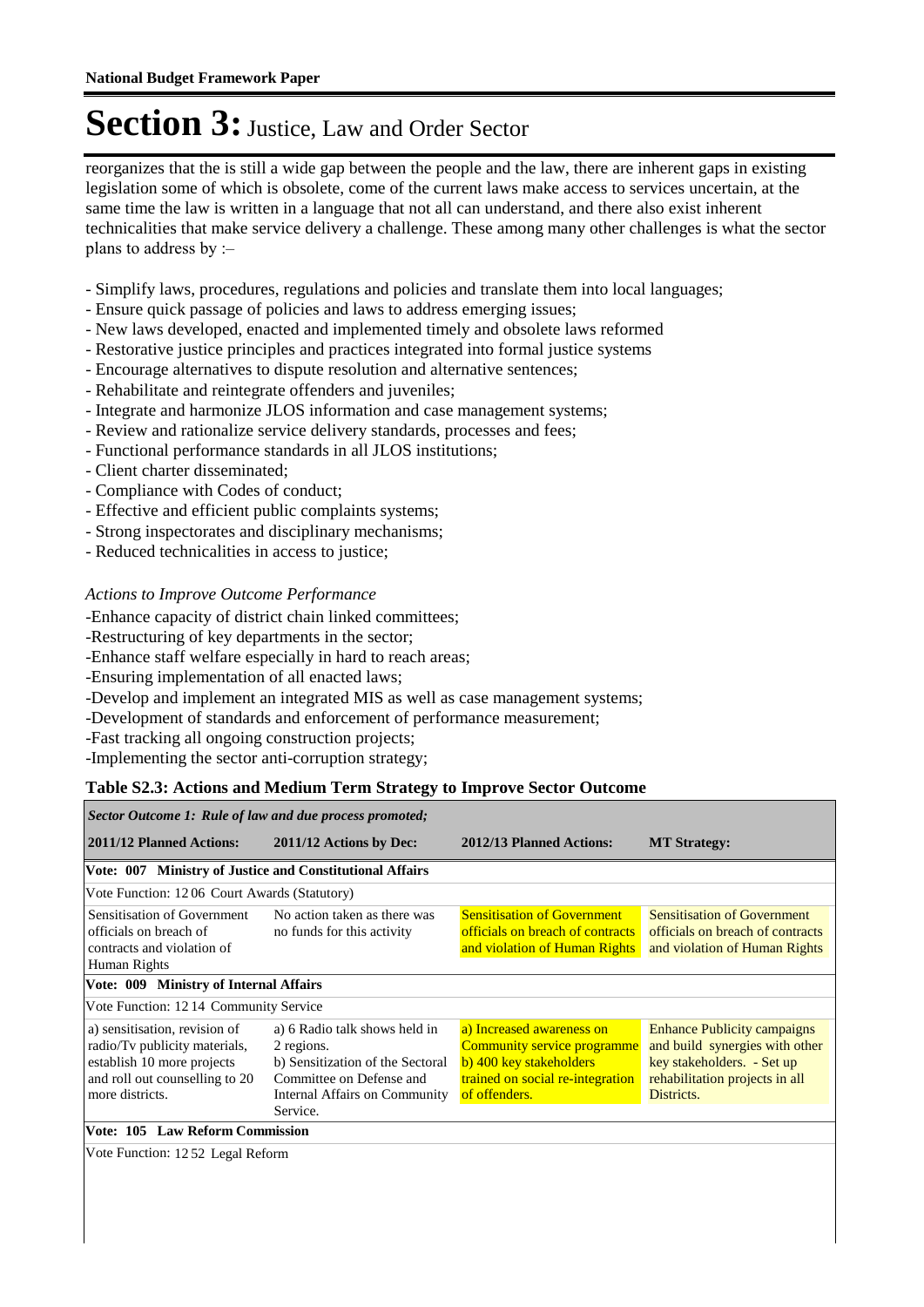| Sector Outcome 1: Rule of law and due process promoted;                                                                                                                                                                                             |                                                                                                                                                        |                                                                                                                                                                                                                                                                                                                               |                                                                                                                                                                                |  |  |  |
|-----------------------------------------------------------------------------------------------------------------------------------------------------------------------------------------------------------------------------------------------------|--------------------------------------------------------------------------------------------------------------------------------------------------------|-------------------------------------------------------------------------------------------------------------------------------------------------------------------------------------------------------------------------------------------------------------------------------------------------------------------------------|--------------------------------------------------------------------------------------------------------------------------------------------------------------------------------|--|--|--|
| 2011/12 Planned Actions:                                                                                                                                                                                                                            | 2011/12 Actions by Dec:                                                                                                                                | 2012/13 Planned Actions:                                                                                                                                                                                                                                                                                                      | <b>MT Strategy:</b>                                                                                                                                                            |  |  |  |
| 4 satff trained on long term<br>basis, 6 staff trained on short<br>term basis, 4 staff attached to<br>sister law reform<br>commissions abroad to learn<br>best practices                                                                            | 2 staff sent to UK for short<br>course on changing the law, 2<br>staff trained on long term<br>basis, 2 staff trained on short<br>term basis.          | 2 staff trained on long term<br>basis, 8 staff trained on short<br>term basis and 3 staff attached<br>to sister law reform<br>commissions abroad to learn<br>best practices                                                                                                                                                   | Develop a human resource<br>manual, traing policy and<br>undertake a needs assesment                                                                                           |  |  |  |
| 2 bills enacted into law, 5<br>bills tabled in Parliament, 4<br>bills submitted to Cabinet for<br>approval, research undertaken<br>to reform 2 laws, 2 reports<br>pretested, 2 study reports and<br>principla bills submitted to<br>line ministries | Research undertaken to reform<br>3 laws, 3 study reports<br>published, 3 bills drafted, 1<br>bill submitted to Cabinet and 3<br>EAC meetings attended. | <b>Research undertaken to reform</b><br>the Financial Leasing law,<br><b>National Citizenship and</b><br>Immigratiuon Control Act, the<br><b>Registration of Tittles Acxt,</b><br>the Employment Act,<br><b>Legislation on the</b><br><b>Government Analytical</b><br>Labaratory, legislation to<br>regulate the construction | Construction of office<br>premises, continuous law<br>revision and reform, improve<br>management information<br>systems and implement the<br>community law reform<br>programme |  |  |  |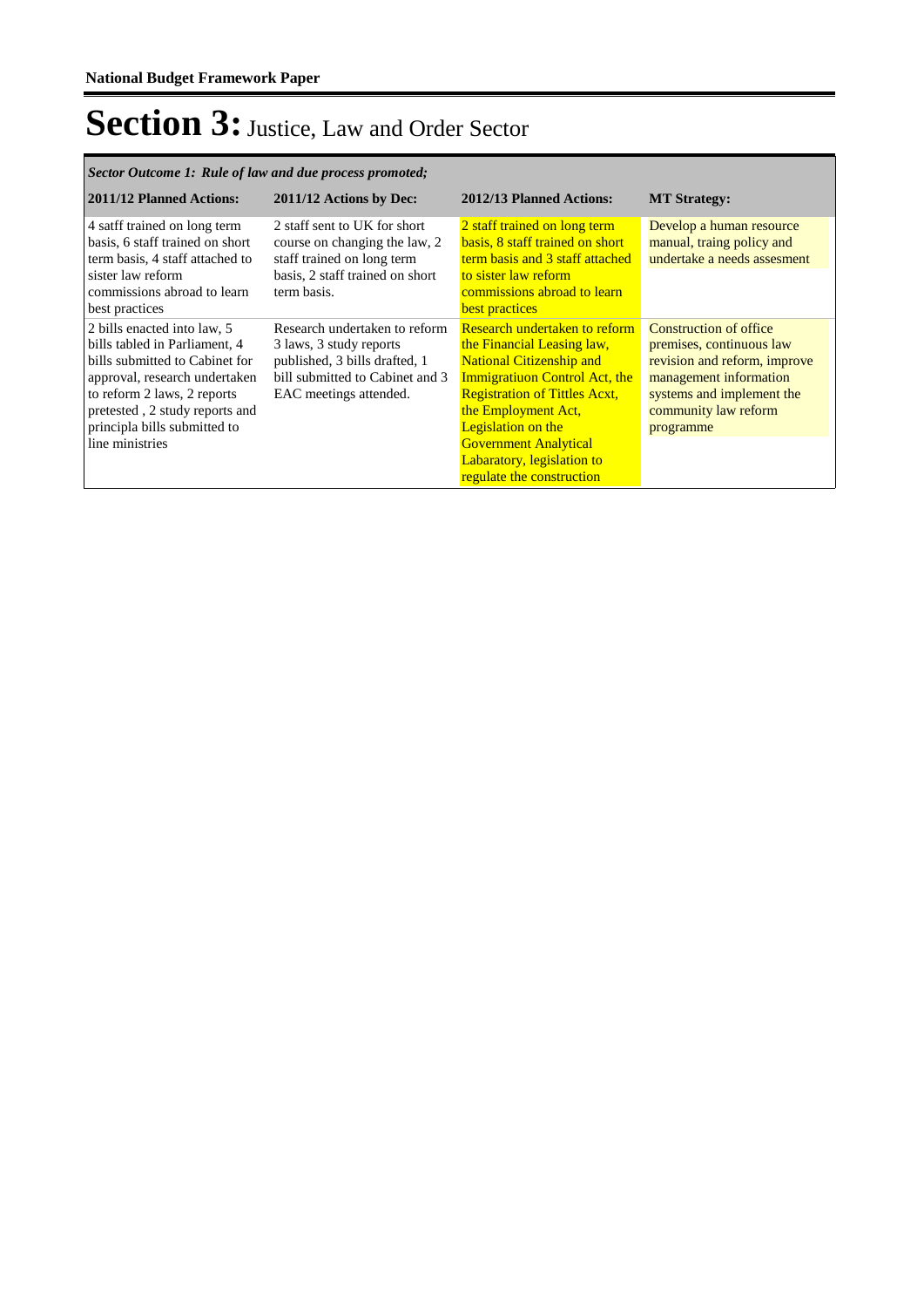#### **(ii) Outcome 2: Access to justice for all especially the marginalised and the poor;**

#### *Status of Sector Outcomes*

The table below sets out the status of sector outcomes in terms of key sector outcome indicators.

#### **Table S2.1: Sector Outcome Indicators**

| <i>Outcome 2: Access to justice for all especially the marginalised and the poor;</i> |                 |                |                             |  |  |  |
|---------------------------------------------------------------------------------------|-----------------|----------------|-----------------------------|--|--|--|
| <b>Outcome and Outcome Indicator</b>                                                  | <b>Baseline</b> | 2012/13 Target | <b>Medium Term Forecast</b> |  |  |  |
| Reduction in case backlog growth (%)                                                  | $-7.5(2010)$    | 30             | 60(2014)                    |  |  |  |
| Ratio of convicts to remand prisoners                                                 | 45 (2010)       | 48             | 55 (2014)                   |  |  |  |
| Percentage of prisoners on remand                                                     | 55 (2010)       | 52             | 45(2014)                    |  |  |  |
| Disposal rate of cases filed $(\%)$                                                   | 38.9 (2009)     | 48             | 60(2013)                    |  |  |  |
| Average stay on remand in months for capital<br>offences (in months)                  | 15.1 (2010)     | 14             | 12(2015)                    |  |  |  |
| Average stay on remand for petty offences (in<br>months)                              | 3(2010)         | 2.8            | 2(2014)                     |  |  |  |

#### *Performance for the first half of the 2011/12 financial year*

The Sector focuses on improving the availability and accessibility of its services. JLOS therefore seeks to make its service points more accessible for people with disabilities, elderly people, vulnerable persons and extend selected services in land and family justice to the rural areas and develop and/or strengthen inclusive processes including community policing, community service, public participation in court proceedings to facilitate meaningful public participation.

#### Construction

The sector strengthened the UPF construction unit by acquiring 20 hydro form machines and trained 150 personnel in the technology currently undertaking construction works in 5 districts in PRDP area. In addition, Police is in the final phase of implementing the PPP in the KMP area. These two strategies shall reduce accommodation shortage in Police by 23%. Contracts of slow contractors were terminated and readvertised for construction of Pader, Amuria and Moroto police stations. Bushenyi police station was also commissioned.

Seven (7) DPP field offices were established in Abim, Isingiro, Mwera, Koboko, Otuke, Patongo and Amuru. Construction of DPP offices at Kamuli and Amuru offices is in the final stages of completion, while Hoima office is at roofing stage; Amuru residential construction is on final works; and staff houses in Abim and Nakapiripirit are at roofing stage.

Procurement process for the contractor of the Auditorium project for the LDC has been finalised. The contract is yet to be signed by the solicitor general. The procurement process for furniture and recording equipment for court on going. Construction of the boundary wall around the court is to begin at the end of Jan 2012.

Established CEWERU Peace committees in 6 Districts of the Karamoja cluster. Established regional and district task forces to manage small arms proliferation issues and established CEWERU District Peace committees in districts of Kuwen, Amudat and Napak. 3 VHF radio communication equipment were provided to Amudat District Peace Committee and trained operators. Trained focal persons in project planning and conflict resolutions in Kaabong District. Trained district task forces in the management of small arms proliferation issues countrywide

Amnesty Commission trained 898 reporters and victims in life skills (Agricultural management, metal fabrication and motor vehicle repair and service); provided tool kits (hand hoes, metal fabrication, motor vehicle repair kits & spray pumps and inputs (seeds seedlings and pesticides) to the trained beneficiaries. Each beneficiary received UGX.120,000; as startup capital. Liaised with service providers and partners in Mbale, Kitgum and Gulu to provide support to the reporters and victims; mapped Amnesty Commission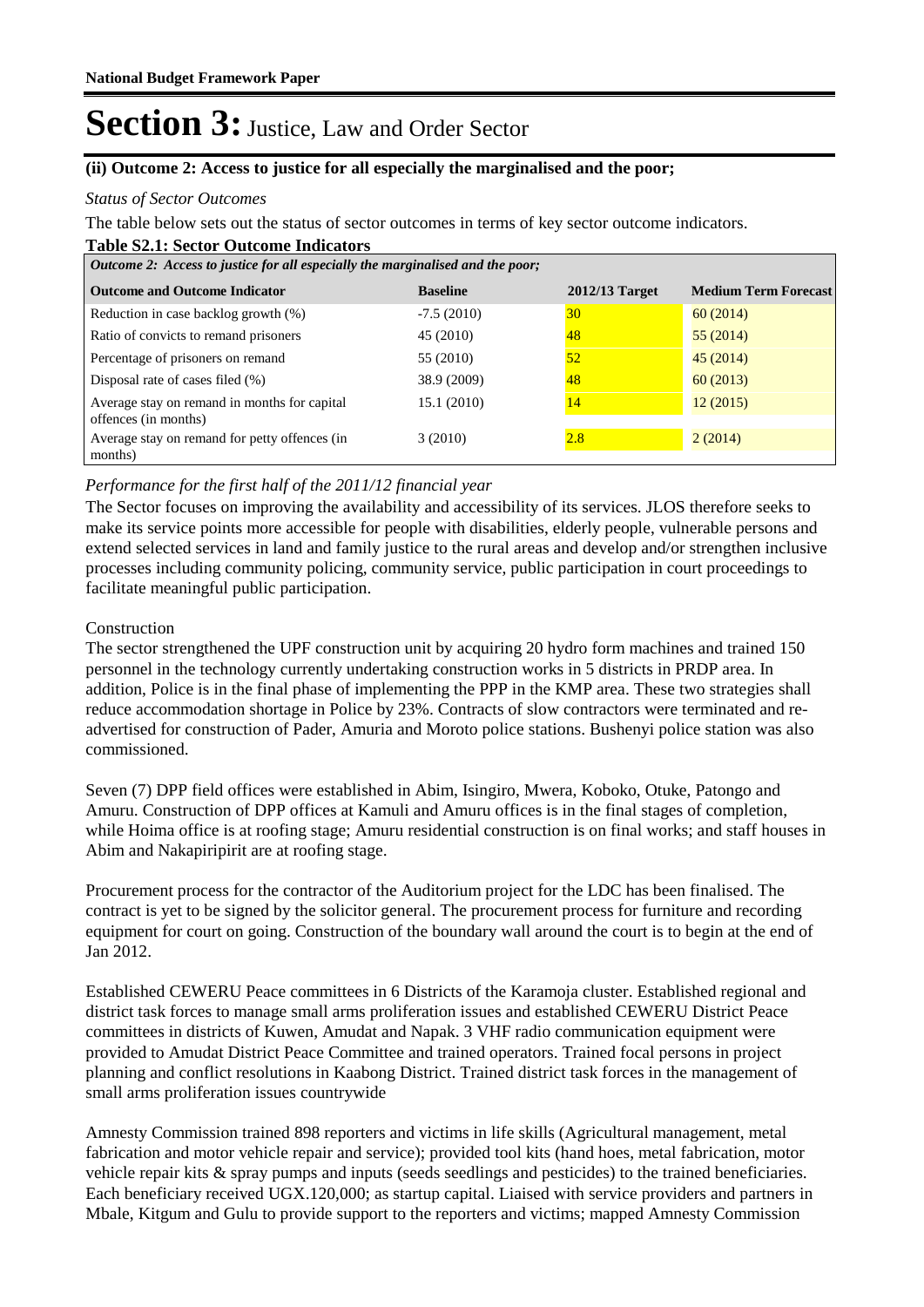social economic activities in Mbale DRT (Mbale, Bungokho, Soroti TC and Amuria); and held dialogue and reconciliation seminars in between reporters and communities in Western (Kabarole), North Western (Koboko) & Northern (Gulu & Pader)

GAL received 1014 Forensic exhibits and cases and analyzed 40 exhibits and cases. 35 General cases were received for analysis of which 14 were concluded. 100 cases analyzed and 63 backlog cases cleared.

A total of 779 child offenders were diverted in Iganga, Kawempe, Rubaga, Nakawa, Entebbe, Wakiso and Makindye. 364 cases for child neglect and family disagreement solved out of 444 handled. 225 parties reconciled at court and 301 at police out of 872 cases handled. A legal aid clinic office was established in Moroto district to handle GBV (gender based violence cases)

A total of 4105 community service orders were issued by Magistrate"s courts and LCC courts were supervised, monitored and managed. Of these, 1718 offenders were placed on rehabilitative projects. Two inter district study visits involving 55 DCSC members from 20 districts of Northern and Eastern regions were held in Oyam and Sironko and 50 districts facilitated to handle community service activities. 200 supervisors were trained on offender reintegration 40 re-arrests were made and the the abscondment rate maintained at 5%.

#### Recruitment and Training

UPF recruited and is currently training 5000PPCs and 500 cadets in order to increase police visibility and reduce incidents of crime and also reduce police to population ratio from 1:1022 to 1:709. Trained 6,083 personnel in Homicide, Cyber, Land fraud, antinarcotics, ballistics, electoral/media, public order management and crime intelligence and management course for middle level managers. The Deputy DPP vacancy filled and 32 State Attorneys were recruited. MoJCA recruited and inducted 15 new State Attorney together with other 5 non legal new officers. Training in professional courses: For purposes of enhancing performance, MoJCA is undertaking capacity building initiatives for its legal staff in specialized fields such as Oil and Gas.

#### Sensitisation

The Judicial Service Commission conducted 18 Radio talk shows across the country; 76 Spot messages were produced and run on local radio stations in Fortportal and Moroto. The process of translating the Citizen"s Handbook to Luo was started. The translation to Nga"Karimojong and Ateso is ongoing. Copies of the Citizen"s Handbook in English (1,950), Luganda (1,270) and Runyakitara (1,500) were printed and disseminated. 4,000 brochures on Land Law, Succession Law and Resolution of Land disputes were printed. Impact assessment exercises were conducted in the Districts of Ntungamo, Bushenyi, Pallisa and Iganga, and 4 M&E trips were undertaken in the western, northern, eastern and central regions. One Performance Management workshop targeting Registrars and Chief Magistrates in the Kampala area was held.

No Disciplinary Committee session was held, however, 39 Complaints investigations were conducted in central and western Uganda. This has increased the number of files pending Disciplinary Committee consideration to 394 files. 13 Court Inspections and complaint collection trips were carried out in Mubende, Kyenjojo, Lyantonde and Rakai. Other courts inspected were 9 Magistrate's Courts and 42 Suggestion boxes were procured and installed in various district headquarters and town councils. Automation of the Public Complaint system was started. The system was pretested. Go-live awaits procurement of an internet server machine to accommodate the system.

#### **Table S2.2: Key 2012/13 Outputs Contributing to the Sector Outcome\***

*Outcome 2: Access to justice for all especially the marginalised and the poor;*

| Vote, Vote Function<br><b>Approved Budget and</b> | <b>Spending and Outputs</b> | <b>Proposed Budget and</b> |
|---------------------------------------------------|-----------------------------|----------------------------|
|                                                   |                             |                            |
| <b>Key Output</b><br><b>Planned outputs</b>       | <b>Achieved by End Dec</b>  | <b>Planned Outputs</b>     |

**Vote: 007 Ministry of Justice and Constitutional Affairs**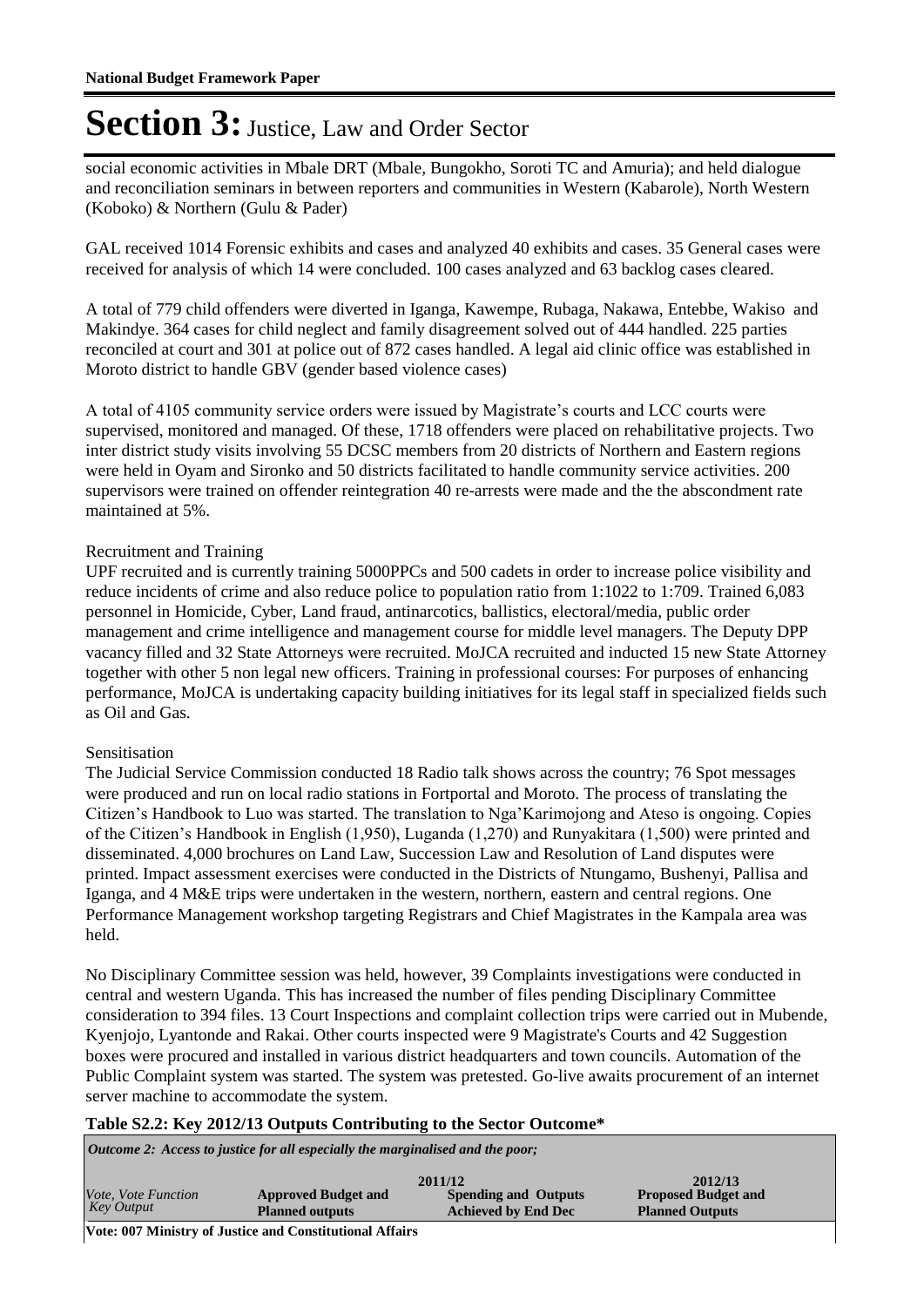|                                                    | Outcome 2: Access to justice for all especially the marginalised and the poor;                                                                                                                                                                               |                                                                                                                                                                                                                                      |                                                                                                                                                                                                                                           |  |  |  |
|----------------------------------------------------|--------------------------------------------------------------------------------------------------------------------------------------------------------------------------------------------------------------------------------------------------------------|--------------------------------------------------------------------------------------------------------------------------------------------------------------------------------------------------------------------------------------|-------------------------------------------------------------------------------------------------------------------------------------------------------------------------------------------------------------------------------------------|--|--|--|
| <i>Vote, Vote Function</i><br><b>Key Output</b>    | 2011/12<br><b>Approved Budget and</b><br><b>Planned outputs</b>                                                                                                                                                                                              | <b>Spending and Outputs</b><br><b>Achieved by End Dec</b>                                                                                                                                                                            | 2012/13<br><b>Proposed Budget and</b><br><b>Planned Outputs</b>                                                                                                                                                                           |  |  |  |
|                                                    | Vote Function: 1203 Administration of Estates/Property of the Deceased                                                                                                                                                                                       |                                                                                                                                                                                                                                      |                                                                                                                                                                                                                                           |  |  |  |
| <b>Output: 120304</b>                              | <b>Family arbitrations and mediations</b>                                                                                                                                                                                                                    |                                                                                                                                                                                                                                      |                                                                                                                                                                                                                                           |  |  |  |
| Description of Outputs:                            | 1000 family arbitrations.                                                                                                                                                                                                                                    | 360 family mediations and<br>arbitrations conducted.                                                                                                                                                                                 | 1000 family arbitrations and<br>mediations.                                                                                                                                                                                               |  |  |  |
| Performance Indicators:                            |                                                                                                                                                                                                                                                              |                                                                                                                                                                                                                                      |                                                                                                                                                                                                                                           |  |  |  |
| No of family arbitrations and 1000<br>mediations   |                                                                                                                                                                                                                                                              | 360                                                                                                                                                                                                                                  | 1000                                                                                                                                                                                                                                      |  |  |  |
| Output Cost (UShs bn):                             | 0.151                                                                                                                                                                                                                                                        | 0.000                                                                                                                                                                                                                                | 0.151                                                                                                                                                                                                                                     |  |  |  |
|                                                    | Vote Function: 1205 Support to the Justice Law and Order Sector                                                                                                                                                                                              |                                                                                                                                                                                                                                      |                                                                                                                                                                                                                                           |  |  |  |
| <b>Output: 120555</b>                              | <b>Judiciary - JLOS</b>                                                                                                                                                                                                                                      |                                                                                                                                                                                                                                      |                                                                                                                                                                                                                                           |  |  |  |
| Description of Outputs:<br>Performance Indicators: | Case backlog reduction quick<br>wins programs rolled out.<br>Increasd case disposal at all<br>levels of court. Rationalised<br>physiscal presence.                                                                                                           | Disposed off 64,788 cases;<br>Printed 40 copies of Claims<br>Procedure Rules; Procured and<br>installed court recording<br>equipment for Anti - Corruption physiscal presence.<br>Court                                              | Case backlog reduction quick<br>wins programs rolled out.<br>Increasd case disposal at all<br>levels of court. Rationalised                                                                                                               |  |  |  |
| No. of case disposals<br>(Judiciary)               | 145,000                                                                                                                                                                                                                                                      | 64788                                                                                                                                                                                                                                | 155,000                                                                                                                                                                                                                                   |  |  |  |
| Output Cost (UShs bn):                             | 4.391                                                                                                                                                                                                                                                        | 0.000                                                                                                                                                                                                                                | 4.391                                                                                                                                                                                                                                     |  |  |  |
| <b>Output: 120557</b>                              | <b>Uganda Prisons Service-JLOS</b>                                                                                                                                                                                                                           |                                                                                                                                                                                                                                      |                                                                                                                                                                                                                                           |  |  |  |
| Description of Outputs:                            | Reduction in congestion &<br>distance walked to attend court;<br>improved welfare; increased<br>production &<br>productivity; effective offender<br>integration & rehabilitation<br>programs                                                                 | A daily average of 532<br>prisoners delivered to 211<br>courts per day; trained 700<br>warders and wardresses; 17,823<br>inmates dressed in uniforms out<br>of 32021 inmates; 32,021<br>inmates are provided with 3<br>meals per day | Reduction in congestion &<br>distance walked to attend court;<br>improved welfare; increased<br>production &<br>productivity; effective offender<br>integration & rehabilitation<br>programs                                              |  |  |  |
| Performance Indicators:                            |                                                                                                                                                                                                                                                              |                                                                                                                                                                                                                                      |                                                                                                                                                                                                                                           |  |  |  |
| Warder per prisoner ratio                          | 1:3.5                                                                                                                                                                                                                                                        | 1:4.5                                                                                                                                                                                                                                | 1:3                                                                                                                                                                                                                                       |  |  |  |
| Average stay on remand<br>(months)                 | 14                                                                                                                                                                                                                                                           | 15                                                                                                                                                                                                                                   | 14                                                                                                                                                                                                                                        |  |  |  |
| <i>Output Cost (UShs bn):</i>                      | 2.781                                                                                                                                                                                                                                                        | 0.000                                                                                                                                                                                                                                | <u>2.781</u>                                                                                                                                                                                                                              |  |  |  |
| Vote: 009 Ministry of Internal Affairs             |                                                                                                                                                                                                                                                              |                                                                                                                                                                                                                                      |                                                                                                                                                                                                                                           |  |  |  |
| Vote Function: 1214 Community Service              |                                                                                                                                                                                                                                                              |                                                                                                                                                                                                                                      |                                                                                                                                                                                                                                           |  |  |  |
| <b>Output: 121401</b>                              | <b>Improved Community Service Orders.</b>                                                                                                                                                                                                                    |                                                                                                                                                                                                                                      |                                                                                                                                                                                                                                           |  |  |  |
| Description of Outputs:                            | -8000 CS orders to be managed - a) Supervised and managed<br>Finalise the Cab memo and<br>draft Ammendment Bill - Staff<br>restructuring done. Set up new<br>rehabilitative projects. Train<br>various stakeholders to improve<br>CS program implementation. | 4105 orders. (b) 1718 offenders<br>placed on rehabilitative<br>projects.c) Training held for<br>200 supervisors on offender<br>reintegration.                                                                                        | a) Supervise and manage 8000<br><b>CS</b> orders issued by Magitrates<br>and LCC country wide.b)<br><b>Submission of Cabinet Memo</b><br>and draft Ammendment bill.<br><b>Best practices on Community</b><br>Service adopted and applied. |  |  |  |
| Performance Indicators:                            |                                                                                                                                                                                                                                                              |                                                                                                                                                                                                                                      |                                                                                                                                                                                                                                           |  |  |  |
| Numnber of eligible<br>offenders identified        | 4000                                                                                                                                                                                                                                                         | 4105                                                                                                                                                                                                                                 | 4000                                                                                                                                                                                                                                      |  |  |  |
| No of. Community Service<br>orders issued          | 8000                                                                                                                                                                                                                                                         | 4105                                                                                                                                                                                                                                 | 8000                                                                                                                                                                                                                                      |  |  |  |
| Output Cost (UShs bn):                             | 0.262                                                                                                                                                                                                                                                        | 0.000                                                                                                                                                                                                                                | 0.328                                                                                                                                                                                                                                     |  |  |  |
| <b>Output: 121451</b>                              | <b>Community Service Facilitation</b>                                                                                                                                                                                                                        |                                                                                                                                                                                                                                      |                                                                                                                                                                                                                                           |  |  |  |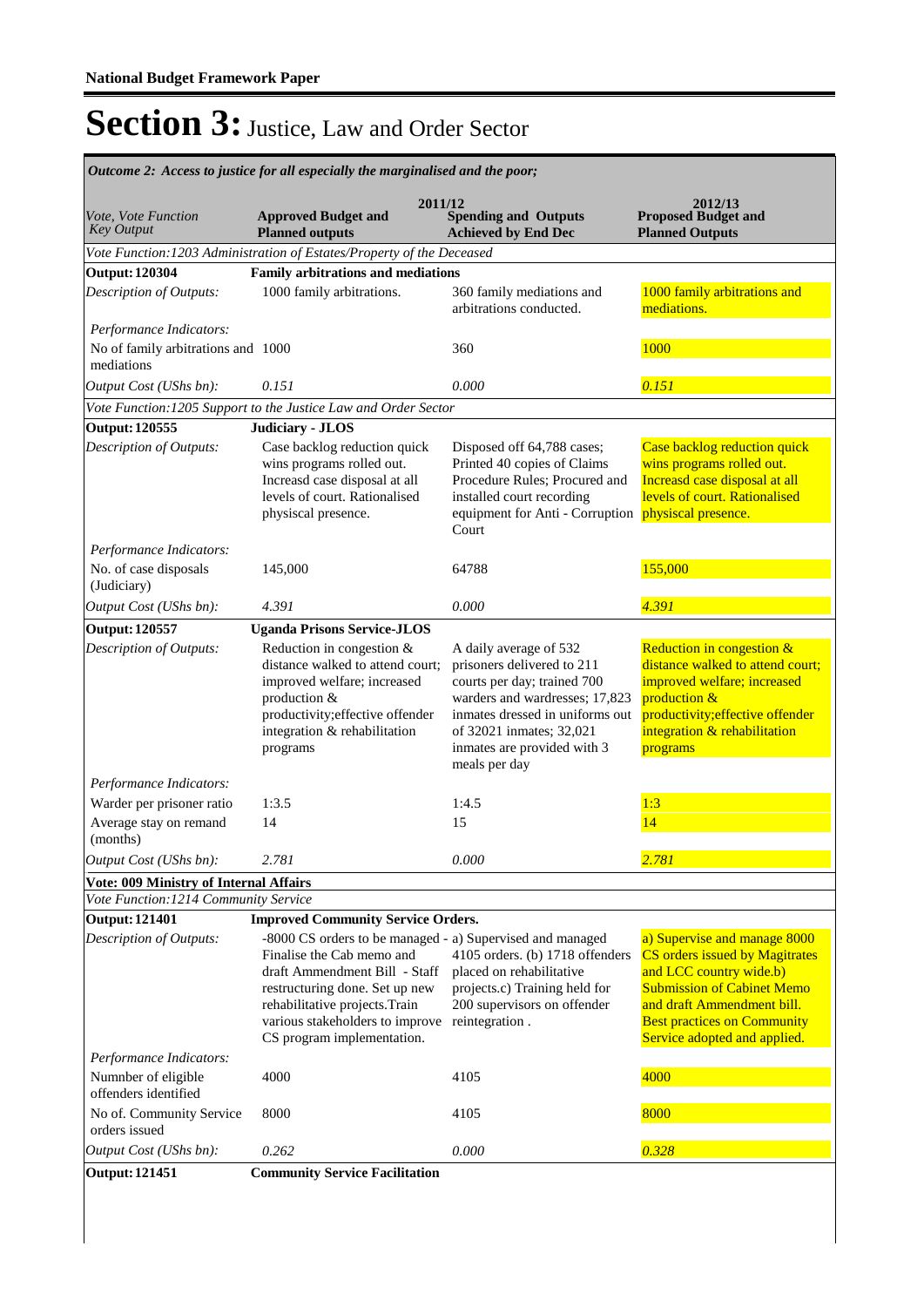|                                                                            | 2011/12                                                                                                                       |                                                                                                                                                                                          | 2012/13                                                                                                                                                                   |  |
|----------------------------------------------------------------------------|-------------------------------------------------------------------------------------------------------------------------------|------------------------------------------------------------------------------------------------------------------------------------------------------------------------------------------|---------------------------------------------------------------------------------------------------------------------------------------------------------------------------|--|
| Vote, Vote Function<br><b>Key Output</b>                                   | <b>Approved Budget and</b><br><b>Planned outputs</b>                                                                          | <b>Spending and Outputs</b><br><b>Achieved by End Dec</b>                                                                                                                                | <b>Proposed Budget and</b><br><b>Planned Outputs</b>                                                                                                                      |  |
| Description of Outputs:                                                    | 35 district CS committees<br>supported                                                                                        | 25 Districts CS Committees<br>facilitated to implement<br>Community Service activities                                                                                                   | <b>Support 35 District Community</b><br><b>Service Committees in the</b><br>different regions to implement<br>CS activities.                                              |  |
| Output Cost (UShs bn):                                                     | 0.069                                                                                                                         | 0.000                                                                                                                                                                                    | 0.069                                                                                                                                                                     |  |
| Vote: 101 Judiciary                                                        |                                                                                                                               |                                                                                                                                                                                          |                                                                                                                                                                           |  |
| Vote Function: 1251 Judicial services                                      |                                                                                                                               |                                                                                                                                                                                          |                                                                                                                                                                           |  |
| <b>Output: 125101</b>                                                      | Disposal of Appeals in the Supreme Court                                                                                      |                                                                                                                                                                                          |                                                                                                                                                                           |  |
| Description of Outputs:                                                    | 30 Civil Appeals, 29 Criminal<br>Appeals (Total-59 Cases)<br>disposed off by the end of the<br>year.                          | 12 Civil Appeals, 11 Criminal<br>Appeals (Total -16 cases)<br>disposed off.                                                                                                              | 28 Criminal Appeals and 53<br>Civil Appeals disposed off.                                                                                                                 |  |
| Performance Indicators:                                                    |                                                                                                                               |                                                                                                                                                                                          |                                                                                                                                                                           |  |
| No. of of Criminal Appeals<br>in the Supreme Court timely<br>disposed off. | 29                                                                                                                            | 11                                                                                                                                                                                       | 53                                                                                                                                                                        |  |
| No. of Civil Appeals in the<br>Supreme Court timely<br>disposed            | 30                                                                                                                            | 12                                                                                                                                                                                       | 28                                                                                                                                                                        |  |
| Output Cost (UShs bn):                                                     | 5.399                                                                                                                         | 0.000                                                                                                                                                                                    | 5.399                                                                                                                                                                     |  |
| <b>Output: 125102</b>                                                      |                                                                                                                               | Disposal of Appeals and Constitutional Matters in the Court of Appeal                                                                                                                    |                                                                                                                                                                           |  |
| Description of Outputs:                                                    | 135 Civil appeals; 250 criminal<br>appeals disposed off                                                                       | 104 Civil appeals; 19 criminal<br>appeals disposed off $(Total =$<br>123)                                                                                                                | 150 Civil Appeals, 277 criminal<br>appeals disposed off.                                                                                                                  |  |
| Performance Indicators:                                                    |                                                                                                                               |                                                                                                                                                                                          |                                                                                                                                                                           |  |
| No. of Criminal Appeals in<br>the Court of Appeal<br>Disposed off          | 250                                                                                                                           | 19                                                                                                                                                                                       | 277                                                                                                                                                                       |  |
| No. of Civil Appeals in the<br>Court of Appeal Disposed off                | 135                                                                                                                           | 104                                                                                                                                                                                      | 150                                                                                                                                                                       |  |
| Output Cost (UShs bn):                                                     | 5.686                                                                                                                         | 0.000                                                                                                                                                                                    | 5.686                                                                                                                                                                     |  |
| <b>Output: 125103</b>                                                      | Disposal of Appeals and Suits in the High Court                                                                               |                                                                                                                                                                                          |                                                                                                                                                                           |  |
| Description of Outputs:<br>Performance Indicators:                         | 9500 Civil Cases; (2,200 Civil<br>suits;2,908 Commercial suits;<br>2,600 Family Suits; & 1,792<br>Land); 3500 Criminal cases. | 3,792 Civil cases; (1,150 Civil<br>suits; 683 Commercial suits;<br>1,464 Family Suits; 397 Land<br>suits; 98 Anticorruption cases);<br>997 Criminal cases disposed off<br>(Total 4,789). | 3,070 Civil suits, 1,297<br>Commercial suits, 3,094<br>Criminal suits, 3,056 Family<br>suits and 1,546 Land Cases and<br><b>388 Anti Corruption cases</b><br>disposed off |  |
| No. of Civil and Criminal<br>Suits in the High Court<br>disposed off       | 4500                                                                                                                          | 4694                                                                                                                                                                                     | 4500                                                                                                                                                                      |  |
| No. of Civil and Criminal<br>Appeals in the High Court<br>disposed off     | 3500                                                                                                                          | 95                                                                                                                                                                                       | 3070                                                                                                                                                                      |  |
| Output Cost (UShs bn):                                                     | 17.918                                                                                                                        | 0.000                                                                                                                                                                                    | 17.918                                                                                                                                                                    |  |
| Disposal of Suits and Appeals in the Magistrate Courts<br>Output: 125104   |                                                                                                                               |                                                                                                                                                                                          |                                                                                                                                                                           |  |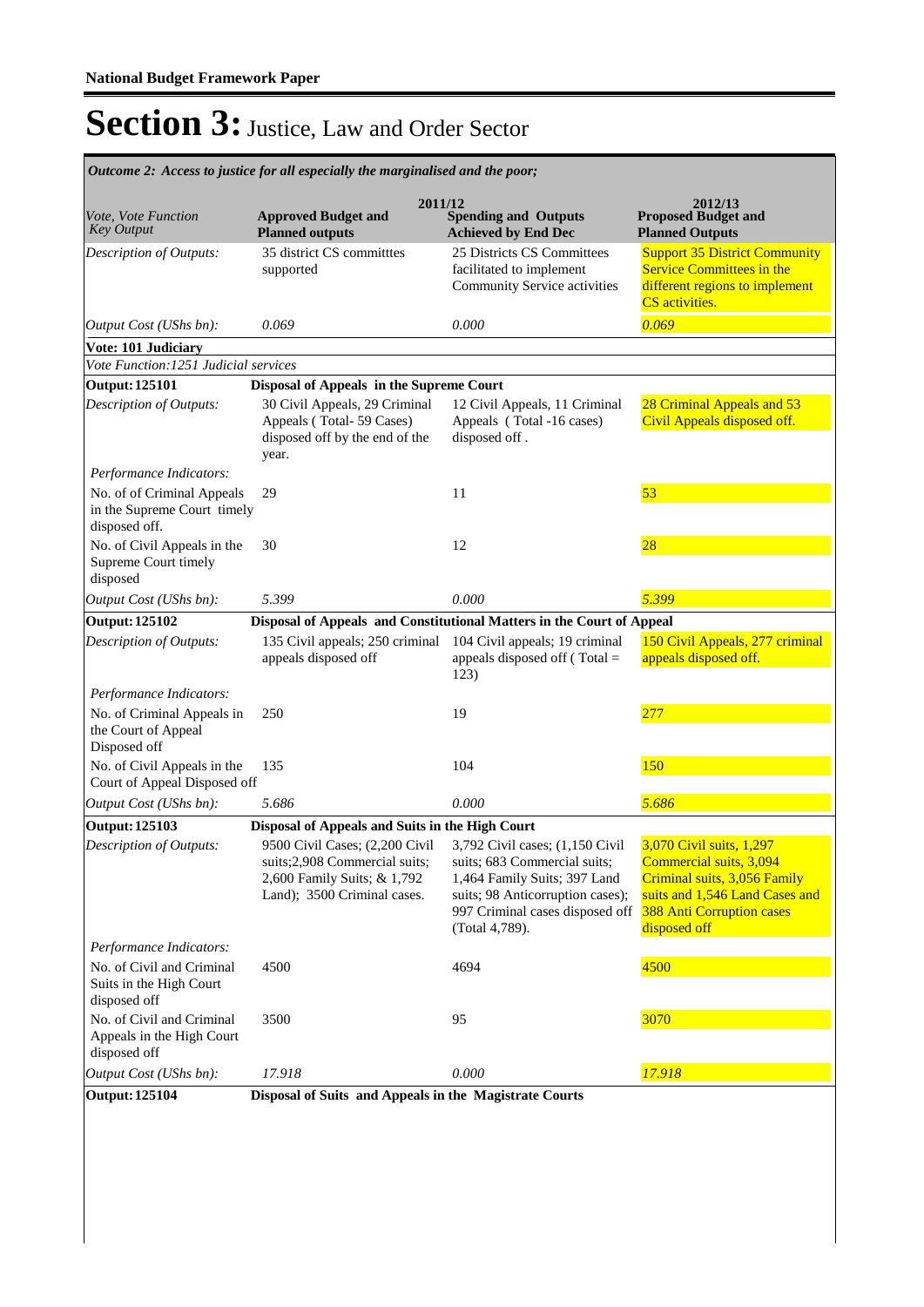**Spending and Outputs Achieved by End Dec Approved Budget and Planned outputs Proposed Budget and Planned Outputs 2011/12** *Vote, Vote Function Key Output* **2012/13** *Outcome 2: Access to justice for all especially the marginalised and the poor;* 76,000 cases disposed off . 32,478 (19,996 Cases at Chief Magistrates; 8,597 at Grade I Magistrates and 3,885 at Magistrates Grade II Courts) disposed off. 109,261 cases disposed ( 62,997 cases at Chief Magistrates; 25,469 cases at Grade I Courts; 10,805cases at Grade II Courts) *Output Cost (UShs bn): 16.645 0.000 16.645 Description of Outputs: Performance Indicators:* No. of Suits ( Family, Criminal, Civil, Land and Anti- Coruption ) in the Magistrates Courts disposed off 76000 32478 32478 109261 **Output: 125180 Construction and Rehabilitation of Judicial Courts**  Court to house; the Supreme Court, Court of Appeal and Administration Department. Construction of 5 Magistrates **Courts** Engeering and design studies and plans done Commence Construction of Appelate Court to house **Supreme Court and Court of** appeal; Construction of 6 more District Courts (1 H/C Circuit; 2 Chief Magistrates and 3 G1 Courts) *Output Cost (UShs bn): 2.220 0.000 2.220 Description of Outputs: Performance Indicators:* No. of Courts renovated against plan 6 0 0  $\overline{6}$ No. of Courts built against plan  $10$  0  $7$ **Vote: 106 Uganda Human Rights Comm** *Vote Function:1253 Human Rights* **Output: 125301 Investigation and resolution of Complaints** Receive 370 cases, investigate 175 cases, mediate 55 cases, hear 109 through tribunal, hold 3 mobile complaints handling, refer 105 cases, conclude 76 cases through tribunal and follow reports with relevant institution. 43 matters disposed 202 pending hearing 488 causelisted 447 heard 99 alloacted The Commission expects to receive 1,500 complaints of which 500 are expected to be referred.This is based on previous years' performance. Further, through the tribunals, the Commission targets top conclude 50 complaints ; mediate 150 and fully hear 80. *Output Cost (UShs bn): 0.461 0.000 0.630 Description of Outputs: Performance Indicators:* No. of complaints concluded 200 through tribunal and mediation 200 73 50 No. of complaints registered  $1,600$  698 698 1500 **Output: 125302 Human rights education**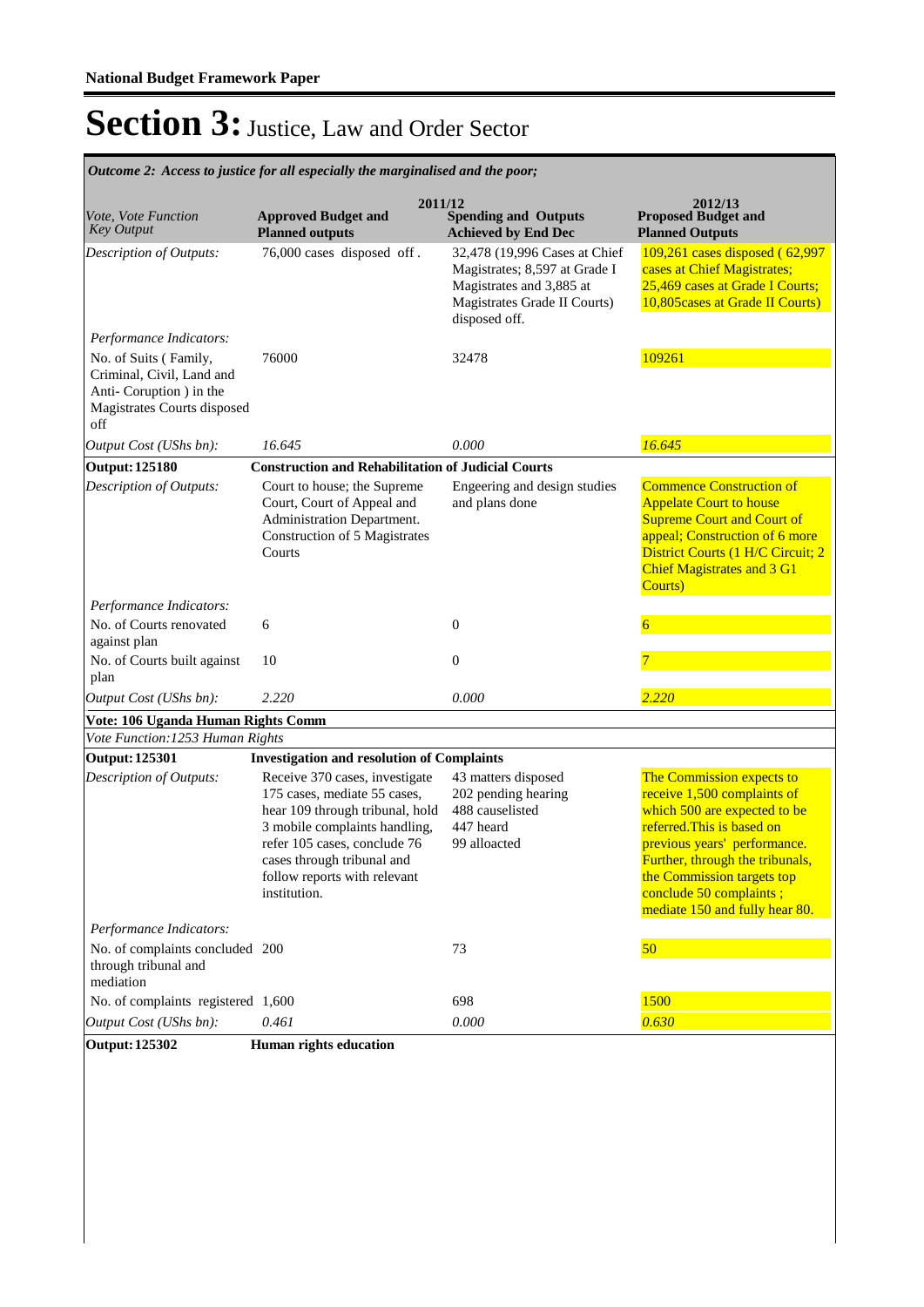**Spending and Outputs Achieved by End Dec Approved Budget and Planned outputs Proposed Budget and Planned Outputs 2011/12** *Vote, Vote Function Key Output* **2012/13** *Outcome 2: Access to justice for all especially the marginalised and the poor;* Sensitize 2000 SPCs, 400 headteachers,500 persons with hearing impairments, 500 prison officers,60 radio and TV talkshows, air 4000 spot messages, produce and desseminate 4 issues of your rights magazines, police training produced mannuals and special reports. 250 SPCs trained 71 barazas conducted HRBA workshops in 4 regions 500 copies of HRBA re-printed 50 radio talk shows 1023 spot messages aired out Civic education framework UHRC shall organise 108 barazasa across the country; train 2,000 security agents in different human rights; produce 110,000 IEC materails, 24,000 copies of publications; train 54 district human rights desks and functionalise 40% SS clubs. *Output Cost (UShs bn): 0.316 0.000 0.887 Description of Outputs: Performance Indicators:* No. of UHRC publications produced and distributed 24,000 2000 2000 2000 2000 2000 **Output: 125303 Monitoring compliance with human rights standards and treaties ratified by Uganda** Produce the 14th annual report,and follow up the 13th annual reports and hold annual for a on rights of detainees week. Develop a strategy on economic social and cultural rights, monitor 450 detention places, review 6 bills before parliament 342 detention facilities inspected 4 bills shall be reviewed; 14th 3 bills reviewed 34 health facilties visited data collected for the annual report annual report prepared; 1,000 detention facilities inspected; 200 health facilities inspected;children/women rights promoted; businesses inspected; *Output Cost (UShs bn): 0.422 0.000 0.442 Description of Outputs:* **Vote: 109 Law Development Centre** *Vote Function:1254 Legal Training* **Output: 125404 Community Legal Services** Train 500 Bar Course Students in Clinical Education and ADR,100 Policeofficers,handle 100 juvenile offenders and handle 600 petty offenders Train 425 Bar Course students in Clinical Education and ADR,100 juvenile offenders and handle 600 petty offenders Train 500 Bar Course Students in Clinical Education and ADR,100 Policeofficers,handle 100 juvenile offenders and handle 600 petty offenders *Output Cost (UShs bn): 0.075 0.000 0.080 Description of Outputs: Performance Indicators:* No. of police officers, magistrates, community leaders in legal practice. 100 25 150 No. of juvenile cases handled 200 40 40 1000 No of petty criminals trained 600 and accepted back in society 600 150 150 1000 **Vote: 145 Uganda Prisons** *Vote Function:1257 Prison and Correctional Services* **Output: 125705 Prisons Management** Utilities paid for; assets register A total of 2,618 assets engraved Procurement of 40 computers; and assets management system completed; equipment maintained; 40 computers procured & 84 maintained; Assets Movement controlled, Electricity installed in Ibuga, Bufulubi and Nakasongora; Service delivery standards enf in 5 regions; 10 computers procured for prisons HQTRs and other 10 undergoing the procurement process; 4 prisons stations renovated utilities paid for; Maintaining prisons equipment and machinery; 226 prisons unis,13 regional offices, 52 districts & 21 sections operational *Output Cost (UShs bn): 28.448 0.000 30.853 Description of Outputs: Performance Indicators:* Warden: Prisoner Ratio 1:4 1:4.5 1:4.5 1:4.5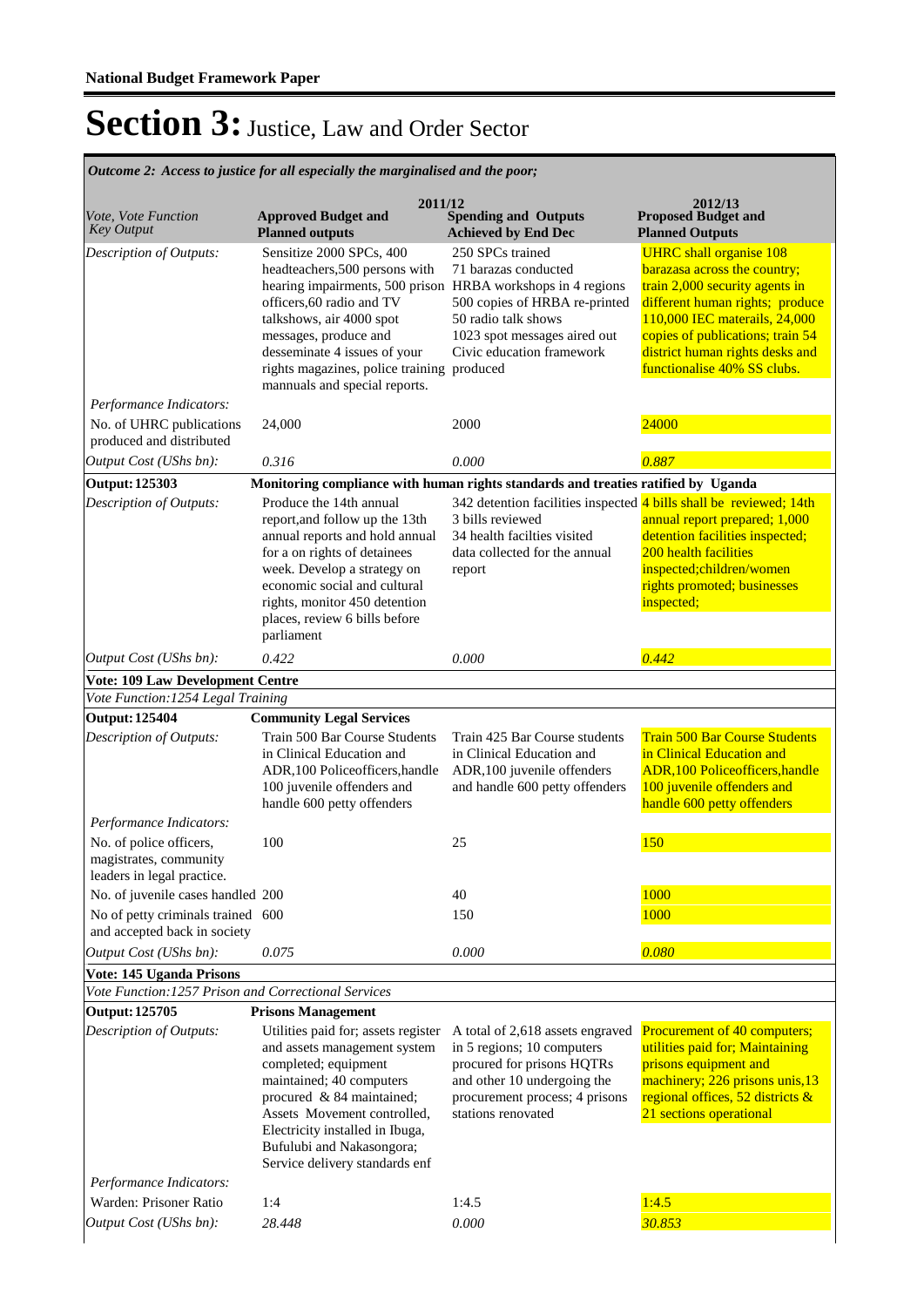**Spending and Outputs Achieved by End Dec Approved Budget and Planned outputs Proposed Budget and Planned Outputs 2011/12** *Vote, Vote Function Key Output* **2012/13** *Outcome 2: Access to justice for all especially the marginalised and the poor;* **Output: 125780 Construction and Rehabilitation of Prisons**  Completion of Mbarara & Patiko; reception prison at Kakuto constructed; Expansion of Kasangati, Kotido & Ndorwa prisons; Murchison Bay prison refenced; staff houses constructed at Mbarara & Kotido ; Jinja main prison strengthened Bidding documents for PPP consultancy ready awaiting to be advertised; contractor for Mbarara ward started on works; Tender documents for works of Murchison Bay prison fencing submitted; Contract for sanitation and fencing of Kasangati prison signed Renovation of Gulu, construction of Amita, Renovation and expansion of Mbarara prisons; Construct 20 staff housing units and renovation of 20 staff houses at Mbarara; Construct 16 housing units at Patiko; 9 maize cribs constructed at Ruimi, Ibuga & **Isimb** *Output Cost (UShs bn): 5.434 0.000 4.288 Description of Outputs: Performance Indicators:* No. of prisons rehabilitated 10 20 2 No. of prisons constructed 8 0  $\sqrt{2}$ **Vote: 148 Judicial Service Commission** *Vote Function:1258 Recruitment, Discipline, Research &Civic Education* **Output: 125801 Recruitment of Judicial Officers** Judicial Officers recruited depending on the submissions made by the Judiciary, 9 Job advertisments run in different newspapers 12 commission meetings held,job recruitments sessions held Non Number of Judicial Officers recruited depending on the submissions made by the **Judiciary** *Output Cost (UShs bn): 0.381 0.000 0.426 Description of Outputs: Performance Indicators:* No of Judicial Officers recruited 42 0 42 **Output: 125802 Public Complaints System** 75% of disciplinary cases disposed off,24 disciplinary meetings held,courts inspected,materials for Anticorruption printed,public complaints investigated No disciplinary committee meetings were held so no disciplinary case was disposed of. 65 Compliants investigations were conducted, cumulatively, files pending Disciplinary Committee consideration are 394. 17 court inspections were carried out. Nummber of complaints received investigated. Number of cases investigated concluded by the Disciplinary **Committee** 36 trips for court inspections undertaken 160 Suggestion boxes (40 per quarter) procured and installed in new areas *Output Cost (UShs bn): 0.455 0.000 0.455 Description of Outputs: Performance Indicators:* No of public complaints cases investigated and concluded 120 0 120 Disciplinary Committee meetings 24 0 0 24 **Output: 125803 Public awareness and participation in justice administration**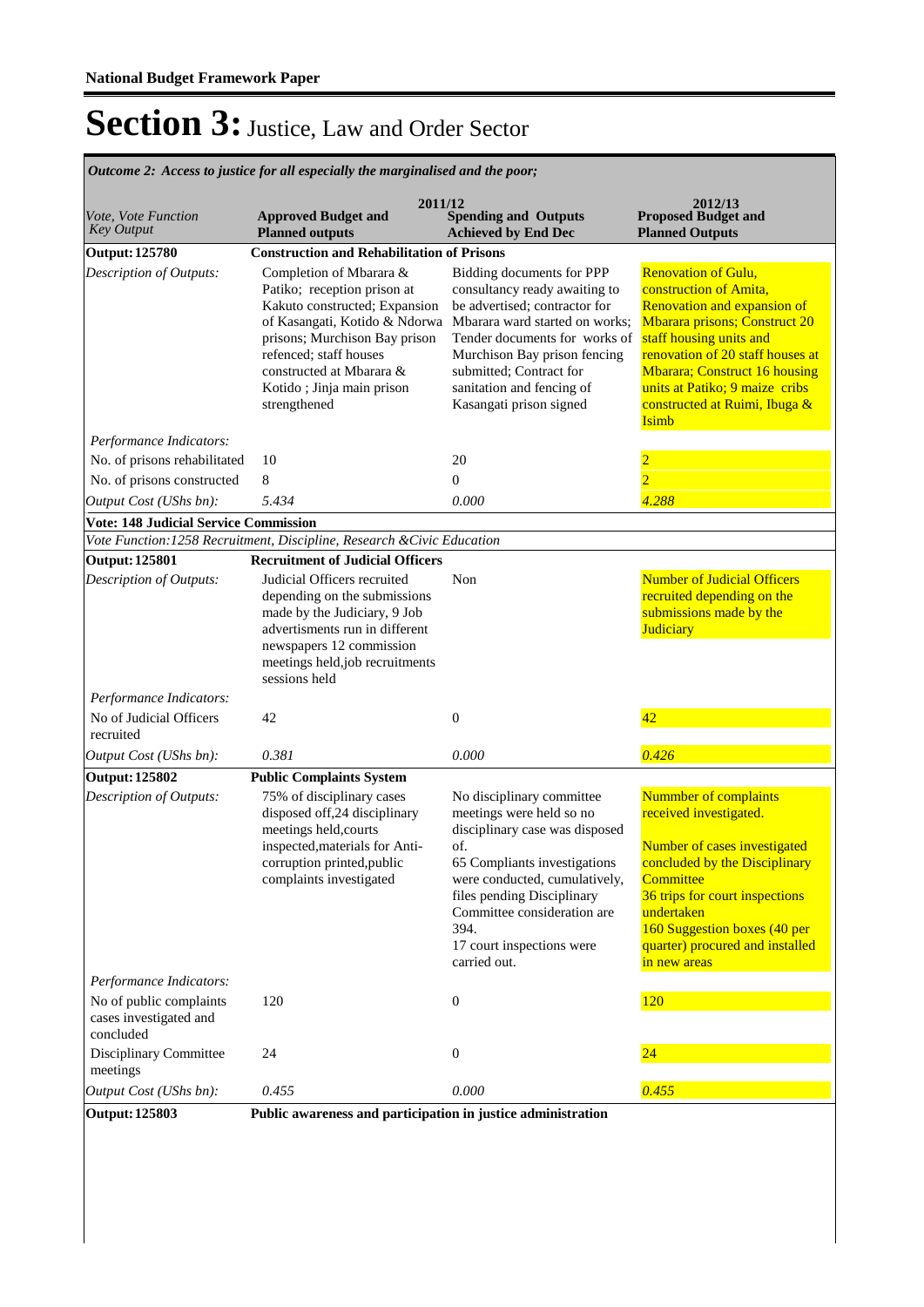*Outcome 2: Access to justice for all especially the marginalised and the poor;*

| Vote, Vote Function<br><b>Key Output</b> | 2011/12<br><b>Approved Budget and</b><br><b>Planned outputs</b>                                                                                                                                                                                                                   | <b>Spending and Outputs</b><br><b>Achieved by End Dec</b>                                                                                                                                                                                                                            | 2012/13<br><b>Proposed Budget and</b><br><b>Planned Outputs</b>                                                                                                                                                                                                   |
|------------------------------------------|-----------------------------------------------------------------------------------------------------------------------------------------------------------------------------------------------------------------------------------------------------------------------------------|--------------------------------------------------------------------------------------------------------------------------------------------------------------------------------------------------------------------------------------------------------------------------------------|-------------------------------------------------------------------------------------------------------------------------------------------------------------------------------------------------------------------------------------------------------------------|
| <b>Description of Outputs:</b>           | 36 radio talk shows & spot<br>messages held, citizens<br>handbook translated into<br>Luo, 8,000 copies of citizens<br>handbook printed in Luganda<br>and Lunyakitara, IEC materials<br>printed, 8 impact assessment<br>trips carried out, forum on<br>performance management held | 18 Radio talk shows were<br>conducted<br>76 Spot messages were ran on<br>different local radio stations<br>Peformance management<br>workshop was held<br>Printed 1820 citizen book<br>Translation of the Citizens<br>Handbook to Luo was started.<br>6 impact assessment visits made | 36 radio talk shows will be held<br>in various regional centres<br>10,000 copies of the Citizens<br>Handbook will be printed in<br>English, Luganda, Ateso,<br>Nga'Karimojong, Luo and<br>Runyakitara.<br>The Citizens Handbook will be<br>translated to Swahilli |
| <i>Output Cost (UShs bn):</i>            | 0.427                                                                                                                                                                                                                                                                             | 0.000                                                                                                                                                                                                                                                                                | 0.435                                                                                                                                                                                                                                                             |

*\* Excludes taxes and arrears*

#### *2012/13 Planned Outputs*

The key actions and outputs to support the attainment of the outcome include-

-Ensure a rationalized, coordinated and cost-effective physical presence of JLOS institution countrywide through prioritized construction, renovation and equipping of offices. Complete the development of a policy, costed plan and national framework for the provision of legal aid countrywide.

-Promote use of alternative dispute resolution mechanisms so as to reduce the financial costs of access as well as identify and promote other innovative approaches aimed at enhancing access to justice including use of mini sessions, nolles prosequi, reviewing the session system.

-The sector will continue with innovative approaches targeting issuance and management of 10,000 community service orders and use of mediation and arbitration.

-Coordinate with MoLG to strengthen lower level local courts (Local Council Courts) through training; dissemination of guidelines and key laws; strengthening record keeping and awareness of human rights and laws taking into account lessons from the Joint Legal Aid and Local Council Courts Survey. -Develop and enforce minimum standards of service delivery and improve quality of outputs as well as develop and monitor time standards and targets at institutional level linked to sectoral indictors. At the same time strengthen records management across the sector through reviewing and strengthening Management Information Systems, Case management Systems, data bases and revamping registries.

-Develop and implement a comprehensive information dissemination strategy to increase information available to the public, expand dialogue between the communities and JLOS agencies, enhance dissemination of JLOS information and increase public knowledge about complaint procedures. -Enhance public awareness and participation by developing and implementing a multi pronged JLOS publicity strategy that involves key aspects such as regular national press briefings by JLOS leadership, Cabinet memos, and holding annual court open days in each chief magisterial area.

-Public awareness on rights, duties and obligations through civic education and public awareness programs.

The above actions are expected to result into the following outputs;

-Simplified and translated laws accessible to the public

-Local Council Courts trained

-Increased number of districts with a complete chain of justice countrywide

- -Equipped and staffed JLOS institutions
- -LOS institutions have capacity to effectively and efficiently provide services
- -Reduced distance to access JLOS services
- -Effective Legal Aid services program
- -Harmonized fees structure
- -Justice centers rolled out
- -Reduced lead times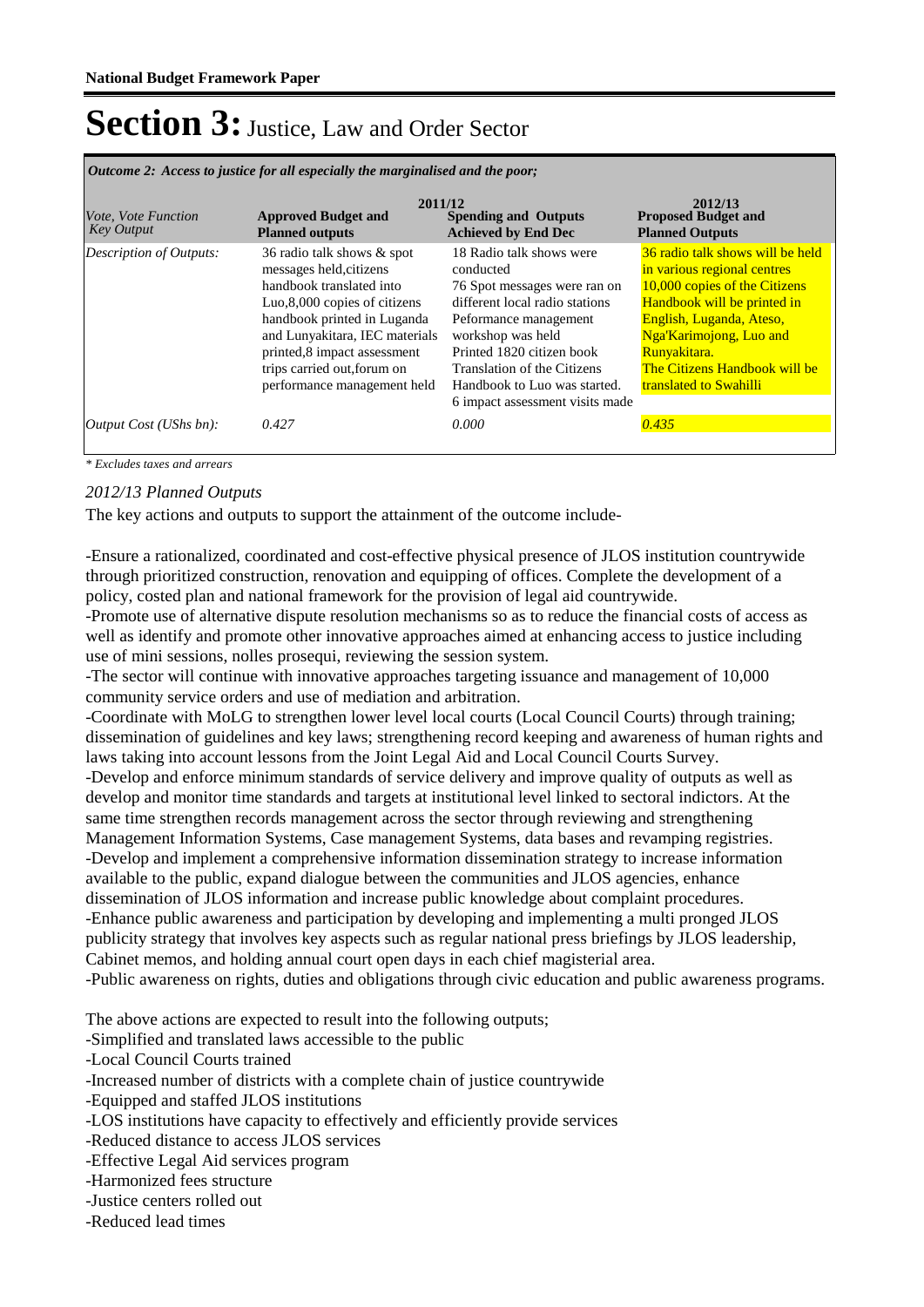-Improved customer care systems

-Competent and skilled staff

-Reduced case backlog

-Reduction of illicit small arms and light weapons.

-Affirmative action for disadvantaged groups

-Increased access to JLOS services by vulnerable groups

-Staffing of critical personnel in the sector will continue through restructuring of different entities and recruitments.

#### *Medium Term Plans*

In the medium term, the sector will strengthen Access to JLOS Services by developing a holistic justice system transformation policy for access to justice which shall include provision for massive legal and rights awareness programs; Specialized services and service units; Transformation of procedures and inculcation of service attitudes; Alternative dispute resolution; The needs of vulnerable groups; Legal aid and Capacity development. These will deliver four specific outputs;

-Rationalized availability of JLOS services across the country;

-Quality improvements in services delivered in compliance with time and quality service standards;

-Improved responses and outcomes for vulnerable groups including children, women, elderly and other disadvantaged groups; and

-Increased compliance to norms and standards of policing, and prosecution

These will be achieved through: -

Enhancing knowledge and information on laws, rights, obligations & duties by the users; civic education and public awareness programs; Simplified and translated laws accessible to the public; Public awareness on rights, duties and obligations; Revised education curriculum; and User guides accessible

Ensuring rationalized physical presence of JLOS institutions and services; Local Council Courts functional; Complete chain of justice countrywide; Equip and staff JLOS institutions; JLOS institutions have capacity to effectively and efficiently provide services; Reduced distance to access JLOS services

Minimizing the costs of justice (fees, other costs, distance); Effective Legal Aid services program; Harmonize fees structure; and Justice, Law and Order centers rolled out

Ensuring quality services are delivered by JLOS though Reduced lead times; Improve forensic and scientific analytical results; Improved customer care systems; Competent and skilled staff; Reduced case backlog; Enhance the use of ADR mechanism and other administration of justice initiatives.

Enhancing JLOS capacity to prevent and respond to crime; i) Safe persons; Secure property; Public order management programs; Community participation in crime prevention; Small Arms and Light Weapons proliferation controlled

*Actions to Improve Outcome Performance*

-Enhance capacity of district chain linked committees;

-Restructuring of key departments in the sector;

-Enhance staff welfare especially in hard to reach areas;

-Ensuring implementation of all enacted laws;

-Review and improve integrated MIS, case management systems and registries;

-Development of standards and enforcement of performance measurement;

-Fast tracking of all ongoing construction projects;

-Implementing the sector anti-corruption strategy;

#### **Table S2.3: Actions and Medium Term Strategy to Improve Sector Outcome**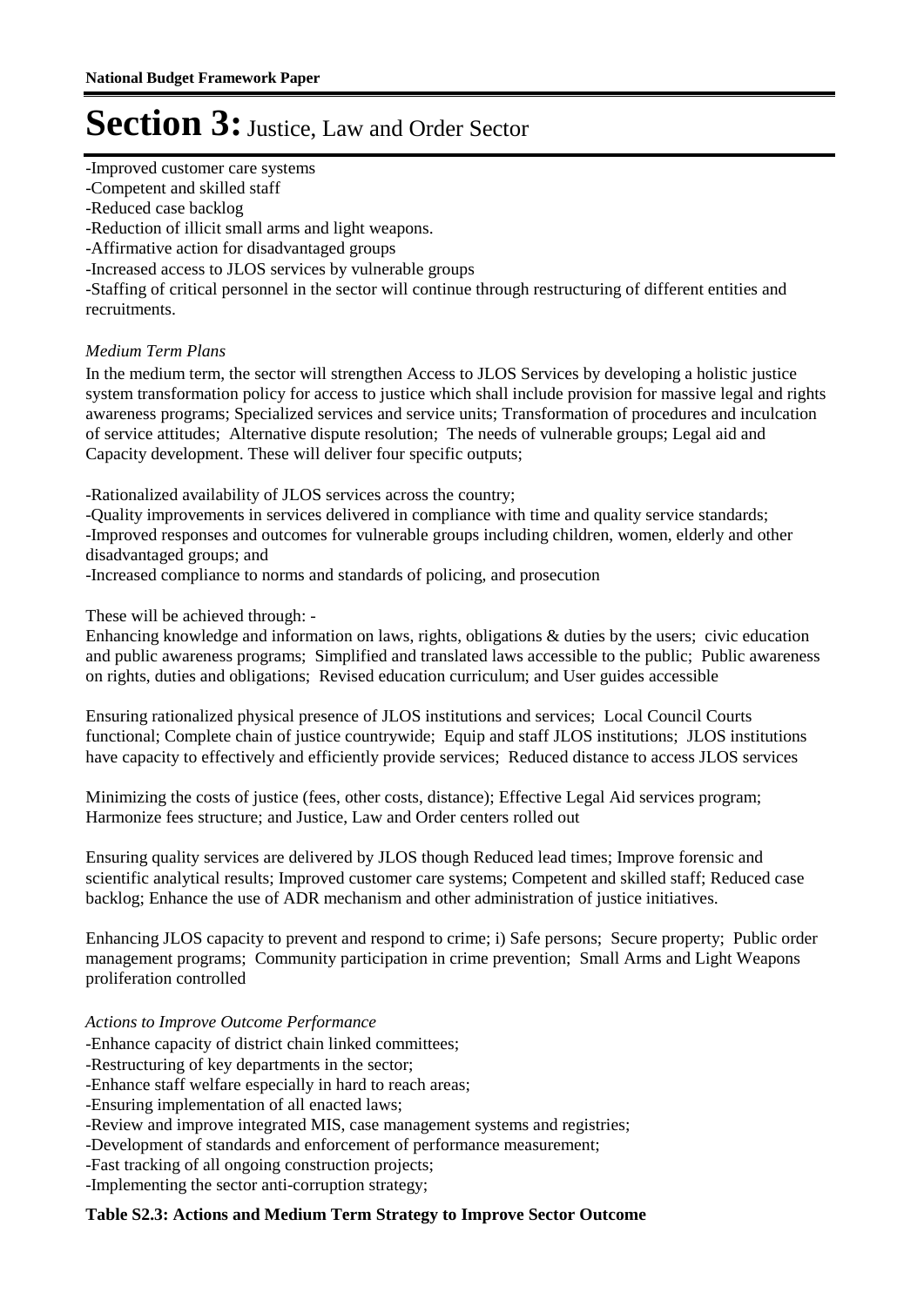| Sector Outcome 2: Access to justice for all especially the marginalised and the poor;                                                                                                                                                                 |                                                                                                                                                                                                                                                              |                                                                                                                                                                                                                                                                       |                                                                                                                                                                                                                                                   |
|-------------------------------------------------------------------------------------------------------------------------------------------------------------------------------------------------------------------------------------------------------|--------------------------------------------------------------------------------------------------------------------------------------------------------------------------------------------------------------------------------------------------------------|-----------------------------------------------------------------------------------------------------------------------------------------------------------------------------------------------------------------------------------------------------------------------|---------------------------------------------------------------------------------------------------------------------------------------------------------------------------------------------------------------------------------------------------|
| 2011/12 Planned Actions:                                                                                                                                                                                                                              | 2011/12 Actions by Dec:                                                                                                                                                                                                                                      | 2012/13 Planned Actions:                                                                                                                                                                                                                                              | <b>MT Strategy:</b>                                                                                                                                                                                                                               |
| Vote: 007 Ministry of Justice and Constitutional Affairs                                                                                                                                                                                              |                                                                                                                                                                                                                                                              |                                                                                                                                                                                                                                                                       |                                                                                                                                                                                                                                                   |
| Vote Function: 1204 Regulation of the Legal Profession                                                                                                                                                                                                |                                                                                                                                                                                                                                                              |                                                                                                                                                                                                                                                                       |                                                                                                                                                                                                                                                   |
| 20% of the backlog cases to<br>be cleared and 15% of the<br>current cases to be cleared.<br>More sitting to be scheduled.                                                                                                                             | Clearance of disciplinary cases<br>was low because of the few<br>sitting (once a week); changes<br>in membership; lengthy<br>procedures and increased<br>appeals.                                                                                            | <b>Case with the Case backlog</b><br>clearance and also clear the<br>current cases by holding more<br>sittings.                                                                                                                                                       | -Lobby JLOS and donors to<br>increase their subvention to<br>the department                                                                                                                                                                       |
|                                                                                                                                                                                                                                                       | Vote Function: 1205 Support to the Justice Law and Order Sector                                                                                                                                                                                              |                                                                                                                                                                                                                                                                       |                                                                                                                                                                                                                                                   |
| Roll out of quick wins case<br>backlog clearance programme<br>and recruiting Judges.                                                                                                                                                                  | Launched and implemented a<br>case backlog quick wins<br>reduction programme targeting<br>15,000 backlogged cases.<br>Recruitment of more judicial<br>officers.                                                                                              | Roll out of quick wins case<br>backlog clearance programme<br>and recruiting Judges.                                                                                                                                                                                  | Recrutment of more Judicial<br>officers to clear cases.<br>Eliminate case backlog<br>through adoption if new<br>performance management<br>principles.                                                                                             |
| Vote: 009 Ministry of Internal Affairs                                                                                                                                                                                                                |                                                                                                                                                                                                                                                              |                                                                                                                                                                                                                                                                       |                                                                                                                                                                                                                                                   |
| Vote Function: 1212 Peace Building                                                                                                                                                                                                                    |                                                                                                                                                                                                                                                              |                                                                                                                                                                                                                                                                       |                                                                                                                                                                                                                                                   |
| Out reach activities to District<br>and sub county enhanced.<br>Interface with media<br>practitioner -for positive<br>reporting on small arms<br>issues. Institute peace<br>committees at Sub county and<br>Parish level to monitor peace<br>matters. | a)Established 60 sub counties<br>peace committees in the 60<br>sub countries. B) Established<br>District Peace Committees in<br>the newly created Districts of<br>Napak, Amudat and<br>kwen.c)750 copies of<br>CEWERU guidelines printed<br>and distributed. | <b>Disseminate National Policy</b><br>on SALW at District level.<br>Interface with media<br>practitioner -for positive<br>reporting on small arms<br>issues. Continue to institute<br>peace committees at Sub<br>county and Parish level to<br>monitor peace matters. | Partnership with the media<br>fraternity and the Public on<br><b>SALW.</b> Peace policy<br>developed. Peace structures at<br><b>Sub County and Parish levels</b><br>established. Develop a<br>mechanism for cross border<br>conflict mitigations. |
| Vote: 101 Judiciary                                                                                                                                                                                                                                   |                                                                                                                                                                                                                                                              |                                                                                                                                                                                                                                                                       |                                                                                                                                                                                                                                                   |
| Vote Function: 1251 Judicial services                                                                                                                                                                                                                 |                                                                                                                                                                                                                                                              |                                                                                                                                                                                                                                                                       |                                                                                                                                                                                                                                                   |
| The Ministry of Finance,<br>Planning and Economic<br>Development has not<br>allocated the required<br>UShs30 billion meant for the<br>Appellate Court Building.                                                                                       | The Bankable project was<br>prepared buit Ministry of<br>Finance Planning and<br>Economic Development has<br>not yet provided the required<br>30 billion in the Development<br>MTEF.                                                                         | Intensify lobby for funds for<br>constructions required.                                                                                                                                                                                                              | Build, Equip, Furnish and<br>facilitate Court Operations.                                                                                                                                                                                         |
| Vote: 106 Uganda Human Rights Comm                                                                                                                                                                                                                    |                                                                                                                                                                                                                                                              |                                                                                                                                                                                                                                                                       |                                                                                                                                                                                                                                                   |
| Vote Function: 1253 Human Rights                                                                                                                                                                                                                      |                                                                                                                                                                                                                                                              |                                                                                                                                                                                                                                                                       |                                                                                                                                                                                                                                                   |
| Seeking for ug.shs 600m to<br>hire office premises                                                                                                                                                                                                    | Requested for increase in<br>domestic capital development                                                                                                                                                                                                    | start the construction of<br>regional offices by procuring<br>land and 1 building contructed                                                                                                                                                                          | Submision made to JLOS as<br>an unfunded priroity in line<br>with enhancing access to<br><b>JLOS</b> (UHRC)services                                                                                                                               |
| Further dialogue is being held<br>between UHRC and Ministry<br>of finance to increase funding<br>to the Commision.                                                                                                                                    | Sought for improvement in<br>MTEF ceiling and additional<br>.028bn was given to raise<br>MTEF ceiling to 2.98 bn and<br>1.8 bn added to domestic<br>development resulting into a<br>total domestic development to<br>2.047 bn                                | <b>UHRC</b> has prented its<br>underfunded priortiy<br>interventions to JLOS and<br><b>MoFPED</b> for resource<br>alloaction                                                                                                                                          | Recruit all staff as per<br>approved structure and submit<br>wage bill variations to<br><b>MoFPED</b>                                                                                                                                             |
| Vote: 145 Uganda Prisons                                                                                                                                                                                                                              |                                                                                                                                                                                                                                                              |                                                                                                                                                                                                                                                                       |                                                                                                                                                                                                                                                   |
| Vote Function: 1257 Prison and Correctional Services                                                                                                                                                                                                  |                                                                                                                                                                                                                                                              |                                                                                                                                                                                                                                                                       |                                                                                                                                                                                                                                                   |
|                                                                                                                                                                                                                                                       |                                                                                                                                                                                                                                                              |                                                                                                                                                                                                                                                                       |                                                                                                                                                                                                                                                   |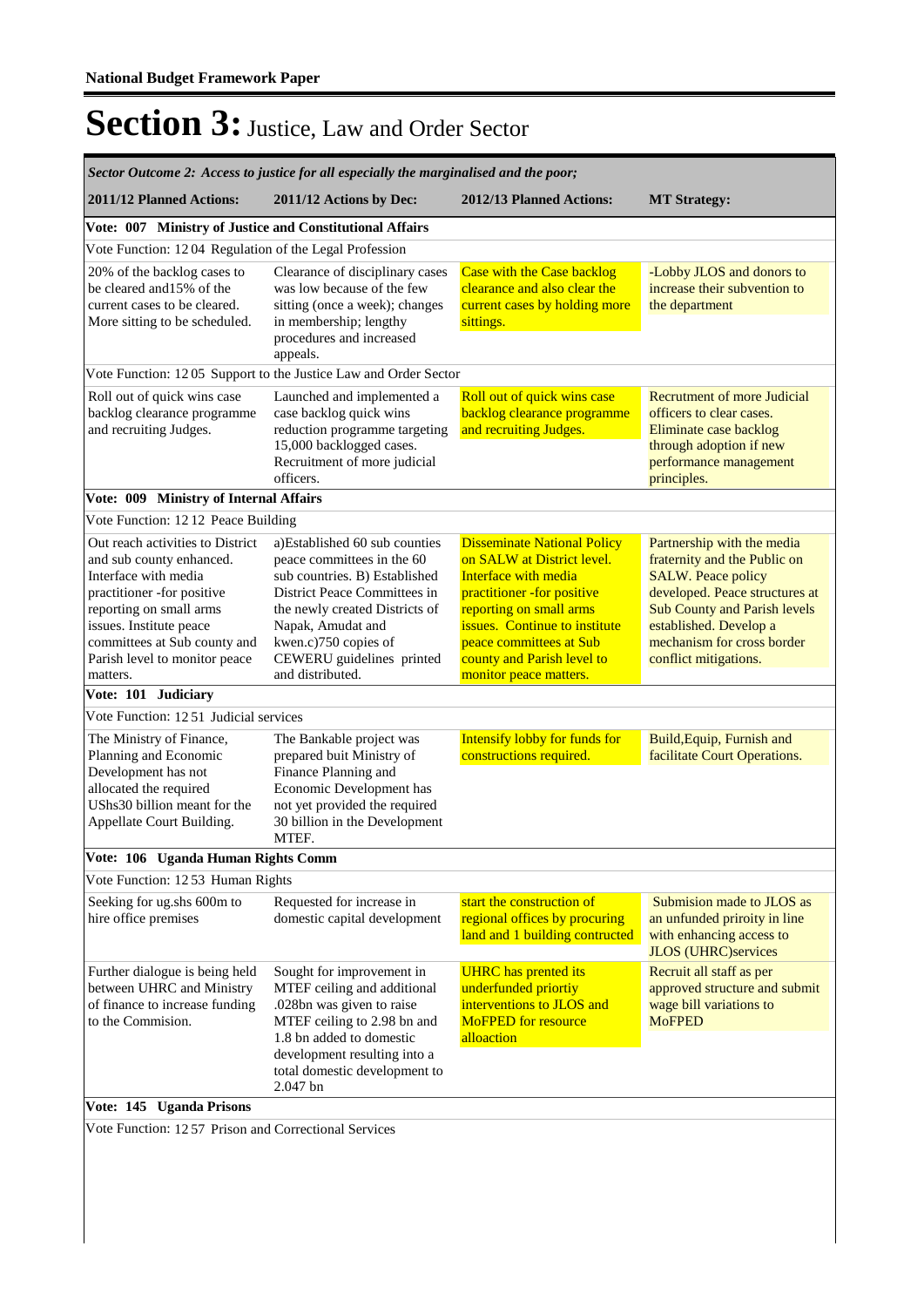*Sector Outcome 2: Access to justice for all especially the marginalised and the poor;*

|                                                                                                                                                                                                                                                                                     | эесіог Өйнөте 2. Ассезз ід јизисе јог ан езресшиу те тагутанзей апа те роог,                                                                                                                                                                                         |                                                                                                                                                                                                                                                                                          |                                                                                                                                                                |
|-------------------------------------------------------------------------------------------------------------------------------------------------------------------------------------------------------------------------------------------------------------------------------------|----------------------------------------------------------------------------------------------------------------------------------------------------------------------------------------------------------------------------------------------------------------------|------------------------------------------------------------------------------------------------------------------------------------------------------------------------------------------------------------------------------------------------------------------------------------------|----------------------------------------------------------------------------------------------------------------------------------------------------------------|
| 2011/12 Planned Actions:                                                                                                                                                                                                                                                            | 2011/12 Actions by Dec:                                                                                                                                                                                                                                              | 2012/13 Planned Actions:                                                                                                                                                                                                                                                                 | <b>MT Strategy:</b>                                                                                                                                            |
| Procure 6 vehicles for<br>delivery of prisoners to courts<br>and and 3 vehicles for<br>delivery of supplies; 3 meals<br>per day per prisoner; 1 pair of<br>uniform per prisoner                                                                                                     | Contract for purchase of 8<br>vehicles for delivery of<br>prisoners to courts signed and<br>awaiting approval of the<br>solicitor general; a daily<br>average of 532 prisoners<br>delivered to 211 courts; 5,060<br>prisoners dressed with a pair<br>of uniform each | <b>Procure 9 vehicles for delivery</b><br>of vehicles to 211 courts;<br>procure faim inputs to enhance<br>prisons farm production for<br>food self sufficiency; dressing<br>25,980 prisoners with a pair of<br>prisoners' uniform each and<br>6,275 staff with a pair of<br>uniform each | Recapitalisation and<br>expansion of prisons farm<br>infrastructure, including<br>increasing number of prisons<br>farm project                                 |
| Completion of Mbarara &<br>Patiko; reception prison at<br>Kakuto; Expansion of<br>Kasangati, Kotido & Ndorwa<br>construction of a ward;<br>Murchison Bay prison<br>refenced; staff houses<br>constructed at Mbarara &<br>Kotido ; Jinja main prison<br>strengthened                 | Bidding documents for PPP<br>consultancy ready awaiting to<br>be advertised; contractor for<br>Mbarara ward started on<br>works; Procurement process<br>for contractors of works for<br>Murchison Bay, Kasangati,<br>Patiko, Namalu and Kotido<br>ongoing            | <b>Renovation of Gulu,</b><br>construction of Amita,<br>Renovation and expansion of<br><b>Mbarara prisons; Construction</b><br>of 20 staff housing units and<br>renovation of 20 staff houses<br>at Mbarara prison;<br><b>Construction of 16 housing</b><br>units at Patiko prison       | Rehabilitation/renovations and<br>expansion of existing prison<br>infrustructure-wards,<br>perimeter fences, construction<br>of low cost staff houses          |
| 2,000 offenders trained in<br>industrial skills in 13 prisons<br>in carpentry, tailoring, metal<br>fabrication and printing<br>workshops; Widened<br>clientele served with<br>industrial products; 4,000<br>offenders trained in<br>agricultural skills in 11 non-<br>project farms | 3,800 offenders undergoing<br>industrial and agricultural skill<br>training ;1,500 prisoners<br>received guidance and<br>counseling services; inmates<br>skills training mannuals<br>developed                                                                       | 4,500 offenders imparted with<br>vocational, industrial and<br>agricultural skills; Counseling<br>and guidance of 1,500<br>Prisoners;                                                                                                                                                    | Paradigm shift from penal to<br>correctional services with<br>emphasis on retooling of<br>rehabilitation facilities,<br>scalling up of counselling<br>services |
| <b>Vote: 148 Judicial Service Commission</b>                                                                                                                                                                                                                                        |                                                                                                                                                                                                                                                                      |                                                                                                                                                                                                                                                                                          |                                                                                                                                                                |
|                                                                                                                                                                                                                                                                                     | Vote Function: 1258 Recruitment, Discipline, Research & Civic Education                                                                                                                                                                                              |                                                                                                                                                                                                                                                                                          |                                                                                                                                                                |
| 36 radio talk shows to be held<br>in various regions of<br>Uganda, 8,000 copies of<br>translated Citizens handbook<br>to be printed into Luganda<br>and Runyakitara, translate<br>citizens handbook into<br>Luo, print IEC materials on<br>Election laws, discipline of             | 18 Radio talk shows were<br>conducted in various regional<br>centres.<br>950 Copies of the English<br>version, 420 copies of the<br>Luganda version and 500<br>copies of the Runyakitara<br>version of the Citizens'                                                 | More emphasis to be put on<br>radio programmes as these<br>deliver better on civic<br>education.<br>More involving programmes<br>like drama productions to be<br>taken to districts                                                                                                      | Increase contact with the<br>general public in relation to<br>the sensitization campaigns<br>and also lobby for more funds                                     |
| judiciary officers                                                                                                                                                                                                                                                                  | Handbook were printed.                                                                                                                                                                                                                                               |                                                                                                                                                                                                                                                                                          |                                                                                                                                                                |
| Making monthly briefs to the<br>Commission during the 12<br>routine meeting on the<br>appointment of Judicial<br>Officers to the Higher Bench;<br>The JSC is to run 9 job<br>advertisement in different<br>newspapers and hold 12<br>recruitment sessions                           | No briefs were made, no job<br>advert was run and no<br>recruitment sessions were held.                                                                                                                                                                              | <b>Ensure that the Commission</b><br>has more and regular monthly<br>meetings                                                                                                                                                                                                            | Propose a constitutional<br>ammendment for two other<br>members to become full time.                                                                           |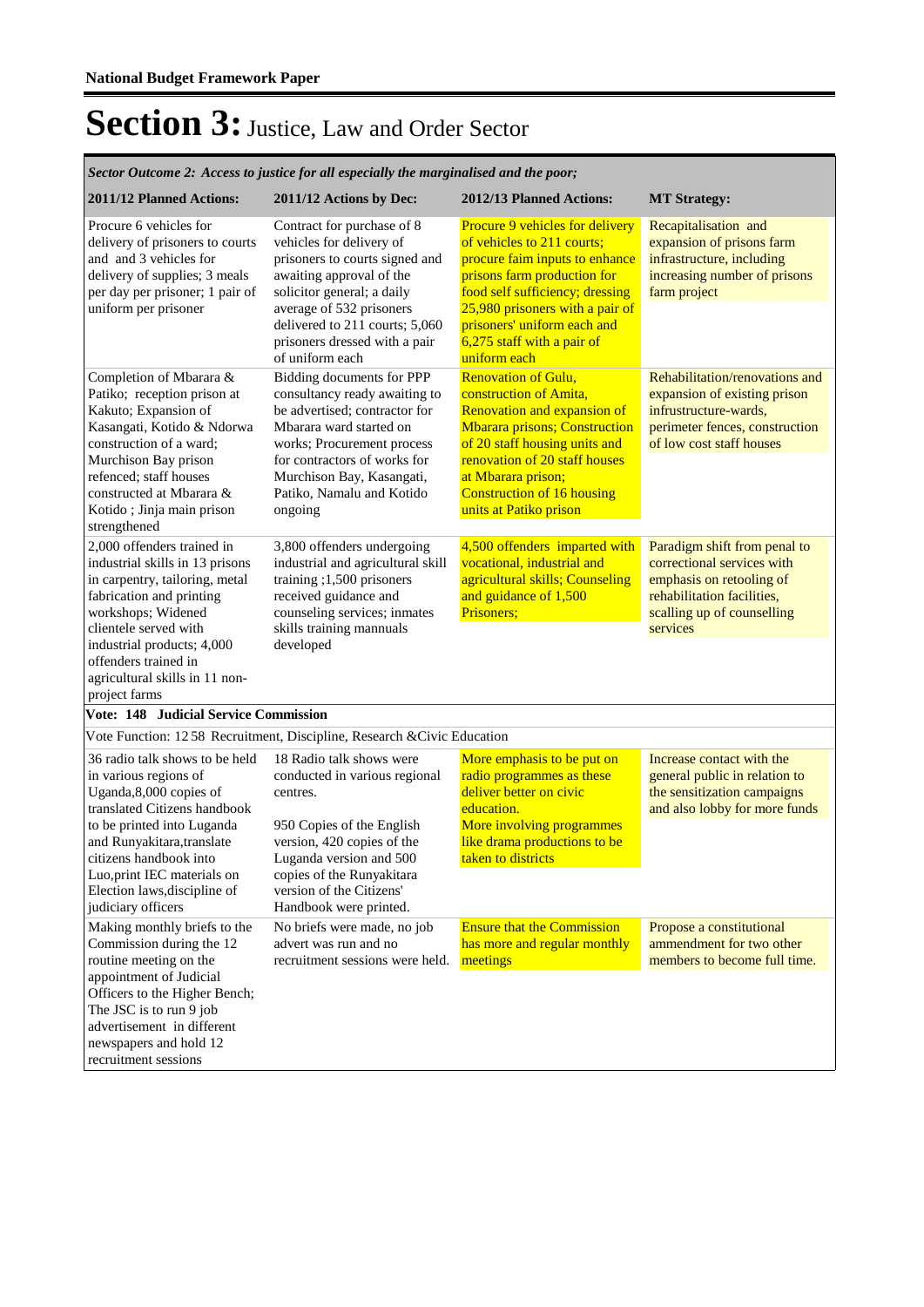#### **(iii) Outcome 3: Incidence of crime reduced**

#### *Status of Sector Outcomes*

The table below sets out the status of sector outcomes in terms of key sector outcome indicators.

| <b>Table S2.1: Sector Outcome Indicators</b> |                 |                  |                             |
|----------------------------------------------|-----------------|------------------|-----------------------------|
| Outcome 3: Incidence of crime reduced        |                 |                  |                             |
| <b>Outcome and Outcome Indicator</b>         | <b>Baseline</b> | $2012/13$ Target | <b>Medium Term Forecast</b> |
| Ratio of Police to population                | 1:786(2010)     | 1:750            | 1:700(2015)                 |
| Incidence of crime per 100,000               | 337 (2009)      | 330              | 300(2015)                   |
| % rate of recidivism (re-offending)          | 0.28(2010)      | 0.24             | 0.20(2014)                  |

#### *Performance for the first half of the 2011/12 financial year*

In FY 2011/12, UPF investigated 99,676 cases against 103,592 cases registered the previous year thus reducing crime by 4%. There was also improved police capacity to respond to crime and investigations by establishing 15 more dog units from 12 to 27 representing 125% increase. This led to the arrest and prosecution of 860 suspects and recovery of 277 assorted exhibits. And also acquired 16 explosive detection sniffer dogs in order to strengthen investigations of suspected bombs and terror-related activities. The first batch of 25 dog handlers were trained and passed out in November 2011 and another batch of 25 personnel is undergoing training. This has enabled opening up of 3 more canine units in Kibale, Mubende and Kyegegwa. Contract has been awarded and the procurement process is ongoing for 6 world class breeding dogs and diagnostic equipment for Police Veterinary dispensary (X-Ray, Ultrasound & automated cell counter). Construction is also ongoing for Police dog breeding and training facility at Nagalama.

So far, 44,416 cases have been reported and are under investigations. There was also reduction of case work load per CID from 23 to 20 and 2 ballistic experts were trained. There was a 0.3% reduction in the total number of traffic accidents from 15,047 in 2009/10 to 14,999 in 2010/11. This reduction is attributed to the number of fatal accidents which dropped from 1,858 cases in 2009/10 to 1,699 in 2010/11. Improved police emergency response by acquiring 297 vehicles, 2197 motor cycles, anti riot equipment and established 4 new fire stations in Byeyogerere, Kawempe, Arua and Fort Portal. Police also expanded specialised units of Marines by establishing bases at Kagwara in Serere, Zengembe in Nakasongola and Kawogo in Kayunga district to enhance security in the waters.

Trained CID officers in cyber crime investigations. There was a 0.3% reduction in the total number of traffic accidents from 15,047 in 2009/10 to 14,999 in 2010/11. This reduction is attributed to the number of fatal accidents which dropped from 1,858 cases in 2009/10 to 1,699 in 2010/11Produced a zero draft of the Police 5years Strategic policing Plan.

UHRC received 653 alleged complaints of violations of human rights c; 54 were fully investigated; 109 partially investigated. Also trained 250 SPCs in human rights and peace building.

The National Focal Point on Small Arms and Light Weapons (NFP/SALWs) trained 19 District CID officers in the supervision and management of fire arms exhibits; marked 47% of UPDF Arms; collected and destroyed 31,000 pieces of unserviceable rifles from UPDF stores at Magamaga - Jinja with additional support from RECSA. NFP/SALWs also installed firearms information management soft ware on the CFR at Police Headquarters (Kibuli) – also with additional support from RECSA. Installed soft ware for registration of brokering activities on the CFR at Police Headquarters (Kibuli)- additional with support from UN Regional Centre for peace and Development (UNREC).

#### **Table S2.2: Key 2012/13 Outputs Contributing to the Sector Outcome\***

*Outcome 3: Incidence of crime reduced*

|                     |                            | 2011/12                     | 2012/13                    |
|---------------------|----------------------------|-----------------------------|----------------------------|
| Vote, Vote Function | <b>Approved Budget and</b> | <b>Spending and Outputs</b> | <b>Proposed Budget and</b> |
| Key Output          | <b>Planned outputs</b>     | <b>Achieved by End Dec</b>  | <b>Planned Outputs</b>     |
| __                  |                            |                             |                            |

**Vote: 007 Ministry of Justice and Constitutional Affairs**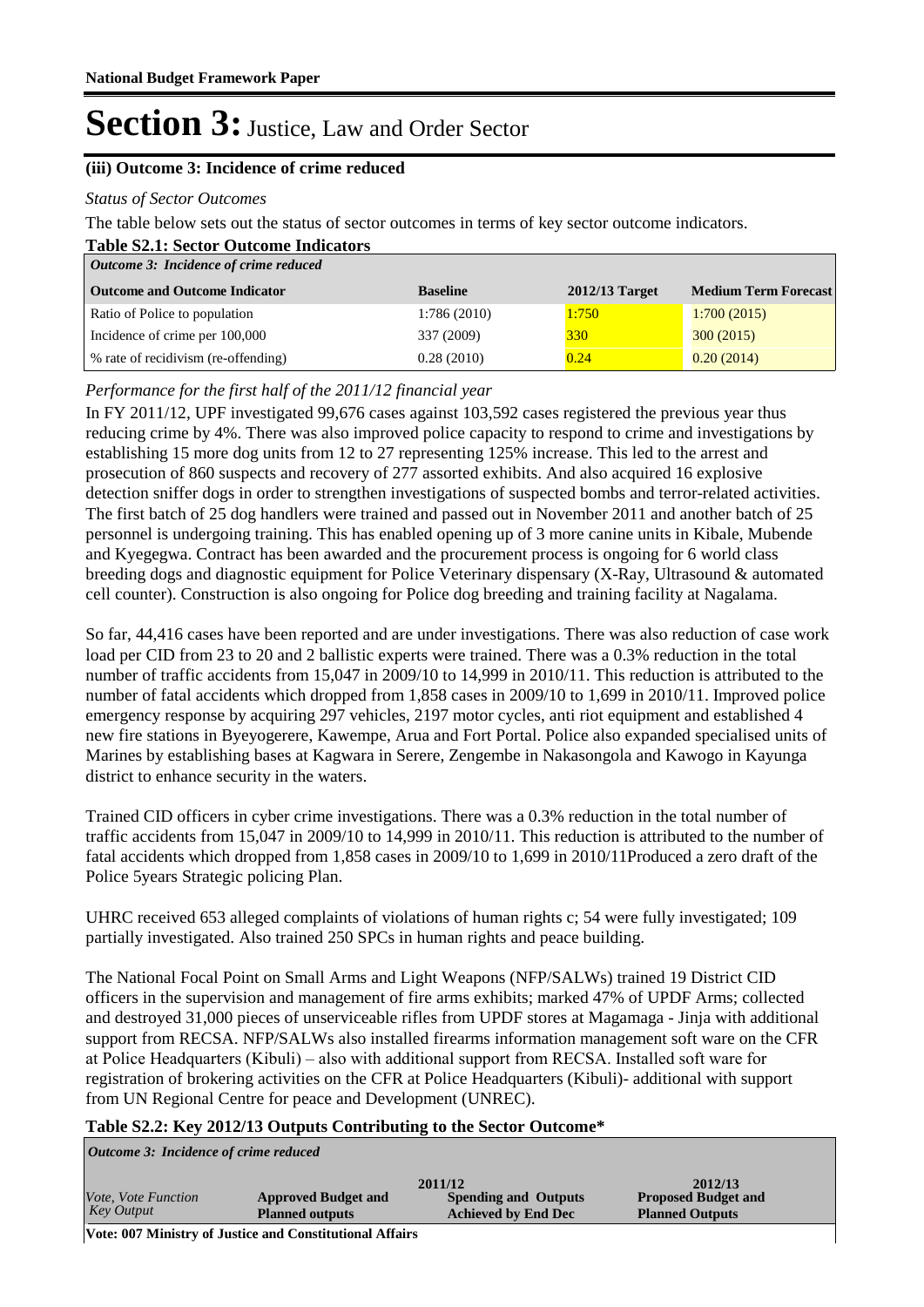#### *Outcome 3: Incidence of crime reduced*

| Vote, Vote Function<br><b>Key Output</b>                                       | 2011/12<br><b>Approved Budget and</b><br><b>Planned outputs</b>                                                                                                                      | <b>Spending and Outputs</b><br><b>Achieved by End Dec</b>                                                                                                                                                                                                   | 2012/13<br><b>Proposed Budget and</b><br><b>Planned Outputs</b>                                                                                                                                                  |
|--------------------------------------------------------------------------------|--------------------------------------------------------------------------------------------------------------------------------------------------------------------------------------|-------------------------------------------------------------------------------------------------------------------------------------------------------------------------------------------------------------------------------------------------------------|------------------------------------------------------------------------------------------------------------------------------------------------------------------------------------------------------------------|
|                                                                                | Vote Function: 1205 Support to the Justice Law and Order Sector                                                                                                                      |                                                                                                                                                                                                                                                             |                                                                                                                                                                                                                  |
| <b>Output: 120556</b>                                                          | <b>Uganda Police Force-JLOS</b>                                                                                                                                                      |                                                                                                                                                                                                                                                             |                                                                                                                                                                                                                  |
| Description of Outputs:                                                        | Increased capacity to detect,<br>prevent and respond to crime,<br>rationalised physical presence,<br>increased; quick wins Case<br>Backlog; commmunity policing                      | 416 cases have been reported<br>and are under investigations;<br>Trained 2 ballistic experts;<br>Trained CID officers in cyber<br>crime investigations; Trained<br>200 officers of Mid East and<br>Eastern Regions on disciplinary<br>case handling         | Increased capacity to detect,<br>prevent and respond to crime,<br>rationalised physical presence,<br>increased; quick wins Case<br><b>Backlog</b> ; commmunity policing                                          |
| Performance Indicators:                                                        |                                                                                                                                                                                      |                                                                                                                                                                                                                                                             |                                                                                                                                                                                                                  |
| Ratio of Police to Population 1:650                                            |                                                                                                                                                                                      | $\theta$                                                                                                                                                                                                                                                    | 1:600                                                                                                                                                                                                            |
| Output Cost (UShs bn):                                                         | 2.743                                                                                                                                                                                | 0.000                                                                                                                                                                                                                                                       | 2.743                                                                                                                                                                                                            |
| <b>Output: 120559</b>                                                          | <b>Directorate Of Public Prosecutions</b>                                                                                                                                            |                                                                                                                                                                                                                                                             |                                                                                                                                                                                                                  |
| Description of Outputs:                                                        | Increased capacity to prosecute.<br>Rationalised physical presence                                                                                                                   | 13,143 public complaints were<br>handled; 2 nationwide & 90<br>adhoc inspections carried out;<br>Construction of regional offices<br>is ongoing; established 7 field<br>offices; 7 extradition proceeding<br>carried out 17 transnational<br>cases handled. | Increased capacity to prosecute.<br>Rationalised physical presence                                                                                                                                               |
| Performance Indicators:                                                        |                                                                                                                                                                                      |                                                                                                                                                                                                                                                             |                                                                                                                                                                                                                  |
| No. of cases prosecuted<br>(Directorate of Public<br>Prosecutions)             | 180000                                                                                                                                                                               | 13143                                                                                                                                                                                                                                                       | 220000                                                                                                                                                                                                           |
| Output Cost (UShs bn):                                                         | 1.908                                                                                                                                                                                | 0.000                                                                                                                                                                                                                                                       | 1.908                                                                                                                                                                                                            |
| <b>Vote: 009 Ministry of Internal Affairs</b>                                  |                                                                                                                                                                                      |                                                                                                                                                                                                                                                             |                                                                                                                                                                                                                  |
| Vote Function: 1212 Peace Building                                             |                                                                                                                                                                                      |                                                                                                                                                                                                                                                             |                                                                                                                                                                                                                  |
| <b>Output: 121201</b>                                                          | Prevention of proliferation of illicit SALW.                                                                                                                                         |                                                                                                                                                                                                                                                             |                                                                                                                                                                                                                  |
| Description of Outputs:                                                        | a)Reduction of illicit small<br>arms. b)Improved stockpile<br>management and arms marking.<br>c) Build capacity of<br>Stakeholders. d) Operationalise<br>Central Fire Arms Registry. | Destroyed 31,000 pieces of<br>unservicable rifles at Magamaga<br>Jinja; b) Marked UPF arms in<br>31 districts c) Marked UPDF<br>Arms in 12 Districts d) Trained<br>23 District/Division CID<br>Officers in the management of<br>fire arms exhibits.         | <b>Draft bill on firearms</b><br>ammunition and related matters<br>produced. b) Finalise the review<br>of the National action Plan. c)<br>Reduction of illicit small arms.<br>d) 120 fire arms officers trained. |
| Performance Indicators:                                                        |                                                                                                                                                                                      |                                                                                                                                                                                                                                                             |                                                                                                                                                                                                                  |
| No. of personnel trained on<br>best practice guidelines of<br>arms management. | 850                                                                                                                                                                                  | 23                                                                                                                                                                                                                                                          | 850                                                                                                                                                                                                              |
| Output Cost (UShs bn):                                                         | 0.057                                                                                                                                                                                | 0.000                                                                                                                                                                                                                                                       | 0.057                                                                                                                                                                                                            |
| <b>Output: 121251</b>                                                          | Demobilisation of reporters/ex combatants.                                                                                                                                           |                                                                                                                                                                                                                                                             |                                                                                                                                                                                                                  |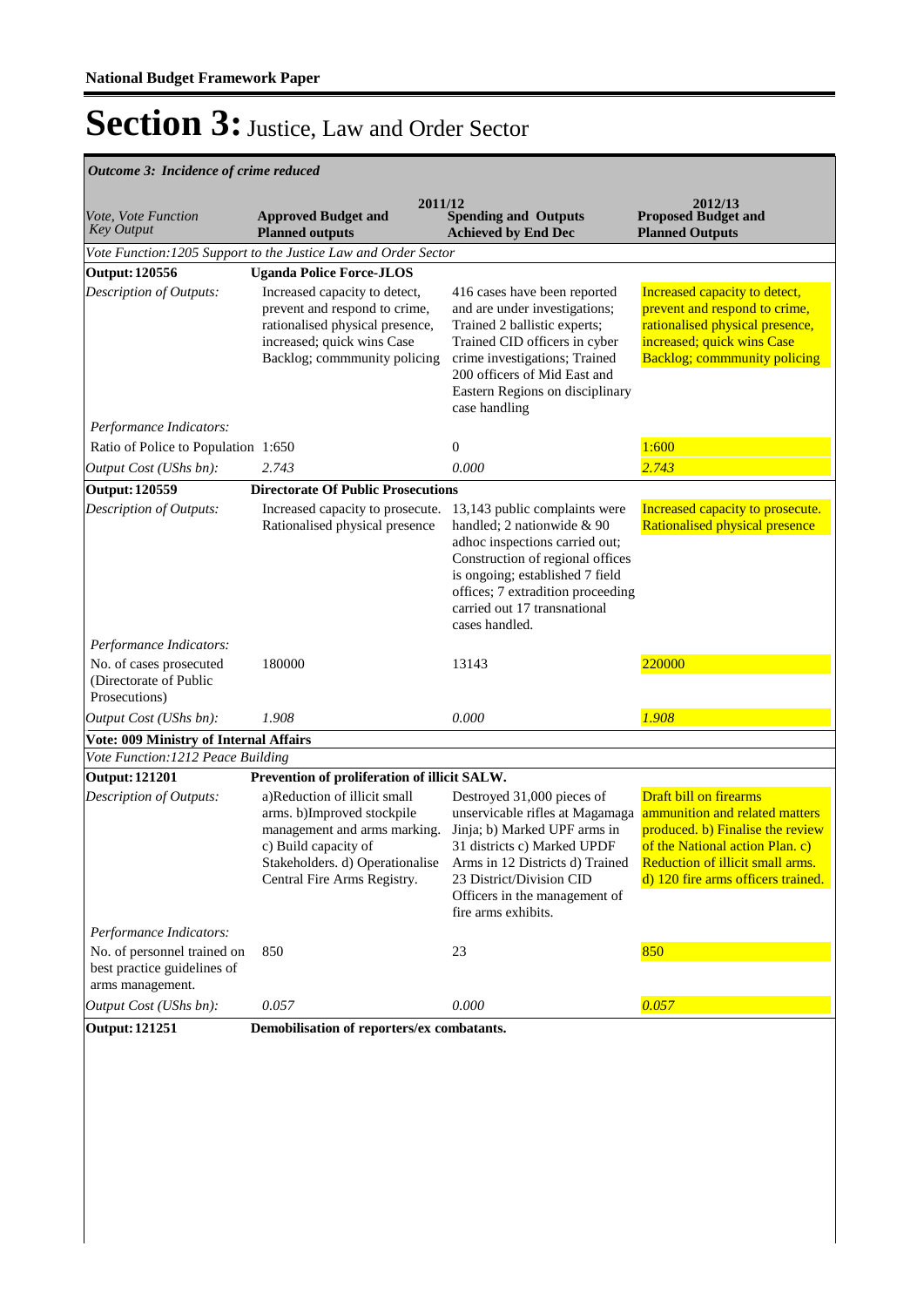#### *Outcome 3: Incidence of crime reduced*

|                                                                      | 2011/12                                                                                                                                                                                                                                                                                |                                                                                                                                                                                                                                                                                          | 2012/13                                                                                                                                                                                                                                                                                        |
|----------------------------------------------------------------------|----------------------------------------------------------------------------------------------------------------------------------------------------------------------------------------------------------------------------------------------------------------------------------------|------------------------------------------------------------------------------------------------------------------------------------------------------------------------------------------------------------------------------------------------------------------------------------------|------------------------------------------------------------------------------------------------------------------------------------------------------------------------------------------------------------------------------------------------------------------------------------------------|
| Vote, Vote Function<br><b>Key Output</b>                             | <b>Approved Budget and</b><br><b>Planned outputs</b>                                                                                                                                                                                                                                   | <b>Spending and Outputs</b><br><b>Achieved by End Dec</b>                                                                                                                                                                                                                                | <b>Proposed Budget and</b><br><b>Planned Outputs</b>                                                                                                                                                                                                                                           |
| Description of Outputs:                                              | a)Demobilisation, dialogue and<br>reconciliation of reporters.<br>b)Support, facilitate and<br>manage the Commission and 6<br>DRTs, reception centres and<br>Benin Liaison office; c)<br>Improve database management;<br>d) Mobilisation, monitoring and<br>supervision in PRDP areas. | a) 89 reporters were<br>demobilised and granted<br>amnesty; b) Maintained AC<br>offices/reception centres at<br>headquarters, in 6 DRTs & Beni<br>office through payment of rent,<br>utilities, internet etc c)<br>Improved data base d)<br>Monitored AC in 6 DRTs &<br>PRDP activities. | a)Demobilisation, dialogue and<br>reconciliation of reporters.<br>b)Support, facilitate and<br>manage the Commission and 6<br><b>DRTs</b> , reception centres and<br>Benin Liaison office; c)<br>Improve database management;<br>d) Mobilisation, monitoring and<br>supervision in PRDP areas. |
| Performance Indicators:                                              |                                                                                                                                                                                                                                                                                        |                                                                                                                                                                                                                                                                                          |                                                                                                                                                                                                                                                                                                |
| No. of reporters demobilised. 2000                                   | 1.618                                                                                                                                                                                                                                                                                  | 89<br>0.000                                                                                                                                                                                                                                                                              | 2000<br>1.775                                                                                                                                                                                                                                                                                  |
| Output Cost (UShs bn):<br><b>Output: 121252</b>                      |                                                                                                                                                                                                                                                                                        |                                                                                                                                                                                                                                                                                          |                                                                                                                                                                                                                                                                                                |
| Description of Outputs:                                              | <b>Resettlement/reinsertion of reporters</b><br>Reporters given reinsertion<br>packages; monitor resettlement<br>and reinsertion of reporters;<br>create awareness, reunite and<br>follow up of reporters.                                                                             | a) Provided reinsertion kits to<br>50 reporters.b) Held 05<br>dialogue meetings with the ADF<br>and communities.c) Reunited 25<br>reporters with their families.d)<br>17 pre visits for family tracing<br>for reporters carried out.e)<br>Conducted 18 sensitisation<br>meetings.        | a) Reporters given reinsertion<br>packages; monitor resettlement<br>and reinsertion of reporters;<br>create awareness, reunite and<br>follow up reporters.                                                                                                                                     |
| Performance Indicators:                                              |                                                                                                                                                                                                                                                                                        |                                                                                                                                                                                                                                                                                          |                                                                                                                                                                                                                                                                                                |
| No. given reinsertion<br>packages.                                   | 2000                                                                                                                                                                                                                                                                                   | 50                                                                                                                                                                                                                                                                                       | 2000                                                                                                                                                                                                                                                                                           |
| Output Cost (UShs bn):                                               | 0.400                                                                                                                                                                                                                                                                                  | 0.000                                                                                                                                                                                                                                                                                    | 0.400                                                                                                                                                                                                                                                                                          |
|                                                                      | Vote Function: 1213 Forensic and General Scientific Services.                                                                                                                                                                                                                          |                                                                                                                                                                                                                                                                                          |                                                                                                                                                                                                                                                                                                |
| <b>Output: 121301</b>                                                | Forensic and General Scientific Services,                                                                                                                                                                                                                                              |                                                                                                                                                                                                                                                                                          |                                                                                                                                                                                                                                                                                                |
| Description of Outputs:                                              | Case turn-around within 2<br>months; Operational Quality<br>Management System.<br>Development of DNA criminal<br>data bank; Build staff<br>capacity; Draft cabinet<br>memorandum and the Bill.<br>Complete Mbarara Lab. With<br>JLOS funding.                                          | a)Construction of Mbarara<br>Regional lab at roofing stage<br>(under JLOS basket funding).<br>b)Trained 37 new staff on<br>QMS.c) Developed 5 Quality<br>Management Manuals.d)<br>Procured hard ware to host<br>DNA criminal data bank.e)<br>Analysed and disposed off 942<br>cases.     | a) Timely undertake forensic<br>analysis. b) Poison information<br>center operationalised. c) survey<br>of common poisons undertaken<br>and data captured. d) National<br>Criminal DNA databank rolled<br><u>out.</u>                                                                          |
| Performance Indicators:                                              |                                                                                                                                                                                                                                                                                        |                                                                                                                                                                                                                                                                                          |                                                                                                                                                                                                                                                                                                |
| No. of cases handled and<br>disposed of using forensic<br>technology | 2,500                                                                                                                                                                                                                                                                                  | 942                                                                                                                                                                                                                                                                                      | 2000                                                                                                                                                                                                                                                                                           |
| Output Cost (UShs bn):                                               | 0.199                                                                                                                                                                                                                                                                                  | 0.000                                                                                                                                                                                                                                                                                    | 0.153                                                                                                                                                                                                                                                                                          |
| <b>Output: 121302</b>                                                | <b>Scientific, Analytical and Advisory Services</b>                                                                                                                                                                                                                                    |                                                                                                                                                                                                                                                                                          |                                                                                                                                                                                                                                                                                                |
| Description of Outputs:                                              | Analyse various samples for<br>public health and safety;<br>Operationalise Poison<br>information centre;<br>Safeguard government revenue<br>collection by establishing the<br>product identity to aid taxation.                                                                        | a)Proposal for funding of the<br>poison information center(PIC)<br>written and disseminated to<br>stakeholders.b)Initiated<br>procurement for hard ware for<br>the PIC.c)72 general cases<br>analyzed. d) 66 samples were<br>received for methanol poisoning<br>analysis.                | a) Environmental and<br>agricultural products sampled<br>and tested. b) Commercial<br>products from various agencies<br>verified in an effort to protect<br>government revenue and foster<br>product compliance                                                                                |
| Output Cost (UShs bn):                                               | 0.179                                                                                                                                                                                                                                                                                  | 0.000                                                                                                                                                                                                                                                                                    | 0.025                                                                                                                                                                                                                                                                                          |

**Vote: 106 Uganda Human Rights Comm**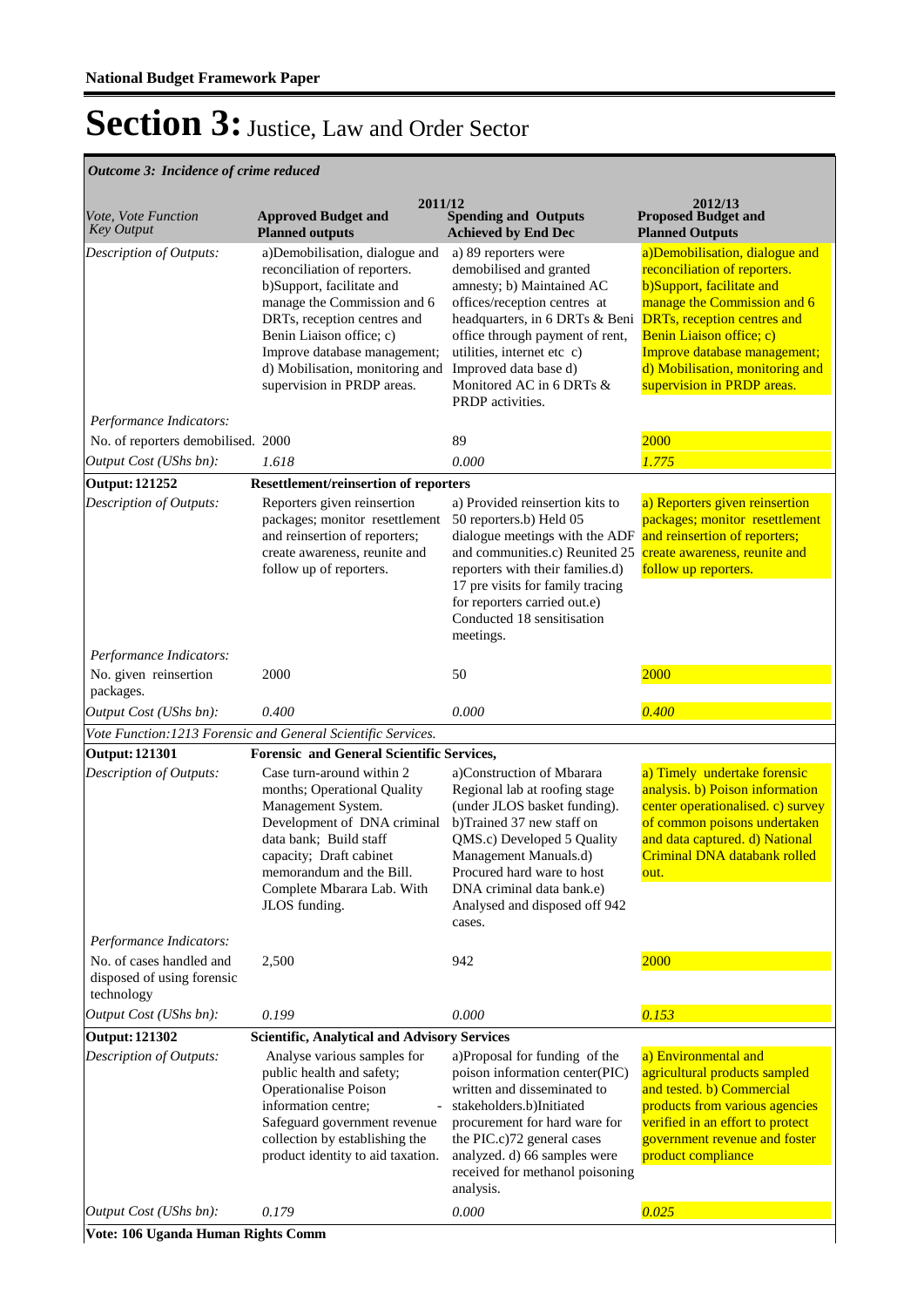*Outcome 3: Incidence of crime reduced*

| Vote, Vote Function<br><b>Key Output</b>      | 2011/12<br><b>Approved Budget and</b><br><b>Planned outputs</b>                                                                                                                                                                                                                      | <b>Spending and Outputs</b><br><b>Achieved by End Dec</b>                                                                                                                                                                         | 2012/13<br><b>Proposed Budget and</b><br><b>Planned Outputs</b>                                                                                                                                                                                                      |  |  |
|-----------------------------------------------|--------------------------------------------------------------------------------------------------------------------------------------------------------------------------------------------------------------------------------------------------------------------------------------|-----------------------------------------------------------------------------------------------------------------------------------------------------------------------------------------------------------------------------------|----------------------------------------------------------------------------------------------------------------------------------------------------------------------------------------------------------------------------------------------------------------------|--|--|
| Vote Function: 1253 Human Rights              |                                                                                                                                                                                                                                                                                      |                                                                                                                                                                                                                                   |                                                                                                                                                                                                                                                                      |  |  |
| <b>Output: 125306</b>                         | Monitoring IDPS and operarion of civil military cooperation centres                                                                                                                                                                                                                  |                                                                                                                                                                                                                                   |                                                                                                                                                                                                                                                                      |  |  |
| Description of Outputs:                       | Kraal outreach in karamoja<br>region, community<br>sensitizationin karamoja,<br>support human rights<br>clubs.Support to Voluntary<br>Action groups in the districts                                                                                                                 | 62 villages monitored by the<br>Gulu regional office<br>3 Kraal outreaches conducted-<br>in Kotido and Nakapriprit<br>62 community sensitization<br>meetings held by Gulu regiona<br>office                                       | 4 kraal outreaches conducted                                                                                                                                                                                                                                         |  |  |
| Output Cost (UShs bn):                        | 0.114                                                                                                                                                                                                                                                                                | 0.000                                                                                                                                                                                                                             | 0.030                                                                                                                                                                                                                                                                |  |  |
|                                               | Vote: 120 National Citizenship and Immigration Control                                                                                                                                                                                                                               |                                                                                                                                                                                                                                   |                                                                                                                                                                                                                                                                      |  |  |
|                                               | Vote Function: 1211 Citizenship and Immigration Services                                                                                                                                                                                                                             |                                                                                                                                                                                                                                   |                                                                                                                                                                                                                                                                      |  |  |
| <b>Output: 121105</b>                         | <b>Border Control.</b>                                                                                                                                                                                                                                                               |                                                                                                                                                                                                                                   |                                                                                                                                                                                                                                                                      |  |  |
| Description of Outputs:                       | -Over 18,000 visas to be<br>-Non Tax<br>issued.<br>Revenue to the tune of 21.6<br>billion to be collected.                                                                                                                                                                           | -8,159 Visas issued. -NTR of<br>1.1 bn was realised through<br>issuance of visas.                                                                                                                                                 | -Issue 40,000 visas -Generate<br>Shs 5.5 bn through issuance of<br>visas.                                                                                                                                                                                            |  |  |
| Output Cost (UShs bn):                        | 0.538                                                                                                                                                                                                                                                                                | 0.000                                                                                                                                                                                                                             | 0.537                                                                                                                                                                                                                                                                |  |  |
| <b>Output: 121106</b>                         | <b>Identity Cards issued.</b>                                                                                                                                                                                                                                                        |                                                                                                                                                                                                                                   |                                                                                                                                                                                                                                                                      |  |  |
| Description of Outputs:                       | -Operationalise the registration<br>of citizens and<br>aliens.<br>-Issue<br>national identification cards.                                                                                                                                                                           |                                                                                                                                                                                                                                   | -Personalise 5.5 million ID<br>Cards and issue.                                                                                                                                                                                                                      |  |  |
| Output Cost (UShs bn):                        | 1.559                                                                                                                                                                                                                                                                                | 0.000                                                                                                                                                                                                                             | 39.585                                                                                                                                                                                                                                                               |  |  |
|                                               | <b>Vote: 133 Directorate of Public Prosecutions</b>                                                                                                                                                                                                                                  |                                                                                                                                                                                                                                   |                                                                                                                                                                                                                                                                      |  |  |
| Vote Function: 1255 Public Prosecutions       |                                                                                                                                                                                                                                                                                      |                                                                                                                                                                                                                                   |                                                                                                                                                                                                                                                                      |  |  |
| <b>Output: 125501</b>                         | <b>Criminal Prosecutions</b>                                                                                                                                                                                                                                                         |                                                                                                                                                                                                                                   |                                                                                                                                                                                                                                                                      |  |  |
| Description of Outputs:                       | 175,650 Cases Prosecuted<br>2,500,000 witnesses<br>interviewed.100 investigations<br>initiated.300,000 cases<br>perused.2 w/shops 516<br>DPP/CID meetings held & 30<br>International conf. attended.318<br>Sas trained.4 consultancies<br>conducted &4 Professional<br>retreats held | 75,395 Cases Prosecuted<br>999,810 witnesses<br>interviewed Investigations<br>initiated.113,980 cases perused.<br>3 DPP/CID meeting held, 1<br>DPP/CID workshop held &16<br>International conferences<br>attended. 5 Sas trained. | 142,250 Cases were Prosecuted<br>1,600,000 witnesses<br>interviewed.<br>170 prosecution led<br>investigations handled<br>-180,000 cases registered and<br>perused<br>6 DPP/CID meetings $& 1$<br>workshop held.<br>100 Prosecutors trained in<br>specialized skills. |  |  |
| Performance Indicators:                       |                                                                                                                                                                                                                                                                                      |                                                                                                                                                                                                                                   |                                                                                                                                                                                                                                                                      |  |  |
| No. of prosecution led<br>investigations      | 80                                                                                                                                                                                                                                                                                   | 38                                                                                                                                                                                                                                | 170                                                                                                                                                                                                                                                                  |  |  |
| No. of criminal cases<br>registered & perused | 250,000                                                                                                                                                                                                                                                                              | 113980                                                                                                                                                                                                                            | 180000                                                                                                                                                                                                                                                               |  |  |
| No. of criminal cases<br>prosecuted           | 180,000                                                                                                                                                                                                                                                                              | 75395                                                                                                                                                                                                                             | 142250                                                                                                                                                                                                                                                               |  |  |
| Output Cost (UShs bn):                        | 6.653                                                                                                                                                                                                                                                                                | 0.000                                                                                                                                                                                                                             | 7.180                                                                                                                                                                                                                                                                |  |  |
| <b>Output: 125503</b>                         | <b>International Affairs &amp; Field Operations</b>                                                                                                                                                                                                                                  |                                                                                                                                                                                                                                   |                                                                                                                                                                                                                                                                      |  |  |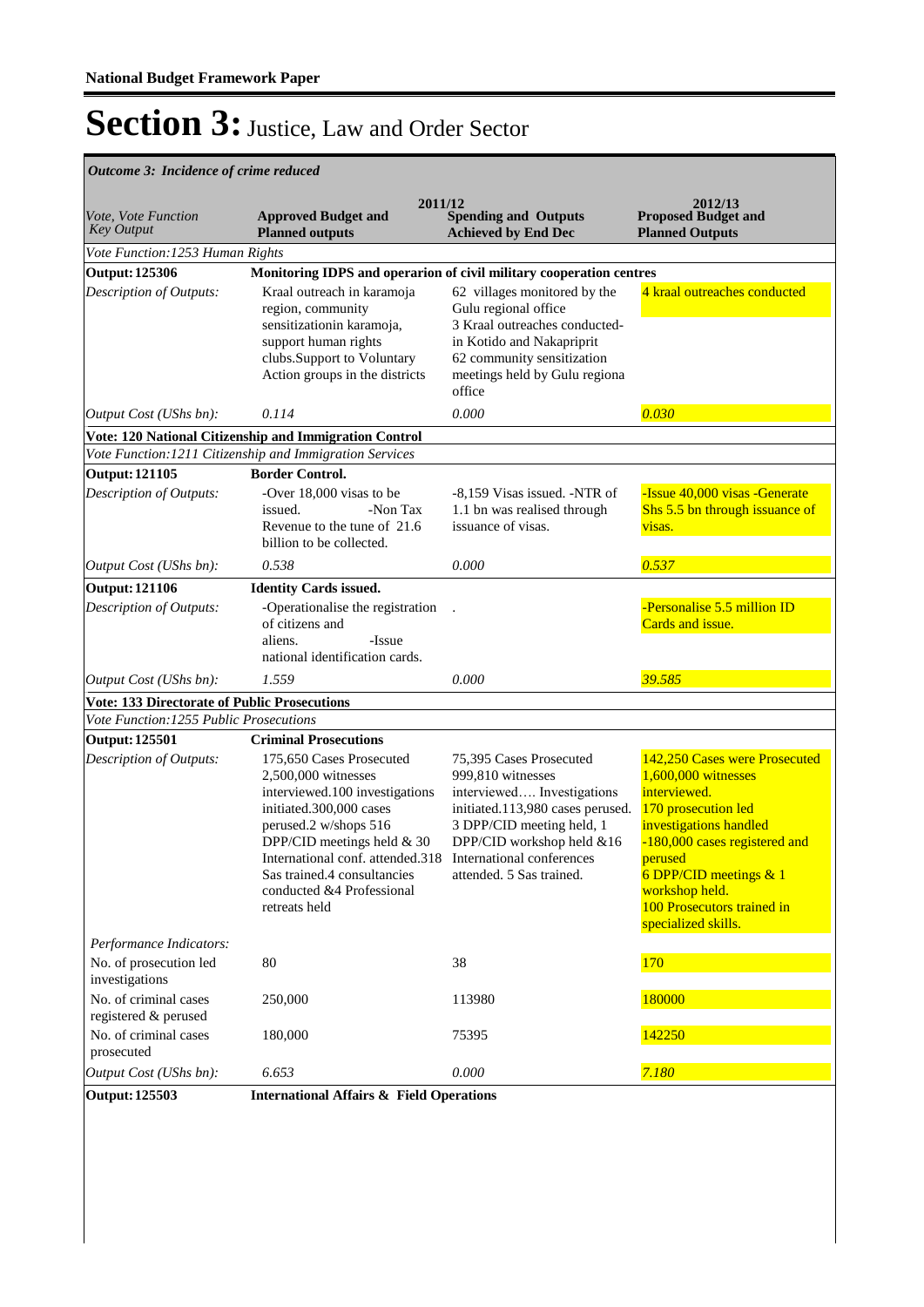### *Outcome 3: Incidence of crime reduced*

| Vote, Vote Function<br><b>Key Output</b>               | 2011/12<br><b>Approved Budget and</b><br><b>Planned outputs</b>                                                                                                                                                                                                                                               | <b>Spending and Outputs</b><br><b>Achieved by End Dec</b>                                                                                                                                                                                                                            | 2012/13<br><b>Proposed Budget and</b><br><b>Planned Outputs</b>                                                                                                                                                                                                                            |
|--------------------------------------------------------|---------------------------------------------------------------------------------------------------------------------------------------------------------------------------------------------------------------------------------------------------------------------------------------------------------------|--------------------------------------------------------------------------------------------------------------------------------------------------------------------------------------------------------------------------------------------------------------------------------------|--------------------------------------------------------------------------------------------------------------------------------------------------------------------------------------------------------------------------------------------------------------------------------------------|
| Description of Outputs:                                | -120 mutual legal assistance $\&$<br>40 extraditions handled<br>- 104 field monitoring visits &<br>50 performance meetings held<br>- 50 cases of international<br>nature new crime trends handled - 17 cases of international<br>-135 Staff trained in<br>International matters & 1032<br>media programs held | -11 Mutual Legal Assistance &<br>7 extraditions handled<br>-2 routine $& 44$ field monitoring<br>visits, 16 performance meetings<br>held<br>nature new crime trends handled held<br>-5 media programs held                                                                           | -120 MLA requests, 15<br>extraditions & 30 transnational<br>cases handled<br>- 4 nationwide, 105 adhoc<br>inspections $& 105$ perf.<br>planning & assess't meetings<br>-20 inter. conferences attended,<br><b>1training on International</b><br>Corporation & 2 Inter.<br>conferences held |
| Performance Indicators:<br>No. Trans-national criminal | 60                                                                                                                                                                                                                                                                                                            | 17                                                                                                                                                                                                                                                                                   | 70                                                                                                                                                                                                                                                                                         |
| cases handled<br>Output Cost (UShs bn):                | 0.418                                                                                                                                                                                                                                                                                                         | 0.000                                                                                                                                                                                                                                                                                | 0.418                                                                                                                                                                                                                                                                                      |
| Vote: 144 Uganda Police Force                          |                                                                                                                                                                                                                                                                                                               |                                                                                                                                                                                                                                                                                      |                                                                                                                                                                                                                                                                                            |
| Vote Function: 1256 Police Services                    |                                                                                                                                                                                                                                                                                                               |                                                                                                                                                                                                                                                                                      |                                                                                                                                                                                                                                                                                            |
| <b>Output: 125601</b>                                  | <b>Area Based Policing Services</b>                                                                                                                                                                                                                                                                           |                                                                                                                                                                                                                                                                                      |                                                                                                                                                                                                                                                                                            |
| Description of Outputs:                                | Enhanced public saftey.<br>Reduced incidence of civil<br>disobedience, reduced usage in<br>illicit fire arms, reduced road<br>accidents                                                                                                                                                                       | Planned and coordinated<br>security for CAF qualifiers &<br>the Achievers event. Conducted<br>traffic operations on DMCs,<br>drink driving and driver<br>competence. Established 21<br>emergency response centers.<br>Policed by-elections in<br>Luweero. Inspected 140 PSO          | Enhanced public security and<br>safey of property. Improved<br>handling of civil disobedience,<br>reduced abuse in the usage of<br>fire arms, Improved safety on<br>roads and minimized accidents.                                                                                         |
| Performance Indicators:                                |                                                                                                                                                                                                                                                                                                               |                                                                                                                                                                                                                                                                                      |                                                                                                                                                                                                                                                                                            |
| No. of Vehicle related<br>casualities                  | 28,000                                                                                                                                                                                                                                                                                                        | 4914                                                                                                                                                                                                                                                                                 | 20000                                                                                                                                                                                                                                                                                      |
| No. of police personnel<br>deployed                    | 43668                                                                                                                                                                                                                                                                                                         | 43668                                                                                                                                                                                                                                                                                | 43668                                                                                                                                                                                                                                                                                      |
| No of traffic and road<br>accidents handled            | 4,500                                                                                                                                                                                                                                                                                                         | 5589                                                                                                                                                                                                                                                                                 | 4000                                                                                                                                                                                                                                                                                       |
| <i>Output Cost (UShs bn):</i>                          | 15.433                                                                                                                                                                                                                                                                                                        | 0.000                                                                                                                                                                                                                                                                                | 19.433                                                                                                                                                                                                                                                                                     |
| <b>Output: 125604</b>                                  | <b>Community Based Policing</b>                                                                                                                                                                                                                                                                               |                                                                                                                                                                                                                                                                                      |                                                                                                                                                                                                                                                                                            |
| Description of Outputs:                                | Increased public awareness on<br>laws, rights and duties.<br>Increased community<br>participation. Strong child and<br>family protection services.                                                                                                                                                            | Conducted sensitization on<br>domestic & sexual based<br>violence, FGM, child labour<br>and protection awareness<br>campaigns, monitored and<br>evaluated activities of CFPU,<br>counseled families, sensitized<br>6,619 police personnel on<br>police SACCO, ethics &<br>integrity. | <b>Strong community policing</b><br>programs. Strong child and<br>family protection services.                                                                                                                                                                                              |
| Output Cost (UShs bn):                                 | 6.219                                                                                                                                                                                                                                                                                                         | 0.000                                                                                                                                                                                                                                                                                | 8.219                                                                                                                                                                                                                                                                                      |
| <b>Output: 125605</b>                                  | <b>Mobile Police Patrols</b>                                                                                                                                                                                                                                                                                  |                                                                                                                                                                                                                                                                                      |                                                                                                                                                                                                                                                                                            |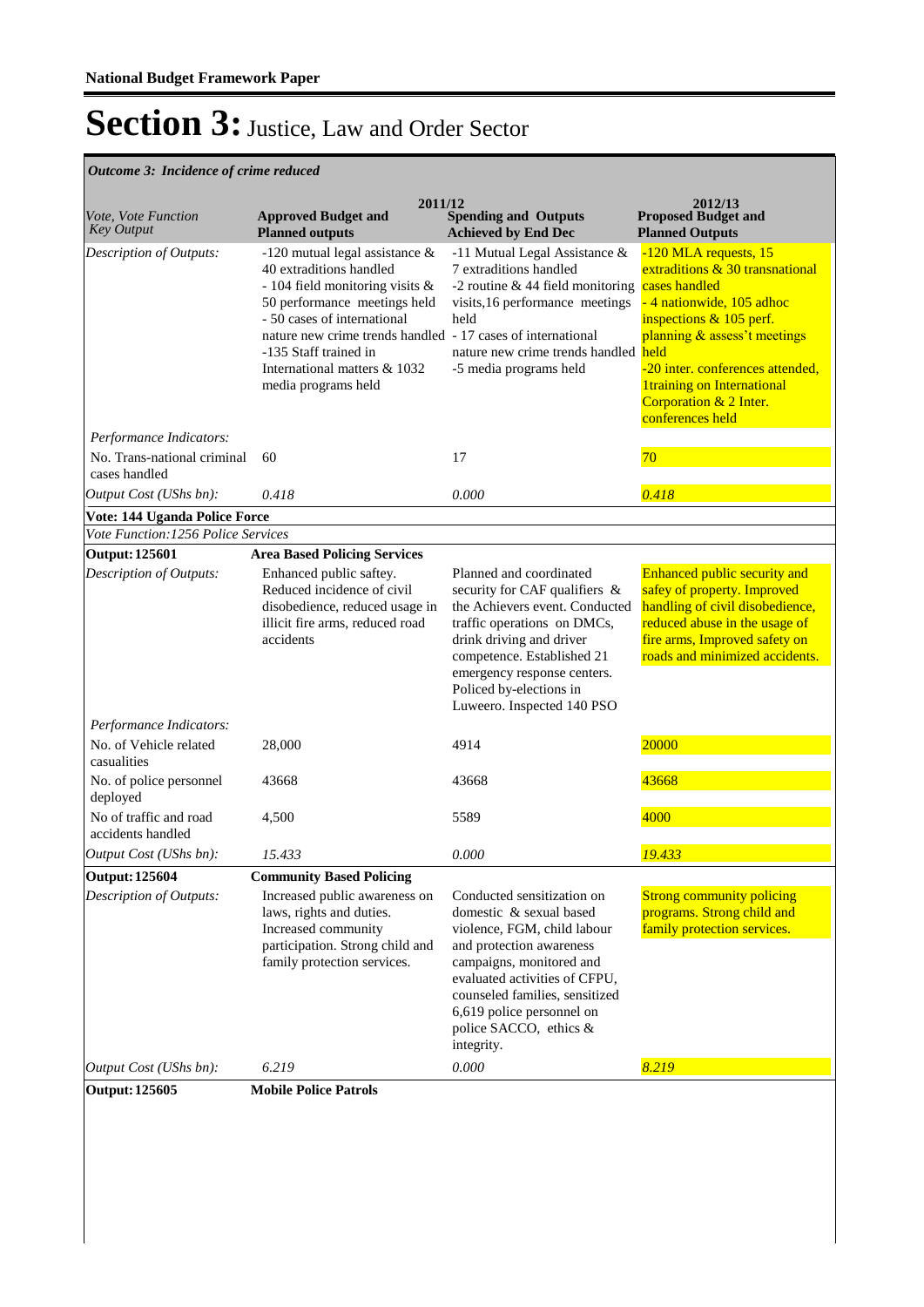#### *Outcome 3: Incidence of crime reduced*

| Vote, Vote Function<br><b>Key Output</b>                     | 2011/12<br><b>Approved Budget and</b><br><b>Planned outputs</b>                                                                                                                                                              | <b>Spending and Outputs</b><br><b>Achieved by End Dec</b>                                                                                                                                                                                                                                  | 2012/13<br><b>Proposed Budget and</b><br><b>Planned Outputs</b>                                                                                                                                       |
|--------------------------------------------------------------|------------------------------------------------------------------------------------------------------------------------------------------------------------------------------------------------------------------------------|--------------------------------------------------------------------------------------------------------------------------------------------------------------------------------------------------------------------------------------------------------------------------------------------|-------------------------------------------------------------------------------------------------------------------------------------------------------------------------------------------------------|
| Description of Outputs:                                      | Reduced incidents of civil<br>disobedience. Reduced crime.                                                                                                                                                                   | Managed public demonstrations<br>and riots, conducted foot and<br>motorsed patrols to ensure law<br>and order, peace and security in<br>the city and major towns.<br>Policed the Xmas and New year<br>feastive season events.<br>Supported maintenance of order<br>in CAF at Namboole.     | Enhanced law and order.<br><b>Improved handling of incidents</b><br>of civil disobedience. Reduced<br>incidents of crime.                                                                             |
| Output Cost (UShs bn):                                       | 26.517                                                                                                                                                                                                                       | 0.000                                                                                                                                                                                                                                                                                      | 27.517                                                                                                                                                                                                |
| <b>Output: 125609</b>                                        | <b>Police, Command, Control and Planning</b>                                                                                                                                                                                 |                                                                                                                                                                                                                                                                                            |                                                                                                                                                                                                       |
| Description of Outputs:                                      | Reduced crime.Strong public<br>complaint system.Effective<br>customer care. Motivated<br>personnel. Enhanced<br>transnational cooperation.<br>Annual workplans, budgets and<br>strategic plans coordinated and<br>developed. | Guided on the management of<br>riots and demonstrations,<br>disciplinary courts, streamlined<br>case backlog monitoring unit in<br>the CID, managed the Xmas<br>and New year festive season<br>events, enhanced revenue<br>collection, procured classified<br>information and stores.      | Reduced crime.Strong public<br>complaints system.Effective<br>customer care.Motivated<br>personnel. Enhanced<br>transnational cooperation.<br>Strong budgets and plans.                               |
| Output Cost (UShs bn):                                       | 9.820                                                                                                                                                                                                                        | 0.000                                                                                                                                                                                                                                                                                      | 12.820                                                                                                                                                                                                |
| <b>Output: 125651</b>                                        | <b>Cross Border Criminal investigations (Interpol)</b>                                                                                                                                                                       |                                                                                                                                                                                                                                                                                            |                                                                                                                                                                                                       |
| Description of Outputs:                                      | Enhanced information sharing<br>and investigations. Enhanced<br>participation in UN peace<br>keeping operations. Enhanced<br>Cooperation with partner states<br>on transnational crime.                                      | Strengthened Interpol linkages<br>& operatioons, issued 3,222<br>certificates of good<br>conduct, inspected Interpol<br>liaison offices at border<br>points, Hosted EASFCOM<br>workshop and participatd in<br>CPX in Sudan.Harmonised<br>SOPs for EAC police.<br>Repatriated 131 fugitives | <b>Enhanced information sharing</b><br>and investigations. Enhanced<br>participation in UN peace<br>keeping operations. Enhanced<br><b>Cooperation with partner states</b><br>on transnational crime. |
| Performance Indicators:                                      |                                                                                                                                                                                                                              |                                                                                                                                                                                                                                                                                            |                                                                                                                                                                                                       |
| No of Peacekeepers<br>deployed on international<br>boundries | 500                                                                                                                                                                                                                          | $\boldsymbol{0}$                                                                                                                                                                                                                                                                           | 600                                                                                                                                                                                                   |
| No of international criminals 60<br>repatriated              |                                                                                                                                                                                                                              | 131                                                                                                                                                                                                                                                                                        | 70                                                                                                                                                                                                    |
| Output Cost (UShs bn):                                       | 0.468                                                                                                                                                                                                                        | 0.000                                                                                                                                                                                                                                                                                      | 0.468                                                                                                                                                                                                 |
| Vote: 145 Uganda Prisons                                     |                                                                                                                                                                                                                              |                                                                                                                                                                                                                                                                                            |                                                                                                                                                                                                       |
| Vote Function: 1257 Prison and Correctional Services         |                                                                                                                                                                                                                              |                                                                                                                                                                                                                                                                                            |                                                                                                                                                                                                       |

**Output: 125701 Rehabilitation & re-integration of offenders**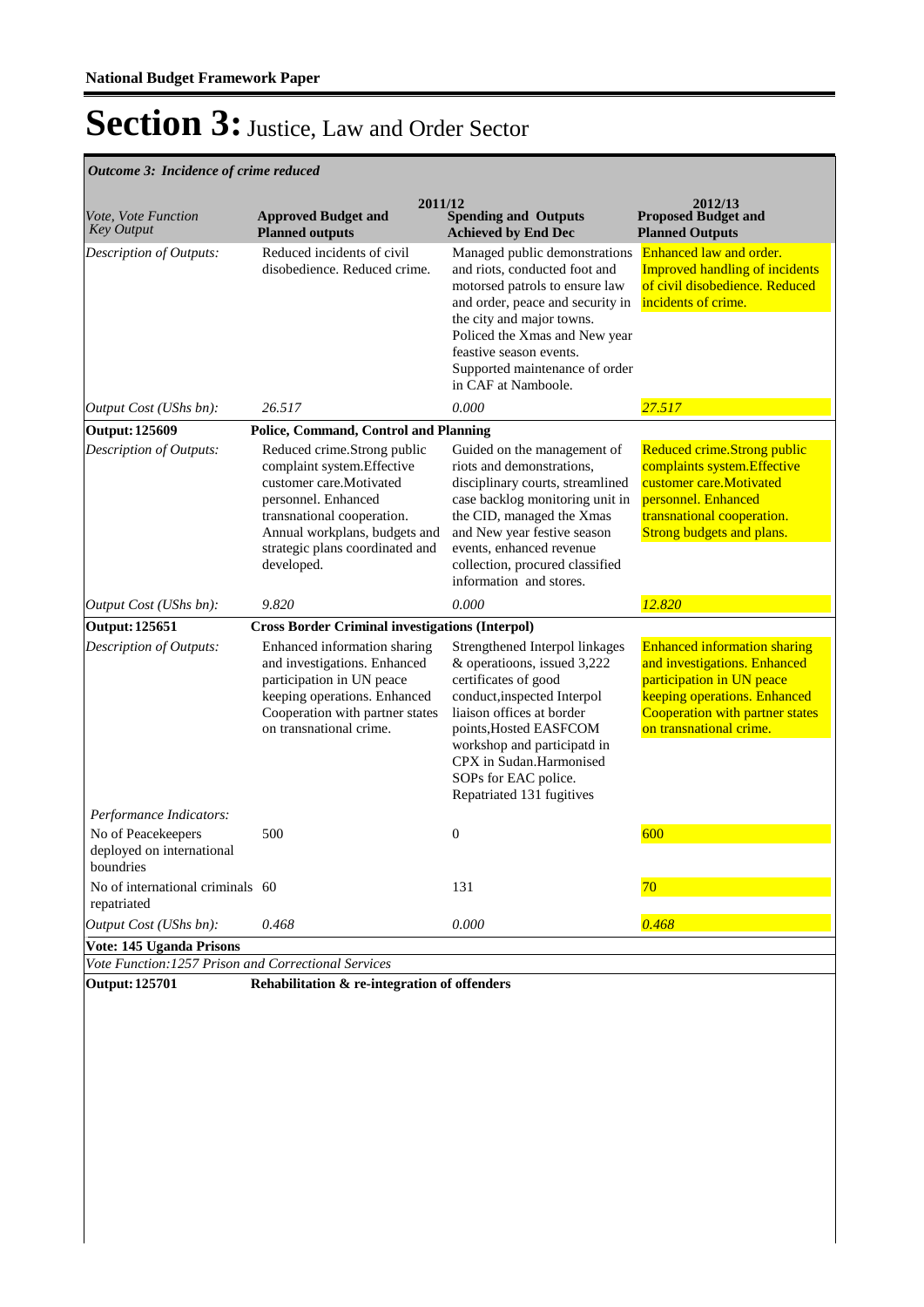#### *Outcome 3: Incidence of crime reduced*

| <i>Vote, Vote Function</i><br><b>Key Output</b>                     | 2011/12<br><b>Approved Budget and</b><br><b>Planned outputs</b>                                                                                                                                                                                   | <b>Spending and Outputs</b><br><b>Achieved by End Dec</b>                                                                                                                                                                        | 2012/13<br><b>Proposed Budget and</b><br><b>Planned Outputs</b>                                                                                                                                                                                                                        |
|---------------------------------------------------------------------|---------------------------------------------------------------------------------------------------------------------------------------------------------------------------------------------------------------------------------------------------|----------------------------------------------------------------------------------------------------------------------------------------------------------------------------------------------------------------------------------|----------------------------------------------------------------------------------------------------------------------------------------------------------------------------------------------------------------------------------------------------------------------------------------|
| Description of Outputs:                                             | Over 4000 offenders trained in<br>agricultural and industrial skills;<br>psychosocial support and<br>counseling; Farm production<br>from 5700 acres (food worth<br>shs.6.6bn), mgt of $1,000$ heads<br>of cattle, 300 acres planted with<br>trees | 800 inmates being trained in<br>industrial skills; 31,850 inmates<br>receiving counselling services;<br>3000 inmates trained in<br>agricultural production; food<br>worth 1.15bn produced; 1000<br>heads of cattle looked after; | 4,500 offenders imparted with<br>vocational, industrial and<br>agricultural skills; rehabilitative<br>counseling and guidance of<br>1,500 Prisoners; Guidance and<br>counseling to all the prisoners<br>on admission; extension of<br>formal education centres to 4<br>prisons' statio |
| Performance Indicators:                                             |                                                                                                                                                                                                                                                   |                                                                                                                                                                                                                                  |                                                                                                                                                                                                                                                                                        |
| No. of prisoners trained in<br>(agricultural; vocational)<br>skills | 4000                                                                                                                                                                                                                                              | 2900                                                                                                                                                                                                                             | 4500                                                                                                                                                                                                                                                                                   |
| No. of offenders receiving<br>counselling services                  | 1200                                                                                                                                                                                                                                              | 31850                                                                                                                                                                                                                            | 1500                                                                                                                                                                                                                                                                                   |
| <i>Output Cost (UShs bn):</i>                                       | 4.334                                                                                                                                                                                                                                             | 0.000                                                                                                                                                                                                                            | 3.557                                                                                                                                                                                                                                                                                  |

*\* Excludes taxes and arrears*

#### *2012/13 Planned Outputs*

In order to achieve the outcome, the sector has prioritized the following actions and outputs;

-Strengthen capacity of crime fighting agencies through restructuring, training, strengthen established specialized crime investigations, detection, surveillance and fraud units by equipping them with essential communication and operational equipment and re-organization, recruitment and capacity building -Undertake phased recruitment of police and prisons officers and other categories of JLOS staff to attain agreed ratio and reduce caseload e.g. Police 1:500 persons; prisons 1 warder: 3 prisoners. Current CID caseload is 1 officer: 27 cases against the desired ratio of 1:12.

-Prioritize and improve the collection of various sector data and information systems for tracking various initiatives as well as develop and implement cross institutional/sectoral programmes to improve sector service delivery. Biometrically registered bonafide citizens will be issued with National Identity Cards. -Evaluate rehabilitation programmes and develop and implement a strategy aimed at promoting rehabilitation of offenders (including juveniles) to reduce the levels of recidivism in the country.

-Widen avenues of communication to maintain and strengthen family and community ties of incarcerated offenders and embark on a public relations strategy to enhance public awareness.

-Review and strengthen the crime prevention policy, develop and implement strategies aimed at halting the increasing growth in the crime rate by e.g. developing national campaigns against specific (crimes such as child related crimes), establishment of Central Fire Arms Registry / database in the country to track marked firearms in Government possession and provide early warning information to prevent and deescalate cross border conflicts.

-Strengthen the community policing and neighborhood watch programmes so as to enhance community awareness, and encourage the public to report crimes and participate in crime prevention programmes. -Continue with demobilization, sensitization, counseling, verification, training, resettlement and reintegration of reporters

-Partner with regional and international organizations to combat global crimes and work with national security organizations

-Roll out model police stations that enhance customer care and service, improve information available to the community and lay emphasis on categories of the population with disproportionate crime rates; -Identify and target particular crimes that have a multiplier effect on the other Sector objectives. The reduction of family based violence, child related crime, land disputes, white collar crime and fraud are directly related to the promotion of safety of the person and security of property.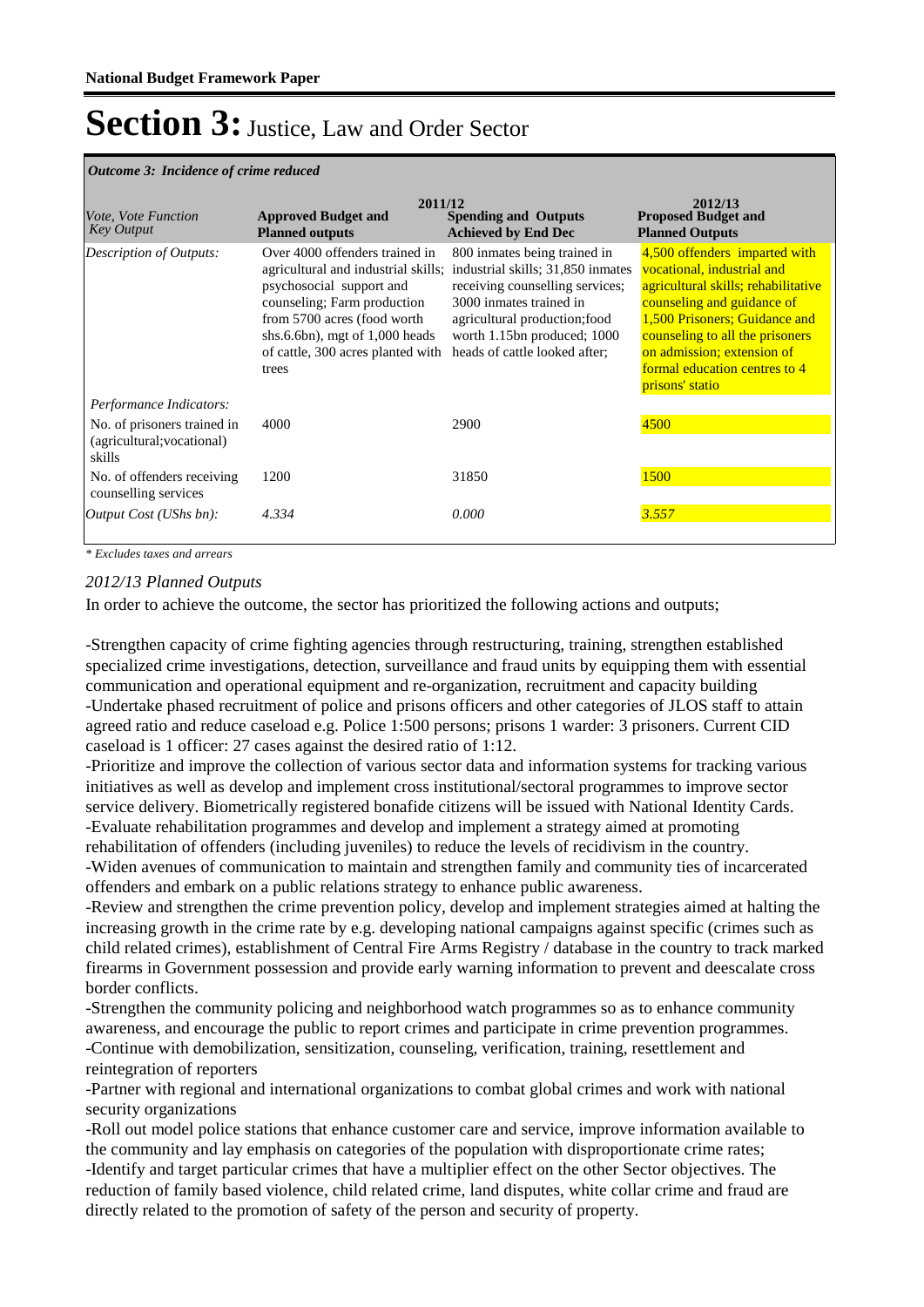Enhance civilian administration of justice through phased increased presence of JLOS institutions, community policing initiatives, legal awareness programmes. The above actions are to result in the following outputs:

- -Improved border points control;
- -Safety of person and security of property;
- -Strengthen community policing;
- -War crimes & Anti Corruption Divisions;
- -Enhanced crime intelligence;
- -Strengthen public confidence in police;
- -Enhance the Family Protection unit;
- -Social integration & rehabilitation of offenders.

#### *Medium Term Plans*

In the medium Term, the sector will replace this outcome with Enhancing Human rights and Accountability. It is the responsibility of JLOS, through legislation, management, dissemination of knowledge, information and other means to promote the respect and observance of human rights. JLOS will intensify the task of making institutions aware of their responsibility for ensuring that human rights are not abused, and of increasing understanding of what the national and international obligations mean. JLOS will pursue capacity development and role clarification to ensure that respect for, and awareness of human rights is seen as an attitude in the ordinary operation of their functions not as an add on. Human rights pursued thus will become binding obligations for institutional performance within each institutional area of operation.

 Promote observance of human rights and accountability though enhance human rights awareness; Civic education programs; instill measures to reduce human rights violations by state agencies; reduced human rights violations by state agencies; Law providing for personal liability enacted; increased compliance with standards

Strengthen measures to reduce incidences of corruption; an effective JLOS anti corruption Strategy; Compliance with Codes of conduct; effective and efficient public complaints systems; strong inspectorates and disciplinary mechanisms; ensure Open Government and access to information; open door policies; corporate governance principles promoted; public participation; and affirmative action for the disabled and vulnerable persons

Ensure quality of services delivered by JLOS; registration of all aliens resident in the country and issue National IDs; developing a National DNA databank and electronic database on firearms in the country; undertake forensic and general scientific research to enhance crime prevention, detection, public health and safety; establish model border points and regional passport issuance centers; countrywide mapping of NGOs for quality assurance; eliminate discrimination and bias in access to justice; affirmative action for disadvantaged groups and Increased access to JLOS services by vulnerable groups

*Actions to Improve Outcome Performance*

- -Developing the capacity of local council courts
- -Enforcing crime prevention measures
- -Enhance staff welfare especially in hard to reach areas
- -Ensuring implementation of all enacted laws

#### **Table S2.3: Actions and Medium Term Strategy to Improve Sector Outcome**

**2011/12 Planned Actions: 2011/12 Actions by Dec: 2012/13 Planned Actions: MT Strategy:** *Sector Outcome 3: Incidence of crime reduced*

**Vote: 009 Ministry of Internal Affairs**

Vote Function: 12 12 Peace Building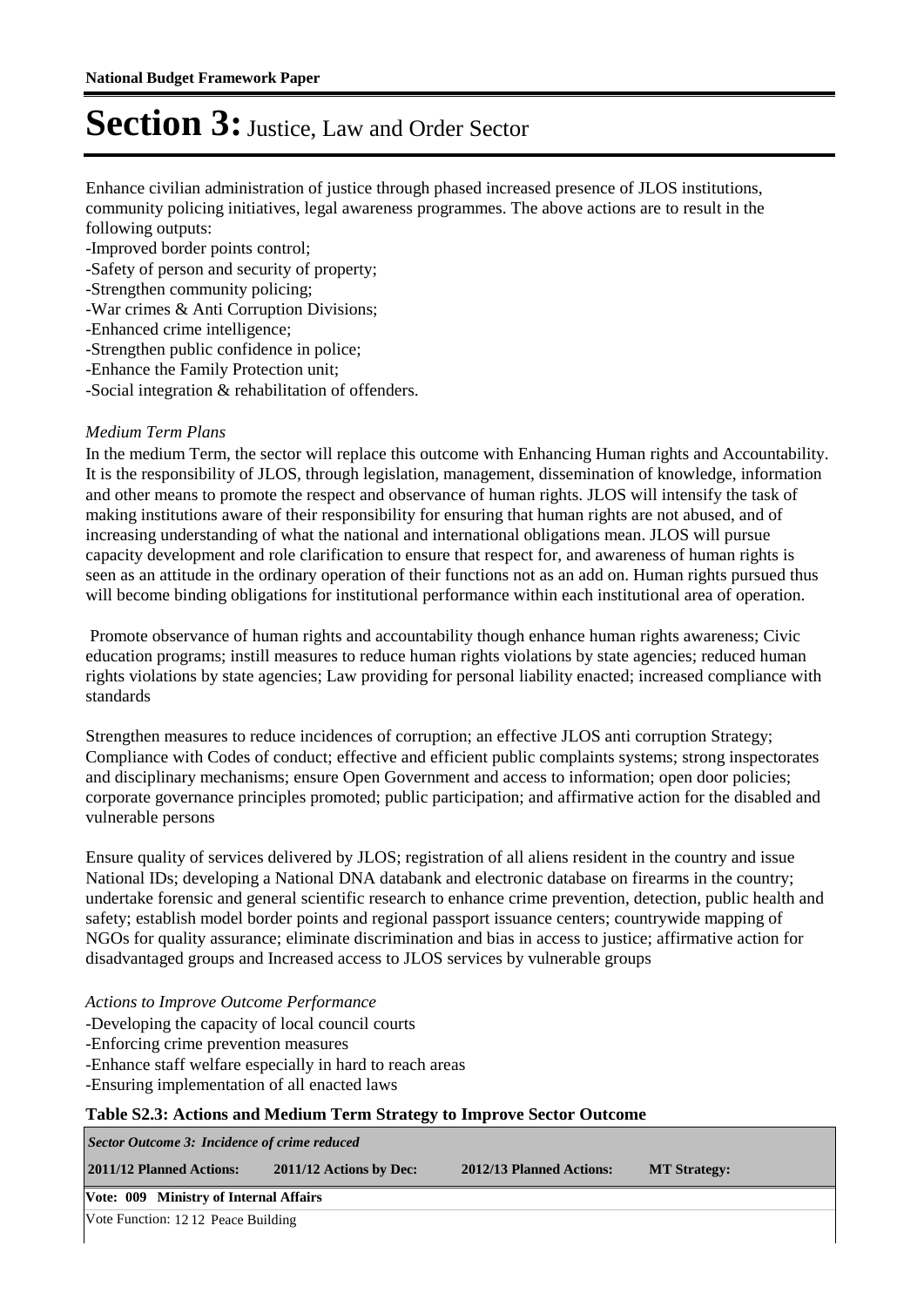| 2011/12 Planned Actions:                                                                                                                                                                                                                                                | 2011/12 Actions by Dec:                                                                                                                                                                                                                                                              | 2012/13 Planned Actions:                                                                                                                                                                                                                                                      | <b>MT Strategy:</b>                                                                                                                                                                                                                                                                         |
|-------------------------------------------------------------------------------------------------------------------------------------------------------------------------------------------------------------------------------------------------------------------------|--------------------------------------------------------------------------------------------------------------------------------------------------------------------------------------------------------------------------------------------------------------------------------------|-------------------------------------------------------------------------------------------------------------------------------------------------------------------------------------------------------------------------------------------------------------------------------|---------------------------------------------------------------------------------------------------------------------------------------------------------------------------------------------------------------------------------------------------------------------------------------------|
| Support work plan of the<br>implementing Agencies.<br>Build capacity of armoury<br>officers. Facilitate DTF<br>workpalns. Build capacities<br>of NFP structures down to<br>District level with support<br>from Development Partners,<br>Regional Bodies and GOU.        | a) Trained 4 radio operators in<br>Amudat District.<br><b>B) CEWERU Operational</b><br>Guidelines launched at<br>Moroto Regional Headquarters                                                                                                                                        | <b>Facilitate</b> work plan of the<br>implementing Agencies. Build<br>capacity of armoury officers.<br><b>Facilitate District Task Force</b><br>and district Peace Committees<br>workplans. Build capacities of<br>NFP strucrtures down to<br>District and sub county levels. | <b>Functional National Focal</b><br>Point structures at National,<br>District and Subcounty level.                                                                                                                                                                                          |
| Demobilise reporters.<br>Manage 7 DRTs, Liaison<br>office and Amnesty Comm,<br>Provide resettlement<br>packages, Link reporters to<br>existing social and economic<br>opportunities and<br>programmes, Research on<br>conflict and strategies to<br>mitigate conflicts. | a) Mapped Amnesty<br>Commission social economic<br>activities in Mbale DRT.b)<br>Demobilized and granted<br>Amnesty to one ADF and 88<br>LRA reporters/ex-combatants.<br>C) Liaised with service<br>providers in Mbale &,Gulu<br>to provide support to our<br>reporters and victims. | Demobilise reporters. Manage<br>7 DRTs, Liaison office and<br><b>Amnesty Comm, Provide</b><br>resettlement packages, Link<br>reporters to existing social and<br>economic opportunities and<br>programmes, Research on<br>conflict and strategies to<br>mitigate conflicts.   | Demobilize reporters. Manage<br>7 DRTs and Amnesty<br><b>Commission office; Provision</b><br>of resettlement and<br>reinsertion packages; Develop<br>amnesty resettlement policy.<br>Link reporters to existing<br>socio-economic opportunities.                                            |
| Vote Function: 1213 Forensic and General Scientific Services.                                                                                                                                                                                                           |                                                                                                                                                                                                                                                                                      |                                                                                                                                                                                                                                                                               |                                                                                                                                                                                                                                                                                             |
| a) Increase the scope of<br>analytical measurements;<br>b)Strengthen staff technical<br>capacity; c) Complete and<br>commmission Mbarara and<br>Gulu regional laboratories;e)<br>Remodelling of Head office<br>to increase work at main Lab.                            | a) 14 new staff received, 2<br>analysts under postgraduate<br>training, 34 trained in ISO<br>17025 requirements<br>b)Mbarara laboratory at<br>roofing level under JLOS<br>funding<br>c)Draft architectural plans<br>and BOQs for approval                                            | a) Increase the scope of<br>analytical measurements<br>(Procure LC/MS/MS);<br>b)Strengthen staff technical<br>capacity; c) Complete and<br>commission Mbarara and Gulu<br>regional laboratories;                                                                              | a)Build capacity and receive<br>more staff. b) Acquire<br>specialised scientific and<br>analytical equipment c)<br><b>Extension of the main</b><br>laboratory. d) Raise public<br>awareness on pivotal role of<br>D/GAL. e) Equip and furnish<br>Mbarara and Gulu regional<br>laboratories. |
| Vote Function: 12 14 Community Service                                                                                                                                                                                                                                  |                                                                                                                                                                                                                                                                                      |                                                                                                                                                                                                                                                                               |                                                                                                                                                                                                                                                                                             |
| Create CS sub-regions upon<br>restructuring, benchmark on<br>good practices, Enhance CS<br>coordination and<br>manage, ment with key MDAs<br>and Civil Society. Support<br>atleast 45 DCSCs                                                                             | a) Trained 200 supervisors on<br>offender reintegration. - b)<br>Sensitization of the Sectoral<br>Committee on Defense and<br>Internal Affairs on Community<br>Service c) Supported 25<br><b>DCSCs</b>                                                                               | a) Best practices on<br>community services adopted<br>and applied from 7 countries<br>b) Facilitate 5 inter district<br>bench marking exercises.                                                                                                                              | Create sub regions offices<br>(upon restructuring) -<br><b>Continous</b><br>trainings/sensitisation -<br><b>Establish coordination</b><br>networks countrywide.                                                                                                                             |
| countrywide.<br>a) Identification of offenders<br>in all districts, b) Finalise the<br>Cabinet memo and the draft<br>Ammendment Bill.c)<br>Participate in the<br>restructuring of the<br>Department.                                                                    | a) Facilitated 25 DCSCs to<br>identify eligible offenders and<br>monitor offenders                                                                                                                                                                                                   | a) Identification of offenders<br>in all districts, b) Commence<br>on the development of<br><b>National Policy on CS.</b>                                                                                                                                                     | a)Operationalisation of the CS<br>Policy; b) Support in CS<br>restructuring; Local Council<br>Court Clerks trained.                                                                                                                                                                         |
| Vote: 120 National Citizenship and Immigration Control                                                                                                                                                                                                                  |                                                                                                                                                                                                                                                                                      |                                                                                                                                                                                                                                                                               |                                                                                                                                                                                                                                                                                             |
| Vote Function: 12 11 Citizenship and Immigration Services                                                                                                                                                                                                               |                                                                                                                                                                                                                                                                                      |                                                                                                                                                                                                                                                                               |                                                                                                                                                                                                                                                                                             |
| Conduct document<br>conversion for EDMS,<br>implement the ICT<br>Masterplan, establish a Wide<br>Area Network, extend<br>PISCES Coverage to more<br>borders, upgrade software,<br>procure back up server,<br>scanners.                                                  | -Contractor to undertake<br>document conversion<br>identified. Contract signing<br>awaits.                                                                                                                                                                                           | Implement ICT Masterplan.<br>Undertake interconnectivity.                                                                                                                                                                                                                     | Continue to Implement ICT<br>MasterPlan; Build staff IT<br>capacity.                                                                                                                                                                                                                        |
| <b>Vote: 133 Directorate of Public Prosecutions</b><br>$10.55 \times 11$                                                                                                                                                                                                |                                                                                                                                                                                                                                                                                      |                                                                                                                                                                                                                                                                               |                                                                                                                                                                                                                                                                                             |

Vote Function: 12 55 Public Prosecutions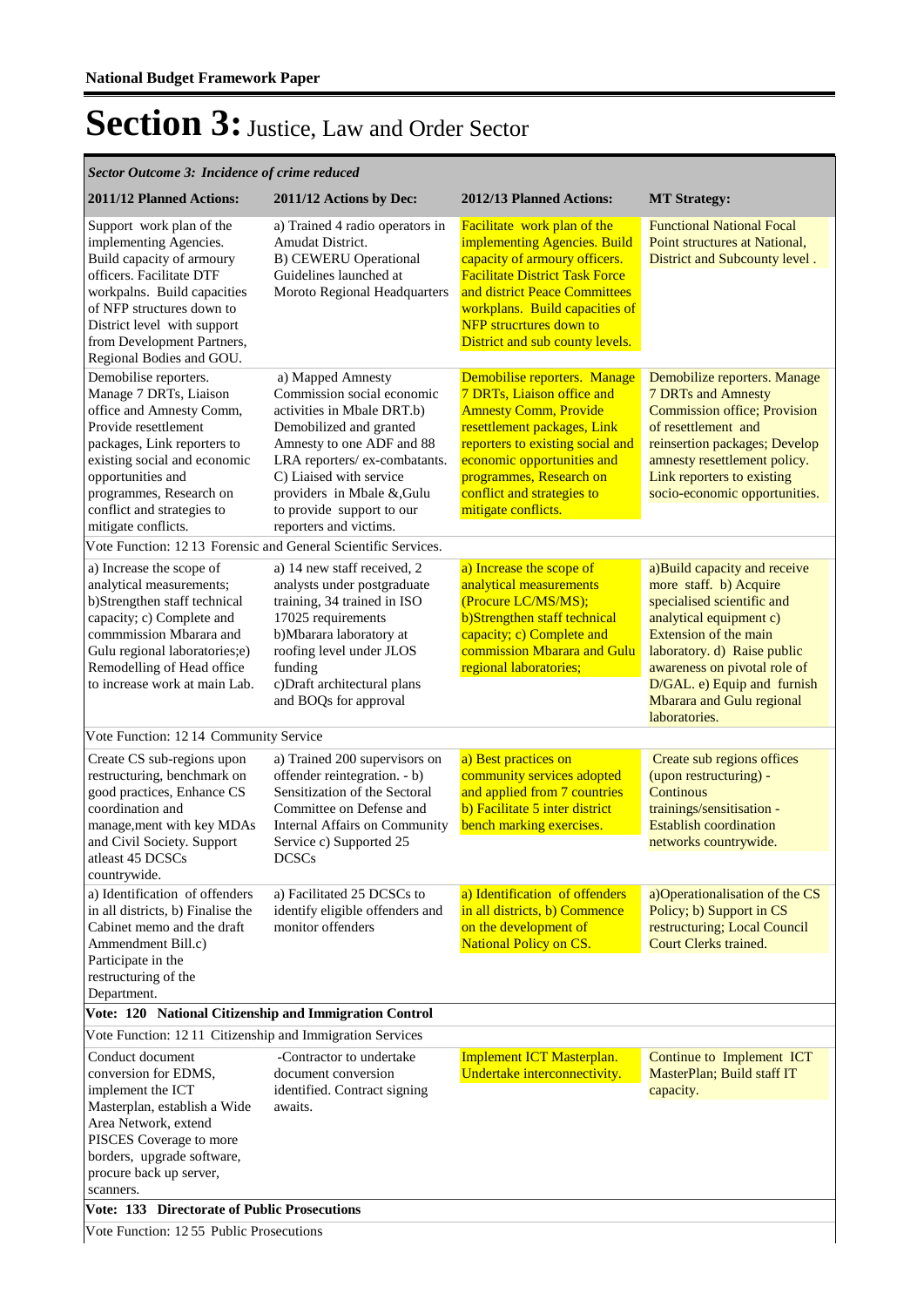| Sector Outcome 3: Incidence of crime reduced                                                                                                                                                                                                                                          |                                                                                                                                                                                                                                                    |                                                                                                                                                                                                                                                                    |                                                                                                                                                                                                                                                                                   |  |  |  |  |  |  |
|---------------------------------------------------------------------------------------------------------------------------------------------------------------------------------------------------------------------------------------------------------------------------------------|----------------------------------------------------------------------------------------------------------------------------------------------------------------------------------------------------------------------------------------------------|--------------------------------------------------------------------------------------------------------------------------------------------------------------------------------------------------------------------------------------------------------------------|-----------------------------------------------------------------------------------------------------------------------------------------------------------------------------------------------------------------------------------------------------------------------------------|--|--|--|--|--|--|
| 2011/12 Planned Actions:                                                                                                                                                                                                                                                              | 2011/12 Actions by Dec:                                                                                                                                                                                                                            | 2012/13 Planned Actions:                                                                                                                                                                                                                                           | <b>MT Strategy:</b>                                                                                                                                                                                                                                                               |  |  |  |  |  |  |
| -Open 11 new offices.-<br>Solicit for increased funding<br>to the directorate. -<br>Restructure the Directorate. -<br>Construct new Office                                                                                                                                            | - 7 new field offices were<br>opened (Abim, Isingiro,<br>Mwera, Koboko, Otuke,<br>Patongo & Amuru). 9 New<br>DPP offices under<br>construction together with 3<br>Staff quarters in Abim,<br>Amuru, Nakapiripirit, 32 SA<br>were recruited         | -Construct 2 field offices in<br><b>Busia and Kibaale.</b><br>-Complete constructions of<br><b>DPP</b> offices including in<br>Ntungamo, Kumi and Dokolo<br>-Open 8 new field offices<br>-Upgrade 10 RSPs to RSA<br>status                                         | Solicit for increment in<br>development funding to<br>enable the Directorate<br>construct at least 8 DPP<br>offices per year in districts;<br>Recruit and deploy 106 new<br>staff to fill the establishment<br>$(664)$ , puchase file & storage<br>server for information systems |  |  |  |  |  |  |
|                                                                                                                                                                                                                                                                                       | Vote: 144 Uganda Police Force                                                                                                                                                                                                                      |                                                                                                                                                                                                                                                                    |                                                                                                                                                                                                                                                                                   |  |  |  |  |  |  |
| Vote Function: 1256 Police Services                                                                                                                                                                                                                                                   |                                                                                                                                                                                                                                                    |                                                                                                                                                                                                                                                                    |                                                                                                                                                                                                                                                                                   |  |  |  |  |  |  |
| Automate CIID records and<br>train personnel in modern<br>scientific and forensic<br>investigations technology                                                                                                                                                                        | Secured Shs 1 bn to procure<br>an AFIS machine.                                                                                                                                                                                                    | Source for additional Shs 2 bn<br>to procure the machine.                                                                                                                                                                                                          | Enhance quality of<br>intelligence-led investigations<br>and scientific based analysis of<br>evidence for speedy disposal<br>of cases.                                                                                                                                            |  |  |  |  |  |  |
| Relocate 6211 personnel of<br>KMP and start implementing<br>the PPP. Provide<br>accommodation, communicatio<br>n and other logistics to<br>leverage police operations.<br>Pay contractual obligations<br>for helicopter, boats, vehicles<br>and public order management<br>equipment. | Tender for the PPP project has<br>been awarded for Nsambya,<br>Ntinda and Mabuwa Rd.<br>Kibuli and PTS Kabalye to be<br>readvertised. Paid contractual<br>obligation for public order<br>equipment, helicopter,<br>vehilces and interceptor boats. | <b>Start Implementation of PPP.</b><br><b>Construct 5 police stations</b><br>under the Justice Community<br>Centres and 5 barracks using<br>Hydra foam. Upgrade the<br>fleet management system as an<br>efficiency savings measure.<br>Pay contracual obligations. | Expedite the implementation<br>of Public Private Partnership.<br>Pay contractual obligations on<br>transport and equipment.<br>Construction using Hydra foam                                                                                                                      |  |  |  |  |  |  |

#### **(iv) Efficiency of Sector Budget Allocations**

#### **Table S2.4: Allocations to Key Sector and Service Delivery Outputs over the Medium Term**

|                                 | $(i)$ Allocation (Shs Bn) |              |                                 | $(ii)$ % Sector Budget |          |       |          |                                 |
|---------------------------------|---------------------------|--------------|---------------------------------|------------------------|----------|-------|----------|---------------------------------|
| <b>Billion Uganda Shillings</b> |                           |              | 2011/12 2012/13 2013/14 2014/15 |                        |          |       |          | 2011/12 2012/13 2013/14 2014/15 |
| <b>Key Sector</b>               | 221.1                     | <b>268.0</b> | 265.6                           | 306.3                  | $40.0\%$ | 44.8% | $46.8\%$ | $47.1\%$                        |
| Service Delivery                | 281.2                     | <b>331.2</b> | 344.7                           | 396.5                  | 50.9%    | 57.6% | 60.7%    | 61.0%                           |

Cost of completing a case at the Judiciary – is based on the number of cases heard per session. Session costs differ according to whether the Judicial Officer is resident or visiting. Costs include vehicle fuel and maintenance, allowance to Judicial Officers, allowances to witnesses. These costs would fall as more judicial officers are appointed and deployed as resident to hear cases within their jurisdictions.

Cost of legal training by LDC – includes salaries and allowances of teaching staff, cost of utilities (water and electricity) and provision of teaching materials to students. The cost is restricted to the extent of appropriation in aid generated. Cost has been scaled down in the form of cost-sharing thus shifting some financial burden on to the students to meet the cost of non-core services like accommodation and feeding.

Cost of training Officers of the Uganda Police Force – Unit cost very low to keep the overall training within available resources. The Police Force carries out annual recruitment and training of 500 constables for 3 months within the allocated budget. The scope of the training is reduced due to the budget constraint there by impacting on the quality of the cadets passed out. The unit cost for recruiting and training a Police officer should be UGX 1.9m over a period of nine months.

Cost of investigating a case by of the Uganda Police Force - consists of vehicle running, fuel, allowances to investigators and summoning witnesses to give evidence. Although motor cycles which are more cost efficient, are procured the budget provided is inadequate.

Cost of producing prisoner in Court – includes vehicle fuel and maintenance, day allowances to warders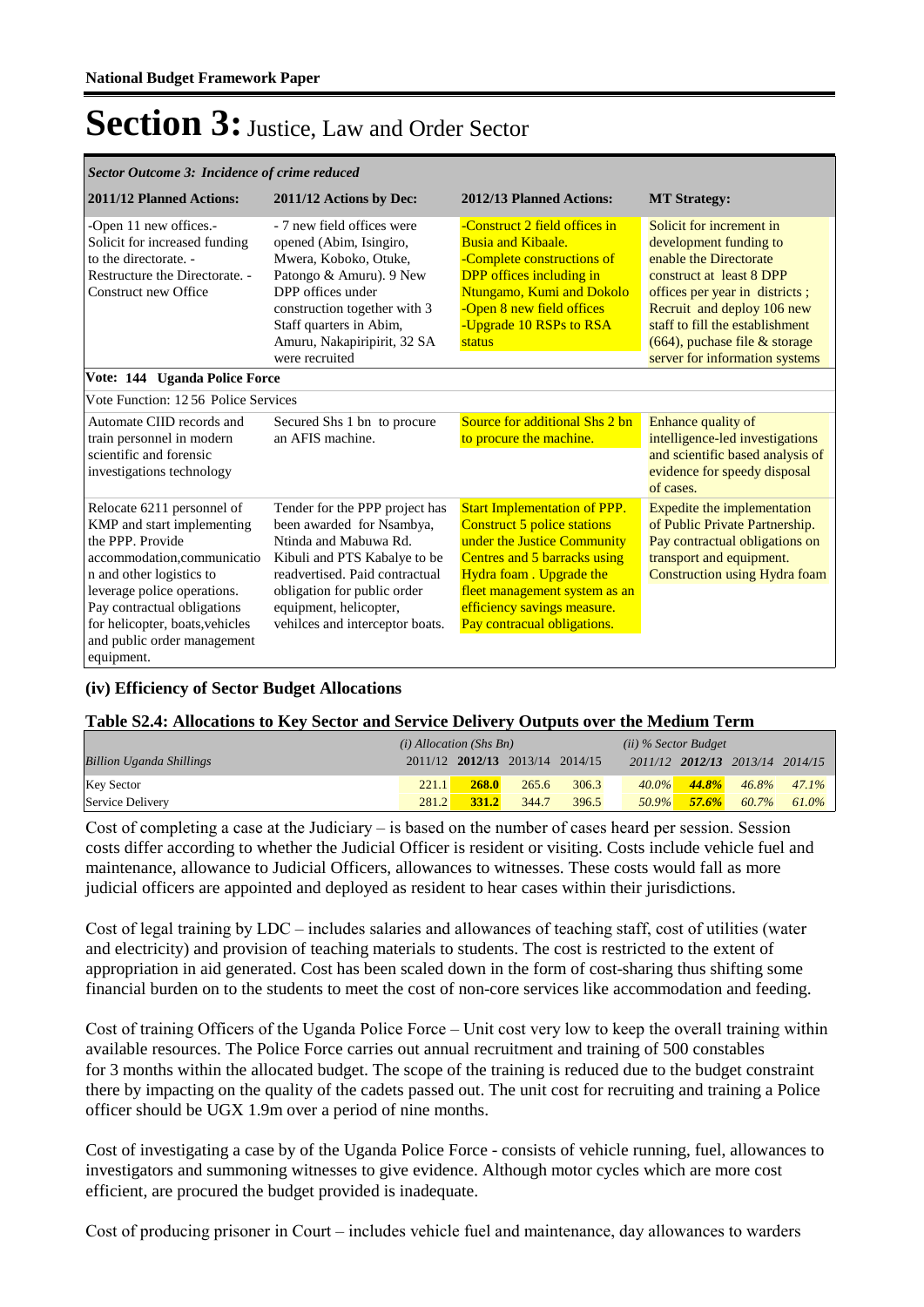escorting prisoners and cost of feeding prisoner while in Court. Varies due to changes in fuel prices and increases in allowances by Ministry of Public Service

Cost of maintaining prisoner – includes clothing and beddings, provision of health services, cleaning and sanitation facilities. Cost also includes salaries and allowances to different cadres of staff involved. Also includes provision of three meals per day using rations procured from the open market. Cost subject to market variations arising from seasonal scarcities and surpluses. Cost subsidized by prison farm production which depends on the level of investment in farm machinery, tools and pesticides.

| <b>Unit Cost</b><br><b>Description</b>                                                                                                               | Actual<br>2010/11 | <b>Planned</b><br>2011/12 | <b>Proposed</b><br>2012/13 | <b>Costing Assumptions and Reasons for any Changes</b><br>and Variations from Plan                                                                                              |
|------------------------------------------------------------------------------------------------------------------------------------------------------|-------------------|---------------------------|----------------------------|---------------------------------------------------------------------------------------------------------------------------------------------------------------------------------|
| Vote: 007 Ministry of Justice and Constitutional Affairs                                                                                             |                   |                           |                            |                                                                                                                                                                                 |
| Vote Function: 1201 Legislation and Legal services<br>Drafting a Bill                                                                                |                   | 28,323                    | 28,323                     | The budget for principle legislation is insuffient yet<br>there are always so many Bills to be drafted                                                                          |
| Vote Function: 1203 Administration of Estates/Property of the Deceased<br>Inspection of an Estate                                                    |                   | 60                        | 60                         | These are costs involved in inspection of Estates ie.<br>fuel, sensitizing the public etc                                                                                       |
| Vote Function: 1204 Regulation of the Legal Profession<br>Conclusion of a<br>Displinery Case                                                         |                   | 1,575                     | 1,575                      | These costs are inclusive of allowances of members.                                                                                                                             |
| Vote: 009 Ministry of Internal Affairs<br>Vote Function: 1211<br>Issue of Passports                                                                  |                   |                           |                            |                                                                                                                                                                                 |
| Vote Function: 1213 Forensic and General Scientific Services.<br>Scientific services.                                                                |                   |                           |                            | The costs include purchases of reagents and other<br>chemicals, maintenance of machinery, storage &<br>analysis of exhibits, attending court.                                   |
| Vote Function: 1214 Community Service<br>Issuance of orders to<br>petty offenders                                                                    | $\theta$          | 58                        |                            | Issue, supervise, rehabilitate offenders.                                                                                                                                       |
| Vote Function: 1215 NGO Registration and Monitoring.<br>Register/renewal NGO<br>Permits                                                              |                   | 55                        |                            | Cost of operations incured to procees the permits.                                                                                                                              |
| <b>Vote: 105 Law Reform Commission</b><br>Vote Function: 1252 Legal Reform<br>Printing and publication                                               |                   |                           |                            | Increase in cost of printing materials                                                                                                                                          |
| Vote: 109 Law Development Centre<br>Vote Function: 1254 Legal Training<br>Average cost of<br>training a student.                                     | 1,478             | 1,430                     | 1,593                      | Reduction in the student in-take of the Bar Course and<br>Diploma in Law Course due to Entry examinations as<br>well as Liberalisation of private universities<br>respectively. |
| <b>Vote: 133 Directorate of Public Prosecutions</b><br>Vote Function: 1255 Public Prosecutions<br>Average cost of<br>prosecuting a Criminal<br>cases |                   | 14                        | 17                         | Inflation, new and emerging changes in the crime<br>world, increase in number of cases, increase in staff<br>numbers                                                            |
| Vote: 144 Uganda Police Force<br>Vote Function: 1256 Police Services<br>Average cost of<br>recruiting and Training<br>a Police Officer               | 1,091             | 1,091                     | 1,100                      | The unit cost for recruiting and training a Police<br>officer should be 1.9m over a period of nine months.                                                                      |

#### **Table S2.5: Key Unit Costs of Services in the Sector (Shs '000)**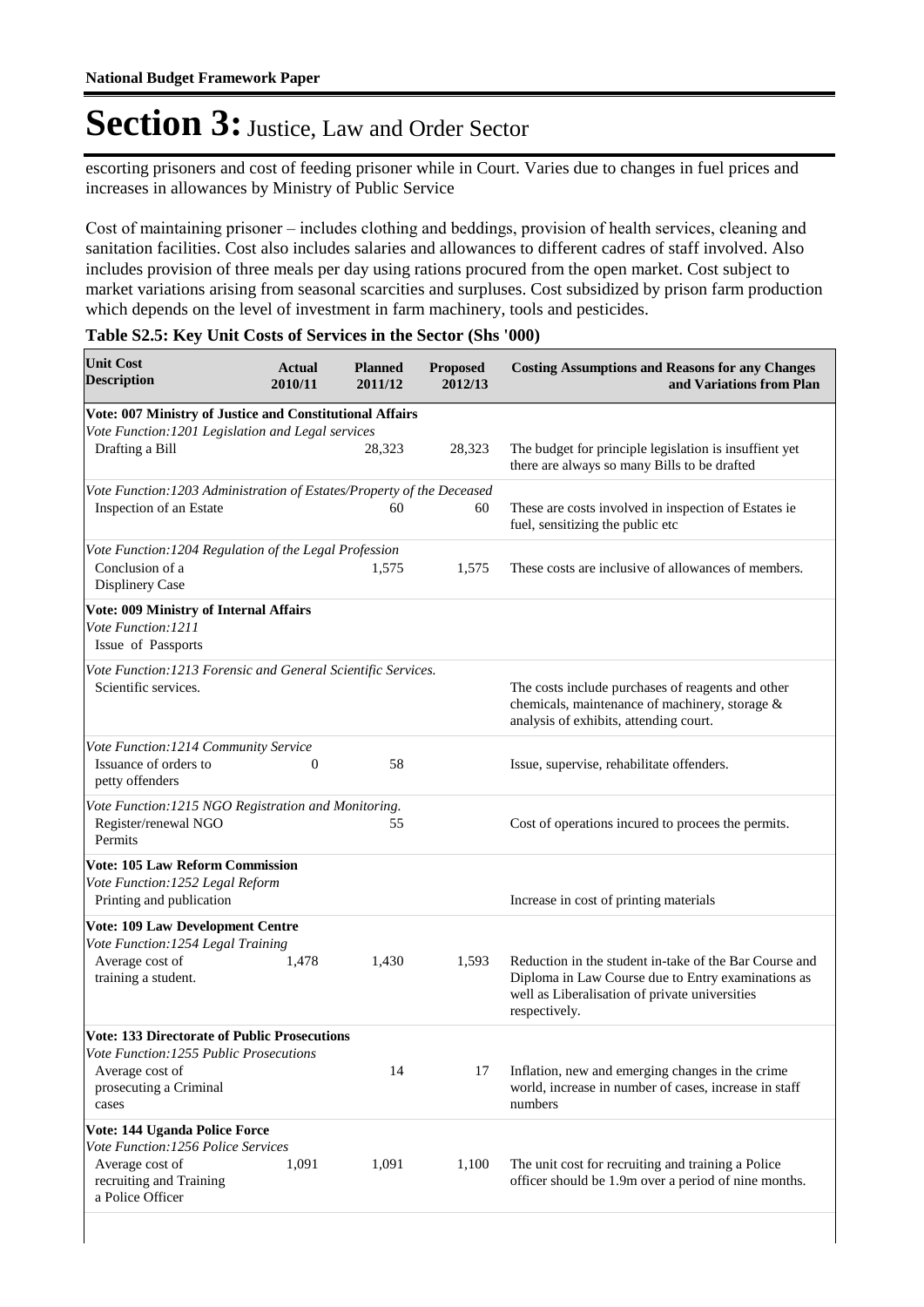| <b>Unit Cost</b><br><b>Description</b>                                                                      | Actual<br>2010/11 | <b>Planned</b><br>2011/12 | <b>Proposed</b><br>2012/13 | <b>Costing Assumptions and Reasons for any Changes</b><br>and Variations from Plan                                                                                         |
|-------------------------------------------------------------------------------------------------------------|-------------------|---------------------------|----------------------------|----------------------------------------------------------------------------------------------------------------------------------------------------------------------------|
| Conclusively<br>investigating a case                                                                        | 1.700             | 1.700                     | 1.700                      | Research conducted in 2002 indicated that the<br>average unit cost for investigating a case to conclusion<br>is 1.7m. The allocated resources are therefore<br>inadequate. |
| Training per CID<br>officer                                                                                 | 286               | 286                       | 333                        | The unit cost for training a CID officer should be 0.9m<br>over 3 months. Therefore fewer CID officers are<br>trained because the funds are inadquate.                     |
| Vote: 145 Uganda Prisons                                                                                    |                   |                           |                            |                                                                                                                                                                            |
| Vote Function: 1257 Prison and Correctional Services                                                        |                   |                           |                            |                                                                                                                                                                            |
| Feeding a prisoner                                                                                          | 290.419           | 469,650                   | 268,165                    | farm produce will supplement the food budget. The<br>estimated unit cost per prisoner per day is shs.2,200                                                                 |
| <b>Vote: 148 Judicial Service Commission</b>                                                                |                   |                           |                            |                                                                                                                                                                            |
| Vote Function: 1258 Recruitment, Discipline, Research & Civic Education                                     |                   |                           |                            |                                                                                                                                                                            |
| Cost of concluding a<br>disciplinary case<br>against a Judicial<br>Officer by the<br>Disciplinary Committee |                   | 581                       | 3,705                      | Fuel prices remain constant                                                                                                                                                |
| Average cost of<br>recruiting a Judicial<br>Officer                                                         |                   |                           | 5,693                      | This cost covers the activity from the time of<br>submission of the request by the Judiciary to the time a<br>Judicial Officer is recriuted                                |

#### **(v) Sector Investment Plans**

**Table S2.6: Allocations to Capital Investment over the Medium Term**

|                                           | $(i)$ Allocation (Shs Bn) |       |                                 | (ii) % Sector Budget |           |           |                         |           |
|-------------------------------------------|---------------------------|-------|---------------------------------|----------------------|-----------|-----------|-------------------------|-----------|
| <b>Billion Uganda Shillings</b>           |                           |       | 2011/12 2012/13 2013/14 2014/15 |                      |           |           | 2011/12 2012/13 2013/14 | 2014/15   |
| Consumption Expendture (Outputs Provided) | 370.5                     | 429.4 | 447.0                           | 501.4                | 67.0%     | $74.7\%$  | 78.8%                   | $77.2\%$  |
| Grants and Subsidies (Outputs Funded)     | 24.6                      | 24.2  | 27.2                            | 29.0                 | 4.4%      | $4.2\%$   | 4.8%                    | 4.5%      |
| Investment (Capital Purchases)            | 157.8                     | 121.2 | 93.3                            | 119.2                | 28.5%     | $21.1\%$  | $16.4\%$                | 18.3%     |
| <b>Grand Total</b>                        | 552.9                     | 574.8 | 567.6                           | 649.7                | $100.0\%$ | $100.0\%$ | $100.0\%$               | $100.0\%$ |

-Citizenship registration, a stage in the implementation of the NSIS Project, is expected to simplify procedures such as issuing of passports, management of aliens in the country. This will lead to a reduction in the incidence of crime, a key result area in the National Development Plan. Investment will include renovation of the Card Personalisation and data centers buildings. Build disaster recovery centre and renovation of office space.

-Purchase of Specialised Machinery & Equipment of modern basic laboratory scientific equipment for Forensic and General Scientific Services

-In enhancing Judicial services, the sector will undertake construction of Appelate Court to house Supreme Court and Court of appeal; and construct 6 more District Courts (1 H/C Circuit; 2 Chief Magistrates and 3 G1 Courts).

-Also 6 Courts and 5 Chambers will be equipped with assorted furniture, 38 photocopiers for all Chief Magistrates and for 20 selected Magistrates Grade I independent stations

-One lorry for the pool; 20 vehicles for new Judges,05 for Registrars and 15 for Magistrates and Court Administrators in the Judiciary will be procured.

-As part of the cabinet directive, JLOS will provide transcription and court recording equipment to 40 Chief Magistrates Courts; provide additional transcription and court recording equipment to Supreme Court, Court of Appeal; Commercial Court, Family Division; Anticorruption Court, International Crimes Division,

Civil Division, Judicial Studies Institute and new installations for Kabale, Masaka and Soroti High Court Circuits.

-We will also implement the Digital Court Recording and Transcription System at the new Commercial Court Headquarters Launch the new Judiciary website Provision of at least a computer set to each Court Station. Computerisation of courts countrywide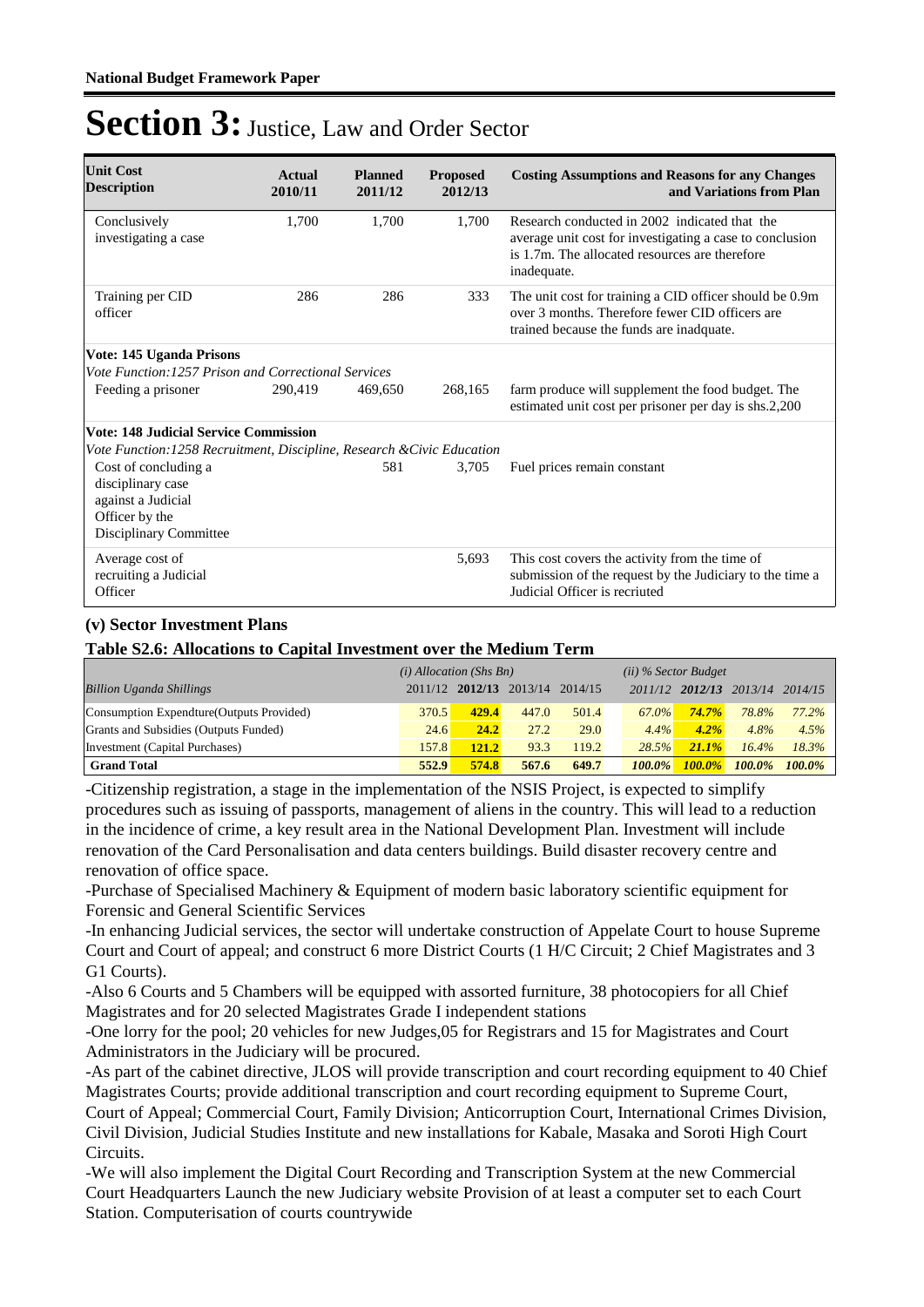-The Police will procure continue with the procurement of modern equipment for scientific based analysis of evidence as well as payment of contractual obligation for public order management equipment and modern equipment for traffic management.

-UPF will continue with payment of the contractual obligations on helicopter, interceptor boats and vehicles. -Completion of Police Headquarters (CID Wing) Naguru, dormitories at Kabalye PTS, Bushenyi and Nateete Police Stations and operationalising Sub county police posts. UPF will also implement hydra foam technology to improve Police accommodation using.

- 200kv generator procured for Upper prison; payment of the debt on the already delivered tractors cleared; 12 ox-ploghs and oxen cuts procured; prisons band equipment and construction equipment procured -As part of construction and rehabilitation of prisons physical planning and architectural designs for prisons training school developed; 20 staff housing units constructed and 20 housing staff units renovated at Mbarara prison; 2 prisoners' wards constructed at Amita prison; Water and sanitation and fencing worked on at Amita Prison; Gulu prison renovated and expanded; 16 housing units constructed at Patiko prison

#### **Table S2.7: Major Capital Investments**

| Project                        |                                                                                        | 2011/12                                                                   |                                                                                        | 2012/13                                                                                  |
|--------------------------------|----------------------------------------------------------------------------------------|---------------------------------------------------------------------------|----------------------------------------------------------------------------------------|------------------------------------------------------------------------------------------|
|                                | <b>Vote Function Output</b><br><b>UShs Thousand</b>                                    | <b>Approved Budget, Planned</b><br><b>Outputs (Quantity and Location)</b> | <b>Actual Expenditure and</b><br><b>Outputs by December</b><br>(Quantity and Location) | <b>Proposed Budget, Planned</b><br><b>Outputs (Quantity and Location)</b>                |
| Vote:                          | 007                                                                                    | <b>Ministry of Justice and Constitutional Affairs</b>                     |                                                                                        |                                                                                          |
| <b>Vote Function:</b>          | 1205                                                                                   | <b>Support to the Justice Law and Order Sector</b>                        |                                                                                        |                                                                                          |
|                                | Project 0890 Support to Justice Law and Order Sector                                   |                                                                           |                                                                                        |                                                                                          |
|                                | 120572 Government<br><b>Buildings and</b><br>Administrative                            |                                                                           | N/A                                                                                    | N/A                                                                                      |
|                                | <b>Infrastructure</b><br><b>Total</b>                                                  | 2,000,000                                                                 | $\theta$                                                                               | $\bf{0}$                                                                                 |
|                                | <b>GoU</b> Development                                                                 | 2,000,000                                                                 | 0                                                                                      | $\overline{0}$                                                                           |
|                                | <b>Donor Development</b>                                                               | 0                                                                         | 0                                                                                      | $\boldsymbol{\theta}$                                                                    |
|                                | 120575 Purchase of Motor<br><b>Vehicles and Other</b><br><b>Transport</b><br>Equipment |                                                                           | N/A                                                                                    | N/A                                                                                      |
|                                | <b>Total</b>                                                                           | 500,000                                                                   | $\theta$                                                                               | $\bf{0}$                                                                                 |
|                                | <b>GoU</b> Development                                                                 | 500,000                                                                   | 0                                                                                      | $\overline{0}$                                                                           |
|                                | <b>Donor Development</b>                                                               | 0                                                                         | $\theta$                                                                               | $\boldsymbol{\theta}$                                                                    |
|                                | 120576 Purchase of Office<br>and ICT Equipment,<br>including Software                  |                                                                           | N/A                                                                                    | N/A                                                                                      |
|                                | <b>Total</b>                                                                           | 90,000                                                                    | $\theta$                                                                               | $\bf{0}$                                                                                 |
|                                | <b>GoU</b> Development                                                                 | 90,000                                                                    | 0                                                                                      | $\boldsymbol{\theta}$                                                                    |
|                                | <b>Donor Development</b>                                                               | 0                                                                         | $\theta$                                                                               | $\boldsymbol{\theta}$                                                                    |
| Vote:<br><b>Vote Function:</b> | 009<br>1212 Peace Building                                                             | <b>Ministry of Internal Affairs</b>                                       |                                                                                        |                                                                                          |
|                                |                                                                                        | Project 1126 Support to Internal Affairs (Amnesty Commission)             |                                                                                        |                                                                                          |
|                                | 121276 Purchase of Office<br>and ICT Equipment,<br>including Software                  |                                                                           | Purchased 02 computers with<br>accessories and 03 printers.                            | <b>Improve Amnesty Commission</b><br>operations through purchase of<br>office equipment. |
|                                | <b>Total</b>                                                                           | 35,665                                                                    | $\theta$                                                                               | 38,350                                                                                   |
|                                | <b>GoU</b> Development                                                                 | 35,665                                                                    | $\theta$                                                                               | 38,350                                                                                   |
|                                | <b>Donor Development</b>                                                               | 0                                                                         | 0                                                                                      | $\boldsymbol{\theta}$                                                                    |

**Vote Function: 1213 Forensic and General Scientific Services.**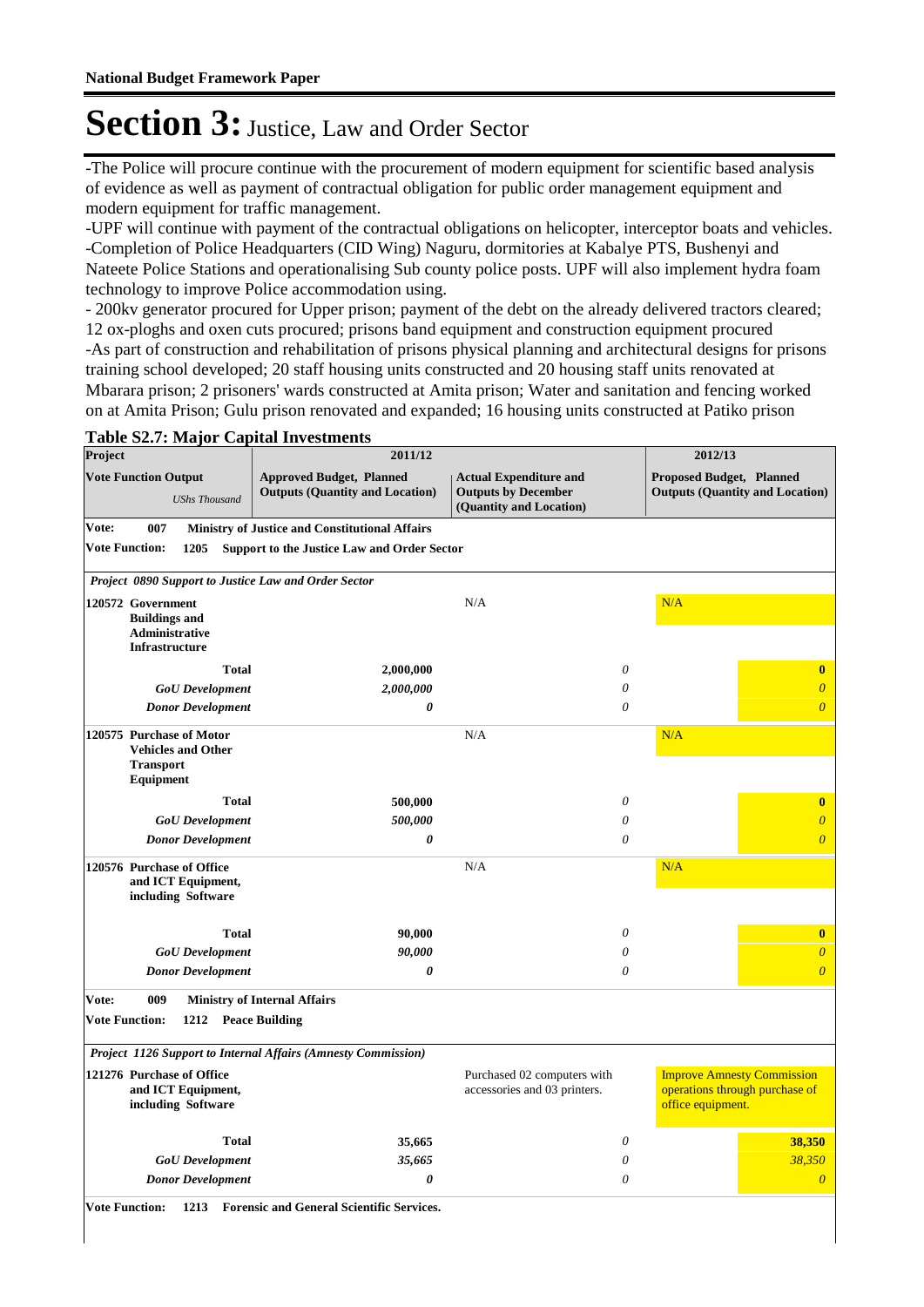| Project                                                                              |                                                                                               | 2011/12                                                                                                  | 2012/13                                                                                                                                       |                                                                                                   |  |
|--------------------------------------------------------------------------------------|-----------------------------------------------------------------------------------------------|----------------------------------------------------------------------------------------------------------|-----------------------------------------------------------------------------------------------------------------------------------------------|---------------------------------------------------------------------------------------------------|--|
| <b>Vote Function Output</b><br><b>UShs Thousand</b>                                  |                                                                                               | <b>Approved Budget, Planned</b><br><b>Outputs (Quantity and Location)</b>                                | <b>Actual Expenditure and</b><br><b>Outputs by December</b><br>(Quantity and Location)                                                        | Proposed Budget, Planned<br><b>Outputs (Quantity and Location)</b>                                |  |
|                                                                                      | <b>Vote Function:</b><br>1213                                                                 | <b>Forensic and General Scientific Services.</b>                                                         |                                                                                                                                               |                                                                                                   |  |
|                                                                                      |                                                                                               | Project 0066C Support to Internal Affairs (Government Chemist)                                           |                                                                                                                                               |                                                                                                   |  |
| 121372 Government<br><b>Buildings and</b><br>Administrative<br><b>Infrastructure</b> |                                                                                               | 1. Tarmac the drive ways for<br>dust free environment.<br>2. Remodel water lab, library<br>and registry. | Draft architectural drawings in<br>place.                                                                                                     | 1.DGAL administrative block &<br>Water laboratory remodeled                                       |  |
|                                                                                      | <b>Total</b>                                                                                  | 83,699                                                                                                   | 0                                                                                                                                             | 240,000                                                                                           |  |
|                                                                                      | <b>GoU</b> Development                                                                        | 83,699                                                                                                   | 0                                                                                                                                             | 240,000                                                                                           |  |
|                                                                                      | <b>Donor Development</b>                                                                      | 0                                                                                                        | 0                                                                                                                                             |                                                                                                   |  |
|                                                                                      | 121375 Purchase of Motor<br><b>Vehicles and Other</b><br><b>Transport</b><br><b>Equipment</b> |                                                                                                          | Activity differed to next quarter                                                                                                             | <b>•Timely emergency incidence</b><br>response and forensic backup at<br>scenes of crime improved |  |
|                                                                                      | <b>Total</b>                                                                                  | 126,943                                                                                                  | 0                                                                                                                                             | $\bf{0}$                                                                                          |  |
|                                                                                      | <b>GoU</b> Development                                                                        | 126,943                                                                                                  | 0                                                                                                                                             | 0                                                                                                 |  |
|                                                                                      | <b>Donor Development</b>                                                                      | $\boldsymbol{\theta}$                                                                                    | $\theta$                                                                                                                                      | $\overline{\theta}$                                                                               |  |
|                                                                                      | 121377 Purchase of<br><b>Specialised</b><br>Machinery &<br><b>Equipment</b>                   | Procurement of modern basic<br>laboratory scientific equipment                                           | Procured 10KVS UPS, fire<br>proof cabinet to help improve<br>on the safety of documents.                                                      | <b>Quality Management System</b><br>Audit gaps filled.                                            |  |
|                                                                                      |                                                                                               |                                                                                                          | Initiated the procurement for<br>bio metric access controls and<br>monitoring systems to<br>strengthen security and safety.                   |                                                                                                   |  |
|                                                                                      | <b>Total</b>                                                                                  | 438,295                                                                                                  | 0                                                                                                                                             | 435,000                                                                                           |  |
|                                                                                      | <b>GoU</b> Development                                                                        | 438,295                                                                                                  | 0                                                                                                                                             | 435,000                                                                                           |  |
|                                                                                      | <b>Donor Development</b>                                                                      | 0                                                                                                        | $\theta$                                                                                                                                      | $\overline{\theta}$                                                                               |  |
|                                                                                      | 121378 Purchase of Office<br>and Residential<br><b>Furniture and</b><br><b>Fittings</b>       | 1. Improved quality of resource<br>centre at D/GAL                                                       | Procured assorted furniture and<br>fitting increasing working space.                                                                          | 1. Improved D/GAL working<br>enviroment.                                                          |  |
|                                                                                      | <b>Total</b>                                                                                  | 19,530                                                                                                   | 0                                                                                                                                             | $\bf{0}$                                                                                          |  |
|                                                                                      | <b>GoU</b> Development                                                                        | 19,530                                                                                                   | 0                                                                                                                                             | $\theta$                                                                                          |  |
|                                                                                      | <b>Donor Development</b>                                                                      | 0                                                                                                        | 0                                                                                                                                             | $\theta$                                                                                          |  |
|                                                                                      | <b>Vote Function:</b><br>1249                                                                 | <b>Policy, Planning and Support Services</b>                                                             |                                                                                                                                               |                                                                                                   |  |
|                                                                                      | Project 0066 Support to Ministry of Internal Affairs                                          |                                                                                                          |                                                                                                                                               |                                                                                                   |  |
|                                                                                      | 124972 Government<br><b>Buildings and</b><br>Administrative                                   | -Maintain Ministry structures.<br>-Commence Construction of the<br>Directorate of Immigration            | <b>Maintained Ministry structures</b><br>through plumbing works and<br>tiling of offices.                                                     | -Maintain Ministry structures.                                                                    |  |
| <b>Infrastructure</b>                                                                |                                                                                               | Headquarter.                                                                                             | Ministry structures maintained<br>through payment of utilities,<br>cleaning services, equipments<br>and minor repairs of office<br>structures |                                                                                                   |  |
|                                                                                      |                                                                                               |                                                                                                          | Development of architectual<br>drawing on going                                                                                               |                                                                                                   |  |
|                                                                                      | <b>Total</b>                                                                                  | 118,108                                                                                                  | 0                                                                                                                                             | 136,000                                                                                           |  |
|                                                                                      | <b>GoU</b> Development                                                                        | 118,108                                                                                                  | 0                                                                                                                                             | 136,000                                                                                           |  |
|                                                                                      | <b>Donor Development</b>                                                                      | 0                                                                                                        | 0                                                                                                                                             | $\boldsymbol{\theta}$                                                                             |  |
|                                                                                      |                                                                                               |                                                                                                          |                                                                                                                                               |                                                                                                   |  |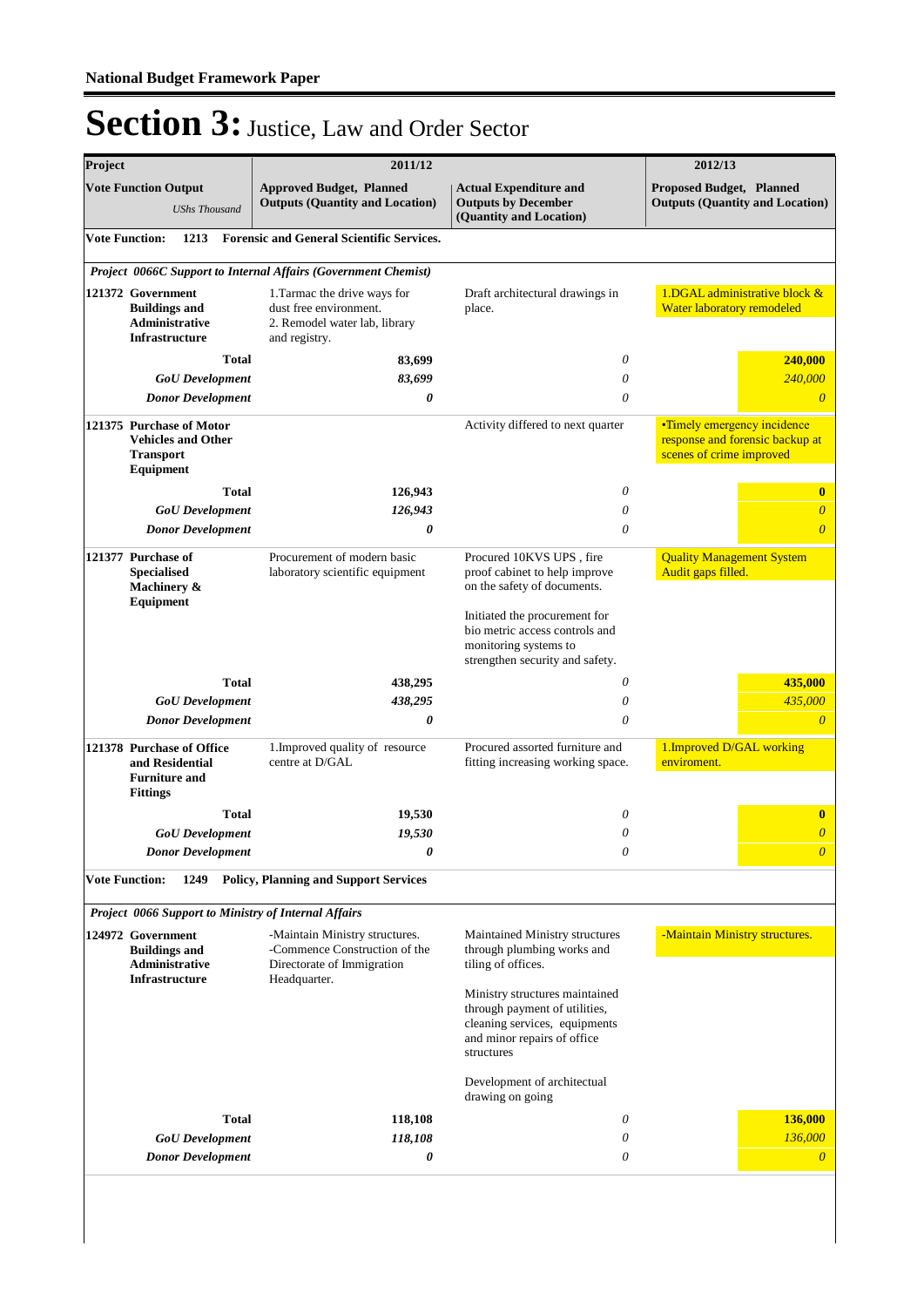| Project |                                                                                             |                                                                       | 2011/12                                                                                                                                                                                                                                                                                                                           |                                                                                                                                                                                                                                                                                                                                                                  | 2012/13                                                                                                                                                                                                                                                                          |  |
|---------|---------------------------------------------------------------------------------------------|-----------------------------------------------------------------------|-----------------------------------------------------------------------------------------------------------------------------------------------------------------------------------------------------------------------------------------------------------------------------------------------------------------------------------|------------------------------------------------------------------------------------------------------------------------------------------------------------------------------------------------------------------------------------------------------------------------------------------------------------------------------------------------------------------|----------------------------------------------------------------------------------------------------------------------------------------------------------------------------------------------------------------------------------------------------------------------------------|--|
|         | <b>Vote Function Output</b>                                                                 | <b>UShs Thousand</b>                                                  | <b>Approved Budget, Planned</b><br><b>Outputs (Quantity and Location)</b>                                                                                                                                                                                                                                                         | <b>Actual Expenditure and</b><br><b>Outputs by December</b><br>(Quantity and Location)                                                                                                                                                                                                                                                                           |                                                                                                                                                                                                                                                                                  |  |
|         | <b>Vote Function:</b>                                                                       | 1249                                                                  | <b>Policy, Planning and Support Services</b>                                                                                                                                                                                                                                                                                      |                                                                                                                                                                                                                                                                                                                                                                  |                                                                                                                                                                                                                                                                                  |  |
|         | <b>Transport</b><br>Equipment                                                               | 124975 Purchase of Motor<br><b>Vehicles and Other</b>                 | Procure vehicles to facilitate<br>coordination and monitoring of<br>Ministry programmes/projects.                                                                                                                                                                                                                                 | N/A                                                                                                                                                                                                                                                                                                                                                              | Procure 2 vehicles.                                                                                                                                                                                                                                                              |  |
|         |                                                                                             | <b>Total</b>                                                          | 207,294                                                                                                                                                                                                                                                                                                                           | $\theta$                                                                                                                                                                                                                                                                                                                                                         | 162,000                                                                                                                                                                                                                                                                          |  |
|         |                                                                                             | <b>GoU</b> Development                                                | 207,294                                                                                                                                                                                                                                                                                                                           | $\theta$                                                                                                                                                                                                                                                                                                                                                         | 162,000                                                                                                                                                                                                                                                                          |  |
|         |                                                                                             | <b>Donor Development</b>                                              | $\boldsymbol{\theta}$                                                                                                                                                                                                                                                                                                             | $\theta$                                                                                                                                                                                                                                                                                                                                                         | $\overline{0}$                                                                                                                                                                                                                                                                   |  |
|         |                                                                                             | 124976 Purchase of Office<br>and ICT Equipment,<br>including Software | -Purchase fire wall and mail<br>filter licence<br>-Install intercom to ease internal<br>communication<br>-Procure and configure mail<br>server and NAT attached<br>storage server for back up<br>-Replace existing switches with<br>Cisco switches;<br>-Design Ministry Headquarter<br>intranet<br>-Service servers and computers | Storage enhanced through<br>purchase of a backup system.<br>Ministry intranet in place.<br>Purchase of severs under<br>procurement<br>Repaired mail server for robust<br>mailing system.<br>Stable mail and NAT attached<br>server for backup.<br><b>Enhanced Ministry information</b><br>technology and communication<br>through adding more net work<br>ports. | <b>Expand intercom to ease</b><br>internal communication.<br>- 5 Cisco switches purchase;<br>- Upgrade and redesign<br><b>Ministry Headquarter website.</b><br>-Service servers and computers.<br>-2 Heavy duty photocopiers.<br>- Purchase 10 computers<br>- Increase bandwidth |  |
|         |                                                                                             | <b>Total</b>                                                          | 129,946                                                                                                                                                                                                                                                                                                                           | $\boldsymbol{\mathit{0}}$                                                                                                                                                                                                                                                                                                                                        | 157,348                                                                                                                                                                                                                                                                          |  |
|         |                                                                                             | <b>GoU</b> Development                                                | 129,946                                                                                                                                                                                                                                                                                                                           | $\theta$                                                                                                                                                                                                                                                                                                                                                         | 157,348                                                                                                                                                                                                                                                                          |  |
|         |                                                                                             | <b>Donor Development</b>                                              | $\boldsymbol{\theta}$                                                                                                                                                                                                                                                                                                             | $\theta$                                                                                                                                                                                                                                                                                                                                                         | $\overline{0}$                                                                                                                                                                                                                                                                   |  |
| Vote:   | 101<br><b>Vote Function:</b>                                                                | <b>Judiciary</b><br>1251                                              | <b>Judicial services</b>                                                                                                                                                                                                                                                                                                          |                                                                                                                                                                                                                                                                                                                                                                  |                                                                                                                                                                                                                                                                                  |  |
|         |                                                                                             | Project 0352 Assistance to Judiciary System                           |                                                                                                                                                                                                                                                                                                                                   |                                                                                                                                                                                                                                                                                                                                                                  |                                                                                                                                                                                                                                                                                  |  |
|         | 125172 Government<br><b>Buildings and</b><br><b>Administrative</b><br><b>Infrastructure</b> |                                                                       |                                                                                                                                                                                                                                                                                                                                   | n/a                                                                                                                                                                                                                                                                                                                                                              |                                                                                                                                                                                                                                                                                  |  |
|         |                                                                                             | <b>Total</b>                                                          | 41,843                                                                                                                                                                                                                                                                                                                            | 0                                                                                                                                                                                                                                                                                                                                                                | $\bf{0}$                                                                                                                                                                                                                                                                         |  |
|         |                                                                                             | <b>GoU</b> Development                                                | 41,843                                                                                                                                                                                                                                                                                                                            | $\theta$                                                                                                                                                                                                                                                                                                                                                         | $\overline{0}$                                                                                                                                                                                                                                                                   |  |
|         |                                                                                             | <b>Donor Development</b>                                              | $\boldsymbol{\theta}$                                                                                                                                                                                                                                                                                                             | $\theta$                                                                                                                                                                                                                                                                                                                                                         | $\boldsymbol{\theta}$                                                                                                                                                                                                                                                            |  |
|         |                                                                                             |                                                                       |                                                                                                                                                                                                                                                                                                                                   |                                                                                                                                                                                                                                                                                                                                                                  |                                                                                                                                                                                                                                                                                  |  |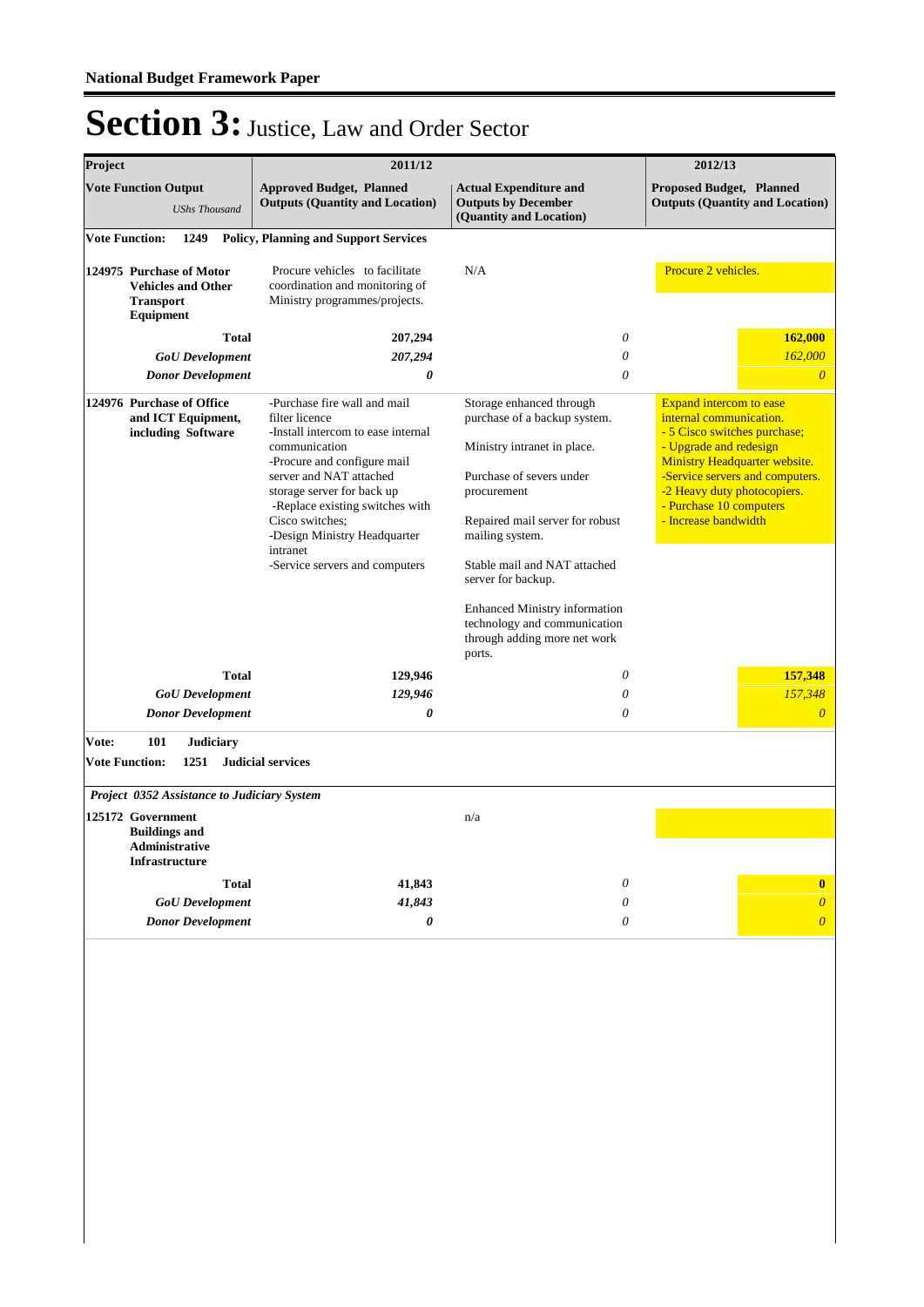| Project |                                                                                               | 2011/12                                                                                                                                                                                                                                                                                                                                                                                                                                                                                                                  |                                                                                                             |                       | 2012/13                                                                                     |                                                                                                                      |
|---------|-----------------------------------------------------------------------------------------------|--------------------------------------------------------------------------------------------------------------------------------------------------------------------------------------------------------------------------------------------------------------------------------------------------------------------------------------------------------------------------------------------------------------------------------------------------------------------------------------------------------------------------|-------------------------------------------------------------------------------------------------------------|-----------------------|---------------------------------------------------------------------------------------------|----------------------------------------------------------------------------------------------------------------------|
|         | <b>Vote Function Output</b><br><b>UShs Thousand</b>                                           | <b>Approved Budget, Planned</b><br><b>Outputs (Quantity and Location)</b>                                                                                                                                                                                                                                                                                                                                                                                                                                                | <b>Actual Expenditure and</b><br><b>Outputs by December</b><br>(Quantity and Location)                      |                       | <b>Proposed Budget, Planned</b>                                                             | <b>Outputs (Quantity and Location)</b>                                                                               |
|         | 1251<br><b>Vote Function:</b>                                                                 | <b>Judicial services</b>                                                                                                                                                                                                                                                                                                                                                                                                                                                                                                 |                                                                                                             |                       |                                                                                             |                                                                                                                      |
|         | 125180 Construction and<br><b>Rehabilitation of</b><br><b>Judicial Courts</b>                 | Construction of the Appellate<br>Court to house; the Supreme<br>Court, Court of Appeal and<br>Administration Department.<br>The USAID through NUTI will<br>construct staff Residences at<br>Pader Court, Magistrate Grade I<br>Courts at Patongo,<br>Kiryandongo, Otuke, Serere and<br>Koboko.<br>The Netherlands Government<br>through PRDP will finance the<br>building of Mini- JLOS Courts<br>in Ngora, Apalla and Amuria.<br>Staff Residences will also be<br>built at Appala, Oyam, Dokolo,<br>Amolatar and Kotido | Supreme Court partitioned;<br>Electrical repairs and minor<br>maintenance works at High<br>Court conducted. |                       | to house Supreme Court and<br>6 more District Courts (1 H/C<br>3 G1 Courts)                 | <b>Construction of Appelate Court</b><br>Court of appeal; Construction of<br><b>Circuit; 2 Chief Magistrates and</b> |
|         | <b>Total</b>                                                                                  | 2,644,285                                                                                                                                                                                                                                                                                                                                                                                                                                                                                                                |                                                                                                             | 0                     |                                                                                             | 2,220,000                                                                                                            |
|         | <b>GoU</b> Development                                                                        | 2,644,285                                                                                                                                                                                                                                                                                                                                                                                                                                                                                                                |                                                                                                             | 0                     |                                                                                             | 2,220,000                                                                                                            |
|         | <b>Donor Development</b>                                                                      | 0                                                                                                                                                                                                                                                                                                                                                                                                                                                                                                                        |                                                                                                             | 0                     |                                                                                             | $\theta$                                                                                                             |
|         | 125178 Purchase of Office<br>and Residential<br><b>Furniture and</b><br><b>Fittings</b>       | Assorted furniture for selected<br>Courts and Chambers procured<br>and distributed                                                                                                                                                                                                                                                                                                                                                                                                                                       | Furnishing of the Hon. Chief<br>Justice Official Residence<br>completed.                                    |                       | and 5 Chambers procured and<br>distributed                                                  | <b>Assorted furniture for 6 Courts</b>                                                                               |
|         | <b>Total</b>                                                                                  | 545,000                                                                                                                                                                                                                                                                                                                                                                                                                                                                                                                  |                                                                                                             | 0                     |                                                                                             | 545,000                                                                                                              |
|         | <b>GoU</b> Development                                                                        | 545,000                                                                                                                                                                                                                                                                                                                                                                                                                                                                                                                  |                                                                                                             | 0                     |                                                                                             | 545,000                                                                                                              |
|         | <b>Donor Development</b>                                                                      | 0                                                                                                                                                                                                                                                                                                                                                                                                                                                                                                                        |                                                                                                             | $\theta$              |                                                                                             | $\theta$                                                                                                             |
|         | 125177 Purchase of<br><b>Specialised</b><br>Machinery &<br><b>Equipment</b>                   | Procure 38 photocopiers for all<br>Chief Magistrates and 20 for<br>selected Magistrates Grade I<br>independent stations                                                                                                                                                                                                                                                                                                                                                                                                  | 3 heavy duty photocopiers<br>procured                                                                       |                       | <b>Chief Magistrates and 20 for</b><br>selected Magistrates Grade I<br>independent stations | Procure 38 photocopiers for all                                                                                      |
|         | <b>Total</b>                                                                                  | 1,142,454                                                                                                                                                                                                                                                                                                                                                                                                                                                                                                                |                                                                                                             | 0                     |                                                                                             | 712,000                                                                                                              |
|         | <b>GoU</b> Development                                                                        | 1,142,454                                                                                                                                                                                                                                                                                                                                                                                                                                                                                                                |                                                                                                             | 0                     |                                                                                             | 712,000                                                                                                              |
|         | <b>Donor Development</b>                                                                      | 0                                                                                                                                                                                                                                                                                                                                                                                                                                                                                                                        |                                                                                                             | 0                     |                                                                                             | $\overline{0}$                                                                                                       |
|         | 125175 Purchase of Motor<br><b>Vehicles and Other</b><br><b>Transport</b><br><b>Equipment</b> | Procure 28 Vehicles for new<br>Judges, 10 for Registrars and 10<br>for Administrators in the<br>Judiciary                                                                                                                                                                                                                                                                                                                                                                                                                | 01 vehicles for the Hon.<br>Principal Judge was procured                                                    |                       | <b>Registrars and 15 for</b><br><b>Magistrates and Court</b>                                | Procure 01 lorry for the pool; 20<br>Vehicles for new Judges, 05 for<br><b>Administrators in the Judiciary</b>       |
|         | <b>Total</b>                                                                                  | 3,047,218                                                                                                                                                                                                                                                                                                                                                                                                                                                                                                                |                                                                                                             | 0                     |                                                                                             | 2,520,000                                                                                                            |
|         | <b>GoU</b> Development                                                                        | 3,047,218                                                                                                                                                                                                                                                                                                                                                                                                                                                                                                                |                                                                                                             | $\boldsymbol{\theta}$ |                                                                                             | 2,520,000                                                                                                            |
|         | <b>Donor Development</b>                                                                      | 0                                                                                                                                                                                                                                                                                                                                                                                                                                                                                                                        |                                                                                                             | 0                     |                                                                                             | $\theta$                                                                                                             |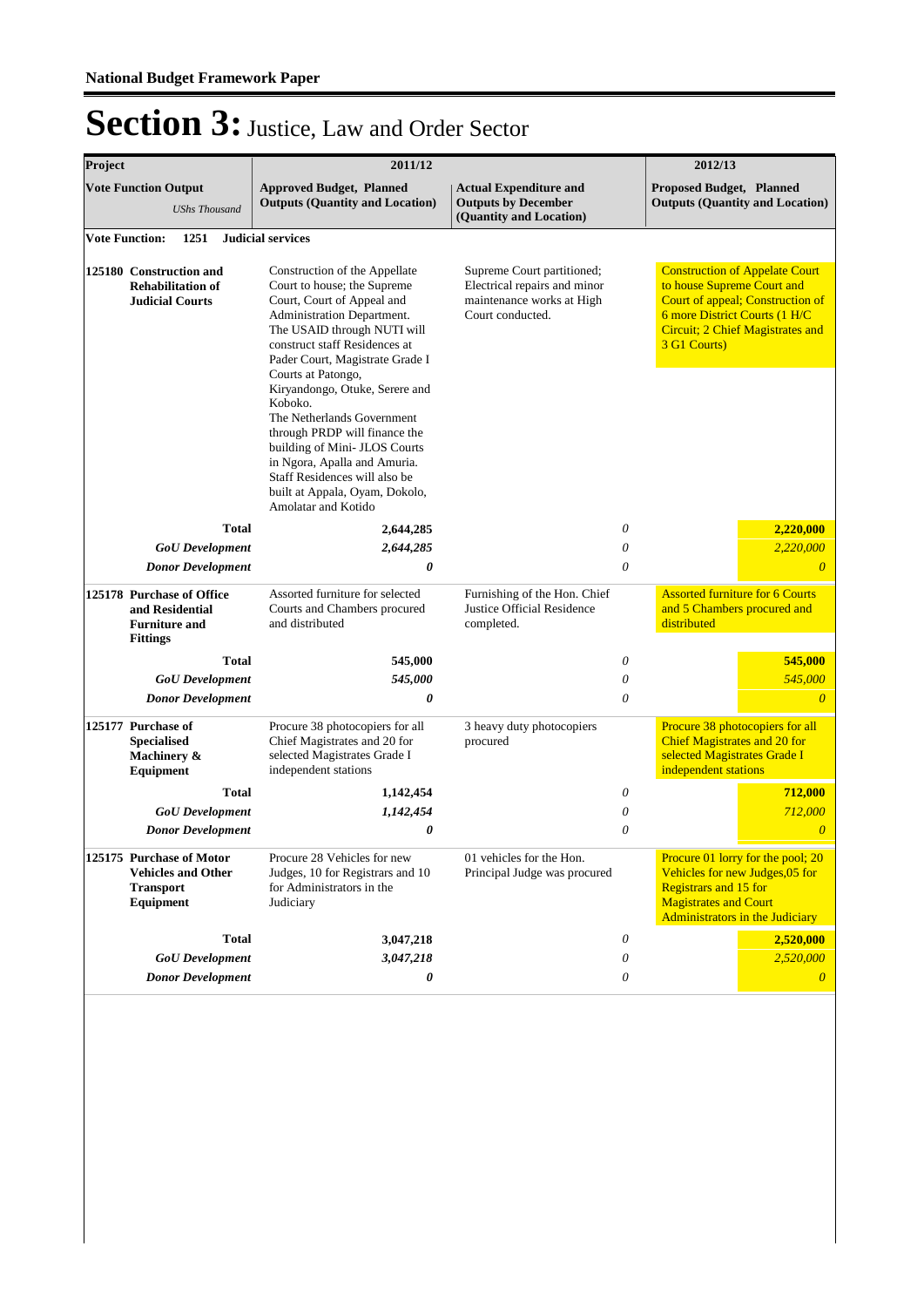| Project                                                                                | 2011/12                                                                                                                                                                                                                                                                                                                                                                                                                                                                                                                           |                                                                                                                                                                                                                                                                                                                                                                                                                                                                                                                                                                                          | 2012/13                                                                                                                                                                                                                                                                                                                                                                                                                                                                                                                                                                                                                                                                                                                                                                                                        |  |
|----------------------------------------------------------------------------------------|-----------------------------------------------------------------------------------------------------------------------------------------------------------------------------------------------------------------------------------------------------------------------------------------------------------------------------------------------------------------------------------------------------------------------------------------------------------------------------------------------------------------------------------|------------------------------------------------------------------------------------------------------------------------------------------------------------------------------------------------------------------------------------------------------------------------------------------------------------------------------------------------------------------------------------------------------------------------------------------------------------------------------------------------------------------------------------------------------------------------------------------|----------------------------------------------------------------------------------------------------------------------------------------------------------------------------------------------------------------------------------------------------------------------------------------------------------------------------------------------------------------------------------------------------------------------------------------------------------------------------------------------------------------------------------------------------------------------------------------------------------------------------------------------------------------------------------------------------------------------------------------------------------------------------------------------------------------|--|
| <b>Vote Function Output</b><br><b>UShs Thousand</b>                                    | <b>Approved Budget, Planned</b><br><b>Outputs (Quantity and Location)</b>                                                                                                                                                                                                                                                                                                                                                                                                                                                         | <b>Actual Expenditure and</b><br><b>Outputs by December</b><br>(Quantity and Location)                                                                                                                                                                                                                                                                                                                                                                                                                                                                                                   | <b>Proposed Budget, Planned</b><br><b>Outputs (Quantity and Location)</b>                                                                                                                                                                                                                                                                                                                                                                                                                                                                                                                                                                                                                                                                                                                                      |  |
| <b>Vote Function:</b><br>1251                                                          | <b>Judicial services</b>                                                                                                                                                                                                                                                                                                                                                                                                                                                                                                          |                                                                                                                                                                                                                                                                                                                                                                                                                                                                                                                                                                                          |                                                                                                                                                                                                                                                                                                                                                                                                                                                                                                                                                                                                                                                                                                                                                                                                                |  |
| 125176 Purchase of Office<br>and ICT Equipment,<br>including Software                  | Establish 10 mini data centers<br>at High Court Circuits to ease<br>collection, storage and analysis<br>of critical data.<br>Operationalise the ICT model<br>Court in Jinja.<br>Fully implement the backup and<br>disaster recovery site at Jinja.<br>Implement the Digital Court<br>Recording and Transcription<br>System at the new Commercial<br><b>Court Headquarters</b><br>Launch the new Judiciary<br>website<br>Provision of atleast a computer<br>set to each Court Station.<br>Computerisation of courts<br>countrywide | 30 Laptops for Justices and<br>Judges procured.; LAN/WAN<br>Equipment for Gulu mini data<br>center and Internet Modems<br>procured., 20 desktop<br>computers for Accounts Section<br>procured, 4 computer servers (<br>Court of Appeal, Mengo Chief<br>Magistrates Court, and 2 for the<br>main server room at High<br>Court) procured; Court<br>recording and Transcribing<br>Equipment installation at<br>Supreme Court, Court of<br>Appeal, High Court Circuits,<br>Family Division and Land<br>Division) nearing Completion;<br>Mbale and Fortportal HighCourt<br>Circuits networked | <b>Provide Transcription and Court</b><br>Recording equipment to 40<br><b>Chief Magistrates Courts;</b><br><b>Provide additional Transcription</b><br>and Court Recording equipment<br>to Supreme Court, Court of<br><b>Appeal</b> ; Commercial Court,<br>Family Division; Anti-<br>corruption Court, International<br><b>Crimes Division, Civil Division,</b><br><b>Judicial Studies Institute and</b><br>new installations for Kabale,<br><b>Masaka and Soroti High Court</b><br>Circuits.<br><b>Implement the Digital Court</b><br><b>Recording and Transcription</b><br><b>System at the new Commercial</b><br><b>Court Headquarters</b><br><b>Launch the new Judiciary</b><br>website<br>Provision of atleast a computer<br>set to each Court Station.<br><b>Computerisation of courts</b><br>countrywide |  |
| <b>Total</b>                                                                           | 1,753,040                                                                                                                                                                                                                                                                                                                                                                                                                                                                                                                         | 0                                                                                                                                                                                                                                                                                                                                                                                                                                                                                                                                                                                        | 1,753,040                                                                                                                                                                                                                                                                                                                                                                                                                                                                                                                                                                                                                                                                                                                                                                                                      |  |
| <b>GoU</b> Development                                                                 | 1,753,040                                                                                                                                                                                                                                                                                                                                                                                                                                                                                                                         | $\theta$                                                                                                                                                                                                                                                                                                                                                                                                                                                                                                                                                                                 | 1,753,040                                                                                                                                                                                                                                                                                                                                                                                                                                                                                                                                                                                                                                                                                                                                                                                                      |  |
| <b>Donor Development</b>                                                               | 0                                                                                                                                                                                                                                                                                                                                                                                                                                                                                                                                 | 0                                                                                                                                                                                                                                                                                                                                                                                                                                                                                                                                                                                        | $\overline{0}$                                                                                                                                                                                                                                                                                                                                                                                                                                                                                                                                                                                                                                                                                                                                                                                                 |  |
| 105<br>Vote:                                                                           | <b>Law Reform Commission</b>                                                                                                                                                                                                                                                                                                                                                                                                                                                                                                      |                                                                                                                                                                                                                                                                                                                                                                                                                                                                                                                                                                                          |                                                                                                                                                                                                                                                                                                                                                                                                                                                                                                                                                                                                                                                                                                                                                                                                                |  |
| <b>Vote Function:</b><br>1252 Legal Reform                                             |                                                                                                                                                                                                                                                                                                                                                                                                                                                                                                                                   |                                                                                                                                                                                                                                                                                                                                                                                                                                                                                                                                                                                          |                                                                                                                                                                                                                                                                                                                                                                                                                                                                                                                                                                                                                                                                                                                                                                                                                |  |
| <b>Project 0356 Law Reform Commision</b>                                               |                                                                                                                                                                                                                                                                                                                                                                                                                                                                                                                                   |                                                                                                                                                                                                                                                                                                                                                                                                                                                                                                                                                                                          |                                                                                                                                                                                                                                                                                                                                                                                                                                                                                                                                                                                                                                                                                                                                                                                                                |  |
| 125275 Purchase of Motor<br><b>Vehicles and Other</b><br><b>Transport</b><br>Equipment | 1 vehicle aquired                                                                                                                                                                                                                                                                                                                                                                                                                                                                                                                 | N/A                                                                                                                                                                                                                                                                                                                                                                                                                                                                                                                                                                                      | 1 vehicle aquired                                                                                                                                                                                                                                                                                                                                                                                                                                                                                                                                                                                                                                                                                                                                                                                              |  |
| <b>Total</b>                                                                           | 105,206                                                                                                                                                                                                                                                                                                                                                                                                                                                                                                                           | 0                                                                                                                                                                                                                                                                                                                                                                                                                                                                                                                                                                                        | 70,000                                                                                                                                                                                                                                                                                                                                                                                                                                                                                                                                                                                                                                                                                                                                                                                                         |  |
| <b>GoU</b> Development<br><b>Donor Development</b>                                     | 105,206<br>0                                                                                                                                                                                                                                                                                                                                                                                                                                                                                                                      | 0<br>0                                                                                                                                                                                                                                                                                                                                                                                                                                                                                                                                                                                   | 70,000<br>$\theta$                                                                                                                                                                                                                                                                                                                                                                                                                                                                                                                                                                                                                                                                                                                                                                                             |  |
|                                                                                        |                                                                                                                                                                                                                                                                                                                                                                                                                                                                                                                                   |                                                                                                                                                                                                                                                                                                                                                                                                                                                                                                                                                                                          |                                                                                                                                                                                                                                                                                                                                                                                                                                                                                                                                                                                                                                                                                                                                                                                                                |  |
| 125276 Purchase of Office<br>and ICT Equipment,<br>including Software                  | Office furniture<br>Office computers<br>Photocopier                                                                                                                                                                                                                                                                                                                                                                                                                                                                               | Procurement process for<br>furniture in advanced stages.                                                                                                                                                                                                                                                                                                                                                                                                                                                                                                                                 | Purchase of 1 heavy duty<br>photocopier                                                                                                                                                                                                                                                                                                                                                                                                                                                                                                                                                                                                                                                                                                                                                                        |  |
| <b>Total</b>                                                                           | 29,086                                                                                                                                                                                                                                                                                                                                                                                                                                                                                                                            | 0                                                                                                                                                                                                                                                                                                                                                                                                                                                                                                                                                                                        | 29,290                                                                                                                                                                                                                                                                                                                                                                                                                                                                                                                                                                                                                                                                                                                                                                                                         |  |
| <b>GoU</b> Development                                                                 | 29,086<br>0                                                                                                                                                                                                                                                                                                                                                                                                                                                                                                                       | 0<br>$\theta$                                                                                                                                                                                                                                                                                                                                                                                                                                                                                                                                                                            | 29,290<br>$\theta$                                                                                                                                                                                                                                                                                                                                                                                                                                                                                                                                                                                                                                                                                                                                                                                             |  |
| <b>Donor Development</b>                                                               |                                                                                                                                                                                                                                                                                                                                                                                                                                                                                                                                   |                                                                                                                                                                                                                                                                                                                                                                                                                                                                                                                                                                                          |                                                                                                                                                                                                                                                                                                                                                                                                                                                                                                                                                                                                                                                                                                                                                                                                                |  |
| 106<br>Vote:<br><b>Vote Function:</b><br>1253 Human Rights                             | <b>Uganda Human Rights Comm</b>                                                                                                                                                                                                                                                                                                                                                                                                                                                                                                   |                                                                                                                                                                                                                                                                                                                                                                                                                                                                                                                                                                                          |                                                                                                                                                                                                                                                                                                                                                                                                                                                                                                                                                                                                                                                                                                                                                                                                                |  |
|                                                                                        |                                                                                                                                                                                                                                                                                                                                                                                                                                                                                                                                   |                                                                                                                                                                                                                                                                                                                                                                                                                                                                                                                                                                                          |                                                                                                                                                                                                                                                                                                                                                                                                                                                                                                                                                                                                                                                                                                                                                                                                                |  |
| <b>Project 0358 Support to Human Rights</b>                                            |                                                                                                                                                                                                                                                                                                                                                                                                                                                                                                                                   |                                                                                                                                                                                                                                                                                                                                                                                                                                                                                                                                                                                          |                                                                                                                                                                                                                                                                                                                                                                                                                                                                                                                                                                                                                                                                                                                                                                                                                |  |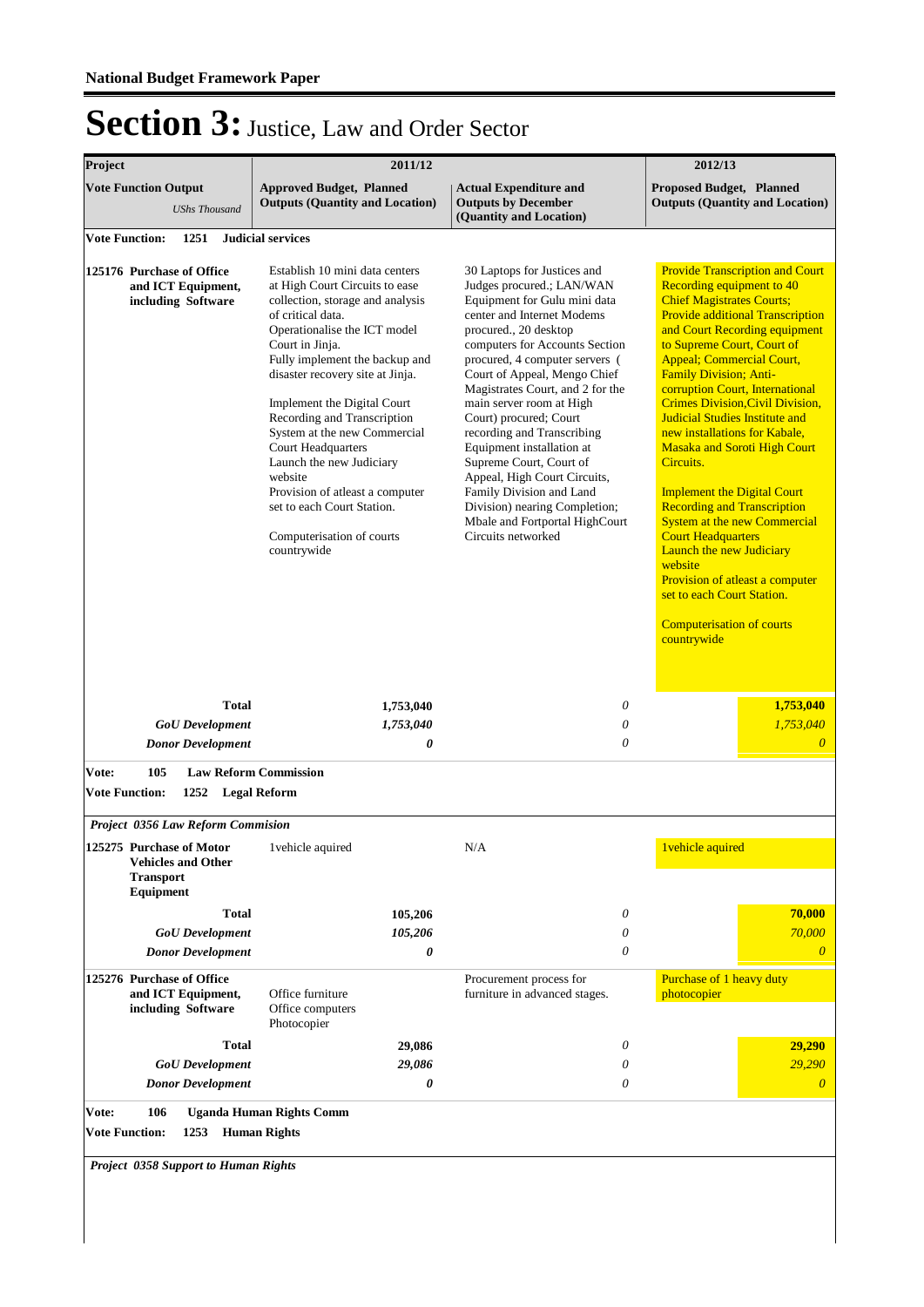| Project                        |                                                                                         | 2011/12                                                                                                                                                                                                               | 2012/13                                                                                                                                                                                                                                                                                     |                                                                                                                     |  |  |
|--------------------------------|-----------------------------------------------------------------------------------------|-----------------------------------------------------------------------------------------------------------------------------------------------------------------------------------------------------------------------|---------------------------------------------------------------------------------------------------------------------------------------------------------------------------------------------------------------------------------------------------------------------------------------------|---------------------------------------------------------------------------------------------------------------------|--|--|
|                                | <b>Vote Function Output</b><br><b>UShs Thousand</b>                                     | <b>Approved Budget, Planned</b><br><b>Outputs (Quantity and Location)</b>                                                                                                                                             | <b>Actual Expenditure and</b><br><b>Outputs by December</b><br>(Quantity and Location)                                                                                                                                                                                                      | <b>Proposed Budget, Planned</b><br><b>Outputs (Quantity and Location)</b>                                           |  |  |
| <b>Vote Function:</b>          | 1253                                                                                    | <b>Human Rights</b>                                                                                                                                                                                                   |                                                                                                                                                                                                                                                                                             |                                                                                                                     |  |  |
|                                | 125375 Purchase of Motor<br><b>Vehicles and Other</b><br><b>Transport</b><br>Equipment  | Procure 2 motor vehicles                                                                                                                                                                                              | No motor vehicle procured in<br>this quarter                                                                                                                                                                                                                                                |                                                                                                                     |  |  |
|                                | <b>Total</b>                                                                            | 408,000                                                                                                                                                                                                               | 0                                                                                                                                                                                                                                                                                           | 244,000                                                                                                             |  |  |
|                                | <b>GoU</b> Development                                                                  | 408,000                                                                                                                                                                                                               | 0                                                                                                                                                                                                                                                                                           | $\theta$                                                                                                            |  |  |
|                                | <b>Donor Development</b>                                                                | 0                                                                                                                                                                                                                     | $\theta$                                                                                                                                                                                                                                                                                    | 244,000                                                                                                             |  |  |
|                                | 125377 Purchase of<br><b>Specialised</b><br>Machinery &<br>Equipment                    |                                                                                                                                                                                                                       | 1 telephone set procured<br>2 printers procured<br>solar batteries for Moroto region<br>procured<br>engraving machine procured                                                                                                                                                              |                                                                                                                     |  |  |
|                                | <b>Total</b>                                                                            | 340,000                                                                                                                                                                                                               | 0                                                                                                                                                                                                                                                                                           | $\bf{0}$                                                                                                            |  |  |
|                                | <b>GoU</b> Development                                                                  | 340,000                                                                                                                                                                                                               | $\theta$                                                                                                                                                                                                                                                                                    | $\overline{\theta}$                                                                                                 |  |  |
|                                | <b>Donor Development</b>                                                                | 0                                                                                                                                                                                                                     | $\theta$                                                                                                                                                                                                                                                                                    | $\overline{\theta}$                                                                                                 |  |  |
|                                | 125378 Purchase of Office<br>and Residential<br><b>Furniture and</b><br><b>Fittings</b> |                                                                                                                                                                                                                       | 8 computers procured<br>17 pcs of fire extinguishers<br>procured<br>1 TV set procured<br>2 DVD players proured4 laptop<br>computers procured<br>9 chairs procured; 3 office<br>tables procured; 4 book shelves<br>procured; 6 desktop computers<br>procured;<br>bargalry proofing on course | -10 office chairs procured;<br>-8 office fans procured;<br>-5 Curtains procured;<br>-5 Cabinets;<br>-3 office desks |  |  |
|                                | <b>Total</b>                                                                            | 30,000                                                                                                                                                                                                                | $\theta$                                                                                                                                                                                                                                                                                    | 46,000                                                                                                              |  |  |
|                                | <b>GoU</b> Development                                                                  | 30,000                                                                                                                                                                                                                | $\theta$                                                                                                                                                                                                                                                                                    | 46,000                                                                                                              |  |  |
|                                | <b>Donor Development</b>                                                                | 0                                                                                                                                                                                                                     | $\theta$                                                                                                                                                                                                                                                                                    | $\overline{0}$                                                                                                      |  |  |
| Vote:<br><b>Vote Function:</b> | 109<br>1254 Legal Training                                                              | <b>Law Development Centre</b>                                                                                                                                                                                         |                                                                                                                                                                                                                                                                                             |                                                                                                                     |  |  |
|                                | Project 0010 Dummy Project                                                              |                                                                                                                                                                                                                       |                                                                                                                                                                                                                                                                                             |                                                                                                                     |  |  |
|                                | 125472 Government<br><b>Buildings and</b><br>Administrative<br><b>Infrastructure</b>    |                                                                                                                                                                                                                       | Procurement process for the<br>contractor of the Auditorium<br>project has been finalised. The<br>contract is yet to be signed by<br>the Solicitor General before<br>construction can start.                                                                                                | Completing the construction of<br>one Law Development Centre<br>auditorium                                          |  |  |
|                                | <b>Total</b>                                                                            | 1,300,000                                                                                                                                                                                                             | 0                                                                                                                                                                                                                                                                                           | 1,300,000                                                                                                           |  |  |
|                                | <b>GoU</b> Development                                                                  | 1,300,000                                                                                                                                                                                                             | $\theta$                                                                                                                                                                                                                                                                                    | 1,300,000                                                                                                           |  |  |
|                                | <b>Donor Development</b>                                                                | 0                                                                                                                                                                                                                     | $\theta$                                                                                                                                                                                                                                                                                    | $\overline{\theta}$                                                                                                 |  |  |
| Vote:<br><b>Vote Function:</b> | 120<br>1211<br>121177 Purchase of<br><b>Specialised</b><br>Machinery &                  | National Citizenship and Immigration Control<br><b>Citizenship and Immigration Services</b><br>Project 1167 National Security Information Systems Project<br>- Support the establishment of<br>the ID issuing system. |                                                                                                                                                                                                                                                                                             | <b>Payment of contractual</b><br>obligations.                                                                       |  |  |
|                                | Equipment                                                                               |                                                                                                                                                                                                                       |                                                                                                                                                                                                                                                                                             |                                                                                                                     |  |  |
|                                | <b>Total</b>                                                                            | 85,932,428<br>85,932,428                                                                                                                                                                                              | 0<br>0                                                                                                                                                                                                                                                                                      | 20,000,000<br>20,000,000                                                                                            |  |  |
|                                | <b>GoU</b> Development<br><b>Donor Development</b>                                      | 0                                                                                                                                                                                                                     | 0                                                                                                                                                                                                                                                                                           | $\boldsymbol{\theta}$                                                                                               |  |  |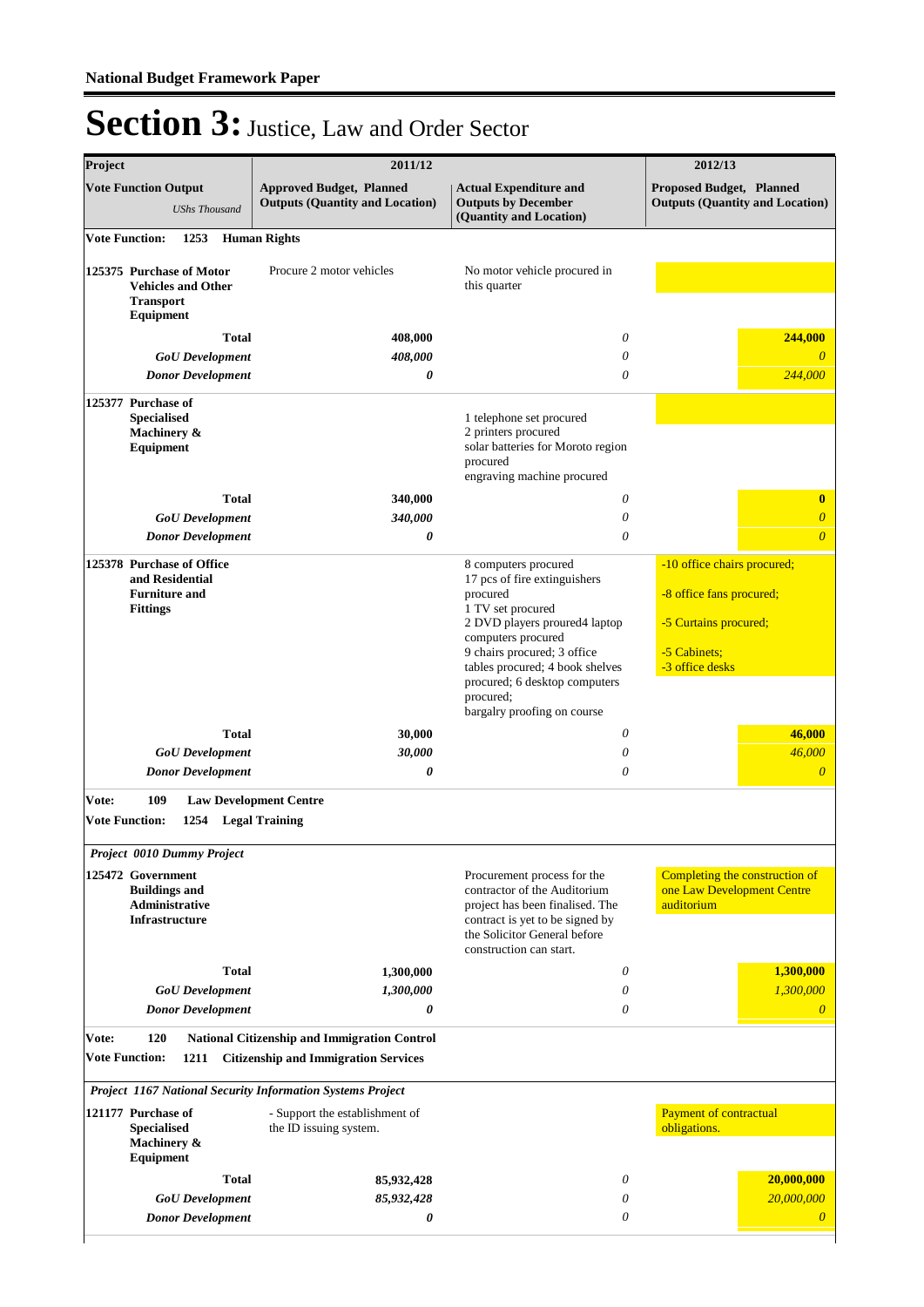| Project |                                                                                             | 2011/12                                                                                                       |                                                                                  | 2012/13                                                                                                       |
|---------|---------------------------------------------------------------------------------------------|---------------------------------------------------------------------------------------------------------------|----------------------------------------------------------------------------------|---------------------------------------------------------------------------------------------------------------|
|         | <b>Vote Function Output</b><br><b>UShs Thousand</b>                                         | <b>Approved Budget, Planned</b><br><b>Outputs (Quantity and Location)</b>                                     | <b>Actual Expenditure and</b><br><b>Outputs by December</b>                      | <b>Proposed Budget, Planned</b><br><b>Outputs (Quantity and Location)</b>                                     |
|         | <b>Vote Function:</b><br>1211                                                               | <b>Citizenship and Immigration Services</b>                                                                   | (Quantity and Location)                                                          |                                                                                                               |
|         |                                                                                             |                                                                                                               |                                                                                  |                                                                                                               |
|         | 121171 Acquisition of Land<br>by Government                                                 |                                                                                                               |                                                                                  |                                                                                                               |
|         | <b>Total</b>                                                                                | 3,000,000                                                                                                     | 0                                                                                | $\bf{0}$                                                                                                      |
|         | <b>GoU</b> Development                                                                      | 3,000,000                                                                                                     | 0                                                                                | $\boldsymbol{\theta}$                                                                                         |
|         | <b>Donor Development</b>                                                                    | 0                                                                                                             | 0                                                                                | $\overline{0}$                                                                                                |
|         | 121172 Government<br><b>Buildings and</b><br>Administrative<br>Infrastructure               | -Renovation of the Card<br>Personalisation and data<br>centers buildings.<br>-Build Disaster recovery centre. |                                                                                  | -Main Personalisation Center<br>Established.                                                                  |
|         |                                                                                             | -Renovation of office space.                                                                                  |                                                                                  |                                                                                                               |
|         | <b>Total</b>                                                                                | 174,891                                                                                                       | 0                                                                                | 14,000,000                                                                                                    |
|         | <b>GoU</b> Development                                                                      | 174,891                                                                                                       | 0                                                                                | 14,000,000                                                                                                    |
|         | <b>Donor Development</b>                                                                    | $\boldsymbol{\theta}$                                                                                         | 0                                                                                | $\overline{0}$                                                                                                |
|         | <b>Vote Function:</b><br>1255<br>Project 0364 Assistance to Prosecution                     | <b>Public Prosecutions</b>                                                                                    |                                                                                  |                                                                                                               |
|         | 125571 Acquisition of Land<br>by Government                                                 |                                                                                                               | 2 plots of land acquired for<br>construction in Kumi &<br>Ntungamo field offices | 2 land titles acquired for<br>construction in Busia & Kibale<br>field offices                                 |
|         | <b>Total</b>                                                                                | 78,000                                                                                                        | 0                                                                                | 40,000                                                                                                        |
|         | <b>GoU</b> Development                                                                      | 78,000                                                                                                        | 0                                                                                | 40,000                                                                                                        |
|         | <b>Donor Development</b>                                                                    | 0                                                                                                             | 0                                                                                | $\theta$                                                                                                      |
|         | 125572 Government<br><b>Buildings and</b><br><b>Administrative</b><br><b>Infrastructure</b> | 2 Solar power units installed in<br>Kotido & Abim field offices                                               | No solar power unit procured                                                     | -4 Solar power units installed at<br>DPP field offices in Moyo,<br>Adjumani, Kaberamaido &<br><b>Amolator</b> |
|         |                                                                                             |                                                                                                               |                                                                                  | -3 office buildings renovated in<br>Arua, Kasese & Gulu                                                       |
|         | <b>Total</b>                                                                                | 30,000                                                                                                        | 0                                                                                | 210,000                                                                                                       |
|         | <b>GoU</b> Development                                                                      | 30,000                                                                                                        | 0                                                                                | 210,000                                                                                                       |
|         | <b>Donor Development</b>                                                                    | 0                                                                                                             | 0                                                                                | $\theta$                                                                                                      |
|         | 125575 Purchase of Motor<br><b>Vehicles and Other</b><br><b>Transport</b>                   | 3 vehicles & 2 motorcycles<br>procured                                                                        | No vehicles were procured                                                        | 1 pickup & 2 motorcycles<br>procured for headquarters and<br><b>Field offices</b>                             |
|         | Equipment                                                                                   |                                                                                                               | 0                                                                                |                                                                                                               |
|         | <b>Total</b><br><b>GoU</b> Development                                                      | 420,000<br>420,000                                                                                            | 0                                                                                | 120,000<br>120,000                                                                                            |
|         | <b>Donor Development</b>                                                                    | 0                                                                                                             | 0                                                                                | $\theta$                                                                                                      |
|         |                                                                                             |                                                                                                               |                                                                                  |                                                                                                               |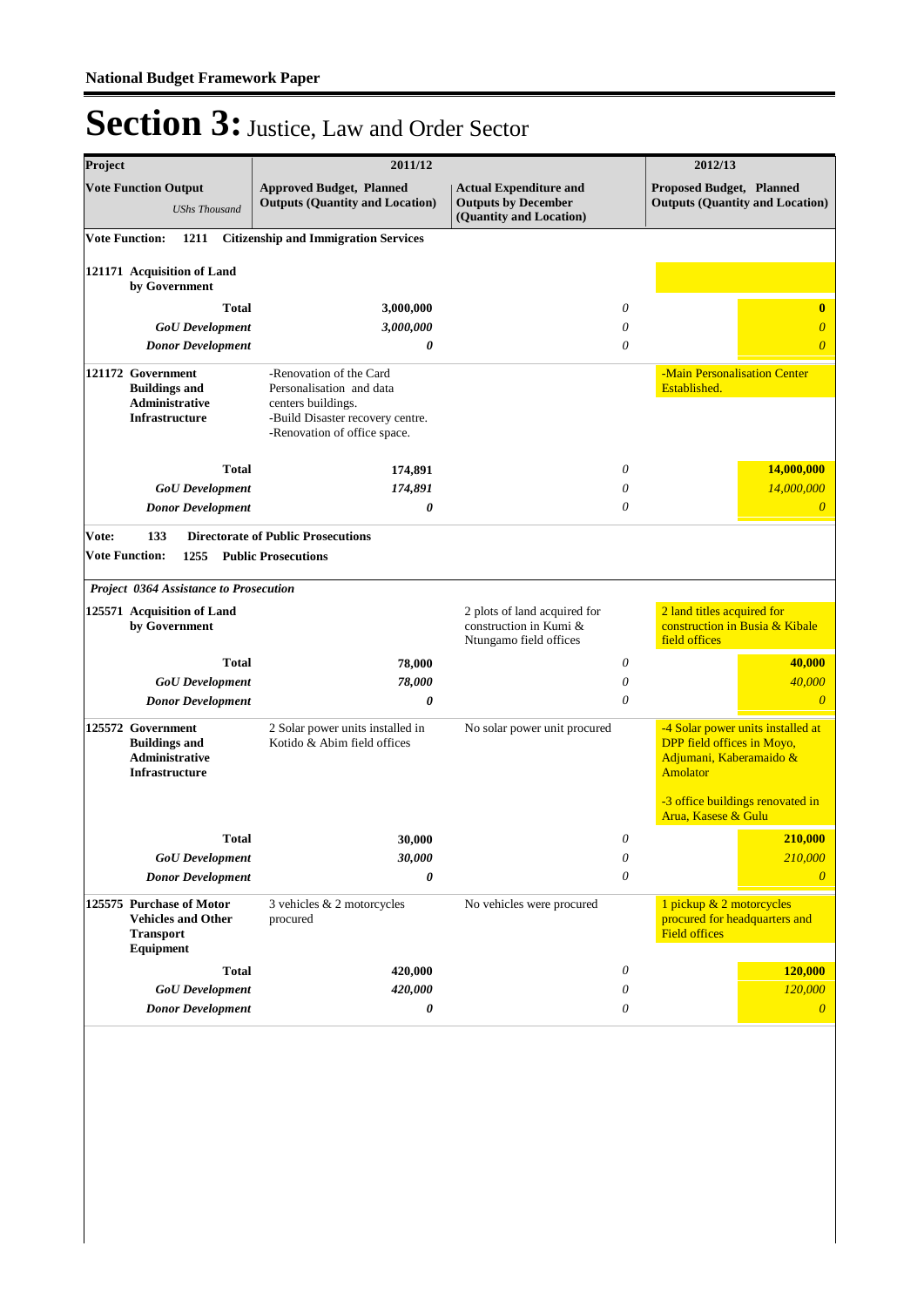| Project                                                                                 |                                                                                         | 2011/12                                                                                                                                                                                                                                                                                      |                                                                                                                                     | 2012/13                                                                                                                                                                                                                                                                                                                                                            |
|-----------------------------------------------------------------------------------------|-----------------------------------------------------------------------------------------|----------------------------------------------------------------------------------------------------------------------------------------------------------------------------------------------------------------------------------------------------------------------------------------------|-------------------------------------------------------------------------------------------------------------------------------------|--------------------------------------------------------------------------------------------------------------------------------------------------------------------------------------------------------------------------------------------------------------------------------------------------------------------------------------------------------------------|
| <b>Vote Function Output</b><br><b>UShs Thousand</b>                                     |                                                                                         | <b>Approved Budget, Planned</b><br><b>Outputs (Quantity and Location)</b>                                                                                                                                                                                                                    | <b>Actual Expenditure and</b><br><b>Outputs by December</b><br>(Quantity and Location)                                              | <b>Proposed Budget, Planned</b><br><b>Outputs (Quantity and Location)</b>                                                                                                                                                                                                                                                                                          |
|                                                                                         | 1255<br><b>Vote Function:</b>                                                           | <b>Public Prosecutions</b>                                                                                                                                                                                                                                                                   |                                                                                                                                     |                                                                                                                                                                                                                                                                                                                                                                    |
| 125576 Purchase of Office<br>and ICT Equipment,<br>including Software                   |                                                                                         | -Communication equipment<br>procured, operationalized and<br>maintained (6 small PBAX)<br>-8 Computer sets, 5<br>Photocopiers/scanners procured,<br>installed, deployed and<br>maintained<br>-Power backup equipment<br>procured, deployed and<br>maintained (5 UPS & 5 Power<br>stablisers) | No computers and ICT<br>equipment was procured                                                                                      | -Communication equipment<br>procured, operationalized and<br>maintained (1 PBAX)<br>- 2 blade servers procured 7<br>installed at Headquarters)<br>-20 offices automated (15<br>Computer sets, 5<br>Photocopiers/scanners procured,<br>installed and maintained)<br>-Power backup equipment<br>procured, deployed and<br>maintained (5 UPS & 5 Power<br>stablisers) |
|                                                                                         | <b>Total</b>                                                                            | 199,706<br>199,706                                                                                                                                                                                                                                                                           | 0<br>0                                                                                                                              | 235,000<br>235,000                                                                                                                                                                                                                                                                                                                                                 |
|                                                                                         | <b>GoU</b> Development<br><b>Donor Development</b>                                      | 0                                                                                                                                                                                                                                                                                            | $\theta$                                                                                                                            | $\theta$                                                                                                                                                                                                                                                                                                                                                           |
| 125578 Purchase of Office<br>and Residential<br><b>Furniture and</b><br><b>Fittings</b> |                                                                                         |                                                                                                                                                                                                                                                                                              | 8 sets of furniture procured for<br>Ngora, Sironko, Mwera,<br>Koboko, Kagadi, Anti<br>corruption Kololo, Wakiso and<br>headquarters | -18 offices furnished                                                                                                                                                                                                                                                                                                                                              |
|                                                                                         | <b>Total</b>                                                                            | 270,000                                                                                                                                                                                                                                                                                      | 0                                                                                                                                   | 92,705                                                                                                                                                                                                                                                                                                                                                             |
|                                                                                         | <b>GoU</b> Development<br><b>Donor Development</b>                                      | 270,000<br>0                                                                                                                                                                                                                                                                                 | $\theta$<br>$\theta$                                                                                                                | 92,705<br>$\boldsymbol{\theta}$                                                                                                                                                                                                                                                                                                                                    |
| Vote:                                                                                   | 144<br><b>Uganda Police Force</b>                                                       |                                                                                                                                                                                                                                                                                              |                                                                                                                                     |                                                                                                                                                                                                                                                                                                                                                                    |
|                                                                                         | <b>Vote Function:</b><br>1256                                                           | <b>Police Services</b>                                                                                                                                                                                                                                                                       |                                                                                                                                     |                                                                                                                                                                                                                                                                                                                                                                    |
|                                                                                         | Project 0385 Assistance to Uganda Police                                                |                                                                                                                                                                                                                                                                                              |                                                                                                                                     |                                                                                                                                                                                                                                                                                                                                                                    |
| 125675 Purchase of Motor<br><b>Vehicles and Other</b><br><b>Transport</b><br>Equipment  |                                                                                         | -Reliable and efficient transport<br>(Continue to pay contractual<br>obligation on helicopter,<br>intercepter boats and vehicles).                                                                                                                                                           | Continued with payment of<br>contractual obligations on<br>helicopter, interceptor boats and<br>vehicles                            |                                                                                                                                                                                                                                                                                                                                                                    |
|                                                                                         | <b>Total</b>                                                                            | 15,690,634                                                                                                                                                                                                                                                                                   | $\boldsymbol{\mathit{0}}$                                                                                                           | 16,848,907                                                                                                                                                                                                                                                                                                                                                         |
|                                                                                         | <b>GoU</b> Development                                                                  | 4,950,634                                                                                                                                                                                                                                                                                    | 0                                                                                                                                   | 3,960,907                                                                                                                                                                                                                                                                                                                                                          |
|                                                                                         | <b>Donor Development</b><br><b>NTR</b>                                                  | 0<br>10,740,000                                                                                                                                                                                                                                                                              | 0<br>0                                                                                                                              | 12,888,000                                                                                                                                                                                                                                                                                                                                                         |
|                                                                                         | 125679 Acquisition of Other<br><b>Capital Assets</b>                                    |                                                                                                                                                                                                                                                                                              | NA                                                                                                                                  |                                                                                                                                                                                                                                                                                                                                                                    |
|                                                                                         | <b>Total</b>                                                                            | 500,000                                                                                                                                                                                                                                                                                      | 0                                                                                                                                   | $\bf{0}$                                                                                                                                                                                                                                                                                                                                                           |
|                                                                                         | <b>GoU</b> Development                                                                  | 500,000                                                                                                                                                                                                                                                                                      | 0                                                                                                                                   | $\theta$                                                                                                                                                                                                                                                                                                                                                           |
|                                                                                         | <b>Donor Development</b>                                                                | 0                                                                                                                                                                                                                                                                                            | 0                                                                                                                                   | $\theta$                                                                                                                                                                                                                                                                                                                                                           |
|                                                                                         | 125678 Purchase of Office<br>and Residential<br><b>Furniture and</b><br><b>Fittings</b> | Police stations and units<br>furnished.                                                                                                                                                                                                                                                      | -Furnished the Forensic<br>Laboratory and Bushenyi police<br>station                                                                | Police stations and units<br>furnished.                                                                                                                                                                                                                                                                                                                            |
|                                                                                         | <b>Total</b>                                                                            | 125,002                                                                                                                                                                                                                                                                                      | 0                                                                                                                                   | 100,000                                                                                                                                                                                                                                                                                                                                                            |
|                                                                                         | <b>GoU</b> Development                                                                  | 125,002                                                                                                                                                                                                                                                                                      | 0                                                                                                                                   | 100,000                                                                                                                                                                                                                                                                                                                                                            |
| <b>Donor Development</b>                                                                |                                                                                         | 0                                                                                                                                                                                                                                                                                            | 0                                                                                                                                   | $\theta$                                                                                                                                                                                                                                                                                                                                                           |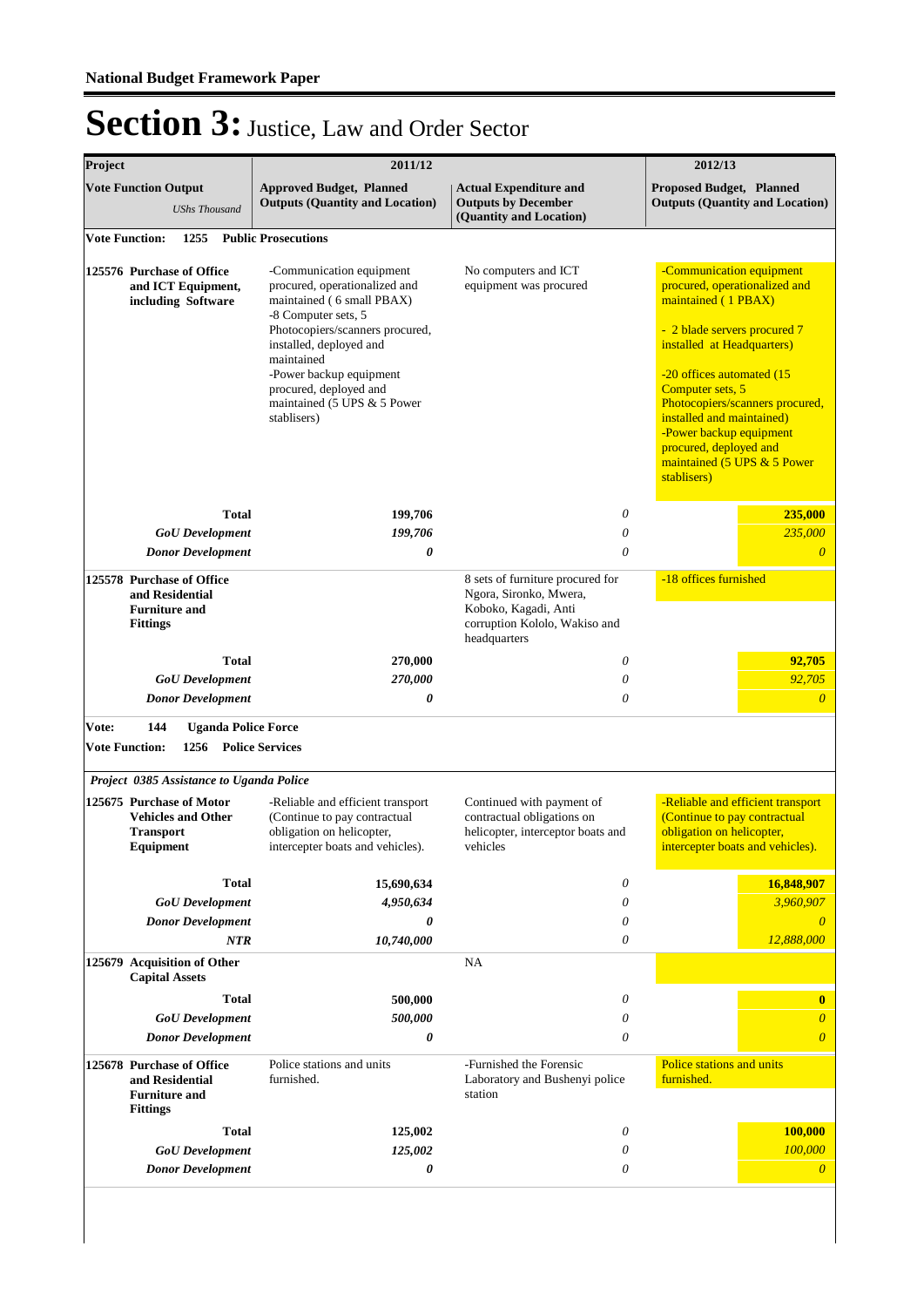| Project                                                                       |                                                                                                                                              | 2011/12                                                                                                                                                                                                           | 2012/13                                                                                                                                                                                                                                                                                                                   |                                                                                                                                                                                                                   |
|-------------------------------------------------------------------------------|----------------------------------------------------------------------------------------------------------------------------------------------|-------------------------------------------------------------------------------------------------------------------------------------------------------------------------------------------------------------------|---------------------------------------------------------------------------------------------------------------------------------------------------------------------------------------------------------------------------------------------------------------------------------------------------------------------------|-------------------------------------------------------------------------------------------------------------------------------------------------------------------------------------------------------------------|
|                                                                               | <b>Vote Function Output</b><br><b>UShs Thousand</b>                                                                                          | <b>Approved Budget, Planned</b><br><b>Outputs (Quantity and Location)</b>                                                                                                                                         | <b>Actual Expenditure and</b><br><b>Proposed Budget, Planned</b><br><b>Outputs by December</b><br>(Quantity and Location)                                                                                                                                                                                                 |                                                                                                                                                                                                                   |
|                                                                               | <b>Vote Function:</b><br>1256                                                                                                                | <b>Police Services</b>                                                                                                                                                                                            |                                                                                                                                                                                                                                                                                                                           |                                                                                                                                                                                                                   |
| 125677 Purchase of<br><b>Specialised</b><br>Machinery &<br>Equipment          |                                                                                                                                              | Modern equipment for scientific<br>based analysis of evidence.<br>-Continuation of payment of<br>contractual obligation for public<br>order management equipment.<br>-Modern equipment for traffic<br>management. | -Continued with payment of<br>contractual obligations for<br>communication and public<br>order equipment<br>-Procured 60 portable fire<br>extinguishers<br>-Procured 5 computers and 2<br>printers                                                                                                                        | Modern equipment for scientific<br>based analysis of evidence.<br>-Continuation of payment of<br>contractual obligation for public<br>order management equipment.<br>-Modern equipment for traffic<br>management. |
|                                                                               | <b>Total</b>                                                                                                                                 | 34,155,592                                                                                                                                                                                                        | 0                                                                                                                                                                                                                                                                                                                         | 27,324,592                                                                                                                                                                                                        |
|                                                                               | <b>GoU</b> Development                                                                                                                       | 34,155,592                                                                                                                                                                                                        | $\theta$                                                                                                                                                                                                                                                                                                                  | 27,324,592                                                                                                                                                                                                        |
|                                                                               | <b>Donor Development</b>                                                                                                                     | 0                                                                                                                                                                                                                 | 0                                                                                                                                                                                                                                                                                                                         | $\theta$                                                                                                                                                                                                          |
| 125672 Government<br><b>Buildings and</b><br>Administrative<br>Infrastructure |                                                                                                                                              | -Completion of Police<br>Headquarters(CID Wing)<br>Naguru, dormitories at Kabalye<br>PTS, Bushenyi and Nateete<br>Police Stations.                                                                                | -Commissioned Bushenyi police<br>station.<br>-Monitored and supervised<br>construction of Kabalye PTS<br>classroom block and Nateete<br>police station, Namutumba<br>accommodation block and                                                                                                                              | -Completion of Police<br><b>Headquarters(CID Wing)</b><br>Naguru, dormitories at Kabalye<br>PTS, Bushenyi and Nateete<br><b>Police Stations.</b>                                                                  |
|                                                                               |                                                                                                                                              |                                                                                                                                                                                                                   | Rushere-Kiruhura works.<br>-Undertook survey on the<br>possibility of relocating<br>personnel to identified land sites<br>of Namanve, namulonge,<br>Busunju and namigavu to<br>create vacant sites for PPP.                                                                                                               |                                                                                                                                                                                                                   |
|                                                                               | <b>Total</b>                                                                                                                                 | 3,200,069                                                                                                                                                                                                         | 0                                                                                                                                                                                                                                                                                                                         | 3,200,069                                                                                                                                                                                                         |
|                                                                               | <b>GoU</b> Development                                                                                                                       | 3,200,069                                                                                                                                                                                                         | 0                                                                                                                                                                                                                                                                                                                         | 3,200,069                                                                                                                                                                                                         |
|                                                                               | <b>Donor Development</b>                                                                                                                     | 0                                                                                                                                                                                                                 | $\theta$                                                                                                                                                                                                                                                                                                                  | $\theta$                                                                                                                                                                                                          |
| 125671 Acquisition of Land<br>by Government                                   |                                                                                                                                              | -Land procured, surveyed and<br>titled.                                                                                                                                                                           | -Carried out cadastral survey<br>and land use planning in Olilim<br>PTS-Katakwi.<br>-Carried out survey of<br>Mubende police station and<br>barracks, Bbale police station<br>and barracks in Kayunga,<br>Budaka police station and<br>barracks ongoing, Gulu<br>barracks ongoing, Mukono<br>police station and barracks. | -Land procured, surveyed and<br>titled.                                                                                                                                                                           |
|                                                                               | <b>Total</b>                                                                                                                                 | 120,003                                                                                                                                                                                                           | 0                                                                                                                                                                                                                                                                                                                         | 120,000                                                                                                                                                                                                           |
|                                                                               | <b>GoU</b> Development<br><b>Donor Development</b>                                                                                           | 120,003<br>0                                                                                                                                                                                                      | 0<br>0                                                                                                                                                                                                                                                                                                                    | 120,000<br>$\theta$                                                                                                                                                                                               |
|                                                                               |                                                                                                                                              |                                                                                                                                                                                                                   |                                                                                                                                                                                                                                                                                                                           |                                                                                                                                                                                                                   |
|                                                                               | <b>Project 1107 Police Enhancement PRDP</b><br>125675 Purchase of Motor<br><b>Vehicles and Other</b><br><b>Transport</b><br><b>Equipment</b> | Efficient and reliable transport.                                                                                                                                                                                 | NA                                                                                                                                                                                                                                                                                                                        | Efficient and reliable transport.                                                                                                                                                                                 |
|                                                                               | <b>Total</b>                                                                                                                                 | 1,646,279                                                                                                                                                                                                         | 0                                                                                                                                                                                                                                                                                                                         | 1,317,029                                                                                                                                                                                                         |
|                                                                               | <b>GoU</b> Development                                                                                                                       | 1,646,279                                                                                                                                                                                                         | 0                                                                                                                                                                                                                                                                                                                         | 1,317,029                                                                                                                                                                                                         |
|                                                                               | <b>Donor Development</b>                                                                                                                     | 0                                                                                                                                                                                                                 | 0                                                                                                                                                                                                                                                                                                                         | $\theta$                                                                                                                                                                                                          |
|                                                                               |                                                                                                                                              |                                                                                                                                                                                                                   |                                                                                                                                                                                                                                                                                                                           |                                                                                                                                                                                                                   |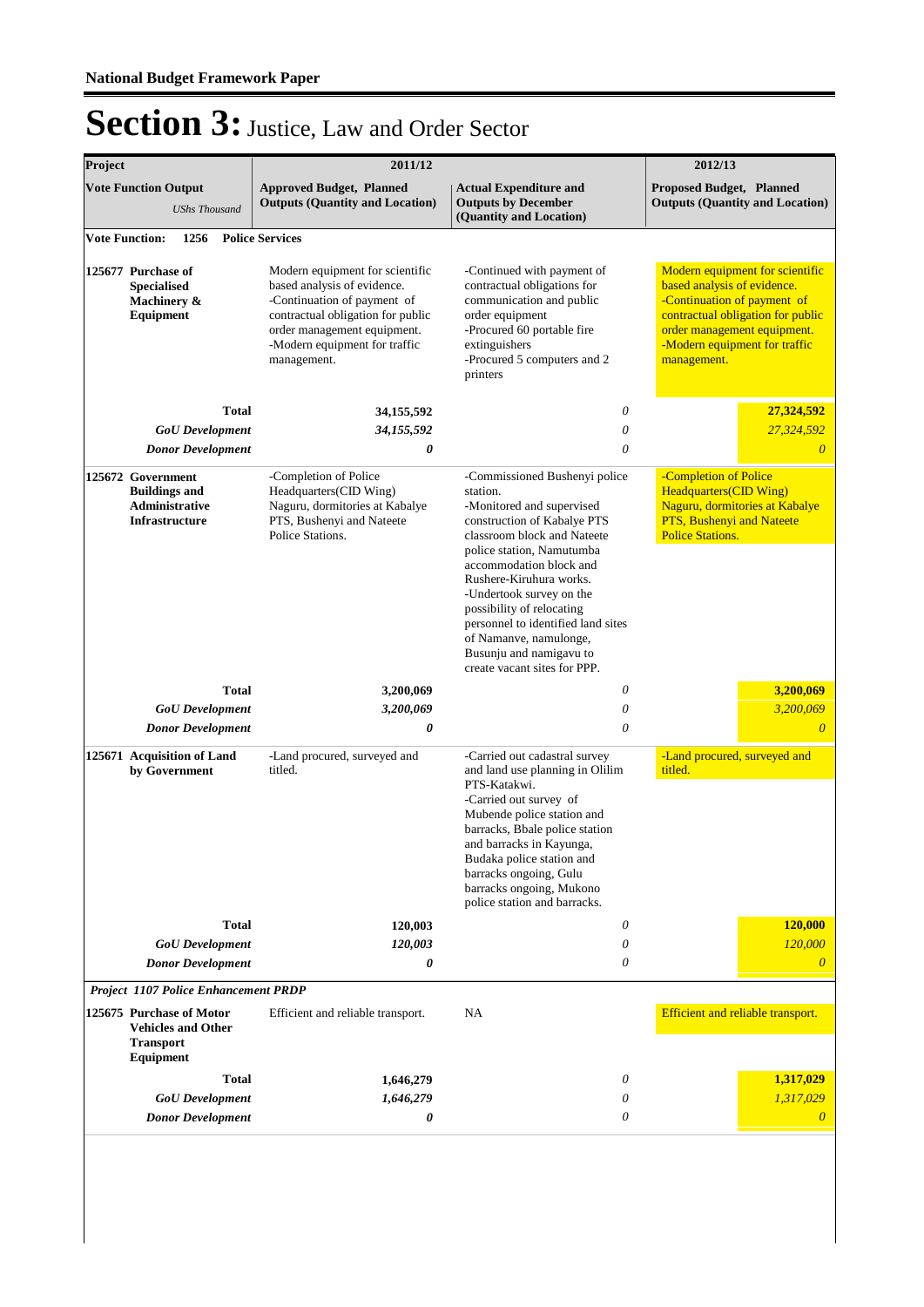| Project                                                                              |                                           | 2011/12                                                                                                                                                                                                                                 |                                                                                                                                                                                                                                                                                                                                                                                                                              | 2012/13                                                                                                  |  |
|--------------------------------------------------------------------------------------|-------------------------------------------|-----------------------------------------------------------------------------------------------------------------------------------------------------------------------------------------------------------------------------------------|------------------------------------------------------------------------------------------------------------------------------------------------------------------------------------------------------------------------------------------------------------------------------------------------------------------------------------------------------------------------------------------------------------------------------|----------------------------------------------------------------------------------------------------------|--|
| <b>Vote Function Output</b><br><b>UShs Thousand</b>                                  |                                           | <b>Approved Budget, Planned</b><br><b>Outputs (Quantity and Location)</b>                                                                                                                                                               | <b>Actual Expenditure and</b><br><b>Outputs by December</b><br>(Quantity and Location)                                                                                                                                                                                                                                                                                                                                       | <b>Proposed Budget, Planned</b><br><b>Outputs (Quantity and Location)</b>                                |  |
|                                                                                      | 1256<br><b>Vote Function:</b>             | <b>Police Services</b>                                                                                                                                                                                                                  |                                                                                                                                                                                                                                                                                                                                                                                                                              |                                                                                                          |  |
| 125672 Government<br><b>Buildings and</b><br>Administrative<br><b>Infrastructure</b> |                                           | -Sub county police posts<br>operational.<br>-Improved Police accomodation<br>using hydrafoam technology.                                                                                                                                | --Carried out monitoring and<br>evaluation of construction<br>projects.<br>-Kiryandongo block was handed<br>over while Nebbi and Kitgum<br>blocks are at finishing stages.<br>Constuction of Ngero in Kumi,<br>Kaabong, Kotido, Abim,<br>Amuria, Pader police stations<br>and Olilim PTS administration<br>block are ongoing.<br>Materials for installation of<br>Uniports at sub county police<br>posts have been procured. | -Sub county police posts<br>operational.<br>-Improved Police accomodation<br>using hydrafoam technology. |  |
|                                                                                      | <b>Total</b>                              | 4,733,824                                                                                                                                                                                                                               | $\theta$                                                                                                                                                                                                                                                                                                                                                                                                                     | 4,733,824                                                                                                |  |
|                                                                                      | <b>GoU</b> Development                    | 4,733,824                                                                                                                                                                                                                               | $\theta$                                                                                                                                                                                                                                                                                                                                                                                                                     | 4,733,824                                                                                                |  |
| <b>Donor Development</b>                                                             |                                           | 0                                                                                                                                                                                                                                       | $\theta$                                                                                                                                                                                                                                                                                                                                                                                                                     | $\overline{0}$                                                                                           |  |
| 125677 Purchase of<br><b>Specialised</b><br>Machinery &<br><b>Equipment</b>          |                                           | Reliable communication<br>network.                                                                                                                                                                                                      | <b>NA</b>                                                                                                                                                                                                                                                                                                                                                                                                                    | <b>Reliable communication</b><br>network.                                                                |  |
|                                                                                      | <b>Total</b>                              | 247,233                                                                                                                                                                                                                                 | 0                                                                                                                                                                                                                                                                                                                                                                                                                            | 197,788                                                                                                  |  |
|                                                                                      | <b>GoU</b> Development                    | 247,233                                                                                                                                                                                                                                 | $\theta$                                                                                                                                                                                                                                                                                                                                                                                                                     | 197,788                                                                                                  |  |
| <b>Donor Development</b>                                                             |                                           | 0                                                                                                                                                                                                                                       | $\theta$                                                                                                                                                                                                                                                                                                                                                                                                                     | $\boldsymbol{\theta}$                                                                                    |  |
| Vote:                                                                                | 145<br><b>Uganda Prisons</b>              |                                                                                                                                                                                                                                         |                                                                                                                                                                                                                                                                                                                                                                                                                              |                                                                                                          |  |
|                                                                                      | <b>Vote Function:</b><br>1257             | <b>Prison and Correctional Services</b>                                                                                                                                                                                                 |                                                                                                                                                                                                                                                                                                                                                                                                                              |                                                                                                          |  |
|                                                                                      | <b>Project 0386 Assistance to the UPS</b> |                                                                                                                                                                                                                                         |                                                                                                                                                                                                                                                                                                                                                                                                                              |                                                                                                          |  |
| 125772 Government<br><b>Buildings and</b><br>Administrative<br><b>Infrastructure</b> |                                           | A show room constructed at<br>Lugogo show gounds; maize<br>cribs constructed at Amita, Loro<br>and Apac Prisons farms;<br>Kennels for 16 dogs constructed<br>at Luzira; Renovation of Prisons<br>Training School - mainly<br>sanitation | Contract for construction of the<br>showroom signed and drawings<br>approved; tendering process for<br>construction of dog kennels<br>done but no successful bidder -<br>to be retendered; materials for<br>construction of cribs procured                                                                                                                                                                                   | 9 Maize cribs constructed at<br>Ruimi, Ibuga and Isimba<br>Prisons farms;                                |  |
|                                                                                      | <b>Total</b>                              | 666,700                                                                                                                                                                                                                                 | 0                                                                                                                                                                                                                                                                                                                                                                                                                            | 270,000                                                                                                  |  |
|                                                                                      | <b>GoU</b> Development                    | 666,700                                                                                                                                                                                                                                 | 0                                                                                                                                                                                                                                                                                                                                                                                                                            | 270,000                                                                                                  |  |
|                                                                                      | <b>Donor Development</b>                  | 0                                                                                                                                                                                                                                       | $\theta$                                                                                                                                                                                                                                                                                                                                                                                                                     | $\boldsymbol{\theta}$                                                                                    |  |
|                                                                                      |                                           |                                                                                                                                                                                                                                         |                                                                                                                                                                                                                                                                                                                                                                                                                              |                                                                                                          |  |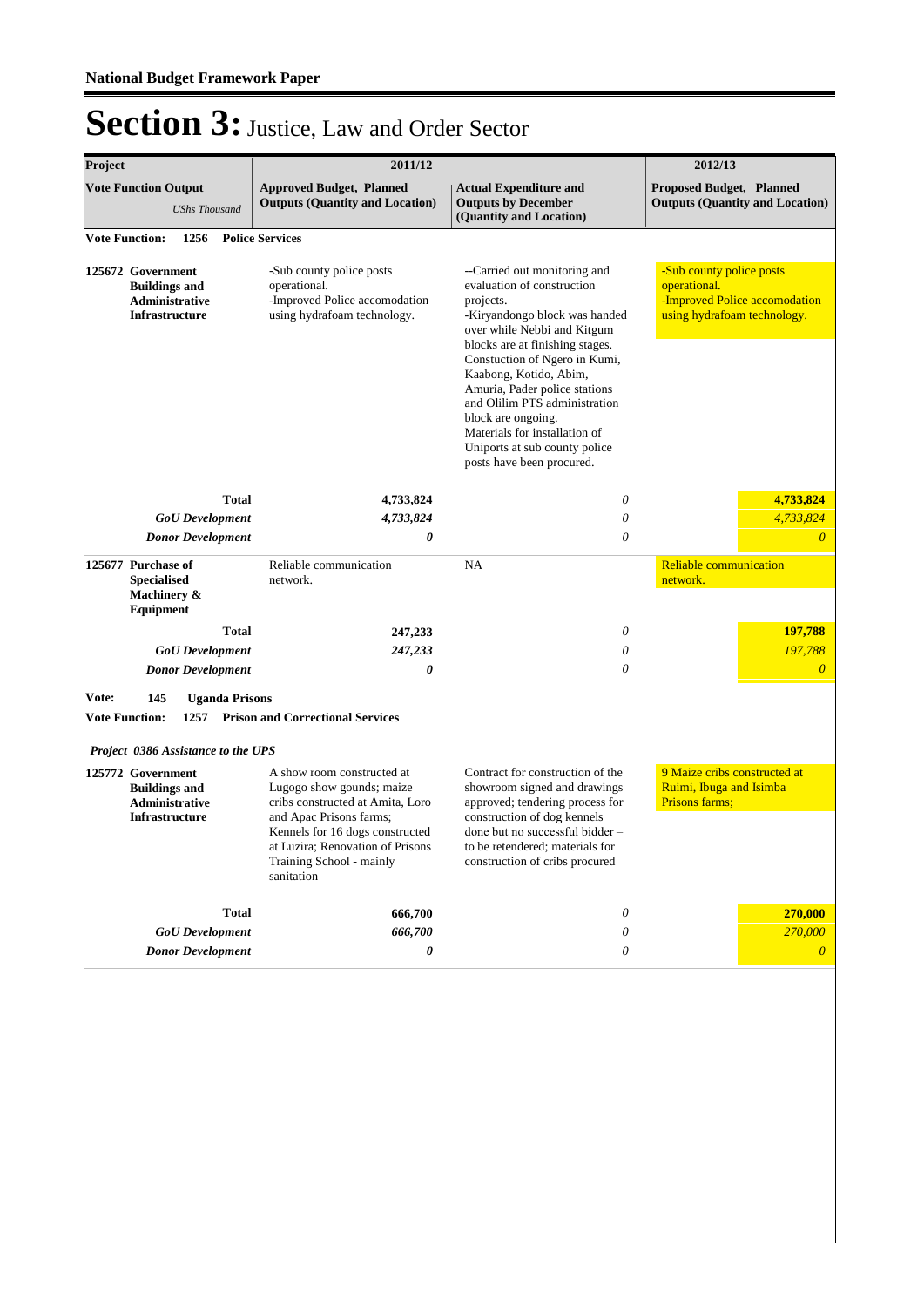| Project                                                                                                                                                                                                                                                                                                                                                                                                                                                                                                                       |                          | 2011/12                                                                                                                                                                                                                                                                                                                                                                                                                                                                                                      | 2012/13                                                                                                                                                                                                                                                                                                                                                                                                                                                                                                                                                                                   |                                                                                                   |  |  |
|-------------------------------------------------------------------------------------------------------------------------------------------------------------------------------------------------------------------------------------------------------------------------------------------------------------------------------------------------------------------------------------------------------------------------------------------------------------------------------------------------------------------------------|--------------------------|--------------------------------------------------------------------------------------------------------------------------------------------------------------------------------------------------------------------------------------------------------------------------------------------------------------------------------------------------------------------------------------------------------------------------------------------------------------------------------------------------------------|-------------------------------------------------------------------------------------------------------------------------------------------------------------------------------------------------------------------------------------------------------------------------------------------------------------------------------------------------------------------------------------------------------------------------------------------------------------------------------------------------------------------------------------------------------------------------------------------|---------------------------------------------------------------------------------------------------|--|--|
| <b>Vote Function Output</b>                                                                                                                                                                                                                                                                                                                                                                                                                                                                                                   | <b>UShs Thousand</b>     | <b>Approved Budget, Planned</b><br><b>Outputs (Quantity and Location)</b>                                                                                                                                                                                                                                                                                                                                                                                                                                    | <b>Actual Expenditure and</b><br><b>Outputs by December</b><br>(Quantity and Location)                                                                                                                                                                                                                                                                                                                                                                                                                                                                                                    | <b>Proposed Budget, Planned</b><br><b>Outputs (Quantity and Location)</b>                         |  |  |
| <b>Vote Function:</b>                                                                                                                                                                                                                                                                                                                                                                                                                                                                                                         |                          | <b>Prison and Correctional Services</b>                                                                                                                                                                                                                                                                                                                                                                                                                                                                      |                                                                                                                                                                                                                                                                                                                                                                                                                                                                                                                                                                                           |                                                                                                   |  |  |
| 1257<br>125775 Purchase of Motor<br><b>Vehicles and Other</b><br><b>Transport</b><br>Equipment                                                                                                                                                                                                                                                                                                                                                                                                                                |                          | 7 lorries and for transportation<br>of prisoners to court procured (<br>Nakasongola, Paidha, Masaka<br>saza, Bubulo, Ibuga and Mid-<br>western region); 1 customised<br>vehicle for operations of the dog<br>section; 4 pickups for training<br>function, kalangala, Industrial<br>operations and mid-central<br>region; 1 customised Bus for<br>transportation of prisoners to<br>courts from Luzira group of<br>prisons; 1 station wagon for<br>administration (Deputy<br>commissioner general of prisons) | Tender documents for supply of<br>motor-vehicles for<br>Commissioner General of<br>Prisons, Deputy Commissioner<br>General, Director and<br>Undersecretary; 7 pick-ups, 1<br>bus and 6 lorries, submitted and<br>contract signed. Documents<br>awaiting approval of the<br>solicitor GeneralTender<br>documents for supply of motor-<br>vehicles for Commissioner<br>General of Prisons, Deputy<br>Commissioner General, Director<br>and Undersecretary; 7 pick-ups,<br>1 bus and 6 lorries, submitted<br>and contract signed. Documents<br>awaiting approval of the<br>solicitor General | 9 vehicles procured for delivery<br>of prisoers to court and<br>transportation prisoners' rations |  |  |
|                                                                                                                                                                                                                                                                                                                                                                                                                                                                                                                               | <b>Total</b>             | 1,489,160                                                                                                                                                                                                                                                                                                                                                                                                                                                                                                    | $\theta$                                                                                                                                                                                                                                                                                                                                                                                                                                                                                                                                                                                  | 835,587                                                                                           |  |  |
|                                                                                                                                                                                                                                                                                                                                                                                                                                                                                                                               | <b>GoU</b> Development   | 1,489,160                                                                                                                                                                                                                                                                                                                                                                                                                                                                                                    | $\theta$                                                                                                                                                                                                                                                                                                                                                                                                                                                                                                                                                                                  | 835.587                                                                                           |  |  |
|                                                                                                                                                                                                                                                                                                                                                                                                                                                                                                                               | <b>Donor Development</b> | 0                                                                                                                                                                                                                                                                                                                                                                                                                                                                                                            | $\theta$                                                                                                                                                                                                                                                                                                                                                                                                                                                                                                                                                                                  | $\Omega$                                                                                          |  |  |
| 125777 Purchase of<br>12 Ox-ploughs for Dokoro,<br>Kwania, Arocha, Amolator,<br><b>Specialised</b><br>Ngenge and Erute purchased;<br>Machinery &<br>Equipment<br>incubator hatchery and<br>generator for poultry unit<br>procured; Cooking Boiler and<br>200kv generator procured for<br>Upper prison; X-ray and Ultra<br>sound machines for Murchison<br>Bay hospital, basic clinic<br>equipment for Masaka and<br>Masindi health units procured;<br>an Embroidery for prisons<br>industries - tailoring section<br>procured |                          | Procurement process for 12 Ox-<br>ploughs for Dokoro, Kwania,<br>Arocha, Amolator, Ngenge and<br>Erute ongoing; Procurement<br>process for the X-ray and Ultra<br>sound machines for Murchison<br>Bay hospital; basic clinic<br>equipment for Masaka and<br>Masindi health units ongoing                                                                                                                                                                                                                     | 200kv generator procured for<br>Upper prison; debt on the<br>already delivered tractors<br>cleared; 12 ox-ploghs and oxen<br>cuts procured; prisons band<br>equipment and construction<br>equipment procured                                                                                                                                                                                                                                                                                                                                                                              |                                                                                                   |  |  |
|                                                                                                                                                                                                                                                                                                                                                                                                                                                                                                                               | <b>Total</b>             | 1,155,979                                                                                                                                                                                                                                                                                                                                                                                                                                                                                                    | $\theta$                                                                                                                                                                                                                                                                                                                                                                                                                                                                                                                                                                                  | 2,156,000                                                                                         |  |  |
| <b>GoU</b> Development<br><b>Donor Development</b>                                                                                                                                                                                                                                                                                                                                                                                                                                                                            |                          | 1,155,979<br>0                                                                                                                                                                                                                                                                                                                                                                                                                                                                                               | $\theta$<br>$\theta$                                                                                                                                                                                                                                                                                                                                                                                                                                                                                                                                                                      | 2,156,000<br>$\overline{\theta}$                                                                  |  |  |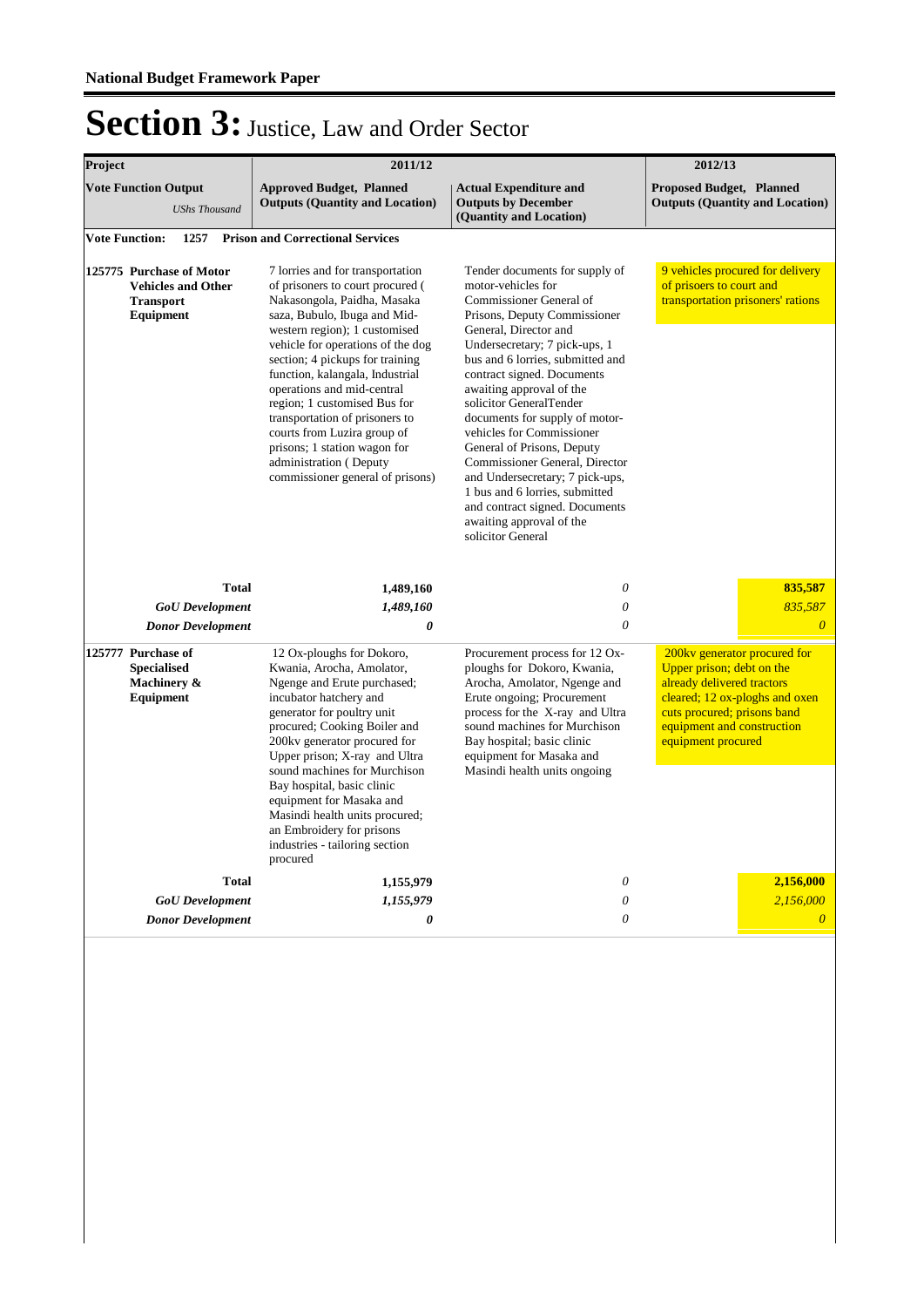| Project                                                               |              | 2011/12                                                                                                                                                                                                                                                                                                                                                                                                                                                                                                                                                                                                                                                                                                                                                                                                                                   |                                                                                                                                                                                                                                                                                   | 2012/13                                                                                                                                                                                         |  |
|-----------------------------------------------------------------------|--------------|-------------------------------------------------------------------------------------------------------------------------------------------------------------------------------------------------------------------------------------------------------------------------------------------------------------------------------------------------------------------------------------------------------------------------------------------------------------------------------------------------------------------------------------------------------------------------------------------------------------------------------------------------------------------------------------------------------------------------------------------------------------------------------------------------------------------------------------------|-----------------------------------------------------------------------------------------------------------------------------------------------------------------------------------------------------------------------------------------------------------------------------------|-------------------------------------------------------------------------------------------------------------------------------------------------------------------------------------------------|--|
| <b>Vote Function Output</b><br><b>UShs Thousand</b>                   |              | <b>Approved Budget, Planned</b><br><b>Outputs (Quantity and Location)</b>                                                                                                                                                                                                                                                                                                                                                                                                                                                                                                                                                                                                                                                                                                                                                                 | <b>Actual Expenditure and</b><br><b>Outputs by December</b><br>(Quantity and Location)                                                                                                                                                                                            | <b>Proposed Budget, Planned</b><br><b>Outputs (Quantity and Location)</b>                                                                                                                       |  |
| <b>Vote Function:</b><br>1257                                         |              | <b>Prison and Correctional Services</b>                                                                                                                                                                                                                                                                                                                                                                                                                                                                                                                                                                                                                                                                                                                                                                                                   |                                                                                                                                                                                                                                                                                   |                                                                                                                                                                                                 |  |
| 125780 Construction and<br><b>Rehabilitation of</b><br><b>Prisons</b> |              | Structural plans and designs for<br>Kigo - Sissa prison and barracks<br>(preliminary works) developed;<br>Physical plans for Kakuto,<br>Kotido and Patiko developed;<br>Completion of expansion of<br>Mbarara prison; construction of<br>a reception prison at Kakuto -<br>Rakai; Expansion and<br>renovation of Kasangati prison<br>including construction of a<br>ward, chainlink and water &<br>sanitation; Ndorwa prison<br>renovated and expanded (New<br>administration block and<br>external works); Murchison Bay<br>prison refenced - chain link; 6<br>blocks of staff houses each<br>housing 2 staff constructed at<br>Mbarara prison; sanitation<br>system at Nakasongora<br>rehabilitated; Jinja main prison<br>strengthened (re-roofing admn<br>block, rewiring the entire prison<br>and strengthening doors and<br>windows) | Bidding documents for PPP<br>consultancy ready awaiting to<br>be advertised; contractor for<br>Mbarara ward started on works;<br>Tender documents for works of<br>Murchison Bay prison fencing<br>submitted; Contract for<br>sanitation and fencing of<br>Kasangati prison signed | physical planning and<br>achirtectural designs for<br>prisons training school<br>developed; 20 staff housing<br>units constructed and 20<br>housing staff units renovated at<br>Mbarara prison; |  |
|                                                                       | <b>Total</b> | 4,345,600                                                                                                                                                                                                                                                                                                                                                                                                                                                                                                                                                                                                                                                                                                                                                                                                                                 | 0                                                                                                                                                                                                                                                                                 | 3,008,000                                                                                                                                                                                       |  |
| <b>GoU</b> Development                                                |              | 4,345,600                                                                                                                                                                                                                                                                                                                                                                                                                                                                                                                                                                                                                                                                                                                                                                                                                                 | 0                                                                                                                                                                                                                                                                                 | 3,008,000                                                                                                                                                                                       |  |
| <b>Donor Development</b>                                              |              | 0                                                                                                                                                                                                                                                                                                                                                                                                                                                                                                                                                                                                                                                                                                                                                                                                                                         | $\theta$                                                                                                                                                                                                                                                                          | $\overline{0}$                                                                                                                                                                                  |  |
| Project 1109 Prisons Enhancement - Northern Uganda                    |              |                                                                                                                                                                                                                                                                                                                                                                                                                                                                                                                                                                                                                                                                                                                                                                                                                                           |                                                                                                                                                                                                                                                                                   |                                                                                                                                                                                                 |  |
| 125777 Purchase of<br><b>Specialised</b><br>Machinery &<br>Equipment  |              | Regional referral health clinic at<br>Mbale prison Equiped                                                                                                                                                                                                                                                                                                                                                                                                                                                                                                                                                                                                                                                                                                                                                                                | Procurement process for<br>euipment for the regional<br>referral health clinic ongoing;                                                                                                                                                                                           |                                                                                                                                                                                                 |  |
|                                                                       | <b>Total</b> | 29,589                                                                                                                                                                                                                                                                                                                                                                                                                                                                                                                                                                                                                                                                                                                                                                                                                                    | $\Omega$                                                                                                                                                                                                                                                                          | $\mathbf{0}$                                                                                                                                                                                    |  |
| <b>GoU</b> Development                                                |              | 29,589                                                                                                                                                                                                                                                                                                                                                                                                                                                                                                                                                                                                                                                                                                                                                                                                                                    | $\theta$                                                                                                                                                                                                                                                                          | $\boldsymbol{\theta}$                                                                                                                                                                           |  |
| <b>Donor Development</b>                                              |              | 0                                                                                                                                                                                                                                                                                                                                                                                                                                                                                                                                                                                                                                                                                                                                                                                                                                         | $\theta$                                                                                                                                                                                                                                                                          | $\overline{0}$                                                                                                                                                                                  |  |
|                                                                       |              |                                                                                                                                                                                                                                                                                                                                                                                                                                                                                                                                                                                                                                                                                                                                                                                                                                           |                                                                                                                                                                                                                                                                                   |                                                                                                                                                                                                 |  |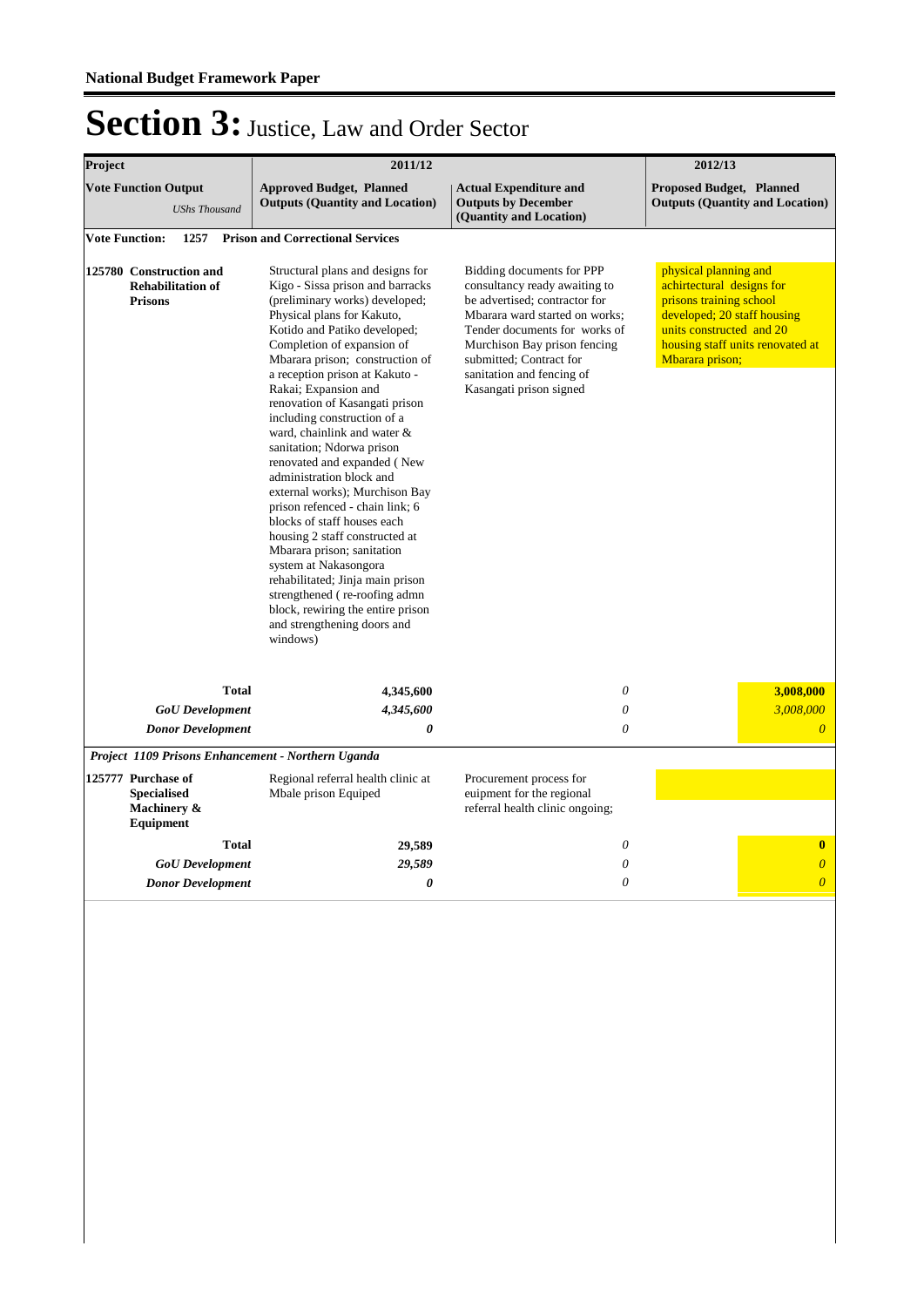| Project                                                                                 | 2011/12                                                                                                                                                                                                                                                                                                                                                                                                                                                                                                                                                                                                     |                                                                                                                                                                                                                                                                                                 | 2012/13                                                                                                                                                                                                         |  |
|-----------------------------------------------------------------------------------------|-------------------------------------------------------------------------------------------------------------------------------------------------------------------------------------------------------------------------------------------------------------------------------------------------------------------------------------------------------------------------------------------------------------------------------------------------------------------------------------------------------------------------------------------------------------------------------------------------------------|-------------------------------------------------------------------------------------------------------------------------------------------------------------------------------------------------------------------------------------------------------------------------------------------------|-----------------------------------------------------------------------------------------------------------------------------------------------------------------------------------------------------------------|--|
| <b>Vote Function Output</b><br><b>UShs Thousand</b>                                     | <b>Approved Budget, Planned</b><br><b>Outputs (Quantity and Location)</b>                                                                                                                                                                                                                                                                                                                                                                                                                                                                                                                                   | <b>Actual Expenditure and</b><br><b>Outputs by December</b><br>(Quantity and Location)                                                                                                                                                                                                          | <b>Proposed Budget, Planned</b><br><b>Outputs (Quantity and Location)</b>                                                                                                                                       |  |
| <b>Vote Function:</b><br>1257                                                           | <b>Prison and Correctional Services</b>                                                                                                                                                                                                                                                                                                                                                                                                                                                                                                                                                                     |                                                                                                                                                                                                                                                                                                 |                                                                                                                                                                                                                 |  |
| 125780 Construction and<br><b>Rehabilitation of</b><br><b>Prisons</b>                   | Reconstruction of Patiko prison<br>farm completed; Kotido prison<br>expanded (1 ward, complete<br>fence and sanitation system); 4<br>blocks of staff houses each<br>housing 2 staff constructed at<br>Kotido; 40,000 litre capacity<br>underground water tank (for<br>rain water harvest) constructed<br>at Kotido prison;<br>Reconstruction of a<br>Rehabiliation centre at Namalu<br>completed; A regional health<br>clinic constructed at Arua; A<br>referral health clinic equiped<br>with basic clinic equipment;<br>Construction works supervised;<br>development projects<br>monotored and evaluated | Contracts for works for<br>completion of reconstruction of<br>Patiko prison and Namalu<br>recreation centre signed;<br>Inspection of sites for costing<br>purposes done; Procurement for<br>works to expand Kotido,<br>completion of the fence and<br>water and sanitation system<br>advertised | 2 prisoners' wards constructed<br>at Amita prison; Water and<br>sanitation and fencing worked<br>on at Amita Prison; Gulu prison<br>renovated and expanded; 16<br>housing units constructed at<br>Patiko prison |  |
| <b>Total</b>                                                                            | 1,508,700                                                                                                                                                                                                                                                                                                                                                                                                                                                                                                                                                                                                   | 0                                                                                                                                                                                                                                                                                               | 1,280,000                                                                                                                                                                                                       |  |
| <b>GoU</b> Development                                                                  | 1,508,700                                                                                                                                                                                                                                                                                                                                                                                                                                                                                                                                                                                                   | 0                                                                                                                                                                                                                                                                                               | 1,280,000                                                                                                                                                                                                       |  |
| <b>Donor Development</b>                                                                | 0                                                                                                                                                                                                                                                                                                                                                                                                                                                                                                                                                                                                           | 0                                                                                                                                                                                                                                                                                               | $\overline{\theta}$                                                                                                                                                                                             |  |
| 148<br>Vote:                                                                            | <b>Judicial Service Commission</b>                                                                                                                                                                                                                                                                                                                                                                                                                                                                                                                                                                          |                                                                                                                                                                                                                                                                                                 |                                                                                                                                                                                                                 |  |
| <b>Vote Function:</b><br>1258                                                           | Recruitment, Discipline, Research & Civic Education                                                                                                                                                                                                                                                                                                                                                                                                                                                                                                                                                         |                                                                                                                                                                                                                                                                                                 |                                                                                                                                                                                                                 |  |
| <b>Project 0390 Judicial Service Commission</b>                                         |                                                                                                                                                                                                                                                                                                                                                                                                                                                                                                                                                                                                             |                                                                                                                                                                                                                                                                                                 |                                                                                                                                                                                                                 |  |
| 125878 Purchase of Office<br>and Residential<br><b>Furniture and</b><br><b>Fittings</b> | Curtains for 5 offices; 6 office<br>cabinets; 2 desks; 10 secretarial<br>chairs; 7 swivel chairs, 5<br>carpets; 6 coat hangers; 10<br>visitors chairs                                                                                                                                                                                                                                                                                                                                                                                                                                                       | 1 Executive desk and 3 office<br>cabinets were procured                                                                                                                                                                                                                                         | 05 office chairs, 01 executive<br>chair, 02 office desks, 06<br>visitors chairs, 03 office<br>cabinets, 03 secretarial chairs                                                                                   |  |
| <b>Total</b>                                                                            | 31,419                                                                                                                                                                                                                                                                                                                                                                                                                                                                                                                                                                                                      | 0                                                                                                                                                                                                                                                                                               | 31,419                                                                                                                                                                                                          |  |
| <b>GoU</b> Development                                                                  | 31,419                                                                                                                                                                                                                                                                                                                                                                                                                                                                                                                                                                                                      | 0                                                                                                                                                                                                                                                                                               | 31,419                                                                                                                                                                                                          |  |
| <b>Donor Development</b>                                                                | 0                                                                                                                                                                                                                                                                                                                                                                                                                                                                                                                                                                                                           | 0                                                                                                                                                                                                                                                                                               | 0                                                                                                                                                                                                               |  |
| 125876 Purchase of Office<br>and ICT Equipment,<br>including Software                   | 3 computers; 1 photocopier; 3<br>binding machines; 3 printers                                                                                                                                                                                                                                                                                                                                                                                                                                                                                                                                               | 3 computers procured                                                                                                                                                                                                                                                                            | A server machine, 5 computers,<br>a fax machine, 02 printers, 01<br>LCD Projector, 01 DVD player,<br>02 printers                                                                                                |  |
| <b>Total</b>                                                                            | 9,000                                                                                                                                                                                                                                                                                                                                                                                                                                                                                                                                                                                                       | 0                                                                                                                                                                                                                                                                                               | 9,000                                                                                                                                                                                                           |  |
| <b>GoU</b> Development                                                                  | 9,000                                                                                                                                                                                                                                                                                                                                                                                                                                                                                                                                                                                                       | 0                                                                                                                                                                                                                                                                                               | 9,000                                                                                                                                                                                                           |  |
| <b>Donor Development</b>                                                                | 0                                                                                                                                                                                                                                                                                                                                                                                                                                                                                                                                                                                                           | 0                                                                                                                                                                                                                                                                                               | $\boldsymbol{\theta}$                                                                                                                                                                                           |  |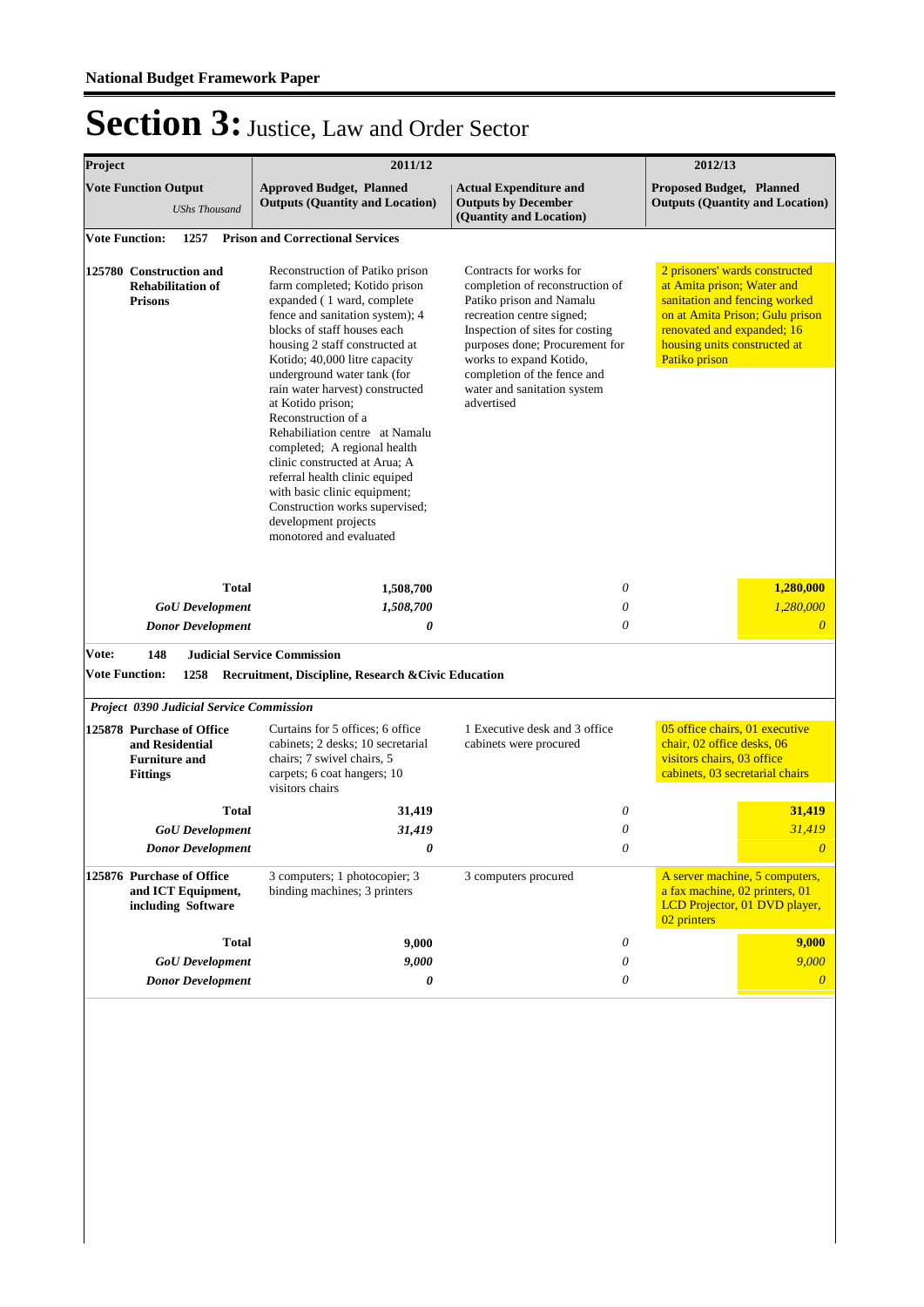| Project                                                              | 2011/12                                                                   | 2012/13                                                                                                                                                                                                                                                                                                                                                                                                                                                                                                                                                                                                                                                                                                                                                                                                                                                                                                                                                                                             |                                 |                                                                 |
|----------------------------------------------------------------------|---------------------------------------------------------------------------|-----------------------------------------------------------------------------------------------------------------------------------------------------------------------------------------------------------------------------------------------------------------------------------------------------------------------------------------------------------------------------------------------------------------------------------------------------------------------------------------------------------------------------------------------------------------------------------------------------------------------------------------------------------------------------------------------------------------------------------------------------------------------------------------------------------------------------------------------------------------------------------------------------------------------------------------------------------------------------------------------------|---------------------------------|-----------------------------------------------------------------|
| <b>Vote Function Output</b><br><b>UShs Thousand</b>                  | <b>Approved Budget, Planned</b><br><b>Outputs (Quantity and Location)</b> | <b>Actual Expenditure and</b><br><b>Outputs by December</b><br>(Quantity and Location)                                                                                                                                                                                                                                                                                                                                                                                                                                                                                                                                                                                                                                                                                                                                                                                                                                                                                                              | <b>Proposed Budget, Planned</b> | <b>Outputs (Quantity and Location)</b>                          |
| <b>Vote Function:</b><br>1258                                        | Recruitment, Discipline, Research & Civic Education                       |                                                                                                                                                                                                                                                                                                                                                                                                                                                                                                                                                                                                                                                                                                                                                                                                                                                                                                                                                                                                     |                                 |                                                                 |
| 125877 Purchase of<br><b>Specialised</b><br>Machinery &<br>Equipment | 21 Boxes and Plaques<br>bought and installed                              | 42 suggestion suggestion boxes<br>were procured and installed in<br>the following areas:<br>-Kyegegwa, Kyenjonjo,<br>Rubirizi, Mitooma, Sheema,<br>Rwengo, Kalangala, Kalungu,<br>Isingiro, Sironko and<br>Kapchorwa District<br>Headqaurters.<br>-Rubirizi-Bushenyi, Kabwohe-<br>Itendero, Lukaya, Kaberebere<br>and Kiruhura Town Councils.<br>-Kyamuhanga, Kahungye,<br>Mugoye, Bukulula, Kabingo,<br>Keshunga, Lira, Adekwokwok,<br>Akalo, Buwalasi, Bukiyi,<br>Kaptanya, Kapteret subcounties.<br>Nyamitanga, Central Ojwina<br>and Railways Divisions.<br>•Boxes were also fixed at Mpigi<br>Town Council, Butambala<br>District Headquarters, Gomba<br>District Headquarters and Town<br>Council, Mpenja sub county,<br>Kanoni town council, Buyende<br>District Headquarters, Buyaya<br>sub-county, Luuka District<br>Headquarter, Bulongo Sub<br>county, Namayingo District<br>Headquarters, Buswale<br>subcounty, Mbale, Bududa,<br>Manafwa and Bulambuli<br><b>District Headquarters</b> | 50 Boxes and Plaques<br>unit    | bought and installed and Air<br>conditioner installed in the IT |
| <b>Total</b>                                                         | 99,400                                                                    | 0                                                                                                                                                                                                                                                                                                                                                                                                                                                                                                                                                                                                                                                                                                                                                                                                                                                                                                                                                                                                   |                                 | 56,380                                                          |
| <b>GoU</b> Development                                               | 99,400                                                                    | 0                                                                                                                                                                                                                                                                                                                                                                                                                                                                                                                                                                                                                                                                                                                                                                                                                                                                                                                                                                                                   |                                 | 56,380                                                          |
| <b>Donor Development</b>                                             | $\boldsymbol{\theta}$                                                     | 0                                                                                                                                                                                                                                                                                                                                                                                                                                                                                                                                                                                                                                                                                                                                                                                                                                                                                                                                                                                                   |                                 | $\overline{\theta}$                                             |

#### *S3 Proposed Budget Allocations for 2012/13 and the Medium Term*

*This section sets out the proposed sector budget allocations for 2012/13 and the medium term, including major areas of expenditures and any notable changes in allocations.* 

#### **Table S3.1: Past Expenditure and Medium Term Projections by Vote Function**

|                                                                 |                    |               | 2011/12                             |        | <b>Medium Term Projections</b> |         |
|-----------------------------------------------------------------|--------------------|---------------|-------------------------------------|--------|--------------------------------|---------|
|                                                                 | 2010/11<br>Outturn | <b>Budget</b> | Spent by<br>Appr.<br><b>End Dec</b> |        | 2013/14                        | 2014/15 |
| <b>Vote: 007 Ministry of Justice and Constitutional Affairs</b> |                    |               |                                     |        |                                |         |
| 1201 Legislation and Legal services                             | 2.381              | 2.354         | 0.000                               | 2.354  | 2.354                          | 2.354   |
| 1202 Registration Births, Deaths, Marriages & Business          | 0.000              | 0.000         | 0.000                               | 0.000  | 0.000                          | 0.000   |
| 1203 Administration of Estates/Property of the Deceased         | 0.635              | 0.606         | 0.000                               | 0.606  | 0.606                          | 0.606   |
| 1204 Regulation of the Legal Profession                         | 0.315              | 0.290         | 0.000                               | 0.290  | 0.290                          | 0.290   |
| 1205 Support to the Justice Law and Order Sector                | 23.808             | 23.744        | 0.000                               | 23.744 | 28.018                         | 30.959  |
| 1206 Court Awards (Statutory)                                   | 59.845             | 4.347         | 0.000                               | 4.347  | 4.960                          | 5.470   |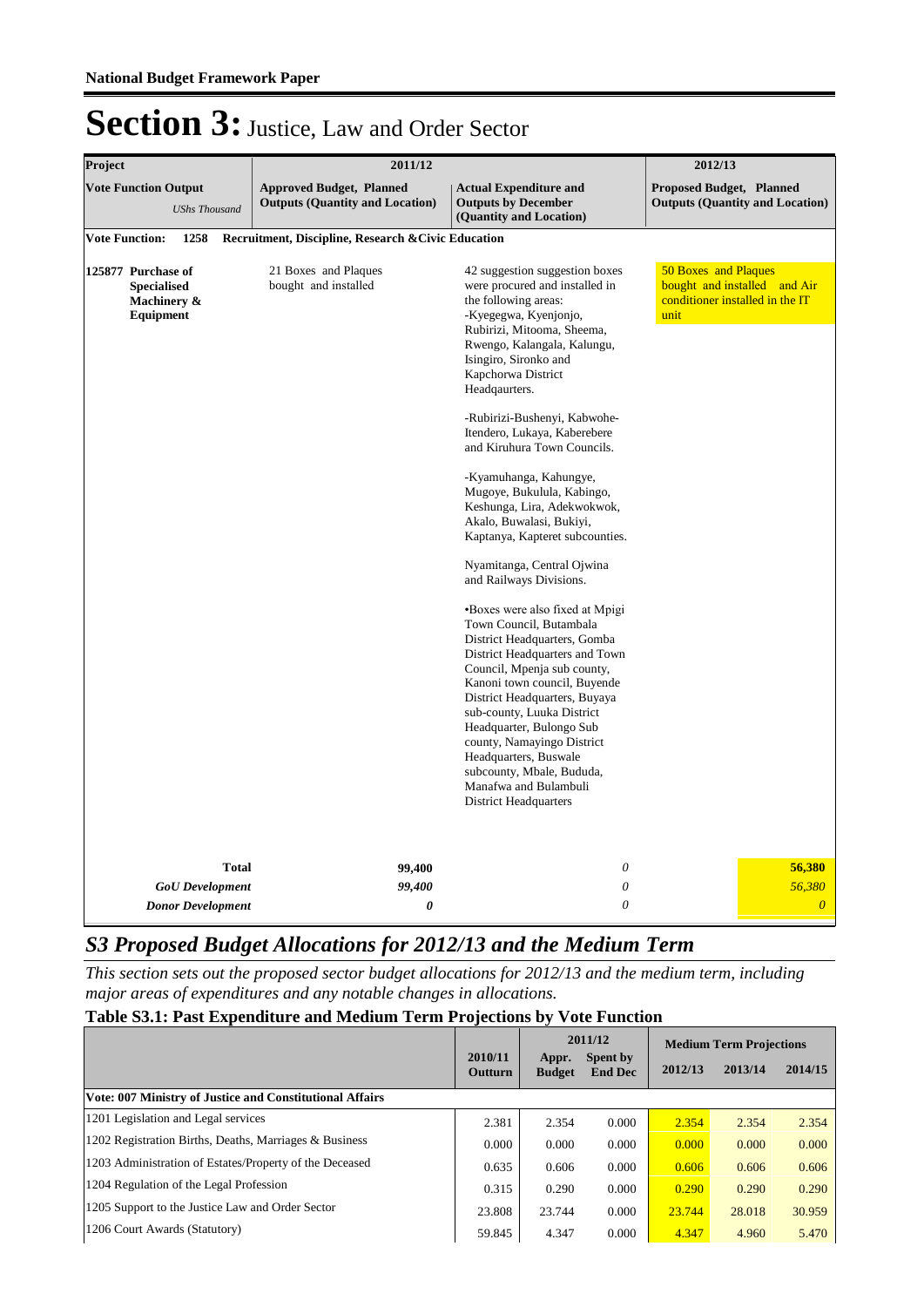|                                                          |                    | 2011/12                |                            |               | <b>Medium Term Projections</b> |         |  |
|----------------------------------------------------------|--------------------|------------------------|----------------------------|---------------|--------------------------------|---------|--|
|                                                          | 2010/11<br>Outturn | Appr.<br><b>Budget</b> | Spent by<br><b>End Dec</b> | 2012/13       | 2013/14                        | 2014/15 |  |
|                                                          |                    |                        |                            |               |                                |         |  |
| 1249 Policy, Planning and Support Services               | 5.108              | 4.236                  | 0.000                      | 2.712         | 3.630                          | 4.635   |  |
| <b>Total for Vote:</b>                                   | 92.091             | 35.576                 | 0.000                      | 34.053        | 39.858                         | 44.314  |  |
| <b>Vote: 009 Ministry of Internal Affairs</b>            |                    |                        |                            |               |                                |         |  |
| 1212 Peace Building                                      | 2.670              | 2.757                  | 0.000                      | 2.979         | 3.410                          | 3.838   |  |
| 1213 Forensic and General Scientific Services.           | 0.996              | 1.333                  | 0.000                      | 1.756         | 2.399                          | 2.593   |  |
| 1214 Community Service                                   | 0.567              | 0.477                  | 0.000                      | 0.544         | 0.755                          | 1.036   |  |
| 1215 NGO Registration and Monitoring.                    | 0.289              | 0.245                  | 0.000                      | 0.289         | 0.392                          | 0.775   |  |
| 1249 Policy, Planning and Support Services               | 6.012              | 5.702                  | 0.000                      | 5.290         | 5.554                          | 5.670   |  |
| <b>Total for Vote:</b>                                   | 10.534             | 10.514                 | 0.000                      | <b>10.857</b> | 12.509                         | 13.911  |  |
| Vote: 101 Judiciary                                      |                    |                        |                            |               |                                |         |  |
| 1251 Judicial services                                   | 58.363             | 63.366                 | 0.000                      | 63.366        | 72.940                         | 81.677  |  |
| <b>Total for Vote:</b>                                   | 58.363             | 63.366                 | 0.000                      | 63.366        | 72.940                         | 81.677  |  |
| <b>Vote: 105 Law Reform Commission</b>                   |                    |                        |                            |               |                                |         |  |
| 1252 Legal Reform                                        | 2.937              | 2.985                  | 0.000                      | 2.985         | 3.425                          | 3.827   |  |
| <b>Total for Vote:</b>                                   | 2.937              | 2.985                  | 0.000                      | 2.985         | 3.425                          | 3.827   |  |
| Vote: 106 Uganda Human Rights Comm                       |                    |                        |                            |               |                                |         |  |
| 1253 Human Rights                                        | 6.544              | 8.803                  | 0.000                      | 9.679         | 16.199                         | 15.295  |  |
| <b>Total for Vote:</b>                                   | 6.544              | 8.803                  | 0.000                      | 9.679         | 16.199                         | 15.295  |  |
| <b>Vote: 109 Law Development Centre</b>                  |                    |                        |                            |               |                                |         |  |
| 1254 Legal Training                                      | 1.176              | 5.624                  | 0.000                      | 6.181         | 2.901                          | 12.039  |  |
| <b>Total for Vote:</b>                                   | 1.176              | 5.624                  | 0.000                      | 6.181         | 2.901                          | 12.039  |  |
| <b>Vote: 119 Uganda Registration Services Bureau</b>     |                    |                        |                            |               |                                |         |  |
| 1259 VF - Uganda Registration Services Bureau            | 2.400              | 1.758                  | 0.000                      | 1.829         | 2.098                          | 2.357   |  |
| <b>Total for Vote:</b>                                   | 2.400              | 1.758                  | 0.000                      | 1.829         | 2.098                          | 2.357   |  |
| Vote: 120 National Citizenship and Immigration Control   |                    |                        |                            |               |                                |         |  |
| 1211 Citizenship and Immigration Services                | 6.002              | 94.638                 | 0.000                      | 94.777        | 8.390                          | 9.424   |  |
| <b>Total for Vote:</b>                                   | 6.002              | 94.638                 | 0.000                      | 94.777        | 8.390                          | 9.424   |  |
| <b>Vote: 133 Directorate of Public Prosecutions</b>      |                    |                        |                            |               |                                |         |  |
| 1255 Public Prosecutions                                 | 10.112             | 12.417                 | 0.000                      | 12.981        | 14.935                         | 16.855  |  |
| <b>Total for Vote:</b>                                   | 10.112             | 12.417                 | 0.000                      | 12.981        | 14.935                         | 16.855  |  |
| Vote: 144 Uganda Police Force                            |                    |                        |                            |               |                                |         |  |
| 1256 Police Services                                     | 309.455            | 242.436                | 0.000                      | 266.273       | 308.991                        | 354.500 |  |
| <b>Total for Vote:</b>                                   | 309.455            | 242.436                | 0.000                      | 266.273       | 308.991                        | 354.500 |  |
| Vote: 145 Uganda Prisons                                 |                    |                        |                            |               |                                |         |  |
| 1257 Prison and Correctional Services                    | 62.545             | 72.480                 | 0.000                      | 69.507        | 82.594                         | 92.418  |  |
| <b>Total for Vote:</b>                                   | 62.545             | 72.480                 | 0.000                      | 69.507        | 82.594                         | 92.418  |  |
| <b>Vote: 148 Judicial Service Commission</b>             |                    |                        |                            |               |                                |         |  |
| 1258 Recruitment, Discipline, Research & Civic Education | 2.077              | 2.263                  | 0.000                      | 2.361         | 2.713                          | 3.053   |  |
| <b>Total for Vote:</b>                                   | 2.077              | 2.263                  | 0.000                      | 2.361         | 2.713                          | 3.053   |  |
| <b>Total for Sector:</b>                                 | 564.237            | 552.861                | 0.000                      | 574.850       | 567.553                        | 649.672 |  |

*\* Excluding Taxes and Arrears and including NTR*

#### **(i) The Total Budget over the Medium Term**

According to the MTEF projections, the aggregate sector budget will to drop from UGX 552.861bn in the current FY to UGX 541.865bn in the next FY 2012/13, and further reduced to UGX 515.903bn and UGX 578.265bn in FY 2013/14 and FY 2014/15 respectively. The wage budget will take 33% (UGX 178.921bn) of the total budget and is projected to drop marginally from UGX 179.393bn in the current FY. This allocation is insufficient given the newly recruited staff in the various staff in the sector. Similarly, the non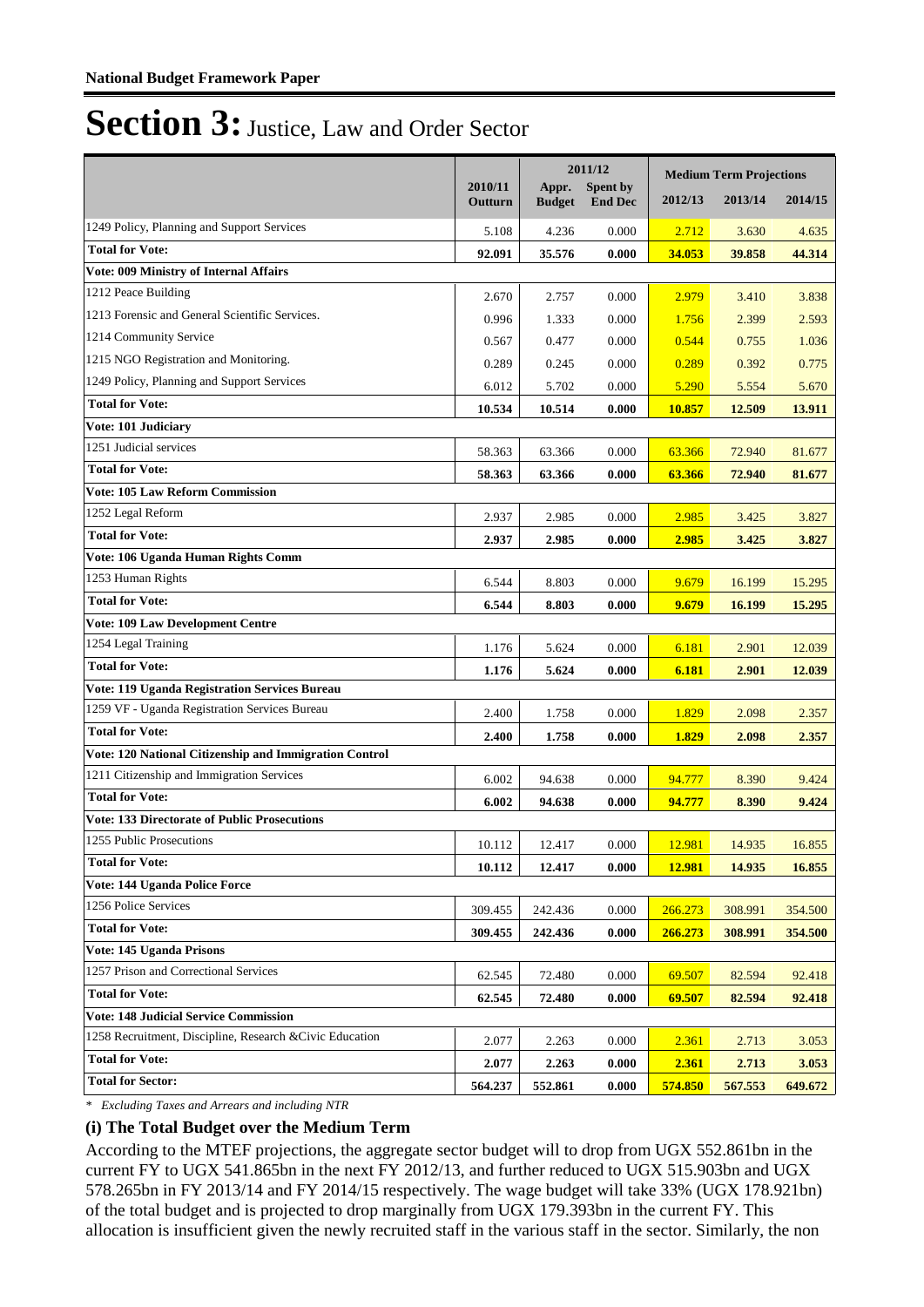wage is projected to drop from UGX 173.873bn to UGX 168.954bn which is insufficient to cater for the operations of sector institutions. These and other sector institutions require perennial supplementary releases in the to meet their constitutional obligations. The capital budgets are expected to remain constant.

#### **(ii) The major expenditure allocations in the sector**

The major services that account for high expenditure in FY 2012/2013 are Police Services of crime prevention, detection and investigations at 44.2% (UGX 242.715bn). This is followed by Citizen and Immigration Services (UGX 85.785bn) mainly for issuance of National Identity cards, Prison and Correctional Services which will account for 13% of the sector share. Judicial services under Judiciary will be allocated (UGX 53.486bn). Support to the Justice Law and Order Sector will receive UGX 28.882Bn which represents a 5% share.

#### **(iii) The major planned changes in resource allocations within the sector**

The budget allocations for most services have either reduced or remained constant as per the MTEF. Most vote functions affected include Ministry of Justice and Constitutional Affairs, Legal Training, Prison and Correctional Services.

The cash limit for MoJCA recurrent non-wage for this FY 2011/2012 was inadvertently reduced by Parliament by Shs.1.6Bn. This has rendered eleven (11) budget lines unoperational. The status quo has been maintained for FY 2012/13.

Citizenship registration, a stage in the implementation of the NSIS Project for the issuance of National Identity Cards, is expected to simplify procedures such as issuing of passports, management of aliens in the country. Funds to meet the recurrent costs for the people registration exercise. Significant resources will also go to payment of contractual obligations to Mulbhauer, the contractor for national ID Specialised Machinery & Equipment supplied.

The detailed vote function reallocations from last financial year, in addition to justifications and the impact this will have on performance are indicated in the table below.

#### **Table S3.2: Major Changes in Sector Resource Allocation**

*\* Excluding Taxes and Arrears*

#### *S4: Unfunded Outputs for 2012/13 and the Medium Term*

*This section sets out the highest priotrity outputs in 2012/13 and the medium term which the sector has been unable to fund in its spending plans.*

Despite the improvements, there are a number of areas however in which sector performance has not been quite as robust and/or new challenges have emerged.

Enforcement of laws: To improve predictability and certainty of the legal framework, law reform should go hand in hand with the enforcement of laws. As pointed out —the rule of law is not just about the enactment of laws, nor about their simplification, it"s the enforcement of the law in practice that counts. The Universal Periodic Review on the situation of human rights in Uganda noted the widening gap between the law on paper and the law in practice. Of concern to the Sector is the absence of laws in some key sectors and the presence of weak or outdated and archaic legislation.

Access to legal and rights information: The levels of legal and rights awareness among the population served by JLOS institutions remain low. Procedures of access and mechanisms to obtain redress remain largely unknown to users. This limits the demand side ability to assert and claim their due entitlements from the JLOS system. The JLOS sector is mandated to bring the legal and policy framework to popular appeal within which all people including the vulnerable may assert their rights. Popularization of the laws and massive education of the public on their constitutional rights and legal protections are part of the process of entrenchment of the rule of law entrusted to the Sector. This is a marginally discharged role by the sector.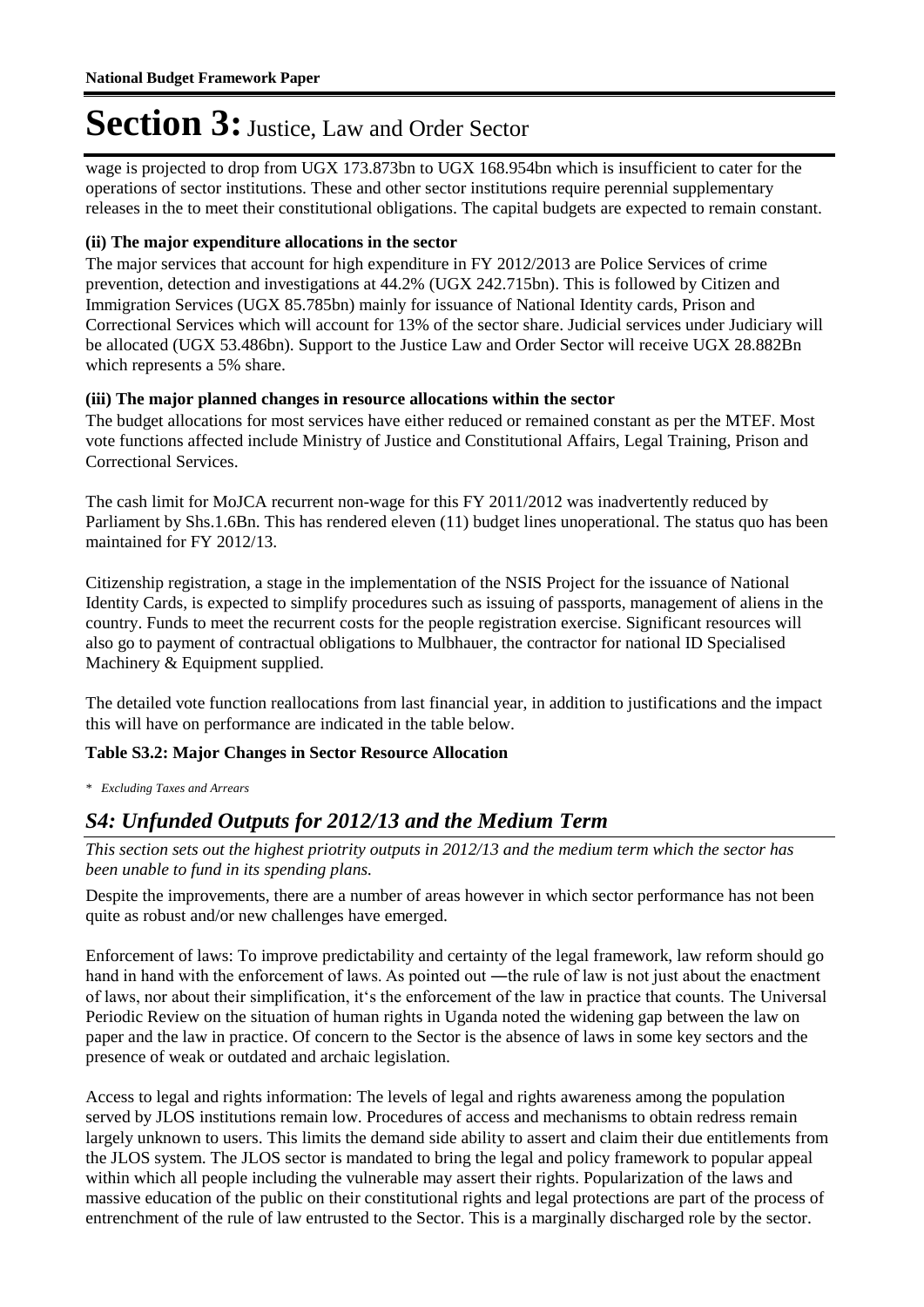Presently there is no comprehensive system of simplification and dissemination of laws to the population and also to the justice actors.

Institutional barriers to access to JLOS Services: Attempts to improve access in the last two SIPs have improved physical access to the office of the Administrator General. There is need to address technical, cost and related barriers to access the services of the Administrator General, Directorate of Citizenship and Immigration; Uganda Registration Services Bureau; NGO Registration Services; National Identification and Uganda Human Rights Commission.

JLOS Service Delivery and institutional productivity remain low. In the initial years JLOS investment mainly focused on ―stabilization reforms including reconstruction, retooling and staff development. This was largely driven by the dire need arising out of the many years of institutional neglect and decay. Now the opportunities for addressing the functionality of institutions are opening up calling for the high attention of JLOS to institutional and individual performance accountability. The Auditor General"s audit of Ministries, Department and agencies (MDAs) 2009/10 data showed that arrears within the sector continued to be a significant problem and a sign of weaknesses in financial management. JLOS services remains largely inaccessible outside of urban settings and particularly for socially and economically disadvantaged groups.

JLOS service delivery is also affected by the policies and performance of other sectors. Under decentralization, the proliferation of districts (112 count) is adversely affecting the capacity of institutions to deliver services concurrent with the increasing demand for services (both monetary and personnel). Part of human resource management for the JLOS sector depends on a separate agency – the Ministry of Public Services, which provides oversight of all civil servants as well as public employees apart from judicial officers; police and prisons personnel. Provision of health services for suspects and victims of crime depends significantly on the provision of health services by the Health Sector, just as land justice outcomes depend largely on policies driven externally by the Land Sector. For JLOS service delivery to improve area it is clear that a holistic approach will be required: one that accounts for a comprehensive understanding of the challenges that confront it and a wide-ranging set of initiatives to address them.

#### Other issues of Priority

.

Gender: Efforts to develop a JLOS Gender Strategy have taken place, and a JLOS Gender Strategy is in draft. There is a genuine effort to ensure gender mainstreaming in the Sector"s objectives, programme and activities as well as in staffing and human resources . Gender champions exist in the Sector with apparent commitment and value to address gender within the work of the Sector- the challenge for JLOS is to learn how to adopt a pragmatic and systematic approach to gender mainstreaming. SIP III presents this opportunity and will concretize progress in legislation, policy and analytical work improving the pace of transformation. JLOS will improve its collection and analysis of data, and capacity development in gender analysis to inform the establishment of priorities and the implementation of activities.

Justice for Children: Since JLOS SIP 1 in 2000, JLOS engaged in discussions at various levels to ensure access to justice for all particularly the poor and vulnerable groups, children inclusive. However service delivery to children remained fragmented at institutional level. A number of promising initiatives have been limited in scope - mainly serving children in conflict with the law and over shadowing equally important claims of children in the justice system for instance, in the areas of management of estates, custody, guardianship, protection of victims of crime and related services. Many of the justice system practitioners have had to adopt a make "do approach" dictated by resource limitations, rather than need, priority or statutory and internationally ratified obligations. The gaps are most evident within the Probation and Social Welfare Services where policy, staffing and structural challenges have to be addressed in a systematic manner as a matter of urgency. The Judiciary needs to address issues of jurisdiction to handle children matters in alignment with the phasing out of Grade II Magistrates under the Professionalization of the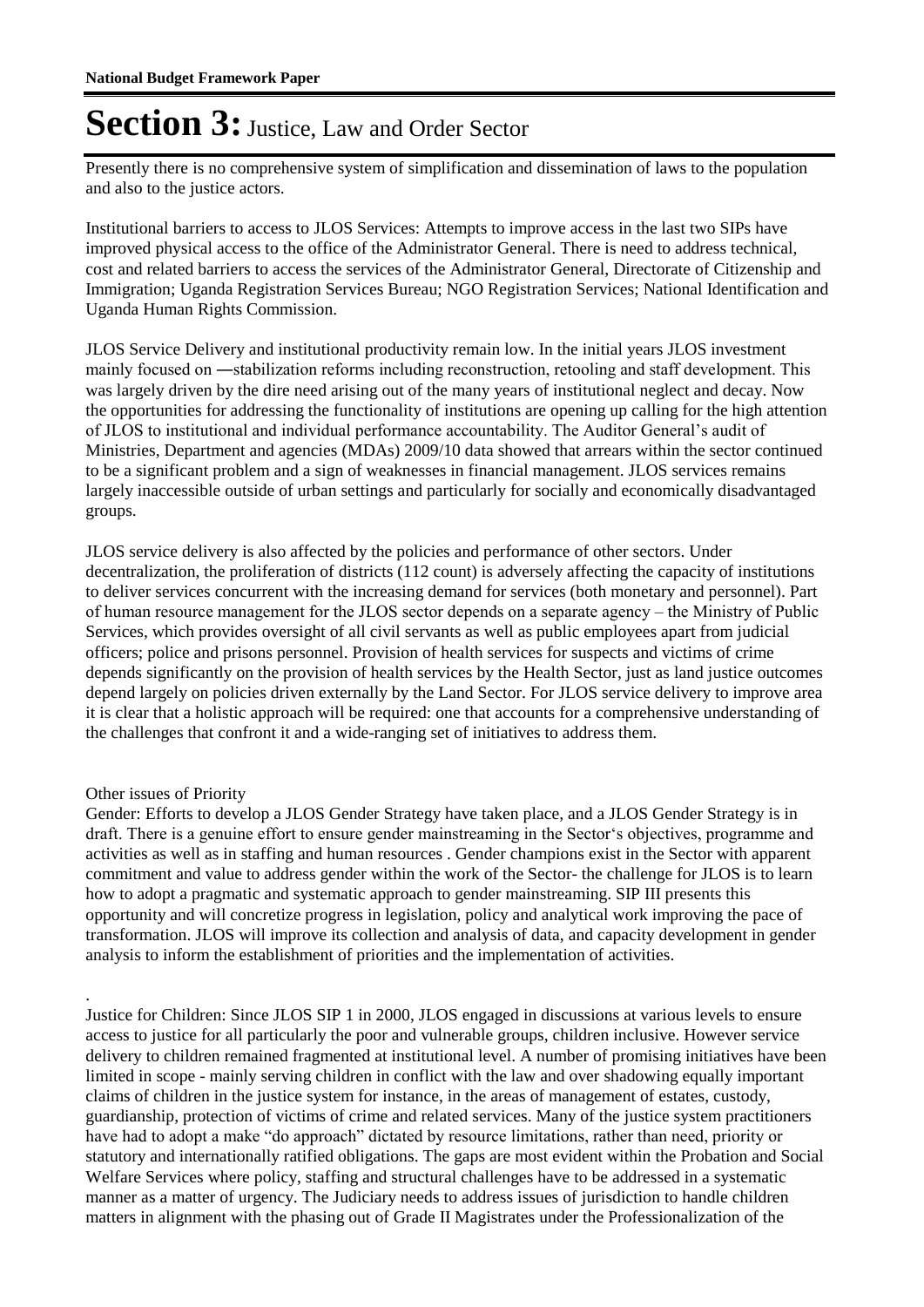Bench policy. The Sector needs to upscale and harmonise the implementation of good practices and concepts like diversion – that are only important and meaningful to children only if applied consistently across the system. The Justice for Children Program promises to integrate all these pockets of good practices into an interrelated, coherent and integrated service for children, shifting approach from institution to system wide planning, implementation and accountability for results for children.

Transitional Justice: The multiple links between transitional justice mechanisms and poverty reduction demonstrate the need to combine accountability and justice mechanisms with reparative measures for victims, a process of institutional reform, and efforts to tackle structural inequalities. For transitional justice mechanisms to have a significant impact on poverty reduction, they must form, part of a coherent overall strategy, be effective in meeting their objectives, and have relevance and legitimacy for those they aim to assist13. Transitional justice has cross cutting themes. Studies and surveys have confirmed the magnitude of the need for land justice in northern Uganda, which presents a unique opportunity for JLOS to harness, by incoporating specific actions related to land and transitional justice programmes over the next 2- 3 years. HIV/AIDS:. The Sector recognizes its obligation to mainstream HIV/AIDS into policies and strategies; mobilize and ensure availability and appropriate management of resource for HIV/AIDS activities as stipulated in the Uganda National AIDS Policy (UNAP). The Sector will continue to design programs and activities in accordance with the National HIV/AIDS Monitoring and Evaluation Framework (NAMEF) and will adopt a multi-sectoral approach to the implementation of HIV/AIDS activities. In mainstreaming of HIV/AIDS interventions, the Sector focuses on the reduction of the prevalence of HIV infection, providing care and support to the infected and affected staff.

Land is a key strategic resource to Uganda"s population and is a core primary factor of agricultural production, ecosystem stability, and climate resilience. Land constitutes over 50 percent of the value of items in the ―asset basket‖ of poor Ugandans. Despite the importance of the natural resource base to agricultural growth, challenges persist. Land degradation hotspots, in particular soil erosion and infertility, have been identified in the Southwestern Highlands, Lake Victoria Crescent, the northwest, and the eastern highlands, as well as the Cattle Corridor. These constraints are amplified by current climate variability and future temperature rise, placing challenging demands on current and future agricultural productivity. Taken together, the situation of the environment has significant implications for the Justice, Law and Order Sector to regulate and govern relations relating to the management of water resources, food security, forests, natural resource management, human health, infrastructure, and livelihoods. Land disputes and conflicts continuously flow into the criminal justice system. This situation has the potential to affect the country"s development and growth trajectory. The high rate of population growth together with poor environment management practices means that more pressure will be exerted on the natural resource base, even if only to maintain the current quality of life, much less to contribute to economic growth and deliver environmental benefits. The role of the Justice, Law and Order Sector to protect, promote and enforce the environmental legal, policy and regulatory framework working together with other sectors is important.

| <b>Table S4.1: Additional Output Funding Requests</b> |                                                                                                                                                                                                                                                                                                                                                                                                                                     |                                 |
|-------------------------------------------------------|-------------------------------------------------------------------------------------------------------------------------------------------------------------------------------------------------------------------------------------------------------------------------------------------------------------------------------------------------------------------------------------------------------------------------------------|---------------------------------|
|                                                       | <b>Additional Requirements for Funding and</b><br>$\bigcap$ $\bigcap$ $\bigcap$ $\bigcap$ $\bigcap$ $\bigcap$ $\bigcap$ $\bigcap$ $\bigcap$ $\bigcap$ $\bigcap$ $\bigcap$ $\bigcap$ $\bigcap$ $\bigcap$ $\bigcap$ $\bigcap$ $\bigcap$ $\bigcap$ $\bigcap$ $\bigcap$ $\bigcap$ $\bigcap$ $\bigcap$ $\bigcap$ $\bigcap$ $\bigcap$ $\bigcap$ $\bigcap$ $\bigcap$ $\bigcap$ $\bigcap$ $\bigcap$ $\bigcap$ $\bigcap$ $\bigcap$ $\bigcap$ | <b>Justification of Require</b> |

| <b>Additional Requirements for Funding and</b><br><b>Outputs in 2012/13</b>  |  | <b>Justification of Requirement for Additional Outputs and Funding</b>                                                                                                                                                                                                                                                                                                                                                                                                                                                                                                                                                                                                                                                                                                                                                                      |  |  |
|------------------------------------------------------------------------------|--|---------------------------------------------------------------------------------------------------------------------------------------------------------------------------------------------------------------------------------------------------------------------------------------------------------------------------------------------------------------------------------------------------------------------------------------------------------------------------------------------------------------------------------------------------------------------------------------------------------------------------------------------------------------------------------------------------------------------------------------------------------------------------------------------------------------------------------------------|--|--|
| Vote Function:1201 Support to the Justice Law and Order Sector               |  |                                                                                                                                                                                                                                                                                                                                                                                                                                                                                                                                                                                                                                                                                                                                                                                                                                             |  |  |
| 1205 01 Ministry of Justice and Constitutional Affairs-JLOS<br>Output:       |  |                                                                                                                                                                                                                                                                                                                                                                                                                                                                                                                                                                                                                                                                                                                                                                                                                                             |  |  |
| <b>Funding Requirement (UShs Bn):</b><br><b>Construction of a JLOS House</b> |  | 112.500 Lack of institutional office space poses a lot of challenges both to<br>Government and the general public. Government is increasingly finding it<br>difficult to prioritise money for rent. Government institutions find<br>themselves clamed into rented premises without adequate, appropriate and<br>scalable space. Parking in the city centre has become a night mare. On the<br>other hand it is difficult and too expensive for the general public to access<br>services of inter-related Institutions due to their scatteredness.<br>The sector is desirous to having a JLOS house which will enhance its<br>services. Already the sector has 5 Acres of land in Naguru capable of<br>accommodating the Judiciary, MOJCA, UPF headquarters, DPP, JSC,<br>MIA, ULRC, CADER and URSB. Realization of a JLOS house will impact |  |  |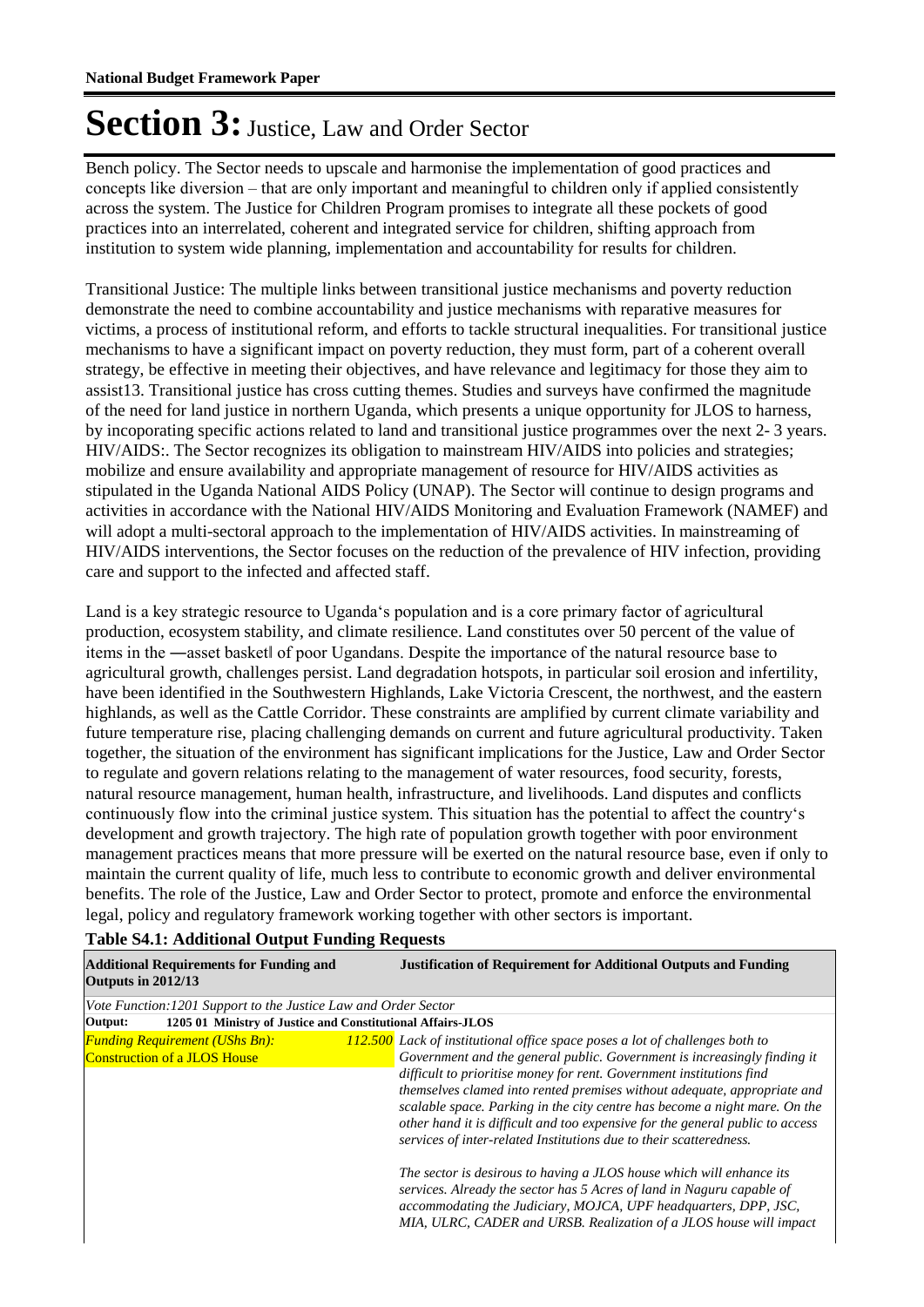| <b>Additional Requirements for Funding and</b><br>Outputs in 2012/13                                                                | <b>Justification of Requirement for Additional Outputs and Funding</b>                                                                                                                                                                                                                                                                                                                                                                                                                                                                                                                                                                                                                                                                                                                                                                                                                                                                                                                                                                                                                                                                                                                                                |
|-------------------------------------------------------------------------------------------------------------------------------------|-----------------------------------------------------------------------------------------------------------------------------------------------------------------------------------------------------------------------------------------------------------------------------------------------------------------------------------------------------------------------------------------------------------------------------------------------------------------------------------------------------------------------------------------------------------------------------------------------------------------------------------------------------------------------------------------------------------------------------------------------------------------------------------------------------------------------------------------------------------------------------------------------------------------------------------------------------------------------------------------------------------------------------------------------------------------------------------------------------------------------------------------------------------------------------------------------------------------------|
|                                                                                                                                     | positively in several ways i.e. save the sector of over USD7.0m paid in rent<br>annually, enhance affordability and accessibility of legal and judicial<br>services in a one start and stop centre, entrench the 3Cs of Co-operation,<br>Coordination and Communication among JLOS institutions, promote the<br>climate of doing business in the country, reduce and consolidate costs of<br>operation and maintenance on one infrastructure.                                                                                                                                                                                                                                                                                                                                                                                                                                                                                                                                                                                                                                                                                                                                                                         |
|                                                                                                                                     | The sector is prepared to postpone most of its infrastructural developments<br>country wide in order to realize the JLOS House project first. For this<br>reason under the 3 year MTEF, the sector shall avail Shs.5.0Bn each FY<br>towards the project. The sector will submit a Bankable project to<br>MOFPED to enable her source for funding at the start of the fourth<br>quarter. It is anticipated that MOFPED will keep its commitments to this<br>project.                                                                                                                                                                                                                                                                                                                                                                                                                                                                                                                                                                                                                                                                                                                                                   |
| Vote Function: 1202 Policy, Planning and Support Services                                                                           |                                                                                                                                                                                                                                                                                                                                                                                                                                                                                                                                                                                                                                                                                                                                                                                                                                                                                                                                                                                                                                                                                                                                                                                                                       |
| Output:<br>1249 02 Ministry Support Services (Finance and Administration)                                                           |                                                                                                                                                                                                                                                                                                                                                                                                                                                                                                                                                                                                                                                                                                                                                                                                                                                                                                                                                                                                                                                                                                                                                                                                                       |
| <b>Funding Requirement (UShs Bn):</b><br>-Gross inadequate Recurrent Wage and Non-Wage<br><b>Ceiling and lack of Capital Budget</b> | 9.600 The cash limit for Recurrent non-wage for this FY 2011/2012 was<br>inadvertently reduced by Parliament by Shs.1.6Bn. This has rendered<br>eleven $(11)$ budget lines unoperational. Our earnest appeal for reversal of<br>this has remained unanswered. The cash limit for Recurrent non-wage for<br>next FY 2012/13 maintains the same gloomy picture. A ceiling of<br>Shs.1.54Bn for the Recurrent non-wage for next FY presents a lot of<br>political, managerial and administrative challenges. Firstly it is too<br>inadequate to enable the Ministry undertake its core and non-core<br>functions of; Civil Litigation, Legal Advisory Services, Legislation,<br>regulation of legal profession, estates management as well as the<br>management and administrative functions. Secondly, it is too inadequate to<br>meet the Contractual obligations of the Ministry which include; rent at<br>USD1,239,267, water, electricity and communication which stand at<br>Ug.Shs.425.0m, security and cleaning services stand at about Shs.170.0m.<br>Since most of the Constitutional functions of the Ministry such as Court                                                                                  |
|                                                                                                                                     | attendance, Contract negotiations, and signing and legislative drafting<br>require timely interventions, appropriate funding should be given. Failure<br>to appreciate their legal implications may cause more harm than good. A<br>good example of this are exparte judgements. Effective from 2004 the<br>Ministry has been deconcentrating its core and non-core functions of; Civil<br>Litigation, Legal Advisory Services, Legislative drafting and estates<br>management by a way of opening Regional Offices. Todate the Ministry<br>has established four (4) Regional Offices - located in Arua, Gulu,<br>Mbarara and Mbale. Next Financial Year a fifth regional office will be<br>opened in Moroto. The construction of Moroto Regional Office is now in<br>advanced stages and its support is by courtesy of our sector development<br>partners through off budget support.                                                                                                                                                                                                                                                                                                                                |
|                                                                                                                                     | Since the opening of the Regional Offices, the Ministry has extended a lot<br>of legal support to local governments in a form of litigation, legal advisory<br>services and legislative drafting. This has saved local governments from<br>spending a lot of money on Private Advocates. This has also greatly<br>enhanced access to justice and compliance with rule of law and due<br>process. The general public and most especially the poor and marginalized<br>widows and orphans have greatly benefited from the services of<br>Administrator General offered upcountry. No doubt this has contributed<br>and continues to contribute to poverty reduction. Owing to the ongoing<br>Public Service political and Administrative reforms aimed at improved<br>public service delivery, the Ministry of Public Service has approved a new<br>structure for MOJCA. The new structure is envisaged to bring on board<br>new posts of; Permanent Secretary, Director, Commissioner, Assistant<br>Commissioners, Principals, Seniors and support staff. These will inevitably<br>require office furniture, office equipments, office consumables and<br>transport. As a start a provision of Shs.1.2Bn would suffice |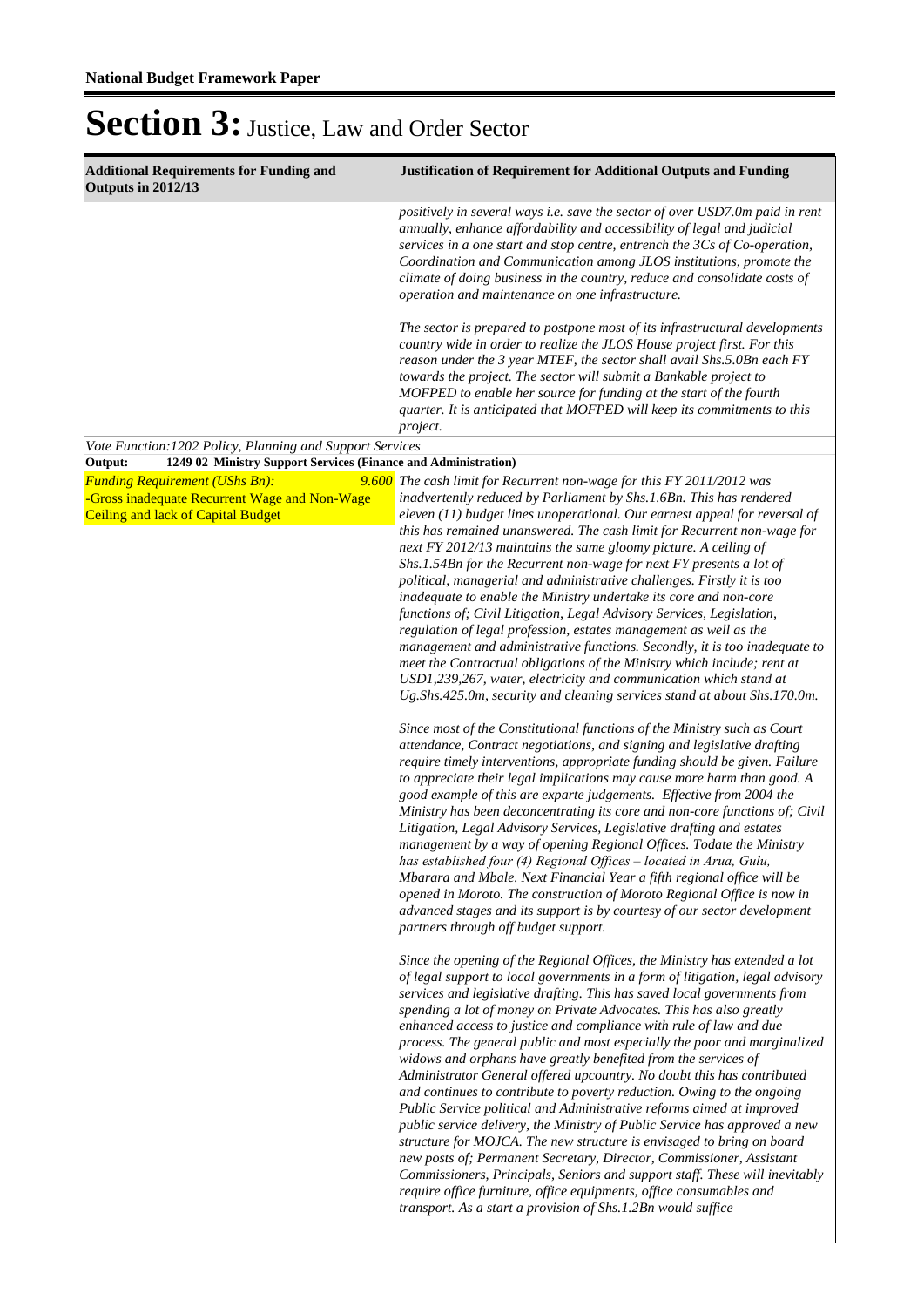| <b>Additional Requirements for Funding and</b><br>Outputs in 2012/13                                                                                                                                                                                                                                                                                                | <b>Justification of Requirement for Additional Outputs and Funding</b>                                                                                                                                                                                                                                                                                                                                                                                                                                                                                                                                                                                                                                                                                                                                                                                                                                                                                                                                                                                                                                                                                                                                                                                                                                                                 |
|---------------------------------------------------------------------------------------------------------------------------------------------------------------------------------------------------------------------------------------------------------------------------------------------------------------------------------------------------------------------|----------------------------------------------------------------------------------------------------------------------------------------------------------------------------------------------------------------------------------------------------------------------------------------------------------------------------------------------------------------------------------------------------------------------------------------------------------------------------------------------------------------------------------------------------------------------------------------------------------------------------------------------------------------------------------------------------------------------------------------------------------------------------------------------------------------------------------------------------------------------------------------------------------------------------------------------------------------------------------------------------------------------------------------------------------------------------------------------------------------------------------------------------------------------------------------------------------------------------------------------------------------------------------------------------------------------------------------|
|                                                                                                                                                                                                                                                                                                                                                                     | Delayed restructuring of MOJCA core directorates and the departments of<br>Administrator General, Law Council and Finance and Administration and<br>the Regional Offices has continued to hamper the smooth flow of services<br>to the general public. This manifests in form of inadequate manpower<br>which undermines performance in Courts attendance, legal advisory<br>services, legislation, estates management and legal profession regulation.<br>Other lacking functional areas include; Constitutionalism and good<br>governance, human rights accountability, public relations, quality service<br>assurance and estates management. We need to disaggregate the function<br>of policy, planning, procurement and support services from that of<br>legislation and legal services at the Chief Executive level. We need a<br>Permanent Secretary to handle the non legal activities, while the Solicitor<br>General should concentrate on legal functions. Experience has shown that<br>the Solicitor General is burdened with too much which undermines timely<br>interventions. Segregation of functions will enable the Solicitor General to<br>address legal issues in a timely manner. The Permanent Secretary on the<br>other hand will have time to deal with the day to day operations in a timely<br>manner also. |
|                                                                                                                                                                                                                                                                                                                                                                     | The Ministry core directorates, departments and regional offices<br>restructured to enhance efficiency and effectiveness, in the service delivery.<br>Additional functions expected on board will include; Constitutionalism and<br>good governance, Human Rights and accountability, public relations,<br>quality assurance, and estates management. The proposed additional<br>staffing is as follows; Lawyers at: Director (01), Deputy Director (01),<br>Commissioners (04), Assistant Commissioner level (18), Principal level<br>(14), Senior level (41), Officer Level State Attorneys (57), Total 137<br>Common Cadre at Permanent Secretary (01), Assistant Commissioner<br>(02), Principal level (10), Senior Level (07), Officer level (21), Other level<br>$(U5&\text{below})$ (30) Total 70.                                                                                                                                                                                                                                                                                                                                                                                                                                                                                                                              |
| Vote Function: 1206 Judicial services                                                                                                                                                                                                                                                                                                                               |                                                                                                                                                                                                                                                                                                                                                                                                                                                                                                                                                                                                                                                                                                                                                                                                                                                                                                                                                                                                                                                                                                                                                                                                                                                                                                                                        |
| Output:<br>1251 06 Judiciary Support Services<br><b>Funding Requirement (UShs Bn):</b><br>41.481<br>Provision for rent shortfall(2.88bn); Development of<br>Sentencing Guidelines (2.5bn); Support to Court<br>Operations (10.1 bn); provison of legal reference<br>materials (4bn); support to maintenance of 20 Judges<br>and Justices to be Appointed (22.001bn) | The JLOS Objective of enhancing access to all especially the<br>marginalised poor can not be met if Judicial Officers do not have<br>the updated legal reference Materials; condusive working Environment;<br>sentencing guidelines and other such tools vital for their trade as this may<br>lead to a miscarriage of Justice. In addition, the NDP Objective of<br>Promoting Good Governances hinges on the above item.                                                                                                                                                                                                                                                                                                                                                                                                                                                                                                                                                                                                                                                                                                                                                                                                                                                                                                              |
| Vote Function: 1205 Human Rights<br>1253 05 Administration and support services<br>Output:                                                                                                                                                                                                                                                                          |                                                                                                                                                                                                                                                                                                                                                                                                                                                                                                                                                                                                                                                                                                                                                                                                                                                                                                                                                                                                                                                                                                                                                                                                                                                                                                                                        |
| <b>Funding Requirement (UShs Bn):</b><br>10.159<br>payment of rent for the Head office and 8 regional<br>offices, Insurance, opening 6 new regional offices,<br>wage bill, construction & land purchase, new<br>regional office, and staff welfare                                                                                                                  | Administration and support services increase with the core activities.<br>Improved capacity of the Commission will lead to retention of skilled and<br>experienced staff, increased output and eventually achieving the strategic<br>objectives which is in line with the sector objective.                                                                                                                                                                                                                                                                                                                                                                                                                                                                                                                                                                                                                                                                                                                                                                                                                                                                                                                                                                                                                                            |
| Vote Function: 1204 Legal Training                                                                                                                                                                                                                                                                                                                                  |                                                                                                                                                                                                                                                                                                                                                                                                                                                                                                                                                                                                                                                                                                                                                                                                                                                                                                                                                                                                                                                                                                                                                                                                                                                                                                                                        |
| Output:<br>1254 04 Community Legal Services<br><b>Funding Requirement (UShs Bn):</b><br>-Retrenchment package for laid off staff (1.5bn)<br>Provision of a wage bill(2.9bn)                                                                                                                                                                                         | 4.405 Government currently only pays tutional for Government sponsored Bar<br>Course students. Other costs are not catered for. In addittion NTR<br>collected is not sufficient to meet the wages, operational and capital<br>expenses.                                                                                                                                                                                                                                                                                                                                                                                                                                                                                                                                                                                                                                                                                                                                                                                                                                                                                                                                                                                                                                                                                                |
| Vote Function: 1201 Public Prosecutions                                                                                                                                                                                                                                                                                                                             |                                                                                                                                                                                                                                                                                                                                                                                                                                                                                                                                                                                                                                                                                                                                                                                                                                                                                                                                                                                                                                                                                                                                                                                                                                                                                                                                        |
| 1255 01 Criminal Prosecutions<br>Output:<br><b>Funding Requirement (UShs Bn):</b><br>Conduct Prosecution led investigations and<br>prosecution of white colar crime especially NAADS,<br>CHOGM, Theft of Drug, Follow up on the<br>commission of Inquiry & handle new crime areas.<br>Need to suficiently interview & prepare witnesses.                            | 2.036 The DPP being one of the JLOS institutions contributes to enhanced<br>access to Justice and promotion of accountability. This is also in line with<br>the JLOS's Anti-Corruption Strategy and contributes directly to NDP's<br>thematic area of Crime Reduction & Good Governance                                                                                                                                                                                                                                                                                                                                                                                                                                                                                                                                                                                                                                                                                                                                                                                                                                                                                                                                                                                                                                                |
| Vote Function: 1202 Police Services<br>Output:<br>1256 02 Criminal Investigations                                                                                                                                                                                                                                                                                   |                                                                                                                                                                                                                                                                                                                                                                                                                                                                                                                                                                                                                                                                                                                                                                                                                                                                                                                                                                                                                                                                                                                                                                                                                                                                                                                                        |